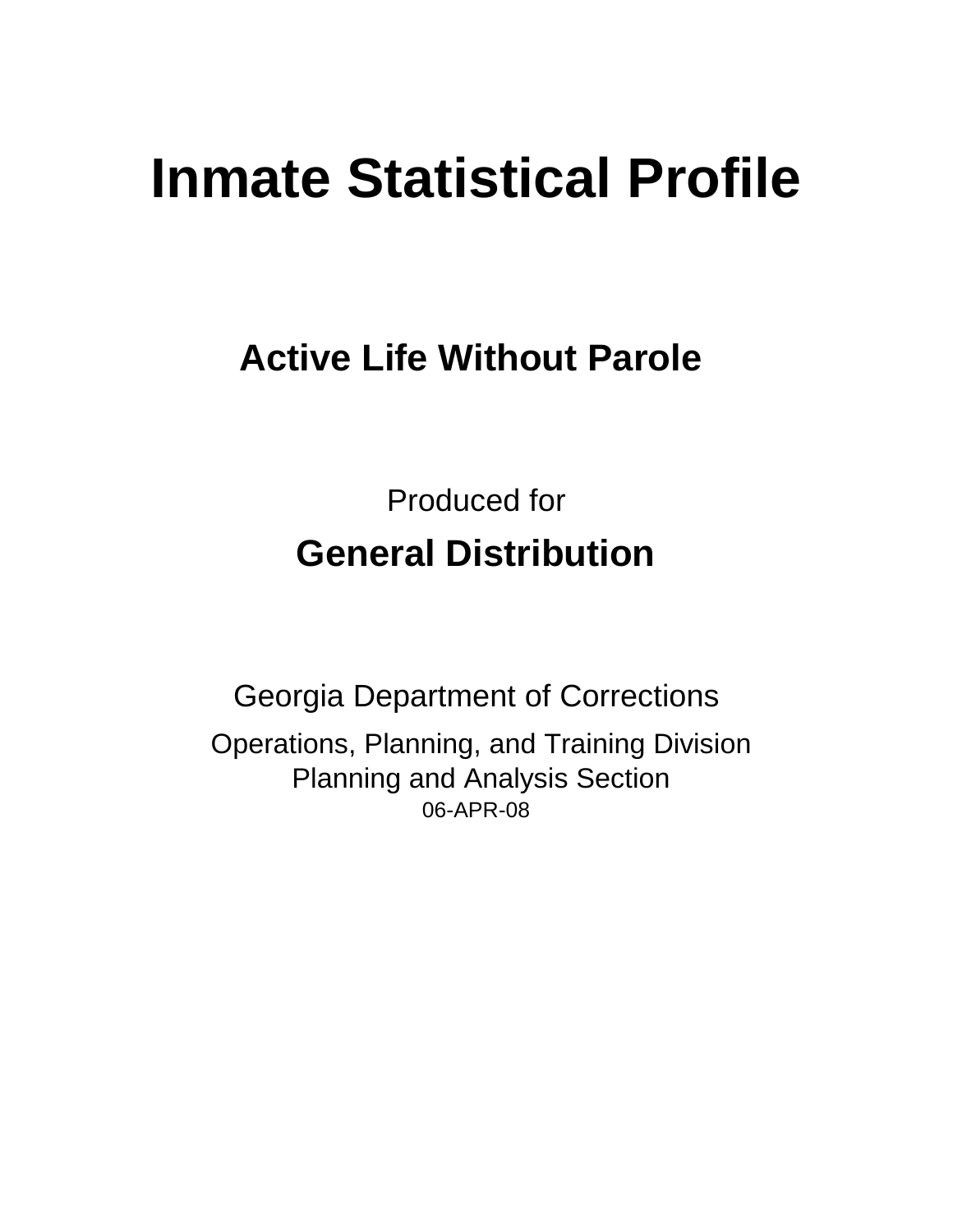**Contents** 

**Active Life Without Parole** 

Produced for **General Distribution**

## Table of Contents

| <b>Demographic information</b>                                       |
|----------------------------------------------------------------------|
| 5 Current age, broken out in ten year age groups                     |
| 6 Race group                                                         |
| 7 Hispanic Origin                                                    |
| 8 Marital status, self-reported at entry to prison                   |
| 9 Number of children, self-reported at entry to prison               |
| 10 Religious affiliation, self-reported at entry to prison           |
| 11 Home county - self-reported at entry to prison                    |
| 14 Socioeconomic class, self-reported at entry to prison             |
| 15 Environment to age 16, self-reported at entry to prison           |
| 16 Guardian status to age 16, self-reported at entry to prison       |
| 17 Employment status before prison, self-reported at entry to prison |
| 18 Age at admission                                                  |
| 20 Age at release                                                    |
| 21 Height, measured at entry to prison                               |
| 22 Weight, measured at entry to prison                               |
| 23 Military service                                                  |
| <b>Correctional information</b>                                      |
| 24 Type of admission to prison                                       |
| 25 Current / last security status                                    |
| 26 Current / last institution type                                   |
| 27 Institution type - transitional centers                           |
| 28 Institution type - mental hospitals                               |
| 29 Institution type - county prisons                                 |
| 30 Institution type - state prisons                                  |
| 31 Institution type - private prisons                                |
| 32 Institution type - prison annexes                                 |
| 33 Institution type - pre-release centers                            |
| 34 Institution type - inmate boot camp                               |
| 35 Number of disciplinary reports                                    |
| 36 Number of transfers                                               |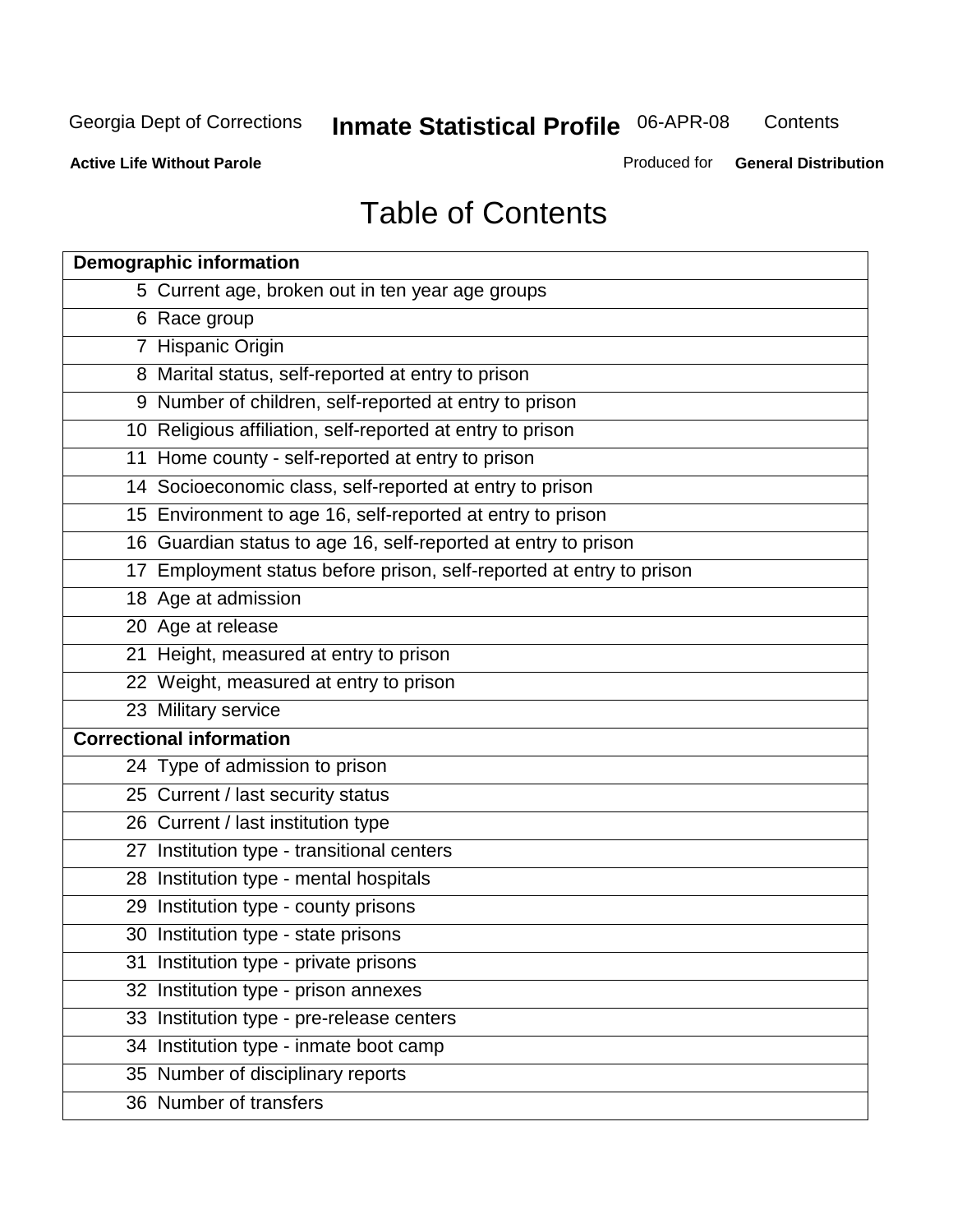**Contents** 

**Active Life Without Parole** 

Produced for **General Distribution**

## Table of Contents

| <b>Correctional information</b>                                  |
|------------------------------------------------------------------|
| 37 Number of escapes                                             |
| 38 Probable future release type                                  |
| 39 Actual release type                                           |
| 40 Time served in current (or last) institution                  |
| Educational, psychological and physical information              |
| 41 Highest grade level attained                                  |
| 42 Culture fair IQ scores                                        |
| 43 Wide Range Achievement Test (WRAT) reading score              |
| 44 Wide Range Achievement Test (WRAT) math score                 |
| 45 Wide Range Achievement Test (WRAT) spelling score             |
| 46 Scope of substance abuse - summary                            |
| 47 Scope of substance abuse - detail                             |
| 48 Current / last mental health treatment level                  |
| 49 PULHESDWIT medical scale - 'P' overall condition ('P'hysical) |
| 50 PULHESDWIT medical scale - 'U' upper body                     |
| 51 PULHESDWIT medical scale - 'L' lower body                     |
| 52 PULHESDWIT medical scale - 'H' hearing                        |
| 53 PULHESDWIT medical scale - 'E' vision                         |
| 54 PULHESDWIT medical scale -'S' psychiatric                     |
| 55 PULHESDWIT medical scale - 'D' dental                         |
| 56 PULHESDWIT medical scale - 'W' work ability                   |
| 57 PULHESDWIT medical scale - 'I' impairment                     |
| 58 PULHESDWIT medical scale - 'T' transportability               |
| 59 Criminality in family, self-reported                          |
| 60 Alcoholism in family, self-reported                           |
| 61 Drug abuse in family, self-reported                           |
| 62 Subjected to frequent beatings, self-reported                 |
| 63 Father absent during inmate's childhood                       |
| 64 Mother absent during inmate's childhood                       |
| <b>Crimes and criminal history information</b>                   |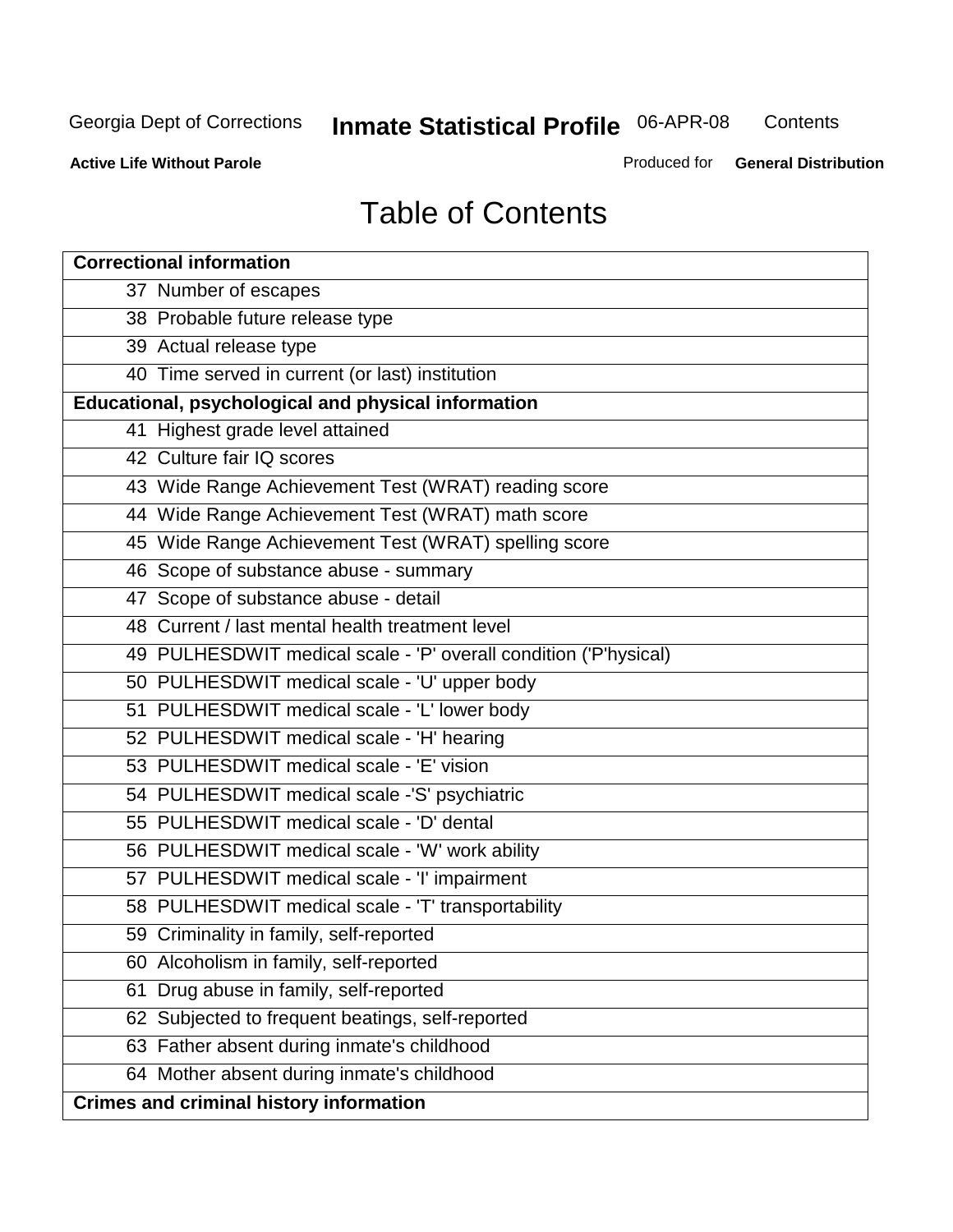**Contents** 

**Active Life Without Parole** 

Produced for **General Distribution**

## Table of Contents

| <b>Crimes and criminal history information</b>                 |
|----------------------------------------------------------------|
| 65 Number of prior Georgia incarcerations                      |
| 66 Prison sentence in years                                    |
| 67 Primary offense, broken out into felonies vs misdemeanors   |
| 68 Primary offense, broken out into six broad crime categories |
| 69 Primary offense, detailed offense code                      |
| 70 County of conviction of primary offense                     |
| 73 Circuit of conviction of primary offense                    |
| 75 Years served (jail + prison) in this incarceration          |
| <b>Medical information</b>                                     |
|                                                                |
| 76 Results of most recent HIV test                             |
| 77 Results of most recent tuberculosis test                    |
| 78 Results of most recent syphilis test                        |
| 79 Results of most recent Hepatitis-C test                     |
| 80 Results of most recent pregnancy test                       |
| 81 Results of most recent diabetes test                        |
| 82 Results of most recent hypertension test                    |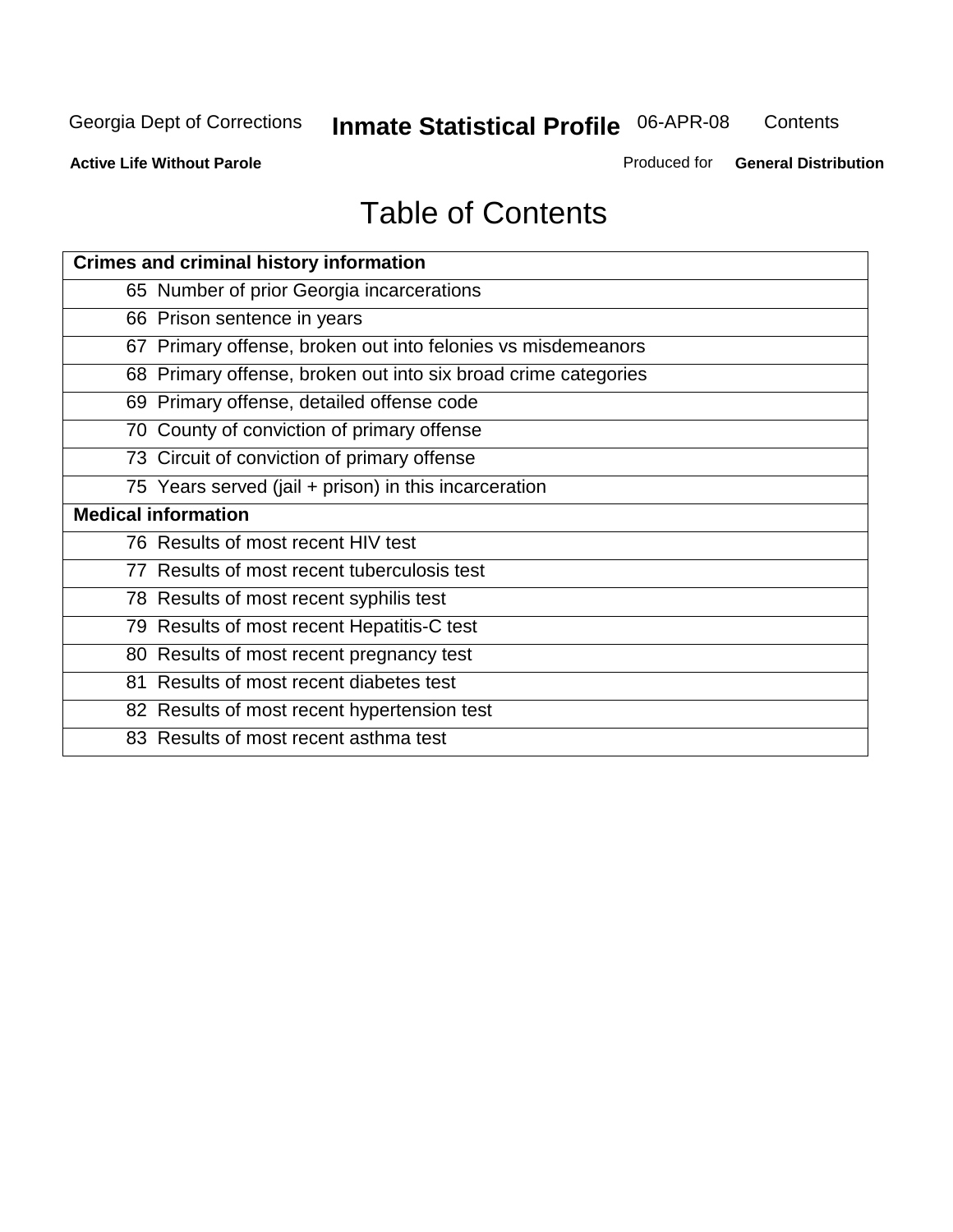#### **Active Life Without Parole**

#### Produced for **General Distribution**

#### Current age, broken out in ten-year age groups

|                          |              | <b>Male</b> |         |              | <b>Female</b> |       |                 | <b>Total</b> |
|--------------------------|--------------|-------------|---------|--------------|---------------|-------|-----------------|--------------|
| <b>Current Age</b>       | <b>Count</b> | Col %       | Row %   | <b>Count</b> | Col %         | Row % | <b>Total</b>    | Col %        |
| <b>Twenties (20-29)</b>  | 44           | 9.22%       | 97.78%  |              | 16.67%        | 2.22% | 45              | 9.32%        |
| <b>Thirties (30-39)</b>  | 181          | 37.95%      | 99.45%  |              | 16.67%        | 0.55% |                 | 182 37.68%   |
| Forties (40-49)          | 147          | 30.82%      | 98.66%  | 2            | 33.33%        | 1.34% |                 | 149 30.85%   |
| <b>Fifties (50-59)</b>   | 78           | 16.35%      | 97.50%  | 2            | 33.33%        | 2.50% | 80 l            | 16.56%       |
| <b>Sixties (60-69)</b>   | 20           | 4.19%       | 100.00% |              |               |       | 20 <sup>1</sup> | 4.14%        |
| Seventy + (70 and above) |              | 1.47%       | 100.00% |              |               |       |                 | 1.45%        |
| <b>Total Reported</b>    | 477          | 100%        | 98.76%  | 6            | 100%          | 1.24% | 483             | 100%         |

| <b>Not Reported</b>              |     |                   |
|----------------------------------|-----|-------------------|
| <b>Total</b><br>$\mathbf{v}$ and | TI. | <b>AR?</b><br>40J |

| <b>Mean</b><br>(average) | 41.89 | 41.33 | 41.88 |
|--------------------------|-------|-------|-------|
| Median (middle)          | 40    | 44.5  |       |
| Mode<br>(most frequent)  | 39    |       | 39    |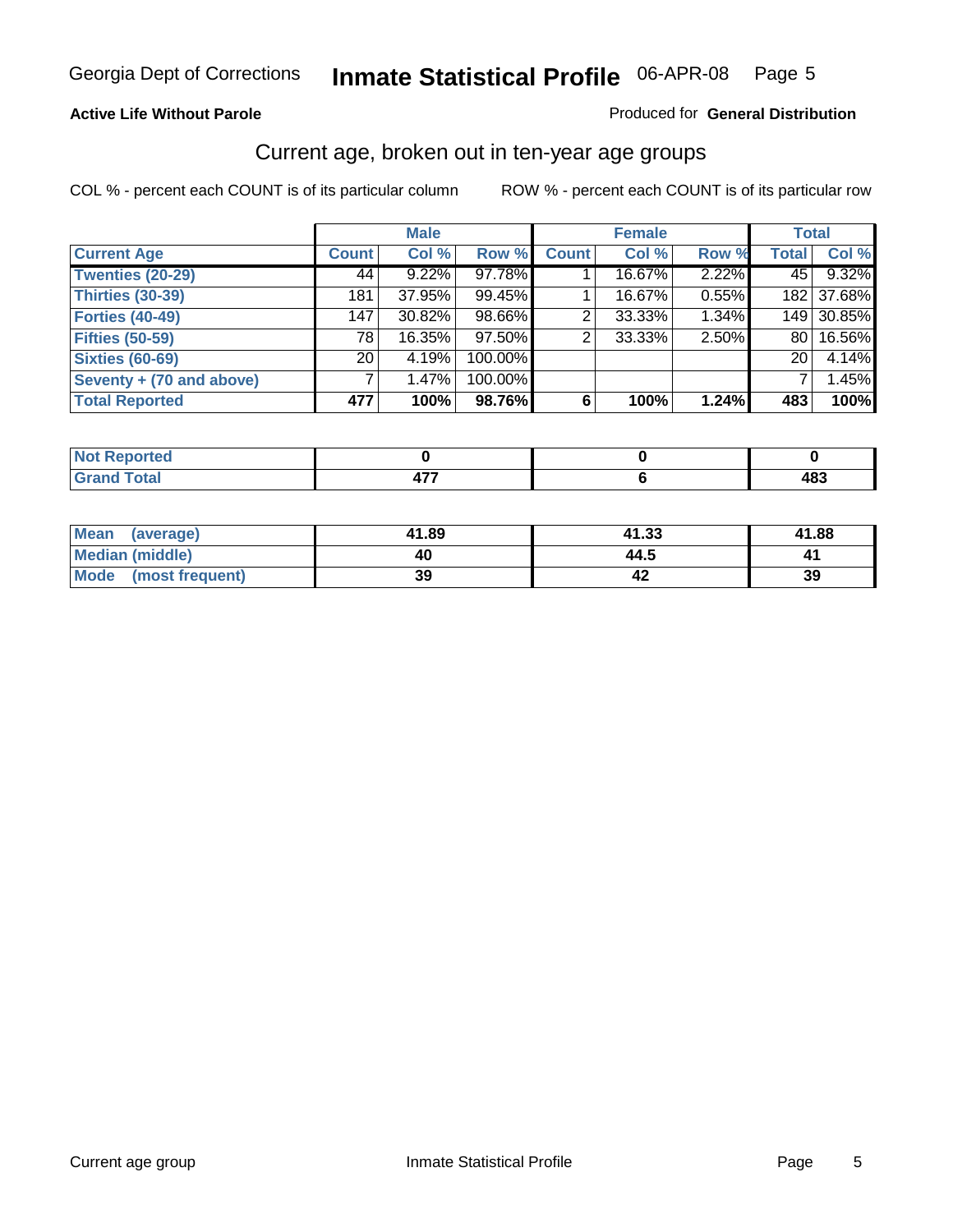**Active Life Without Parole** 

Produced for **General Distribution**

#### Race group

|                       |              | <b>Male</b> |                    |   | <b>Female</b> |       |       | <b>Total</b> |
|-----------------------|--------------|-------------|--------------------|---|---------------|-------|-------|--------------|
| <b>Race Group</b>     | <b>Count</b> | Col %       | <b>Row % Count</b> |   | Col %         | Row % | Total | Col %        |
| <b>White</b>          | 122          | 25.58%      | 96.83%             | 4 | 66.67%        | 3.17% | 126   | 26.09%       |
| <b>Black</b>          | 355          | 74.42%      | 99.44%             |   | $33.33\%$     | .56%  | 357   | 73.91%       |
| <b>Total Reported</b> | 477          | 100%        | 98.76%             |   | 100%          | 1.24% | 483   | 100%         |

| <b>orted</b><br>N |            |           |
|-------------------|------------|-----------|
| Total             | 177<br>477 | 483<br>__ |

| $^1$ Mo. | Rlack | White | 3lack |
|----------|-------|-------|-------|
| .        |       |       |       |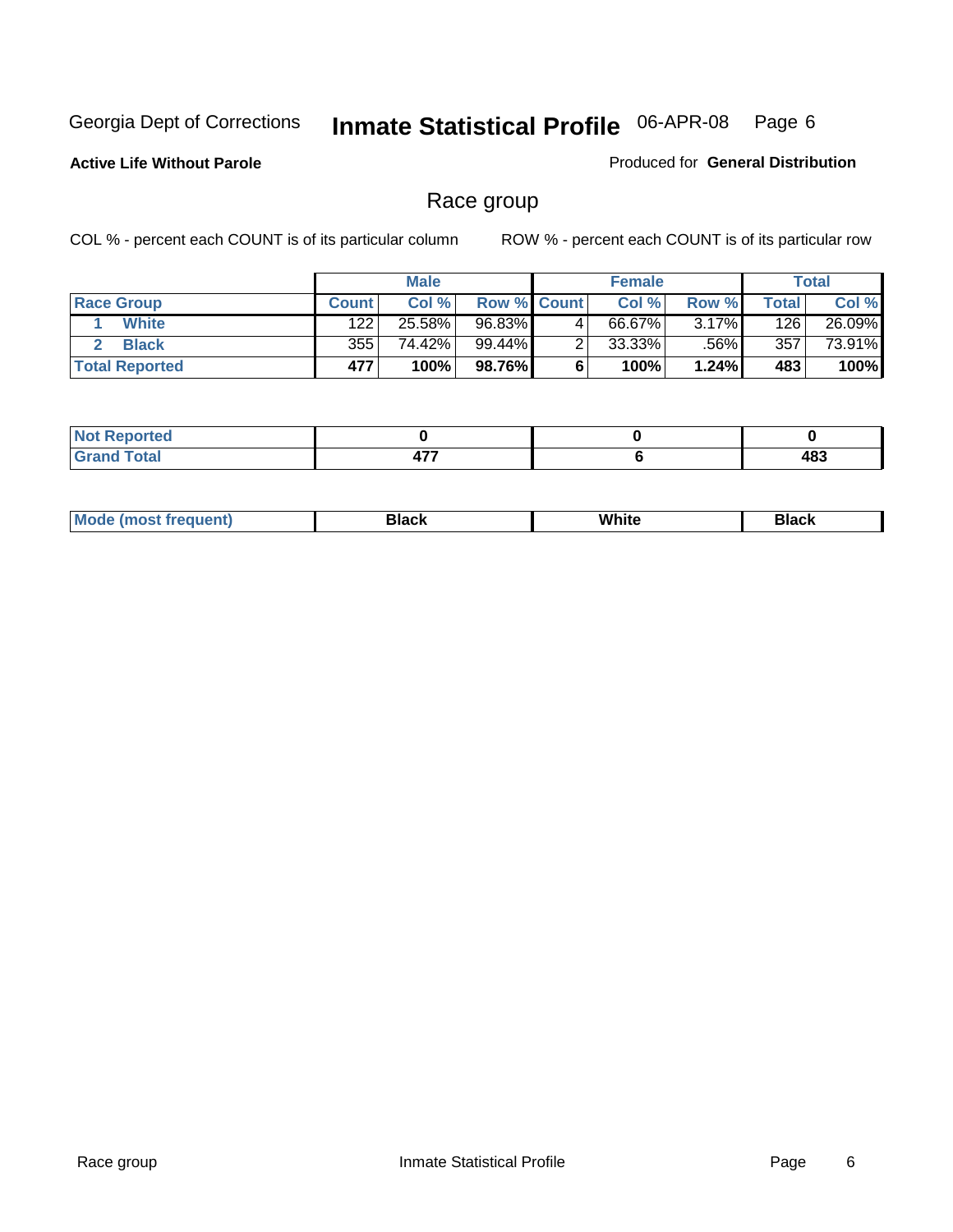**Active Life Without Parole** 

Produced for **General Distribution**

#### Hispanic Origin

COL % - percent each COUNT is of its particular column ROW % - percent each COUNT is of its particular row

|                        |              | <b>Male</b> |             |    | <b>Female</b> |         |       | <b>Total</b> |
|------------------------|--------------|-------------|-------------|----|---------------|---------|-------|--------------|
| <b>Hispanic Origin</b> | <b>Count</b> | Col%        | Row % Count |    | Col %         | Row %   | Total | Col %        |
| <b>Non Hispanic</b>    | 469          | 98.32%      | 98.74%      | 61 | $100.00\%$    | $.26\%$ | 475   | 98.34%       |
| <b>Hispanic</b>        |              | 1.68% l     | 100.00%     |    |               |         |       | $.66\%$      |
| <b>Total Reported</b>  | 477          | 100%        | 98.76%      |    | 100%          | 1.24%   | 483   | 100%         |

**An inmate is counted as Hispanic if** 

**(a) he self-reported as Hispanic during the diagnostic process, or** 

**(b) his primary language is Spanish, or** 

**(c) he claimed birth or citizenship in Spain or a Latin American country, or** 

**(d) he had a common Spanish surname such as Lopez or Garcia**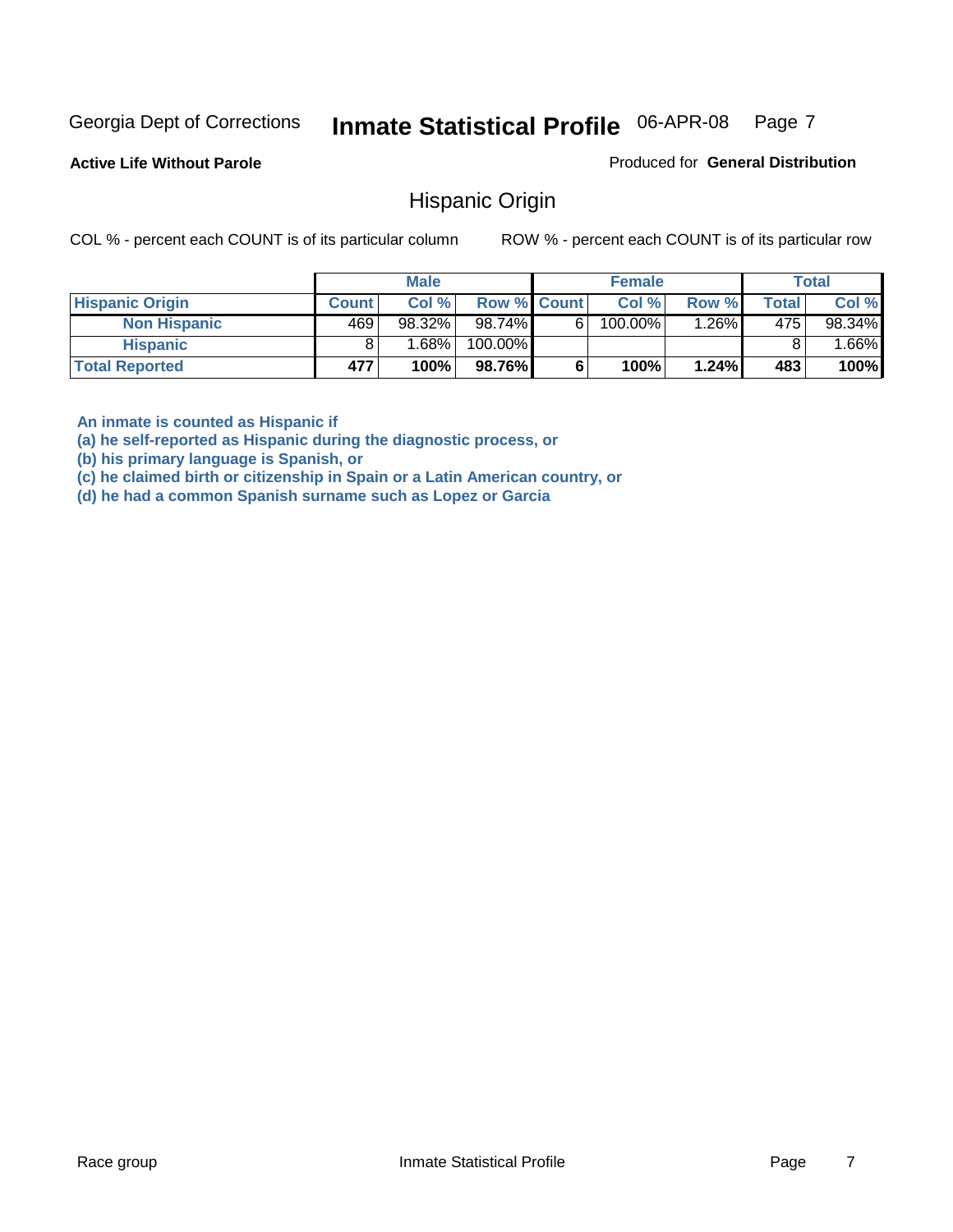#### **Active Life Without Parole**

#### Produced for **General Distribution**

#### Marital status, self-reported at entry to prison

|                        | <b>Male</b>  |          |         | <b>Female</b> |        |       | <b>Total</b> |        |
|------------------------|--------------|----------|---------|---------------|--------|-------|--------------|--------|
| <b>Marital Status</b>  | <b>Count</b> | Col %    | Row %   | <b>Count</b>  | Col %  | Row % | <b>Total</b> | Col %  |
| <b>Single</b>          | 269          | 57.85%   | 98.53%  | 4             | 66.67% | 1.47% | 273          | 57.96% |
| <b>Married</b><br>2.   | 62           | 13.33%   | 100.00% |               |        |       | 62           | 13.16% |
| <b>Separated</b><br>3  | 21           | 4.52%    | 100.00% |               |        |       | 21           | 4.46%  |
| <b>Divorced</b><br>4   | 55           | 11.83%   | 98.21%  |               | 16.67% | 1.79% | 56           | 11.89% |
| <b>Widowed</b><br>5    | 17           | $3.66\%$ | 94.44%  |               | 16.67% | 5.56% | 18           | 3.82%  |
| <b>Common Law</b><br>6 | 41           | 8.82%    | 100.00% |               |        |       | 41           | 8.70%  |
| <b>Total Reported</b>  | 465          | 100%     | 98.73%  | 6             | 100%   | 1.27% | 471          | 100%   |

|       |  | $\overline{\phantom{0}}$ |
|-------|--|--------------------------|
| ----- |  | י הו                     |

| <b>Mode (most frequent)</b><br>Sinale<br>≒ınale |
|-------------------------------------------------|
|-------------------------------------------------|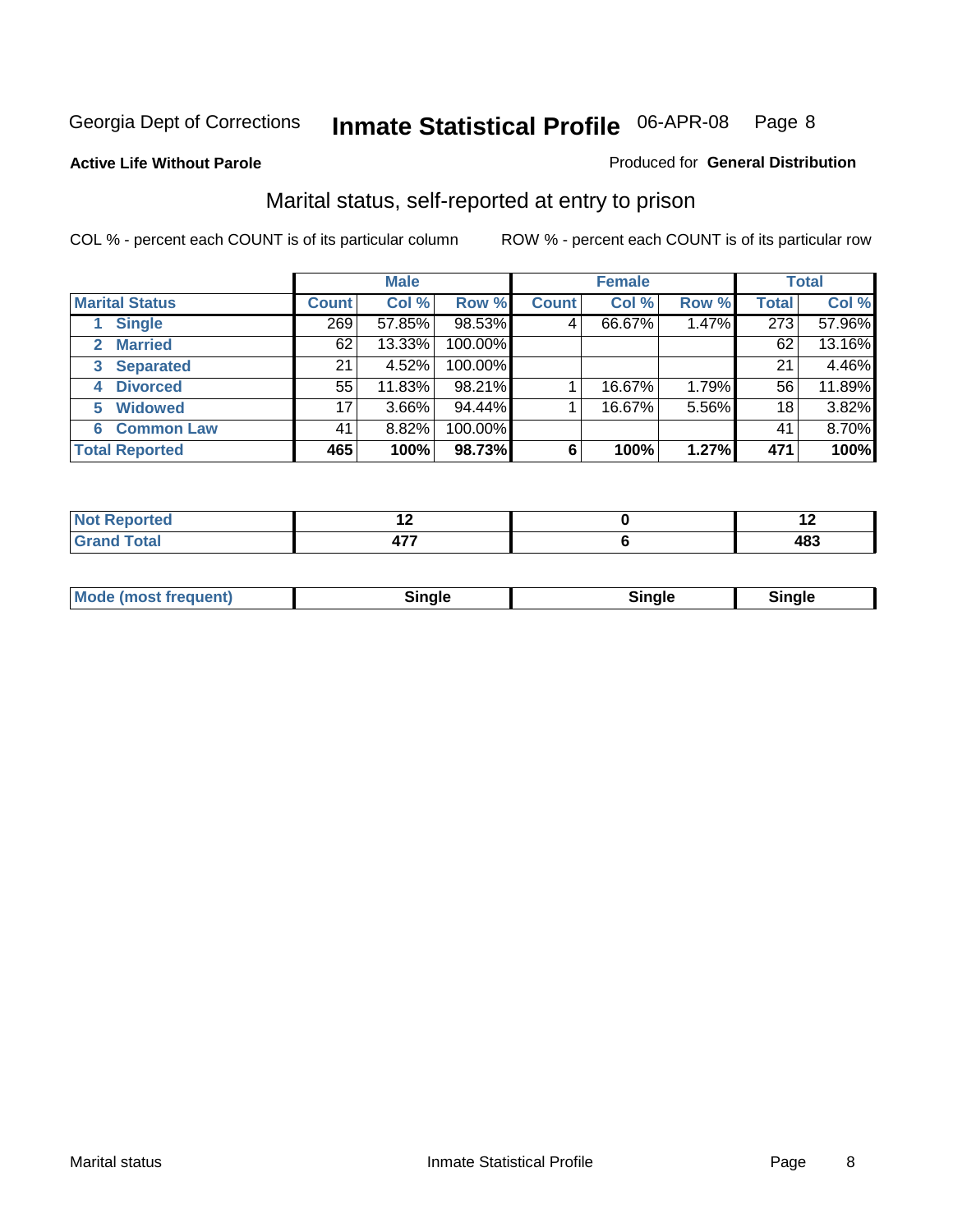#### **Active Life Without Parole**

#### Produced for **General Distribution**

## Number of children, self reported at entry to prison

|                           |              | <b>Male</b> |         |              | <b>Female</b> |       |                | <b>Total</b> |
|---------------------------|--------------|-------------|---------|--------------|---------------|-------|----------------|--------------|
| <b>Number of Children</b> | <b>Count</b> | Col %       | Row %   | <b>Count</b> | Col %         | Row % | <b>Total</b>   | Col %        |
| $\bf{0}$                  | 175          | 36.84%      | 99.43%  |              | 16.67%        | 0.57% | 176            | 36.59%       |
|                           | 125          | 26.32%      | 96.90%  | 4            | 66.67%        | 3.10% | 129            | 26.82%       |
| $\overline{2}$            | 80           | 16.84%      | 98.77%  |              | 16.67%        | 1.23% | 81             | 16.84%       |
| 3                         | 49           | 10.32%      | 100.00% |              |               |       | 49             | 10.19%       |
| 4                         | 23           | 4.84%       | 100.00% |              |               |       | 23             | 4.78%        |
| 5                         | 11           | 2.32%       | 100.00% |              |               |       | 11             | 2.29%        |
| 6                         | 2            | 0.42%       | 100.00% |              |               |       | 2              | 0.42%        |
|                           | 2            | 0.42%       | 100.00% |              |               |       | 2              | 0.42%        |
| 8                         |              | 0.21%       | 100.00% |              |               |       |                | 0.21%        |
| $\boldsymbol{9}$          | 2            | 0.42%       | 100.00% |              |               |       | $\overline{2}$ | 0.42%        |
| 10                        |              | 0.21%       | 100.00% |              |               |       |                | 0.21%        |
| Over 10                   | 4            | 0.84%       | 100.00% |              |               |       | 4              | 0.83%        |
| <b>Total Reported</b>     | 475          | 100%        | 98.75%  | 6            | 100%          | 1.25% | 481            | 100.0%       |

| ™rteu<br>$\sim$  |     |     |
|------------------|-----|-----|
| <b>otal</b>      | --- | 102 |
| $\mathbf{v}$ and | .   | 409 |

| <b>Mean</b><br>(average) | 45. ا | 1.44 |
|--------------------------|-------|------|
| Median (middle)          |       |      |
| Mode (most frequent)     |       |      |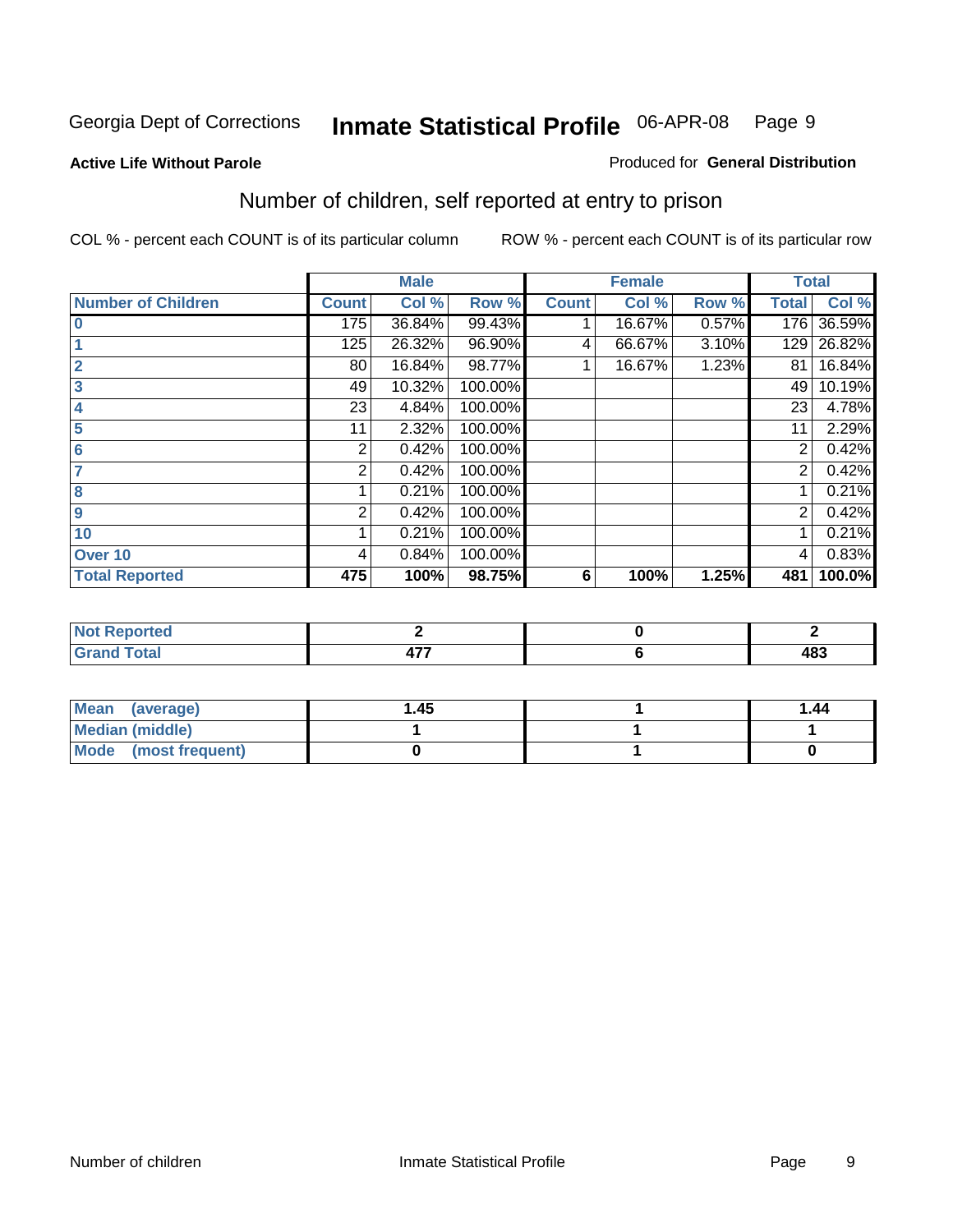#### **Active Life Without Parole**

#### Produced for **General Distribution**

## Religious affiliation, self-reported at entry to prison

|              |                              |              | <b>Male</b> |         |              | <b>Female</b> |       |              | <b>Total</b> |
|--------------|------------------------------|--------------|-------------|---------|--------------|---------------|-------|--------------|--------------|
|              | <b>Religious Affiliation</b> | <b>Count</b> | Col %       | Row %   | <b>Count</b> | Col %         | Row % | <b>Total</b> | Col %        |
|              | <b>Islam</b>                 | 28           | 6.83%       | 100.00% |              |               |       | 28           | 6.73%        |
| $\mathbf{2}$ | <b>Catholic</b>              | 12           | 2.93%       | 100.00% |              |               |       | 12           | 2.88%        |
| 3            | <b>Baptist</b>               | 185          | 45.12%      | 98.40%  | 3            | 50.00%        | 1.60% | 188          | 45.19%       |
| 4            | <b>Methodist</b>             | 6            | 1.46%       | 100.00% |              |               |       | 6            | 1.44%        |
| 7            | <b>Chc Of God</b>            |              | .24%        | 100.00% |              |               |       |              | .24%         |
| 8            | <b>Holiness</b>              | 12           | 2.93%       | 92.31%  |              | 16.67%        | 7.69% | 13           | 3.13%        |
| 9            | <b>Jewish</b>                |              | .24%        | 100.00% |              |               |       |              | .24%         |
| 16           | <b>Seven D Ad</b>            | 4            | .98%        | 100.00% |              |               |       | 4            | $.96\%$      |
| 17           | <b>Jehovah Wt</b>            |              | 1.71%       | 100.00% |              |               |       |              | 1.68%        |
| 18           | <b>Latr Day S</b>            |              | .24%        | 100.00% |              |               |       |              | .24%         |
| 20           | <b>Other Prot</b>            | 58           | 14.15%      | 96.67%  | 2            | 33.33%        | 3.33% | 60           | 14.42%       |
| 96           | <b>None</b>                  | 95           | 23.17%      | 100.00% |              |               |       | 95           | 22.84%       |
|              | <b>Total Reported</b>        | 410          | 100%        | 98.56%  | 6            | 100%          | 1.44% | 416          | 100%         |

| <b>ported</b> | ^¬             | $\sim$<br>v. |
|---------------|----------------|--------------|
| 'otal         | $\overline{a}$ | 122<br>40J   |

| ' Mo<br>went | <b>}aptist</b> | Baptist<br>$ -$ | <b>Baptist</b> |
|--------------|----------------|-----------------|----------------|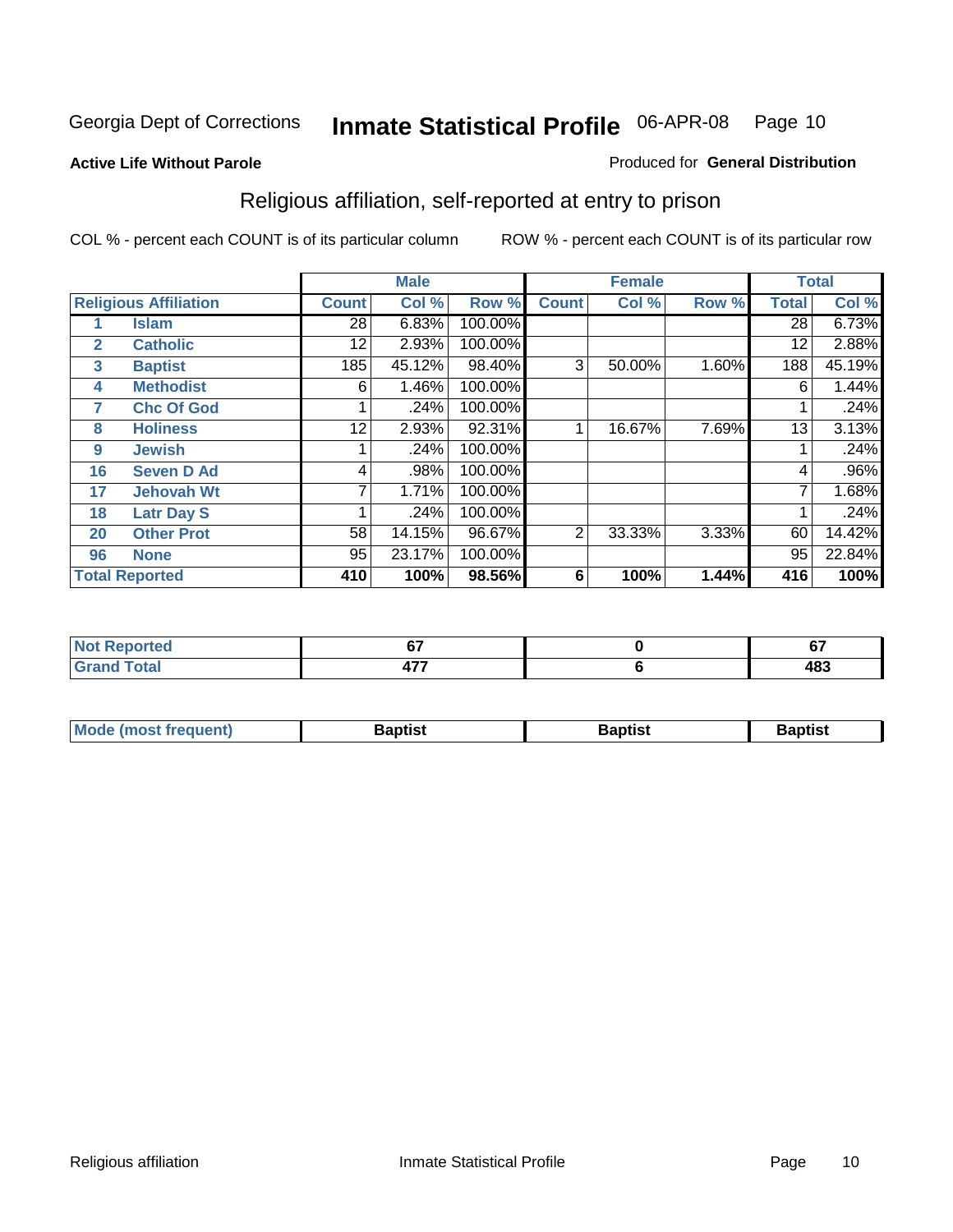Produced for **General Distribution**

#### **Active Life Without Parole**

#### Home county, self-reported at entry to prison

|                         |                      |                 | <b>Male</b> |         |              | <b>Female</b> |        | <b>Total</b>    |        |
|-------------------------|----------------------|-----------------|-------------|---------|--------------|---------------|--------|-----------------|--------|
|                         | <b>Home County</b>   | <b>Count</b>    | Col %       | Row %   | <b>Count</b> | Col %         | Row %  | <b>Total</b>    | Col %  |
| $\overline{1}$          | <b>Appling</b>       | $\overline{2}$  | .44%        | 100.00% |              |               |        | $\overline{2}$  | .44%   |
| $\overline{2}$          | <b>Atkinson</b>      | 1               | .22%        | 100.00% |              |               |        | 1               | .22%   |
| 5                       | <b>Baldwin</b>       | 4               | .89%        | 100.00% |              |               |        | 4               | .88%   |
| $\overline{\mathbf{7}}$ | <b>Barrow</b>        | 3               | .67%        | 100.00% |              |               |        | $\overline{3}$  | .66%   |
| 8                       | <b>Bartow</b>        | 4               | .89%        | 100.00% |              |               |        | 4               | .88%   |
| 9                       | <b>Ben Hill</b>      | $\overline{3}$  | .67%        | 100.00% |              |               |        | $\overline{3}$  | .66%   |
| 10                      | <b>Berrien</b>       | 1               | .22%        | 100.00% |              |               |        | 1               | .22%   |
| 11                      | <b>Bibb</b>          | 9               | 2.00%       | 100.00% |              |               |        | 9               | 1.97%  |
| 12                      | <b>Bleckley</b>      | 3               | .67%        | 100.00% |              |               |        | 3               | .66%   |
| 14                      | <b>Brooks</b>        | 1               | .22%        | 100.00% |              |               |        | 1               | .22%   |
| 16                      | <b>Bulloch</b>       | $\overline{2}$  | .44%        | 100.00% |              |               |        | $\overline{2}$  | .44%   |
| 17                      | <b>Burke</b>         | 4               | .89%        | 100.00% |              |               |        | 4               | .88%   |
| 18                      | <b>Butts</b>         | 1               | .22%        | 100.00% |              |               |        | 1               | .22%   |
| 20                      | <b>Camden</b>        | 4               | .89%        | 100.00% |              |               |        | 4               | .88%   |
| 22                      | <b>Carroll</b>       | $\overline{2}$  | .44%        | 100.00% |              |               |        | $\overline{2}$  | .44%   |
| 25                      | Chatham              | 26              | 5.78%       | 100.00% |              |               |        | $\overline{26}$ | 5.70%  |
| 26                      | <b>Chattahoochee</b> | 1               | .22%        | 100.00% |              |               |        | 1               | .22%   |
| 28                      | <b>Cherokee</b>      | $\overline{2}$  | .44%        | 100.00% |              |               |        | $\overline{2}$  | .44%   |
| 29                      | <b>Clarke</b>        | $\overline{10}$ | 2.22%       | 100.00% |              |               |        | 10              | 2.19%  |
| 31                      | <b>Clayton</b>       | $\overline{12}$ | 2.67%       | 92.31%  | 1            | 16.67%        | 7.69%  | $\overline{13}$ | 2.85%  |
| 33                      | <b>Cobb</b>          | $\overline{16}$ | 3.56%       | 100.00% |              |               |        | $\overline{16}$ | 3.51%  |
| 34                      | <b>Coffee</b>        | 3               | .67%        | 100.00% |              |               |        | $\overline{3}$  | .66%   |
| 35                      | <b>Colquitt</b>      | $\overline{2}$  | .44%        | 100.00% |              |               |        | $\overline{2}$  | .44%   |
| 36                      | <b>Columbia</b>      | 3               | .67%        | 100.00% |              |               |        | $\overline{3}$  | .66%   |
| 37                      | <b>Cook</b>          | $\overline{2}$  | .44%        | 100.00% |              |               |        | $\overline{2}$  | .44%   |
| 38                      | <b>Coweta</b>        | $\mathbf{1}$    | .22%        | 100.00% |              |               |        | 1               | .22%   |
| 40                      | <b>Crisp</b>         | $\overline{2}$  | .44%        | 100.00% |              |               |        | $\overline{2}$  | .44%   |
| 43                      | <b>Decatur</b>       | 1               | .22%        | 100.00% |              |               |        | 1               | .22%   |
| 44                      | <b>Dekalb</b>        | $\overline{31}$ | 6.89%       | 100.00% |              |               |        | $\overline{31}$ | 6.80%  |
| 46                      | <b>Dooly</b>         | 1               | .22%        | 100.00% |              |               |        | 1               | .22%   |
| 47                      | <b>Dougherty</b>     | $\overline{15}$ | 3.33%       | 100.00% |              |               |        | $\overline{15}$ | 3.29%  |
| 48                      | <b>Douglas</b>       | 6               | 1.33%       | 85.71%  | 1            | 16.67%        | 14.29% | $\overline{7}$  | 1.54%  |
| 51                      | <b>Effingham</b>     | 1               | .22%        | 100.00% |              |               |        | 1               | .22%   |
| 52                      | <b>Elbert</b>        | $\overline{2}$  | .44%        | 100.00% |              |               |        | $\overline{2}$  | .44%   |
| 56                      | <b>Fayette</b>       | $\overline{3}$  | .67%        | 100.00% |              |               |        | $\overline{3}$  | .66%   |
| 57                      | <b>Floyd</b>         | $\overline{3}$  | .67%        | 100.00% |              |               |        | $\overline{3}$  | .66%   |
| 59                      | <b>Franklin</b>      | $\overline{3}$  | .67%        | 100.00% |              |               |        | $\overline{3}$  | .66%   |
| 60                      | <b>Fulton</b>        | $\overline{56}$ | 12.44%      | 100.00% |              |               |        | 56              | 12.28% |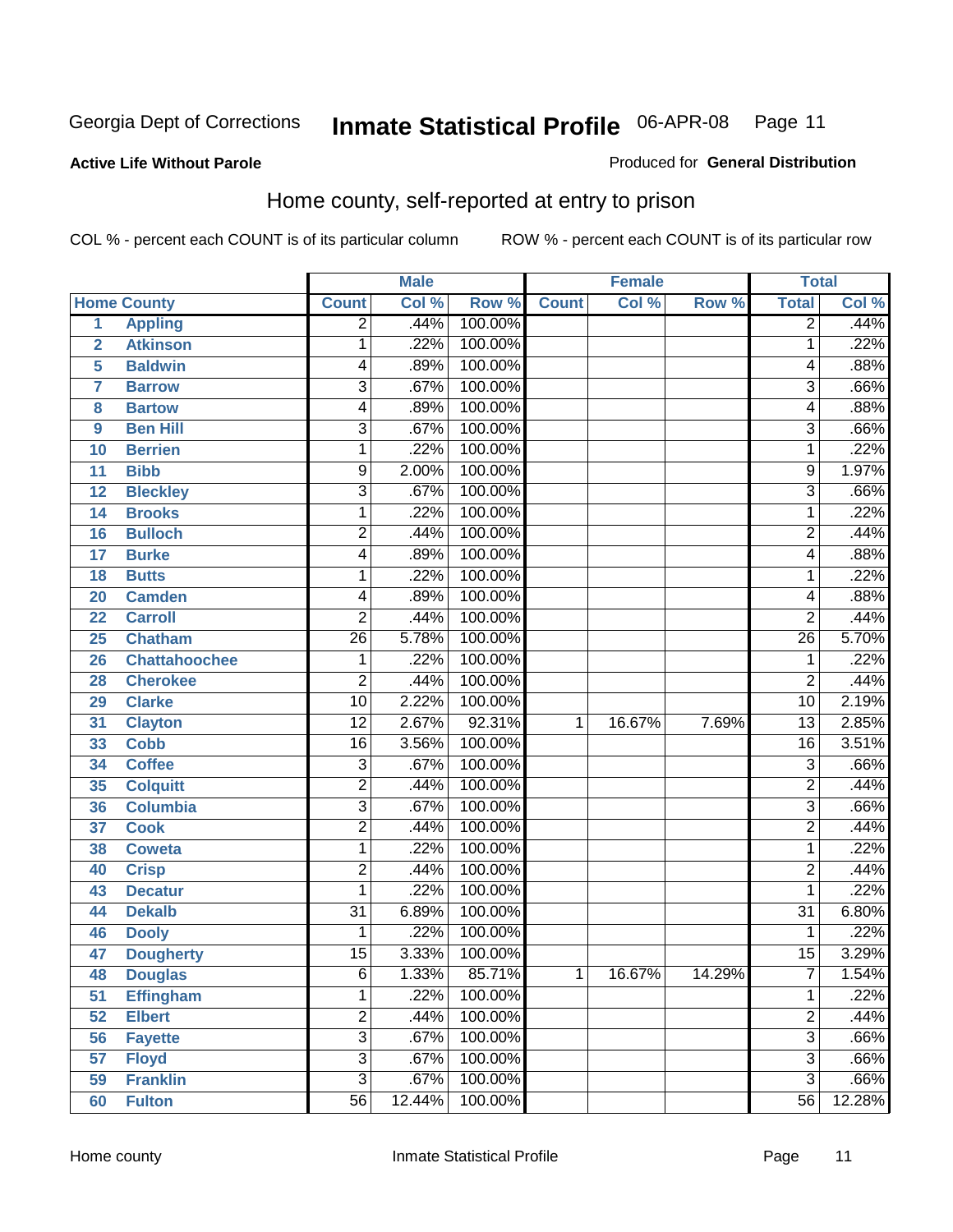Produced for **General Distribution**

#### **Active Life Without Parole**

#### Home county, self-reported at entry to prison

|     |                    |                         | <b>Male</b> |         |              | <b>Female</b> |        | <b>Total</b>    |       |
|-----|--------------------|-------------------------|-------------|---------|--------------|---------------|--------|-----------------|-------|
|     | <b>Home County</b> | <b>Count</b>            | Col %       | Row %   | <b>Count</b> | Col %         | Row %  | <b>Total</b>    | Col % |
| 61  | <b>Gilmer</b>      | 1                       | .22%        | 100.00% |              |               |        | 1               | .22%  |
| 63  | <b>Glynn</b>       | 8                       | 1.78%       | 100.00% |              |               |        | 8               | 1.75% |
| 65  | <b>Grady</b>       | $\mathbf 1$             | .22%        | 100.00% |              |               |        | 1               | .22%  |
| 66  | <b>Greene</b>      | $\mathbf 1$             | .22%        | 100.00% |              |               |        | 1               | .22%  |
| 67  | <b>Gwinnett</b>    | 9                       | 2.00%       | 100.00% |              |               |        | 9               | 1.97% |
| 68  | <b>Habersham</b>   | $\mathbf 1$             | .22%        | 100.00% |              |               |        | 1               | .22%  |
| 69  | <b>Hall</b>        | 7                       | 1.56%       | 100.00% |              |               |        | 7               | 1.54% |
| 70  | <b>Hancock</b>     | $\overline{c}$          | .44%        | 100.00% |              |               |        | $\overline{2}$  | .44%  |
| 72  | <b>Harris</b>      | $\mathbf 1$             | .22%        | 100.00% |              |               |        | 1               | .22%  |
| 73  | <b>Hart</b>        | $\overline{2}$          | .44%        | 100.00% |              |               |        | $\overline{2}$  | .44%  |
| 75  | <b>Henry</b>       | $\overline{3}$          | .67%        | 100.00% |              |               |        | $\overline{3}$  | .66%  |
| 76  | <b>Houston</b>     | 6                       | 1.33%       | 100.00% |              |               |        | 6               | 1.32% |
| 78  | <b>Jackson</b>     | $\overline{3}$          | .67%        | 100.00% |              |               |        | $\overline{3}$  | .66%  |
| 80  | <b>Jeff Davis</b>  | $\mathbf 1$             | .22%        | 100.00% |              |               |        | 1               | .22%  |
| 81  | <b>Jefferson</b>   | $\mathbf 1$             | .22%        | 100.00% |              |               |        | 1               | .22%  |
| 82  | <b>Jenkins</b>     | $\overline{c}$          | .44%        | 100.00% |              |               |        | $\overline{2}$  | .44%  |
| 87  | <b>Laurens</b>     | $\overline{2}$          | .44%        | 100.00% |              |               |        | $\overline{2}$  | .44%  |
| 89  | <b>Liberty</b>     | 4                       | .89%        | 100.00% |              |               |        | 4               | .88%  |
| 90  | <b>Lincoln</b>     | $\mathbf 1$             | .22%        | 100.00% |              |               |        | 1               | .22%  |
| 91  | Long               | $\mathbf 1$             | .22%        | 100.00% |              |               |        | 1               | .22%  |
| 92  | <b>Lowndes</b>     | 4                       | .89%        | 100.00% |              |               |        | 4               | .88%  |
| 96  | <b>Marion</b>      | $\mathbf 1$             | .22%        | 100.00% |              |               |        | 1               | .22%  |
| 97  | <b>Mcduffie</b>    | $\mathbf 1$             | .22%        | 100.00% |              |               |        | 1               | .22%  |
| 98  | <b>Mcintosh</b>    | $\overline{c}$          | .44%        | 100.00% |              |               |        | $\overline{c}$  | .44%  |
| 100 | <b>Miller</b>      | $\mathbf 1$             | .22%        | 100.00% |              |               |        | 1               | .22%  |
| 101 | <b>Mitchell</b>    | $\mathbf 1$             | .22%        | 100.00% |              |               |        | 1               | .22%  |
| 102 | <b>Monroe</b>      | $\mathbf 1$             | .22%        | 100.00% |              |               |        | 1               | .22%  |
| 104 | <b>Morgan</b>      | 1                       | .22%        | 100.00% |              |               |        | 1               | .22%  |
| 106 | <b>Muscogee</b>    | $\overline{12}$         | 2.67%       | 100.00% |              |               |        | $\overline{12}$ | 2.63% |
| 107 | <b>Newton</b>      | $\overline{\mathbf{c}}$ | .44%        | 66.67%  | 1            | 16.67%        | 33.33% | $\overline{3}$  | .66%  |
| 109 | <b>Oglethorpe</b>  | $\overline{2}$          | .44%        | 100.00% |              |               |        | $\overline{2}$  | .44%  |
| 110 | <b>Paulding</b>    | 1                       | .22%        | 100.00% |              |               |        | 1               | .22%  |
| 113 | <b>Pierce</b>      | $\mathbf{1}$            | .22%        | 100.00% |              |               |        | 1               | .22%  |
| 114 | <b>Pike</b>        | $\overline{2}$          | .44%        | 66.67%  | 1            | 16.67%        | 33.33% | $\overline{3}$  | .66%  |
| 115 | <b>Polk</b>        | $\mathbf 1$             | .22%        | 100.00% |              |               |        | 1               | .22%  |
| 117 | <b>Putnam</b>      | $\overline{2}$          | .44%        | 100.00% |              |               |        | $\overline{2}$  | .44%  |
| 119 | <b>Rabun</b>       | $\mathbf 1$             | .22%        | 100.00% |              |               |        | 1               | .22%  |
| 120 | <b>Randolph</b>    | $\overline{2}$          | .44%        | 100.00% |              |               |        | $\overline{2}$  | .44%  |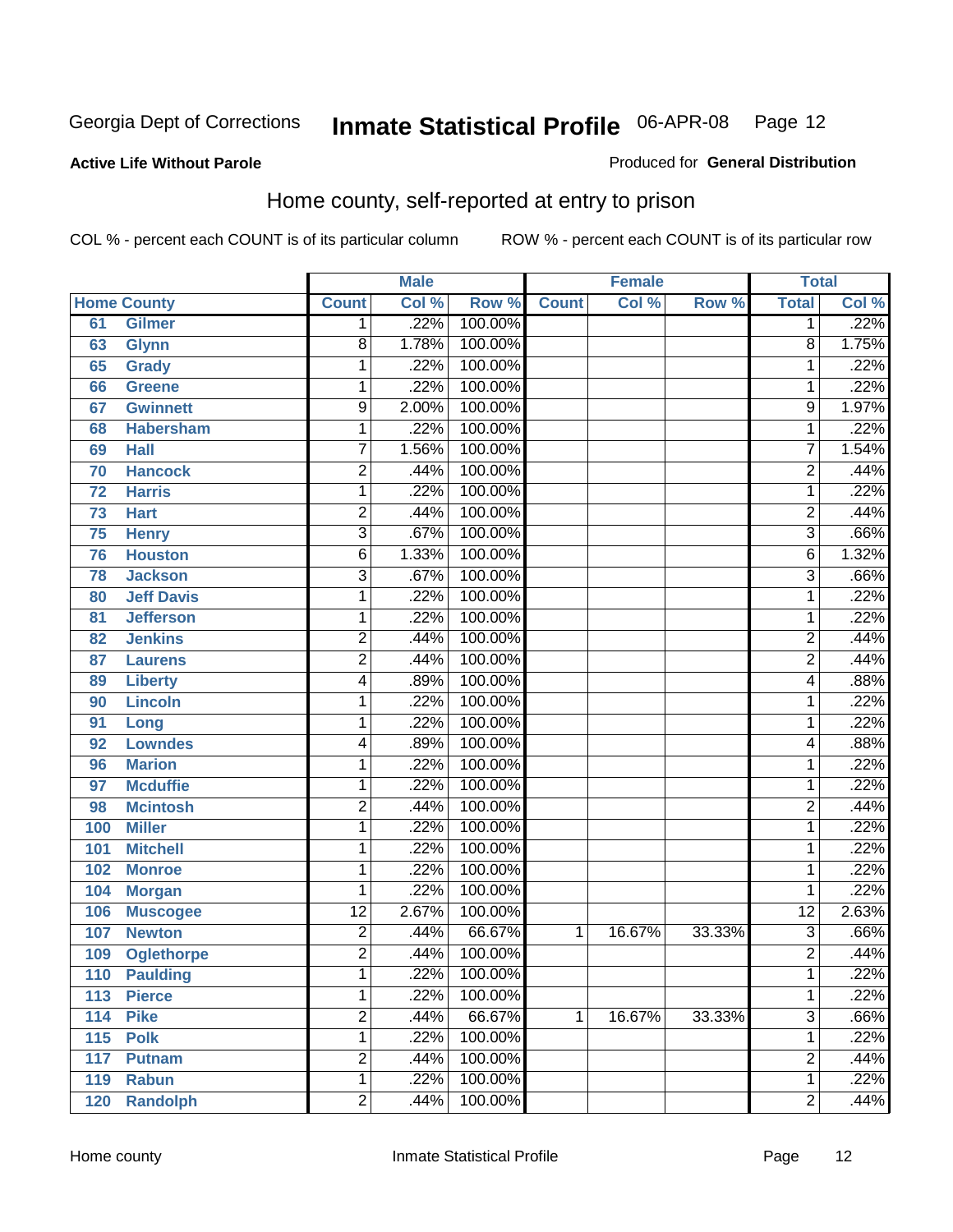Produced for **General Distribution**

#### **Active Life Without Parole**

#### Home county, self-reported at entry to prison

|                          |                 | <b>Male</b> |         |              | <b>Female</b> |        | <b>Total</b>    |       |
|--------------------------|-----------------|-------------|---------|--------------|---------------|--------|-----------------|-------|
| <b>Home County</b>       | <b>Count</b>    | Col %       | Row %   | <b>Count</b> | Col %         | Row %  | <b>Total</b>    | Col % |
| <b>Richmond</b><br>121   | $\overline{18}$ | 4.00%       | 94.74%  | 1            | 16.67%        | 5.26%  | $\overline{19}$ | 4.17% |
| <b>Rockdale</b><br>122   | 1               | .22%        | 100.00% |              |               |        | 1               | .22%  |
| <b>Seminole</b><br>125   | 1               | .22%        | 100.00% |              |               |        | 1               | .22%  |
| <b>Spalding</b><br>126   | 5               | 1.11%       | 100.00% |              |               |        | 5               | 1.10% |
| <b>Stephens</b><br>127   | 2               | .44%        | 100.00% |              |               |        | $\overline{2}$  | .44%  |
| 129<br><b>Sumter</b>     | 1               | .22%        | 100.00% |              |               |        |                 | .22%  |
| <b>Tattnall</b><br>132   | 1               | .22%        | 100.00% |              |               |        |                 | .22%  |
| <b>Thomas</b><br>136     | 3               | .67%        | 100.00% |              |               |        | 3               | .66%  |
| <b>Tift</b><br>137       | 3               | .67%        | 100.00% |              |               |        | 3               | .66%  |
| <b>Toombs</b><br>138     | 3               | .67%        | 100.00% |              |               |        | 3               | .66%  |
| 141<br><b>Troup</b>      | 1               | .22%        | 100.00% |              |               |        | 1               | .22%  |
| <b>Union</b><br>144      | 1               | .22%        | 100.00% |              |               |        | 1               | .22%  |
| 145<br><b>Upson</b>      | $\overline{2}$  | .44%        | 100.00% |              |               |        | $\overline{2}$  | .44%  |
| <b>Walker</b><br>146     | 3               | .67%        | 75.00%  | 1            | 16.67%        | 25.00% | 4               | .88%  |
| <b>Walton</b><br>147     | 3               | .67%        | 100.00% |              |               |        | 3               | .66%  |
| <b>Ware</b><br>148       | 6               | 1.33%       | 100.00% |              |               |        | 6               | 1.32% |
| <b>Washington</b><br>150 | 3               | .67%        | 100.00% |              |               |        | 3               | .66%  |
| <b>Wayne</b><br>151      | 3               | .67%        | 100.00% |              |               |        | 3               | .66%  |
| <b>Whitfield</b><br>155  | 3               | .67%        | 100.00% |              |               |        | $\overline{3}$  | .66%  |
| <b>Wilkinson</b><br>158  | 1               | .22%        | 100.00% |              |               |        | 1               | .22%  |
| <b>Unknown</b><br>160    | 45              | 10.00%      | 100.00% |              |               |        | 45              | 9.87% |
| <b>Total Rported</b>     | 450             | 100%        | 98.68%  | 6            | 100%          | 1.32%  | 456             | 100%  |

| ' leu<br>. | $ -$<br>. . | $\sim$<br>--<br>$ -$ |
|------------|-------------|----------------------|
| .          | ---<br>.    | י ה<br>40J           |

| M. | .<br>uiton | W.<br>alker<br>_______ | uiton |
|----|------------|------------------------|-------|
|    |            |                        |       |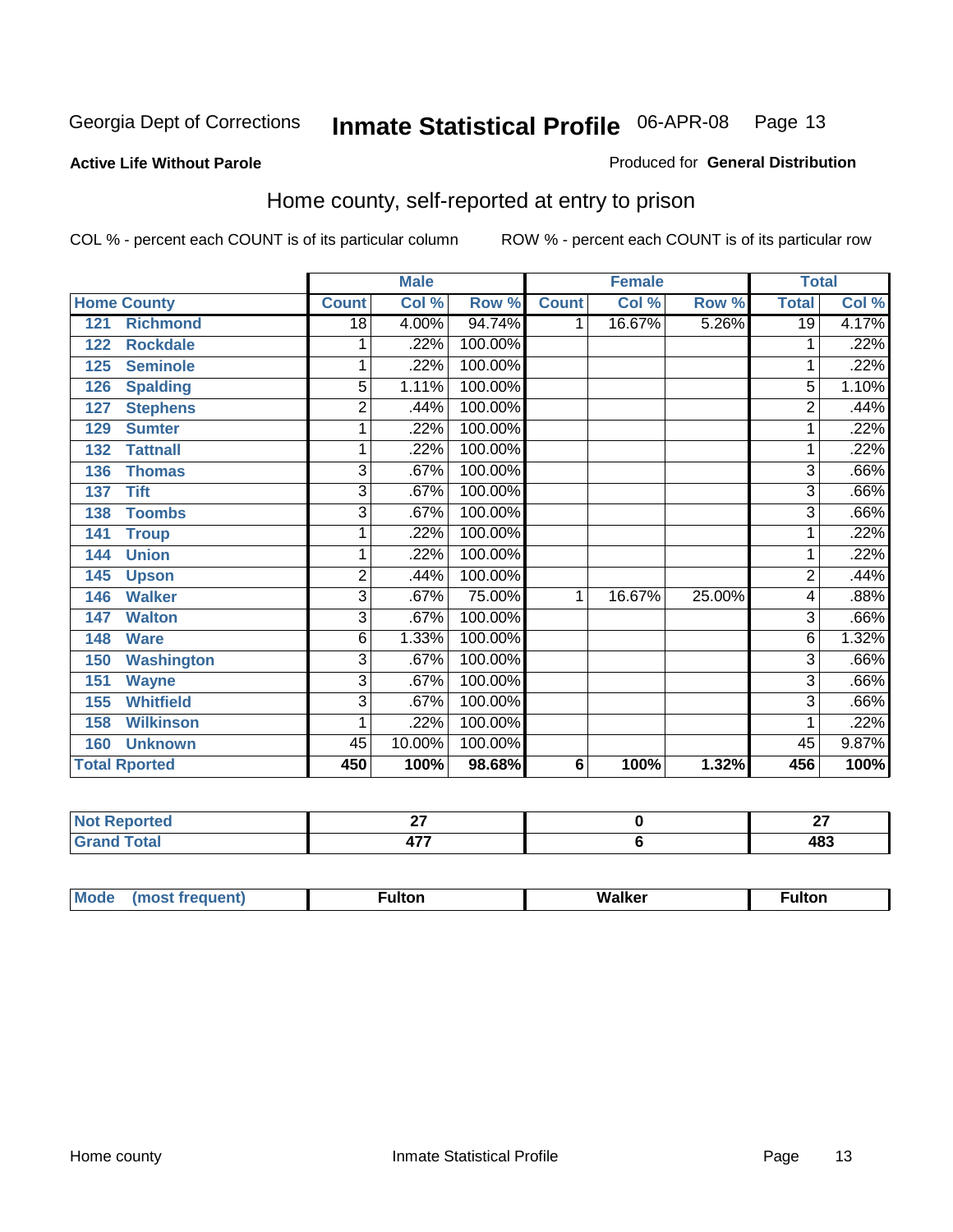Produced for **General Distribution**

#### **Active Life Without Parole**

## Socioeconomic class, self-reported at entry to prison

|                            | <b>Male</b>  |        | <b>Female</b> |              |        | <b>Total</b> |              |        |
|----------------------------|--------------|--------|---------------|--------------|--------|--------------|--------------|--------|
| <b>Socioeconomic Class</b> | <b>Count</b> | Col %  | Row %         | <b>Count</b> | Col %  | Row %        | <b>Total</b> | Col %  |
| <b>Welfare</b>             | 27           | 6.00%  | 100.00%       |              |        |              | 27           | 5.93%  |
| <b>Occ Employ</b>          | 24           | 5.33%  | 100.00%       |              |        |              | 24           | 5.27%  |
| <b>Minimum Std</b>         | 236          | 52.44% | 99.58%        |              | 20.00% | .42%         | 237          | 52.09% |
| <b>Middle</b>              | 163          | 36.22% | $97.60\%$     |              | 80.00% | 2.40%        | 167          | 36.70% |
| <b>Total Reported</b>      | 450          | 100%   | 98.9%         |              | 100%   | 1.1%         | 455          | 100%   |

| <b><i>College Avenue</i></b><br>teol<br>.     | $\sim$<br>-    | $\sim$<br>--              |
|-----------------------------------------------|----------------|---------------------------|
| $T \wedge A \wedge T$<br><b>Oldi</b><br>_____ | $\overline{a}$ | 10 <sup>0</sup><br>$\sim$ |

| M<br>Mir<br>Mil<br><b>Middle</b><br><b>C</b> ta<br>Sta<br>oτu<br>.<br>the contract of the contract of the contract of the contract of the contract of the contract of the contract of<br>- - - - |
|--------------------------------------------------------------------------------------------------------------------------------------------------------------------------------------------------|
|--------------------------------------------------------------------------------------------------------------------------------------------------------------------------------------------------|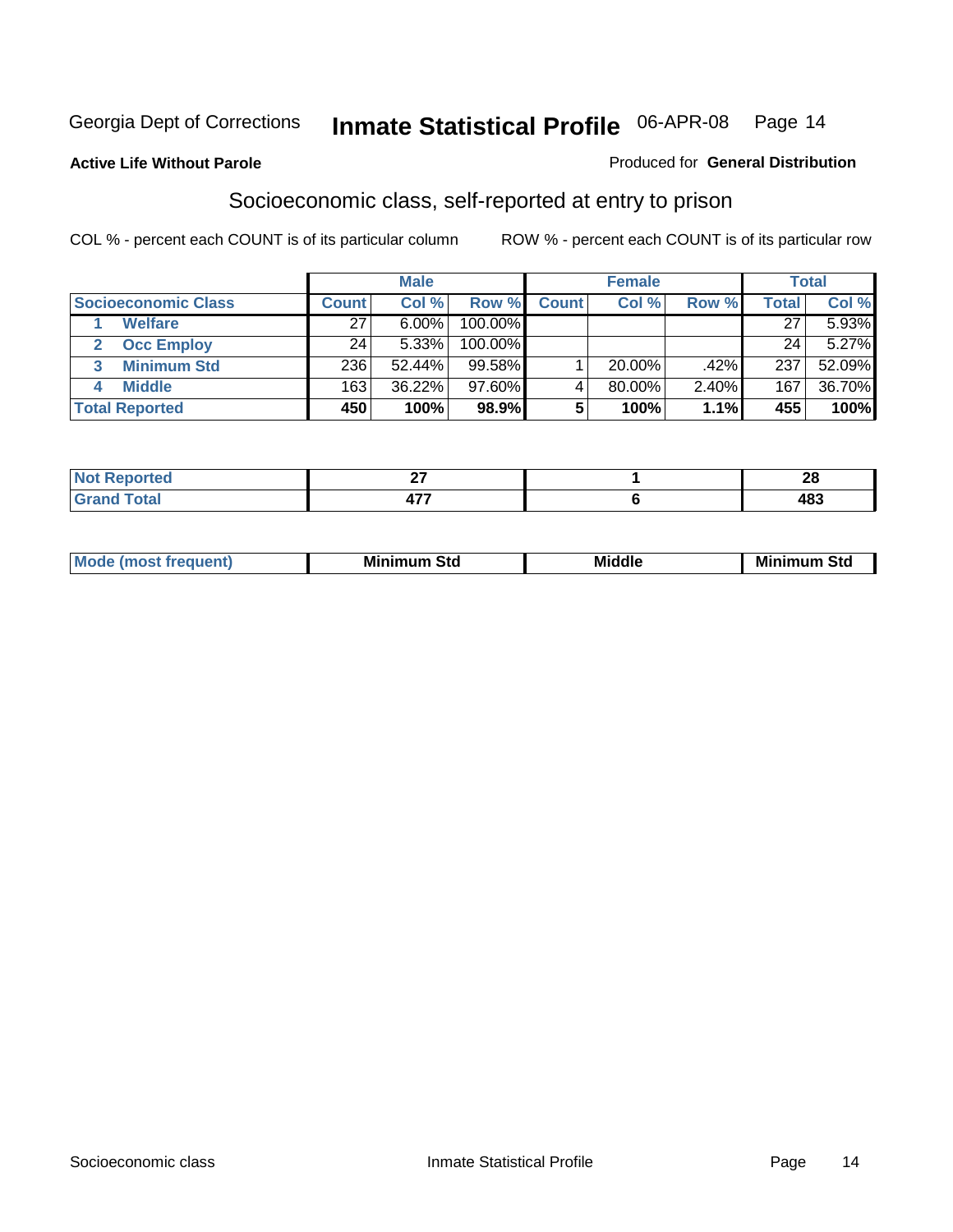Produced for **General Distribution**

#### **Active Life Without Parole**

#### Environment to age 16, self-reported at entry to prison

|                                      |                  | <b>Male</b> |         |              | <b>Female</b> |        |              | <b>Total</b> |
|--------------------------------------|------------------|-------------|---------|--------------|---------------|--------|--------------|--------------|
| <b>Environment to age 16</b>         | <b>Count</b>     | Col %       | Row %   | <b>Count</b> | Col %         | Row %  | <b>Total</b> | Col %        |
| <b>Rural/Farm</b>                    | 8                | 1.74%       | 100.00% |              |               |        |              | 1.72%        |
| <b>Rural/Nfarm</b><br>$\overline{2}$ | 20               | 4.36%       | 86.96%  | 3            | 50.00%        | 13.04% | 23           | 4.95%        |
| <b>S.M.S.A</b><br>3                  | 191              | 41.61%      | 100.00% |              |               |        | 191          | 41.08%       |
| <b>Urban</b><br>4                    | 94               | 20.48%      | 97.92%  |              | 33.33%        | 2.08%  | 96           | 20.65%       |
| <b>Small Town</b><br>5.              | 146 <sub>1</sub> | 31.81%      | 99.32%  |              | 16.67%        | .68%   | 147          | 31.61%       |
| <b>Total Reported</b>                | 459              | 100%        | 98.71%  | 6            | 100%          | 1.29%  | 465          | 100%         |

| Reported<br>Not<br>$\sim$ |     | ıo  |
|---------------------------|-----|-----|
| <b>Grand Total</b>        | --- | 483 |

| Mo<br><b>CONTRACTOR</b><br>. M S<br>M<br>---<br>Nfarn<br>.<br>______<br>______ |  |  |
|--------------------------------------------------------------------------------|--|--|
|                                                                                |  |  |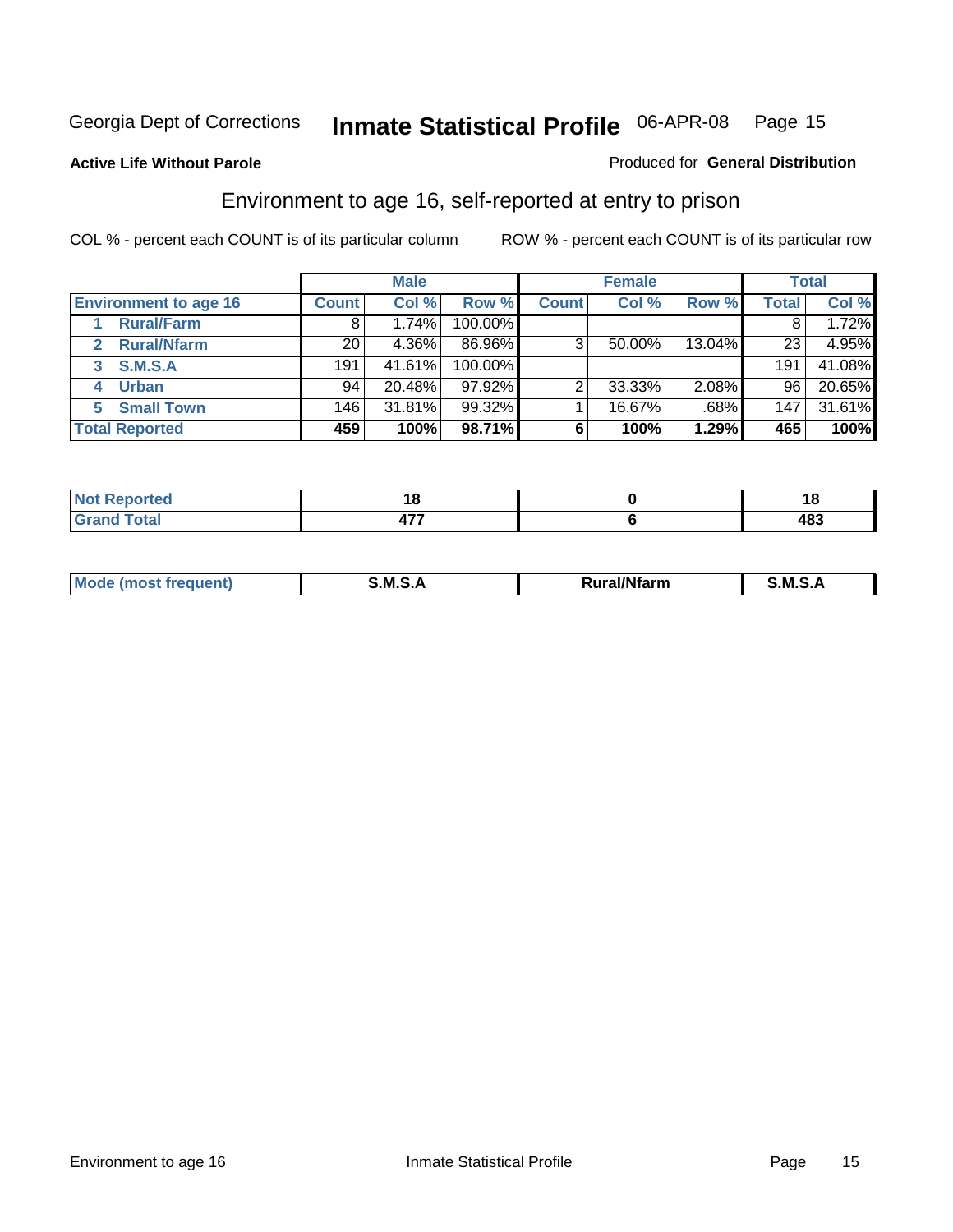Produced for **General Distribution**

#### **Active Life Without Parole**

#### Guardian status to age 16, self-reported at entry to prison

|                                  |              | <b>Male</b> |           |              | <b>Female</b> |       |              | <b>Total</b> |
|----------------------------------|--------------|-------------|-----------|--------------|---------------|-------|--------------|--------------|
| <b>Guardian Status To Age 16</b> | <b>Count</b> | Col %       | Row %     | <b>Count</b> | Col %         | Row % | <b>Total</b> | Col %        |
| 2 Father Only                    | 9            | 2.24%       | 100.00%   |              |               |       | 9            | 2.21%        |
| <b>3 Both Parents</b>            | 169          | 42.04%      | $97.69\%$ | 4            | 66.67%        | 2.31% | 173          | 42.40%       |
| <b>4 Mother Only</b>             | 160          | 39.80%      | 99.38%    |              | 16.67%        | .62%  | 161          | 39.46%       |
| <b>6 Oth Female</b>              | 14           | 3.48%       | 100.00%   |              |               |       | 14           | 3.43%        |
| <b>7 Oth Male</b>                | 3            | .75%        | 100.00%   |              |               |       | 3            | .74%         |
| 8 Step-Parents                   | 11           | 2.74%       | 100.00%   |              |               |       | 11           | 2.70%        |
| 9 Foster Home                    | 9            | 2.24%       | 100.00%   |              |               |       | 9            | 2.21%        |
| <b>10 Grand Parents</b>          | 27           | 6.72%       | 96.43%    |              | 16.67%        | 3.57% | 28           | 6.86%        |
| <b>Total Reported</b>            | 402          | 100%        | 98.53%    | 6            | 100%          | 1.47% | 408          | 100%         |

| тео                   | -- | $-$ |
|-----------------------|----|-----|
| $F \wedge f \wedge f$ | .  | 102 |
| $\sim$                |    | 409 |

| Mode (most frequent) | <b>Both Parents</b> | <b>Both Parents</b> | <b>IBoth Parents</b> |
|----------------------|---------------------|---------------------|----------------------|
|                      |                     |                     |                      |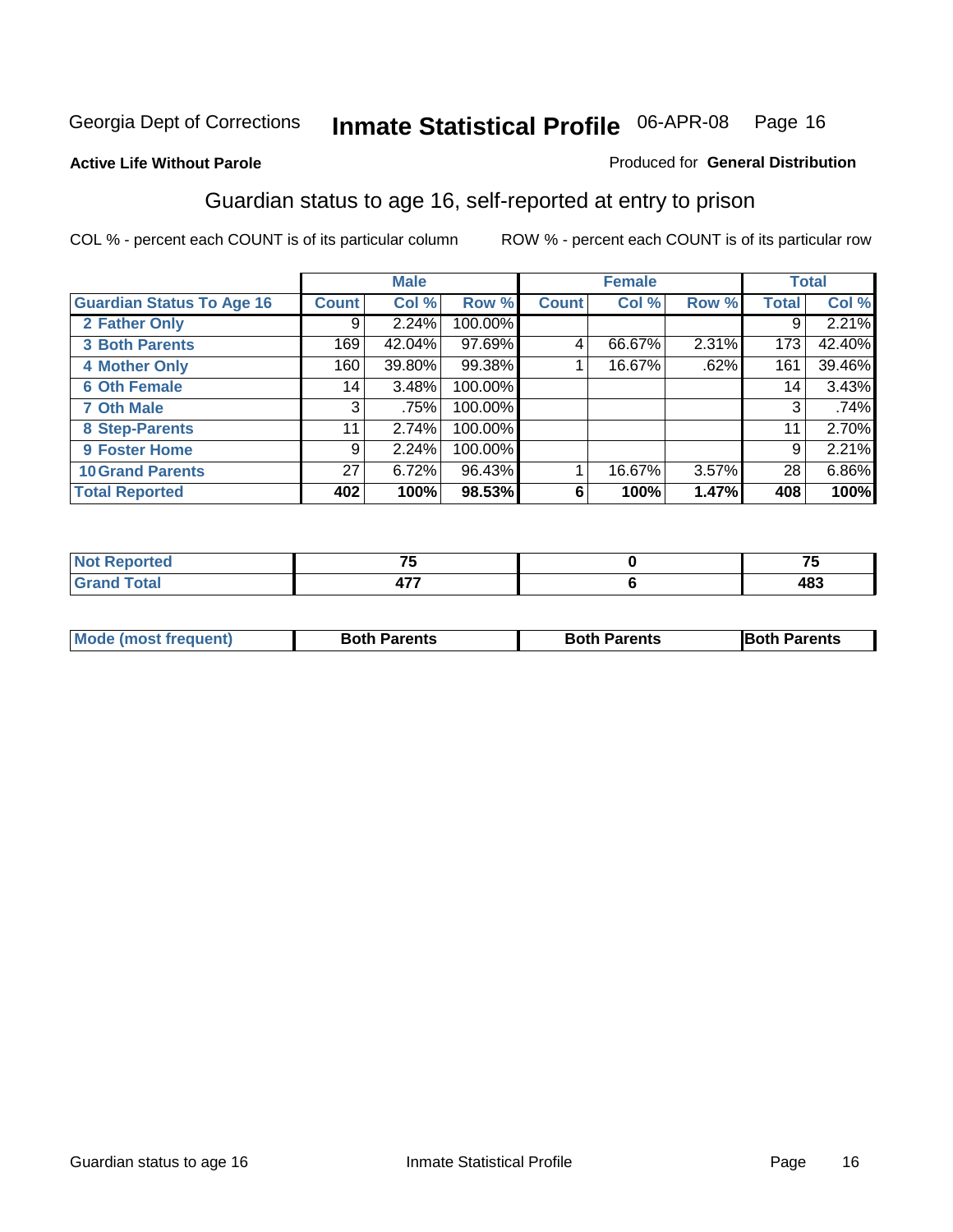#### **Active Life Without Parole**

#### Produced for **General Distribution**

#### Employment status before prison, self-reported at entry to prison

|              |                          |              | <b>Male</b> |         |              | <b>Female</b> |       |              | <b>Total</b> |
|--------------|--------------------------|--------------|-------------|---------|--------------|---------------|-------|--------------|--------------|
|              | <b>Employment Status</b> | <b>Count</b> | Col %       | Row %   | <b>Count</b> | Col %         | Row % | <b>Total</b> | Col %        |
|              | <b>Full Time</b>         | 234          | 56.39%      | 98.32%  | 4            | 80.00%        | 1.68% | 238          | 56.67%       |
| $\mathbf{2}$ | <b>Part Time</b>         | 23           | 5.54%       | 100.00% |              |               |       | 23           | 5.48%        |
| 3            | Unempl $<$ 6m            | 43           | 10.36%      | 97.73%  |              | 20.00%        | 2.27% | 44           | 10.48%       |
| 4            | Unempl $> 6m$            | 66           | 15.90%      | 100.00% |              |               |       | 66           | 15.71%       |
| 5            | <b>Never Workd</b>       | 29           | 6.99%       | 100.00% |              |               |       | 29           | 6.90%        |
| 6            | <b>Student</b>           |              | .24%        | 100.00% |              |               |       |              | .24%         |
|              | <b>Incapable</b>         | 19           | 4.58%       | 100.00% |              |               |       | 19           | 4.52%        |
|              | <b>Total Reported</b>    | 415          | 100%        | 98.81%  | 5            | 100%          | 1.19% | 420          | 100%         |

| тео.         | ^^<br>VŁ   | $\sim$<br>vj |
|--------------|------------|--------------|
| <b>Total</b> | .          | 10O          |
| _______      | <b>TII</b> | 403          |

| <b>M</b> ດ | the contract of the contract of the contract of the contract of the contract of the contract of the contract of | , ull i<br>ıme<br>the contract of the contract of the contract of the contract of the contract of the contract of the contract of | ïme<br>uı |
|------------|-----------------------------------------------------------------------------------------------------------------|-----------------------------------------------------------------------------------------------------------------------------------|-----------|
|            |                                                                                                                 |                                                                                                                                   |           |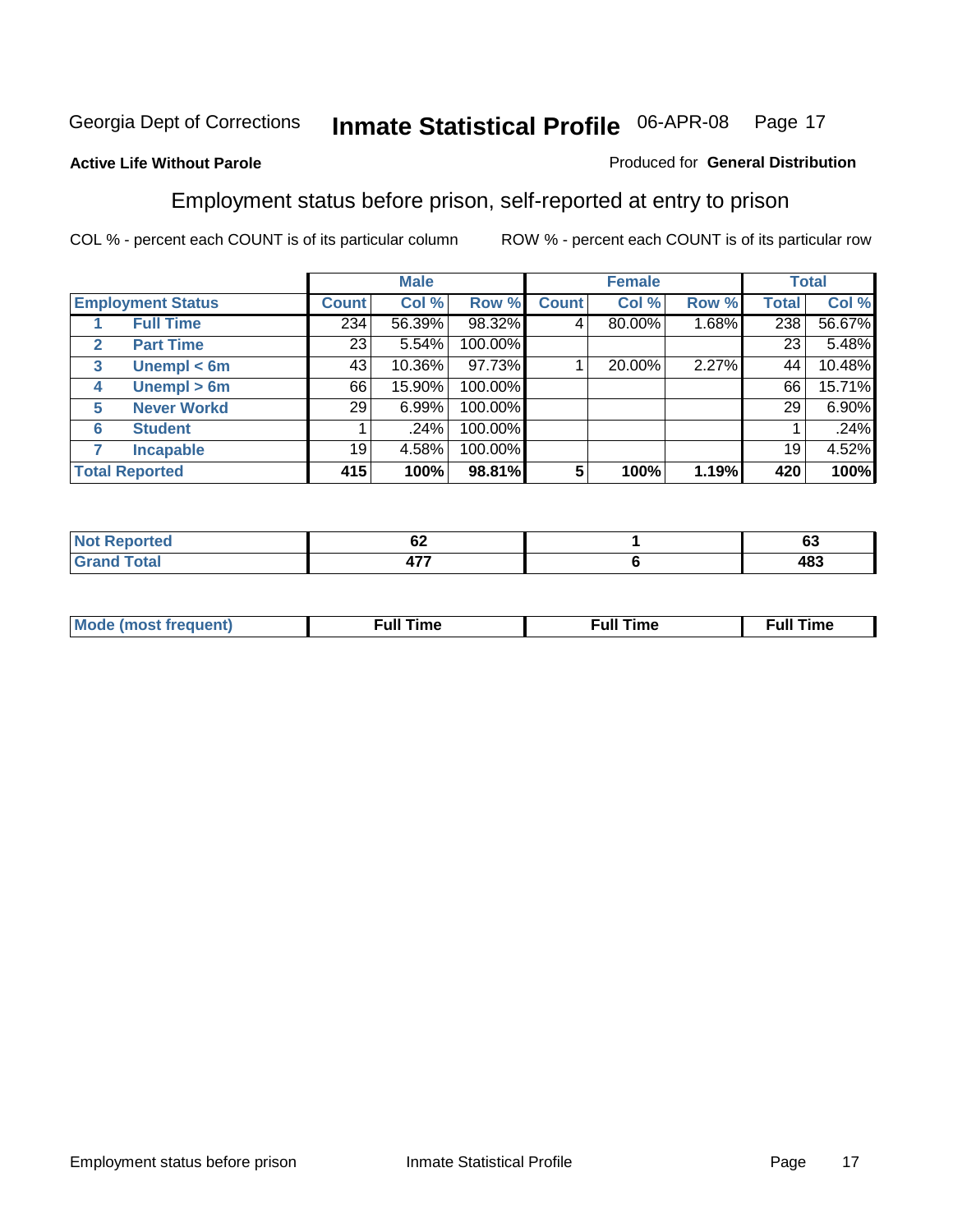#### **Active Life Without Parole**

Produced for **General Distribution**

#### Age at admission

|                         |                 | <b>Male</b> |         |              | <b>Female</b> |        | <b>Total</b>    |       |
|-------------------------|-----------------|-------------|---------|--------------|---------------|--------|-----------------|-------|
| <b>Age At Admission</b> | <b>Count</b>    | Col %       | Row %   | <b>Count</b> | Col %         | Row %  | <b>Total</b>    | Col % |
| 17                      | $\overline{2}$  | 0.42%       | 100.00% |              |               |        | 2               | 0.41% |
| 18                      | $\overline{3}$  | 0.63%       | 100.00% |              |               |        | $\overline{3}$  | 0.62% |
| 19                      | $\overline{11}$ | 2.31%       | 100.00% |              |               |        | $\overline{11}$ | 2.28% |
| 20                      | 6               | 1.26%       | 85.71%  | 1            | 16.67%        | 14.29% | 7               | 1.45% |
| 21                      | $\overline{16}$ | 3.35%       | 100.00% |              |               |        | 16              | 3.31% |
| 22                      | $\overline{24}$ | 5.03%       | 100.00% |              |               |        | $\overline{24}$ | 4.97% |
| 23                      | $\overline{15}$ | 3.14%       | 100.00% |              |               |        | $\overline{15}$ | 3.11% |
| 24                      | $\overline{15}$ | 3.14%       | 100.00% |              |               |        | 15              | 3.11% |
| 25                      | $\overline{18}$ | 3.77%       | 94.74%  | 1            | 16.67%        | 5.26%  | $\overline{19}$ | 3.93% |
| 26                      | 19              | 3.98%       | 100.00% |              |               |        | 19              | 3.93% |
| 27                      | $\overline{15}$ | 3.14%       | 100.00% |              |               |        | $\overline{15}$ | 3.11% |
| 28                      | $\overline{20}$ | 4.19%       | 100.00% |              |               |        | $\overline{20}$ | 4.14% |
| 29                      | $\overline{18}$ | 3.77%       | 100.00% |              |               |        | $\overline{18}$ | 3.73% |
| 30                      | $\overline{13}$ | 2.73%       | 100.00% |              |               |        | $\overline{13}$ | 2.69% |
| 31                      | $\overline{14}$ | 2.94%       | 100.00% |              |               |        | $\overline{14}$ | 2.90% |
| 32                      | $\overline{17}$ | 3.56%       | 94.44%  | 1            | 16.67%        | 5.56%  | 18              | 3.73% |
| 33                      | $\overline{15}$ | 3.14%       | 100.00% |              |               |        | 15              | 3.11% |
| 34                      | 10              | 2.10%       | 100.00% |              |               |        | 10              | 2.07% |
| 35                      | $\overline{15}$ | 3.14%       | 100.00% |              |               |        | $\overline{15}$ | 3.11% |
| 36                      | $\overline{23}$ | 4.82%       | 100.00% |              |               |        | $\overline{23}$ | 4.76% |
| 37                      | $\overline{18}$ | 3.77%       | 100.00% |              |               |        | $\overline{18}$ | 3.73% |
| 38                      | $\overline{14}$ | 2.94%       | 100.00% |              |               |        | 14              | 2.90% |
| 39                      | 14              | 2.94%       | 100.00% |              |               |        | 14              | 2.90% |
| 40                      | 9               | 1.89%       | 100.00% |              |               |        | 9               | 1.86% |
| 41                      | 15              | 3.14%       | 100.00% |              |               |        | 15              | 3.11% |
| 42                      | 14              | 2.94%       | 100.00% |              |               |        | 14              | 2.90% |
| 43                      | $\overline{12}$ | 2.52%       | 100.00% |              |               |        | $\overline{12}$ | 2.48% |
| 44                      | 10              | 2.10%       | 90.91%  | 1            | 16.67%        | 9.09%  | 11              | 2.28% |
| 45                      | $\overline{14}$ | 2.94%       | 100.00% |              |               |        | 14              | 2.90% |
| 46                      | $\overline{11}$ | 2.31%       | 91.67%  | 1            | 16.67%        | 8.33%  | $\overline{12}$ | 2.48% |
| 47                      | $\overline{6}$  | 1.26%       | 100.00% |              |               |        | 6               | 1.24% |
| 48                      | 8               | 1.68%       | 88.89%  | 1            | 16.67%        | 11.11% | 9               | 1.86% |
| 49                      | 9               | 1.89%       | 100.00% |              |               |        | 9               | 1.86% |
| 50                      | 4               | 0.84%       | 100.00% |              |               |        | 4               | 0.83% |
| 51                      | 4               | 0.84%       | 100.00% |              |               |        | 4               | 0.83% |
| 52                      | 7               | 1.47%       | 100.00% |              |               |        | 7               | 1.45% |
| 54                      | 1               | 0.21%       | 100.00% |              |               |        | 1               | 0.21% |
| 56                      | 3               | 0.63%       | 100.00% |              |               |        | $\overline{3}$  | 0.62% |
| 57                      | $\overline{3}$  | 0.63%       | 100.00% |              |               |        | $\overline{3}$  | 0.62% |
| 58                      | $\overline{2}$  | 0.42%       | 100.00% |              |               |        | $\overline{2}$  | 0.41% |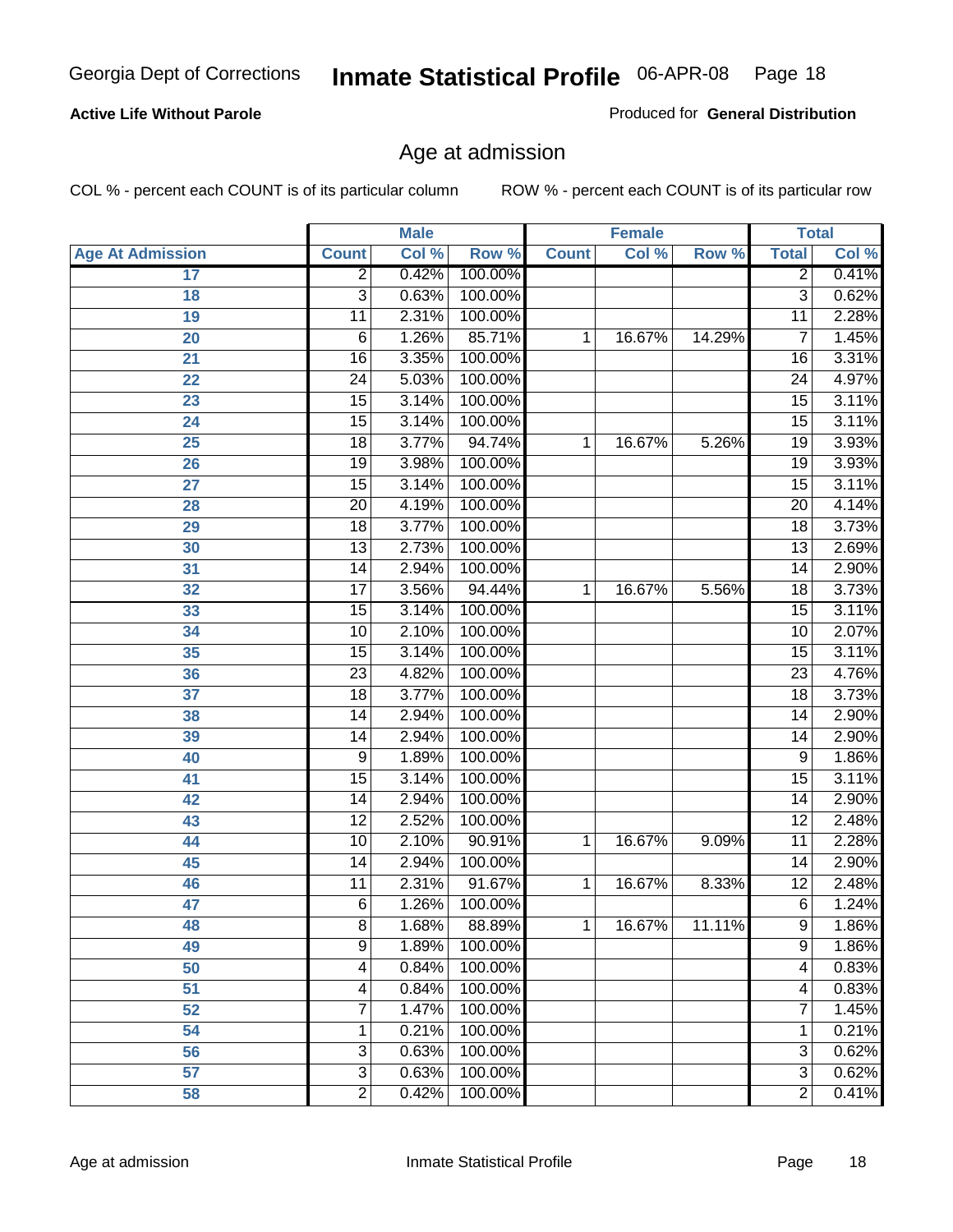#### **Active Life Without Parole**

Produced for **General Distribution**

#### Age at admission

|                         |              | <b>Male</b> |         |              | <b>Female</b> |       |              | <b>Total</b> |
|-------------------------|--------------|-------------|---------|--------------|---------------|-------|--------------|--------------|
| <b>Age At Admission</b> | <b>Count</b> | Col %       | Row %   | <b>Count</b> | Col %         | Row % | <b>Total</b> | Col %        |
| 60                      |              | 0.21%       | 100.00% |              |               |       |              | 0.21%        |
| 62                      |              | 0.21%       | 100.00% |              |               |       |              | 0.21%        |
| 63                      |              | 0.21%       | 100.00% |              |               |       |              | 0.21%        |
| 64                      | 3            | 0.63%       | 100.00% |              |               |       | 3            | 0.62%        |
| 65                      |              | 0.21%       | 100.00% |              |               |       |              | 0.21%        |
| 66                      |              | 0.21%       | 100.00% |              |               |       |              | 0.21%        |
| 67                      |              | 0.21%       | 100.00% |              |               |       |              | 0.21%        |
| 71                      |              | 0.21%       | 100.00% |              |               |       |              | 0.21%        |
| <b>Total Reported</b>   | 477          | 100%        | 98.76%  | 6            | 100%          | 1.24% | 483          | 100%         |

| <b>eported</b>                  |     |            |
|---------------------------------|-----|------------|
| <b>Total</b><br>Cron<br>oranu i | --- | 102<br>409 |

| Mean<br>(average)       | 34.39 | 35.83 | 34.40 |
|-------------------------|-------|-------|-------|
| Median (middle)         |       | 38    | 33    |
| Mode<br>(most frequent) | - -   | 25    | n-    |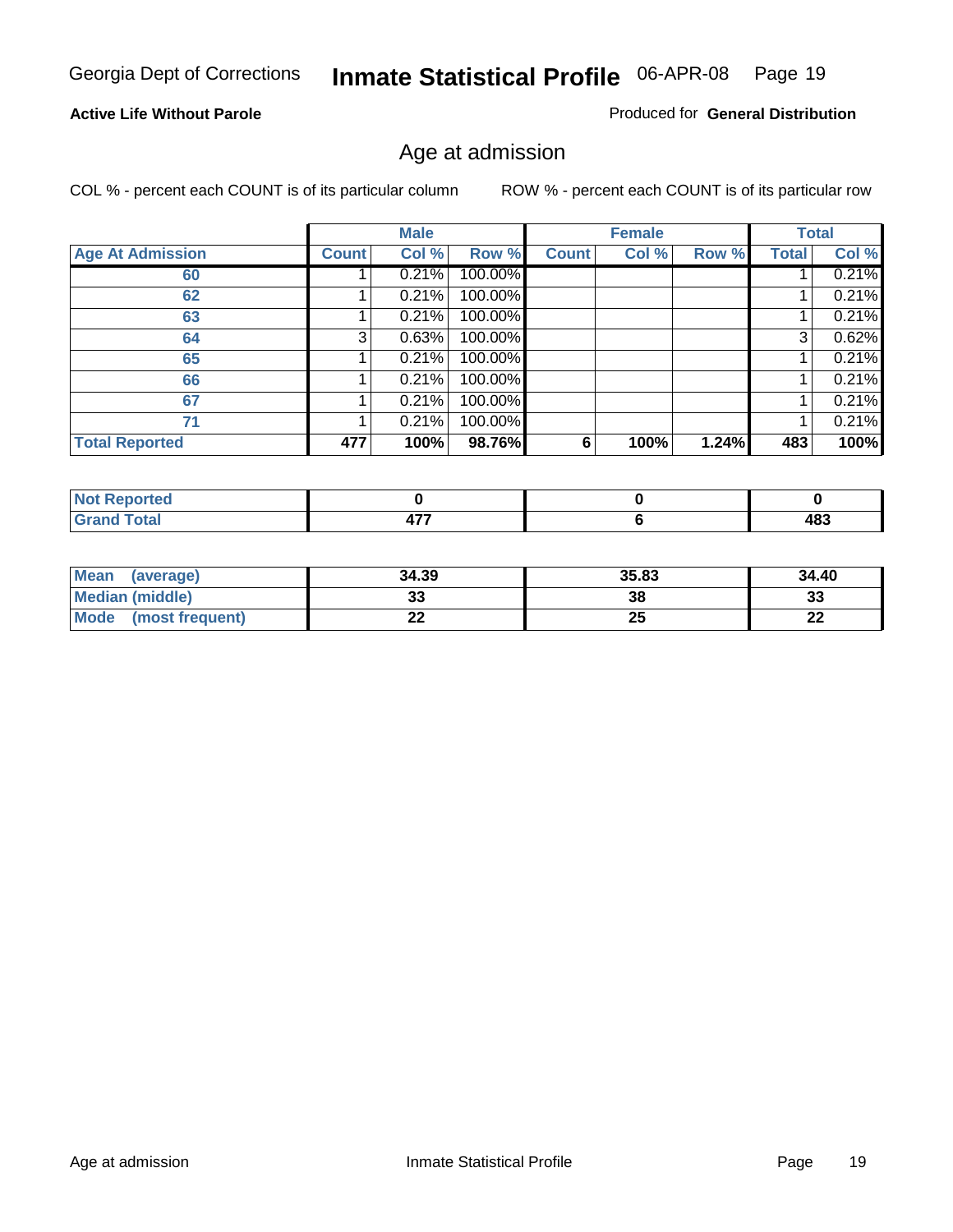**Active Life Without Parole** 

Georgia Dept of Corrections **Inmate Statistical Profile** 06-APR-08 Page 20

Produced for **General Distribution**

#### Age at release

|                       |              | <b>Male</b> |       |              | <b>Female</b> |       |              | Total |
|-----------------------|--------------|-------------|-------|--------------|---------------|-------|--------------|-------|
| <b>Age At Release</b> | <b>Count</b> | Col%        | Row % | <b>Count</b> | Col%          | Row % | <b>Total</b> | Col % |
| <b>Total Reported</b> |              |             |       |              |               |       |              |       |

| <b>Still Active</b> | --  | 483 |
|---------------------|-----|-----|
| <b>Not Reported</b> |     |     |
| <b>Grand Total</b>  | 477 | 483 |

| Mean (average)         | N/A | N/A | N/A |
|------------------------|-----|-----|-----|
| <b>Median (middle)</b> | N/A | N/A | N/A |
| Mode (most frequent)   | N/A | N/A | N/A |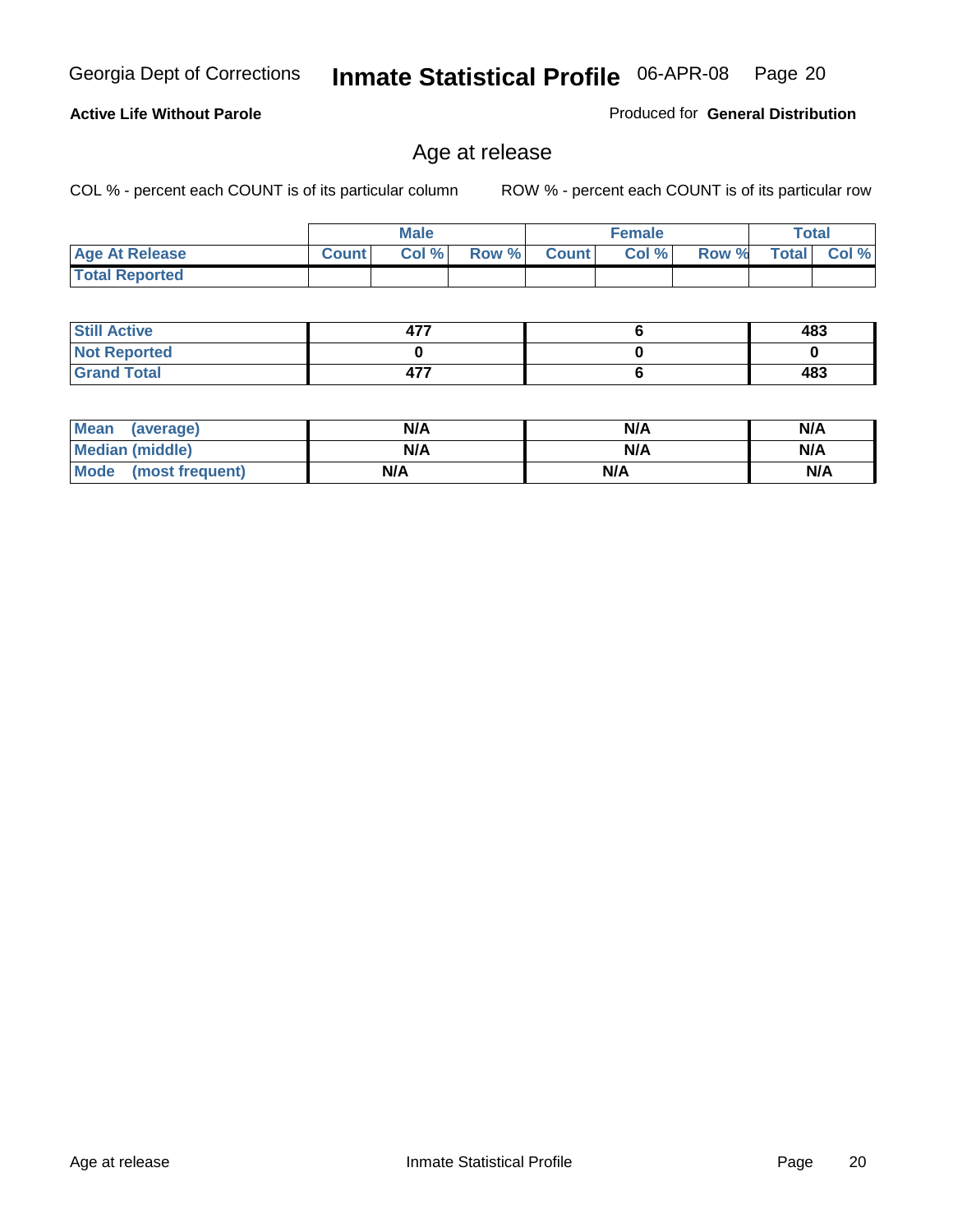#### **Active Life Without Parole**

#### Produced for **General Distribution**

#### Height, measured at entry to prison

|                       |                | <b>Male</b> |         |                | <b>Female</b> |        |                 | <b>Total</b>        |
|-----------------------|----------------|-------------|---------|----------------|---------------|--------|-----------------|---------------------|
| <b>Height</b>         | <b>Count</b>   | Col %       | Row %   | <b>Count</b>   | Col %         | Row %  | <b>Total</b>    | Col %               |
| 5'01''                | 2              | 0.42%       | 100.00% |                |               |        | $\overline{2}$  | 0.41%               |
| 5'02"                 | 1              | 0.21%       | 100.00% |                |               |        | 1               | 0.21%               |
| 5'03"                 | $\overline{2}$ | 0.42%       | 50.00%  | $\overline{2}$ | 33.33%        | 50.00% | 4               | $\overline{0.83\%}$ |
| 5'04"                 | 4              | 0.84%       | 80.00%  | 1              | 16.67%        | 20.00% | 5               | 1.04%               |
| 5'05"                 | 16             | 3.36%       | 94.12%  | 1              | 16.67%        | 5.88%  | 17              | 3.53%               |
| 5'06"                 | 34             | 7.14%       | 100.00% |                |               |        | $\overline{34}$ | 7.05%               |
| 5'07''                | 33             | 6.93%       | 97.06%  | 1              | 16.67%        | 2.94%  | 34              | 7.05%               |
| 5'08"                 | 48             | 10.08%      | 97.96%  | 1              | 16.67%        | 2.04%  | 49              | 10.17%              |
| <b>5'09"</b>          | 56             | 11.76%      | 100.00% |                |               |        | 56              | 11.62%              |
| 5'10''                | 66             | 13.87%      | 100.00% |                |               |        | 66              | 13.69%              |
| 5'11''                | 65             | 13.66%      | 100.00% |                |               |        | 65              | 13.49%              |
| 6'00''                | 56             | 11.76%      | 100.00% |                |               |        | 56              | 11.62%              |
| 6'01''                | 34             | 7.14%       | 100.00% |                |               |        | 34              | 7.05%               |
| 6'02"                 | 23             | 4.83%       | 100.00% |                |               |        | 23              | 4.77%               |
| 6'03"                 | 18             | 3.78%       | 100.00% |                |               |        | 18              | 3.73%               |
| 6'04"                 | 12             | 2.52%       | 100.00% |                |               |        | 12              | 2.49%               |
| 6'05"                 | 4              | 0.84%       | 100.00% |                |               |        | 4               | 0.83%               |
| 6'06"                 | $\overline{2}$ | 0.42%       | 100.00% |                |               |        | $\overline{2}$  | 0.41%               |
| <b>Total Reported</b> | 476            | 100%        | 98.76%  | $\bf 6$        | 100%          | 1.24%  | 482             | 100%                |

| τeα<br>.          |                        |           |
|-------------------|------------------------|-----------|
| -4-<br>-<br>_____ | $\rightarrow -$<br>. . | ៸៰<br>40J |

| <b>Mean</b><br>(average) | 5'10" | 5'05" | 5'10" |
|--------------------------|-------|-------|-------|
| <b>Median (middle)</b>   | 5'10" |       | 5'10" |
| Mode<br>(most frequent)  | 5'10" | 5'03" | 5'10" |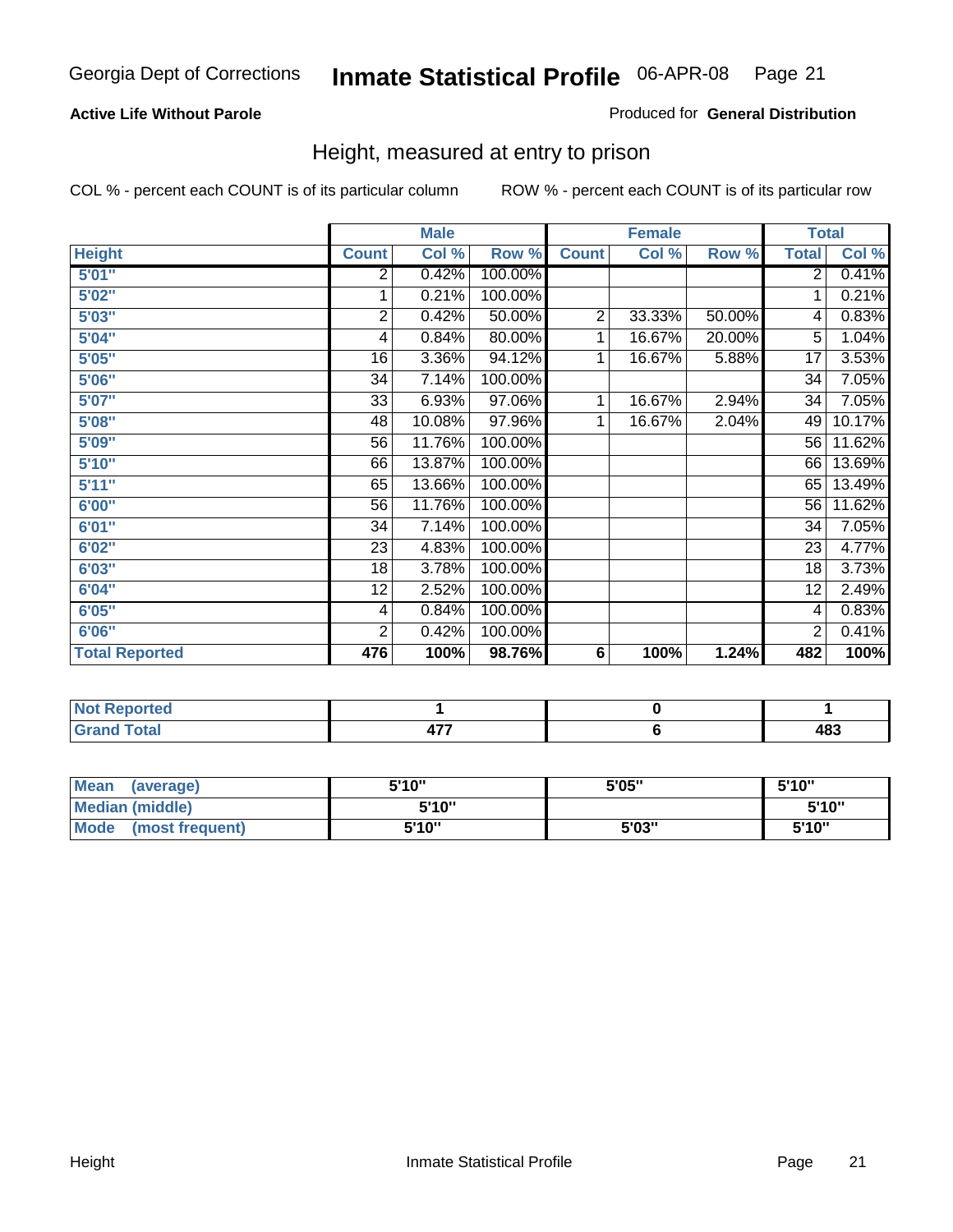#### **Active Life Without Parole**

#### Produced for **General Distribution**

#### Weight, measured at entry to prison

|                       |                 | <b>Male</b> |         |                | <b>Female</b> |         | <b>Total</b>    |        |
|-----------------------|-----------------|-------------|---------|----------------|---------------|---------|-----------------|--------|
| <b>Weight</b>         | <b>Count</b>    | Col %       | Row %   | <b>Count</b>   | Col %         | Row %   | <b>Total</b>    | Col %  |
| 110 - 119 pounds      |                 |             |         | 1.             | 16.67%        | 100.00% | 1               | 0.21%  |
| 120 - 129 pounds      | 5               | 1.05%       | 100.00% |                |               |         | 5               | 1.04%  |
| 130 - 139 pounds      | 11              | 2.31%       | 100.00% |                |               |         | 11              | 2.28%  |
| 140 - 149 pounds      | $\overline{27}$ | 5.67%       | 96.43%  | 1.             | 16.67%        | 3.57%   | $\overline{28}$ | 5.81%  |
| 150 - 159 pounds      | 40              | 8.40%       | 97.56%  | 1              | 16.67%        | 2.44%   | 41              | 8.51%  |
| 160 - 169 pounds      | $\overline{74}$ | 15.55%      | 98.67%  | 1              | 16.67%        | 1.33%   | 75              | 15.56% |
| 170 - 179 pounds      | 58              | 12.18%      | 96.67%  | $\overline{2}$ | 33.33%        | 3.33%   | 60              | 12.45% |
| 180 - 189 pounds      | 70              | 14.71%      | 100.00% |                |               |         | 70              | 14.52% |
| 190 - 199 pounds      | 45              | 9.45%       | 100.00% |                |               |         | 45              | 9.34%  |
| 200 - 209 pounds      | 30              | 6.30%       | 100.00% |                |               |         | $\overline{30}$ | 6.22%  |
| 210 - 219 pounds      | 34              | 7.14%       | 100.00% |                |               |         | 34              | 7.05%  |
| 220 - 229 pounds      | 23              | 4.83%       | 100.00% |                |               |         | $\overline{23}$ | 4.77%  |
| 230 - 239 pounds      | 25              | 5.25%       | 100.00% |                |               |         | 25              | 5.19%  |
| 240 - 249 pounds      | 9               | 1.89%       | 100.00% |                |               |         | 9               | 1.87%  |
| 250 - 259 pounds      | 9               | 1.89%       | 100.00% |                |               |         | 9               | 1.87%  |
| 260 - 269 pounds      | $\overline{5}$  | 1.05%       | 100.00% |                |               |         | $\overline{5}$  | 1.04%  |
| 270 - 279 pounds      | 1               | 0.21%       | 100.00% |                |               |         | 1               | 0.21%  |
| 280 - 289 pounds      | 6               | 1.26%       | 100.00% |                |               |         | $\overline{6}$  | 1.24%  |
| 290 - 299 pounds      | 1               | 0.21%       | 100.00% |                |               |         | 1               | 0.21%  |
| 310 - 319 pounds      | 1               | 0.21%       | 100.00% |                |               |         | 1               | 0.21%  |
| 330 - 339 pounds      | 1               | 0.21%       | 100.00% |                |               |         | 1               | 0.21%  |
| 400 pounds and over   | 1               | 0.21%       | 100.00% |                |               |         | 1               | 0.21%  |
| <b>Total Reported</b> | 476             | 100%        | 98.76%  | 6              | 100%          | 1.24%   | 482             | 100.0% |

| Not Reported     |      |     |
|------------------|------|-----|
| <b>otal</b>      | ---- | פסו |
| $\mathbf{v}$ and |      | 40ა |

| <b>Mean</b><br>(average) | 188 | 155 | 188 |
|--------------------------|-----|-----|-----|
| Median (middle)          | 183 | 160 | 182 |
| Mode<br>(most frequent)  | 170 | 164 | 170 |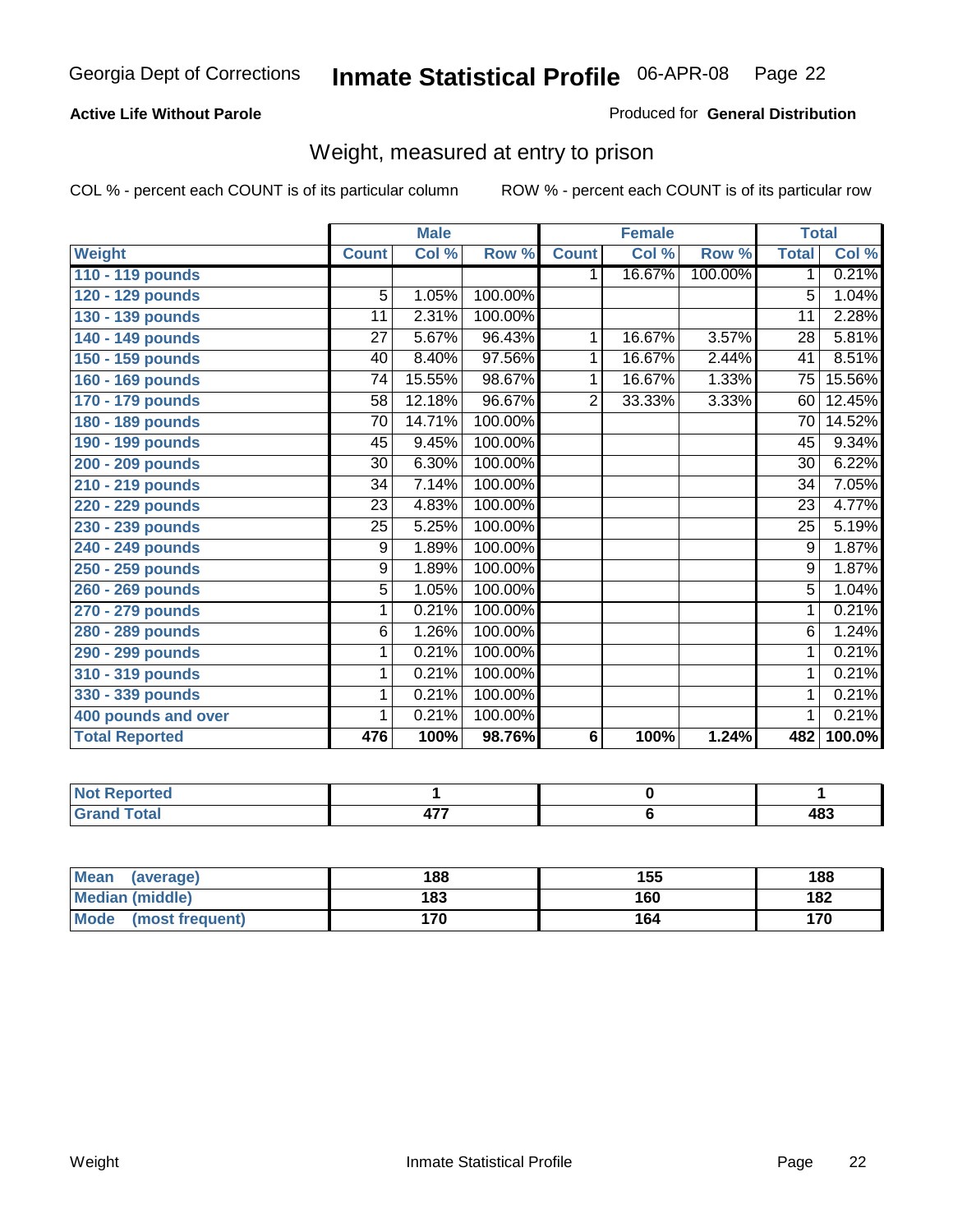**Active Life Without Parole** 

Produced for **General Distribution**

## Military service

|                         |              | <b>Male</b> |                    |   | <b>Female</b> |       |       | <b>Total</b> |
|-------------------------|--------------|-------------|--------------------|---|---------------|-------|-------|--------------|
| <b>Military service</b> | <b>Count</b> | Col %       | <b>Row % Count</b> |   | Col %         | Row % | Total | Col %        |
| <b>Air Force</b>        | 5            | 1.58%       | 100.00%            |   |               |       |       | 1.55%        |
| <b>Army</b>             | 32           | 10.13%      | 100.00%            |   |               |       | 32    | 9.94%        |
| <b>Navy</b><br>3        |              | $.95\%$     | 100.00%            |   |               |       |       | .93%         |
| <b>Marines</b><br>4     | 3            | .95%        | 100.00%            |   |               |       | 3     | .93%         |
| 96 None                 | 273          | 86.39%      | 97.85%             | 6 | 100.00%       | 2.15% | 279   | 86.65%       |
| <b>Total Reported</b>   | 316          | 100%        | 98.14%             | 6 | 100%          | 1.86% | 322   | 100%         |

| prted               | .<br>. .<br>$-$             | 4 C 4<br>ιv<br>$\sim$ |
|---------------------|-----------------------------|-----------------------|
| $F \circ f \circ f$ | $\overline{a}$<br><b>TI</b> | 483                   |

| M<br><b>INUIL</b><br>.<br>. |
|-----------------------------|
|-----------------------------|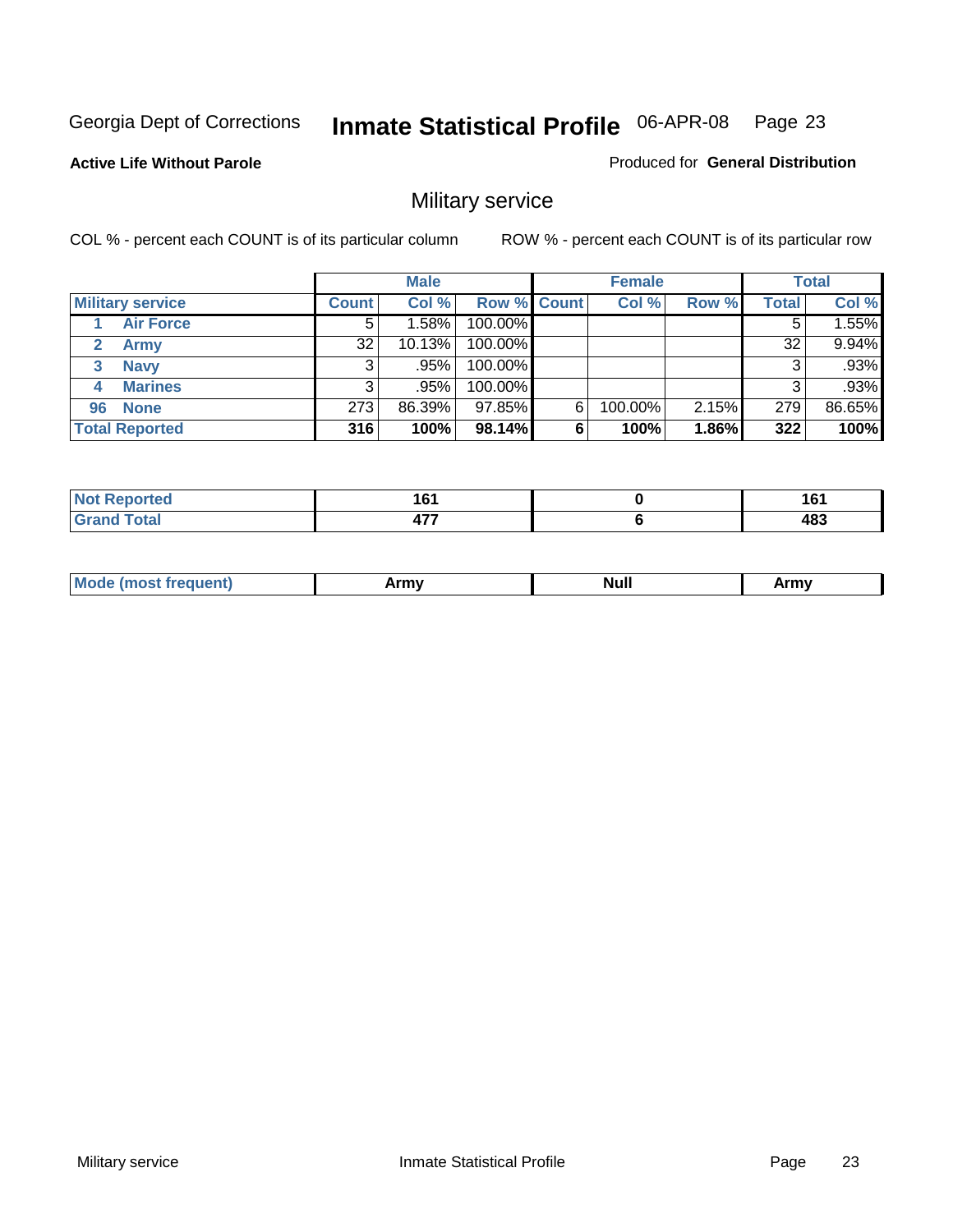#### **Active Life Without Parole**

#### Produced for **General Distribution**

#### Type of admission to prison

|    |                             |              | <b>Male</b> |                    |   | <b>Female</b> |       |              | <b>Total</b> |
|----|-----------------------------|--------------|-------------|--------------------|---|---------------|-------|--------------|--------------|
|    | <b>Type of Admission</b>    | <b>Count</b> | Col %       | <b>Row % Count</b> |   | Col %         | Row % | <b>Total</b> | Col %        |
|    | <b>Committed From Court</b> | 132          | 27.67%      | 97.78%             | 3 | 50.00%        | 2.22% | 135          | 27.95%       |
| 3  | <b>Parole Rev/New Sent</b>  | 35           | 7.34%       | 100.00%            |   |               |       | 35           | 7.25%        |
| 4  | <b>Par Rev/No New Sent</b>  | 8            | 1.68%       | 100.00%            |   |               |       | 8            | 1.66%        |
| 6  | <b>Prob Viol/Partial</b>    | 4            | .84%        | 100.00%            |   |               |       | 4            | .83%         |
| 9  | <b>Prob Rev/Remainder</b>   | 11           | 2.31%       | 100.00%            |   |               |       | 11           | 2.28%        |
| 10 | <b>New Sent/Par Rev Pnd</b> |              | .21%        | 100.00%            |   |               |       |              | .21%         |
| 11 | <b>Life W/O Parole</b>      | 285          | 59.75%      | 98.96%             | 3 | 50.00%        | 1.04% | 288          | 59.63%       |
| 30 | <b>Par Rev/Rsn Unknown</b>  |              | .21%        | 100.00%            |   |               |       |              | .21%         |
|    | <b>Total Reported</b>       | 477          | 100%        | 98.76%             | 6 | 100%          | 1.24% | 483          | 100%         |

| <b>eported</b><br>NOI                            |                     |            |
|--------------------------------------------------|---------------------|------------|
| <b>Total</b><br>Circ<br>$\sim$ . $\sim$ . $\sim$ | $\overline{a}$<br>. | 10O<br>403 |

| <b>Mode (most frequent)</b> | <b>W/O Par</b> | <b>Court Cmmt</b> | M/O Par |
|-----------------------------|----------------|-------------------|---------|
|                             |                |                   |         |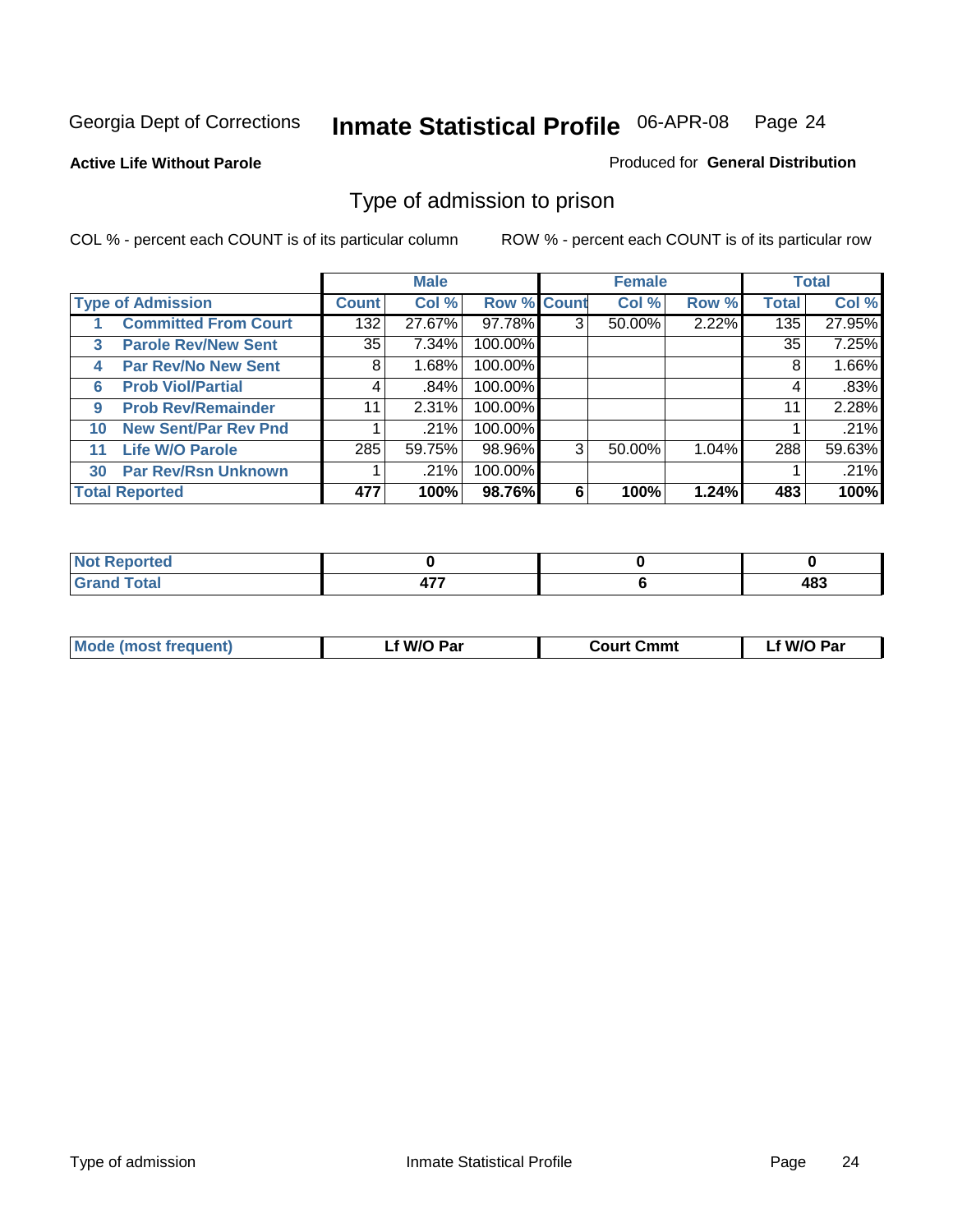**Active Life Without Parole** 

Produced for **General Distribution**

#### Current / last security status

|                        |         | <b>Male</b> |                    |   | <b>Female</b> |        |       | <b>Total</b> |
|------------------------|---------|-------------|--------------------|---|---------------|--------|-------|--------------|
| <b>Security Status</b> | Count l | Col %       | <b>Row % Count</b> |   | Col %         | Row %  | Total | Col %        |
| 3 Minimum              | 9       | 1.89% l     | $90.00\%$          |   | 16.67%        | 10.00% | 10    | 2.08%        |
| 4 Medium               | 57      | 12.00%      | 100.00%            |   | $.00\%$       |        | 57    | 11.85%       |
| 5 Close                | 388     | 81.68%      | 98.73%             | 5 | 83.33%        | 1.27%  | 393   | 81.70%       |
| <b>6 Maximum</b>       | 21      | 4.42%       | $100.00\%$         |   | .00%          |        | 21    | 4.37%        |
| <b>Total Reported</b>  | 475     | 100%        | 98.75%             | 6 | 100%          | 1.25%  | 481   | 100%         |

| <b>Still being diagnosed</b> |  |     |
|------------------------------|--|-----|
| <b>Not Reported</b>          |  |     |
| <b>Grand Total</b>           |  | 483 |

|  | Mo<br>frequent)<br>יצניות ו | Close<br>. | ાose<br>. | <b>OSE</b><br>. |
|--|-----------------------------|------------|-----------|-----------------|
|--|-----------------------------|------------|-----------|-----------------|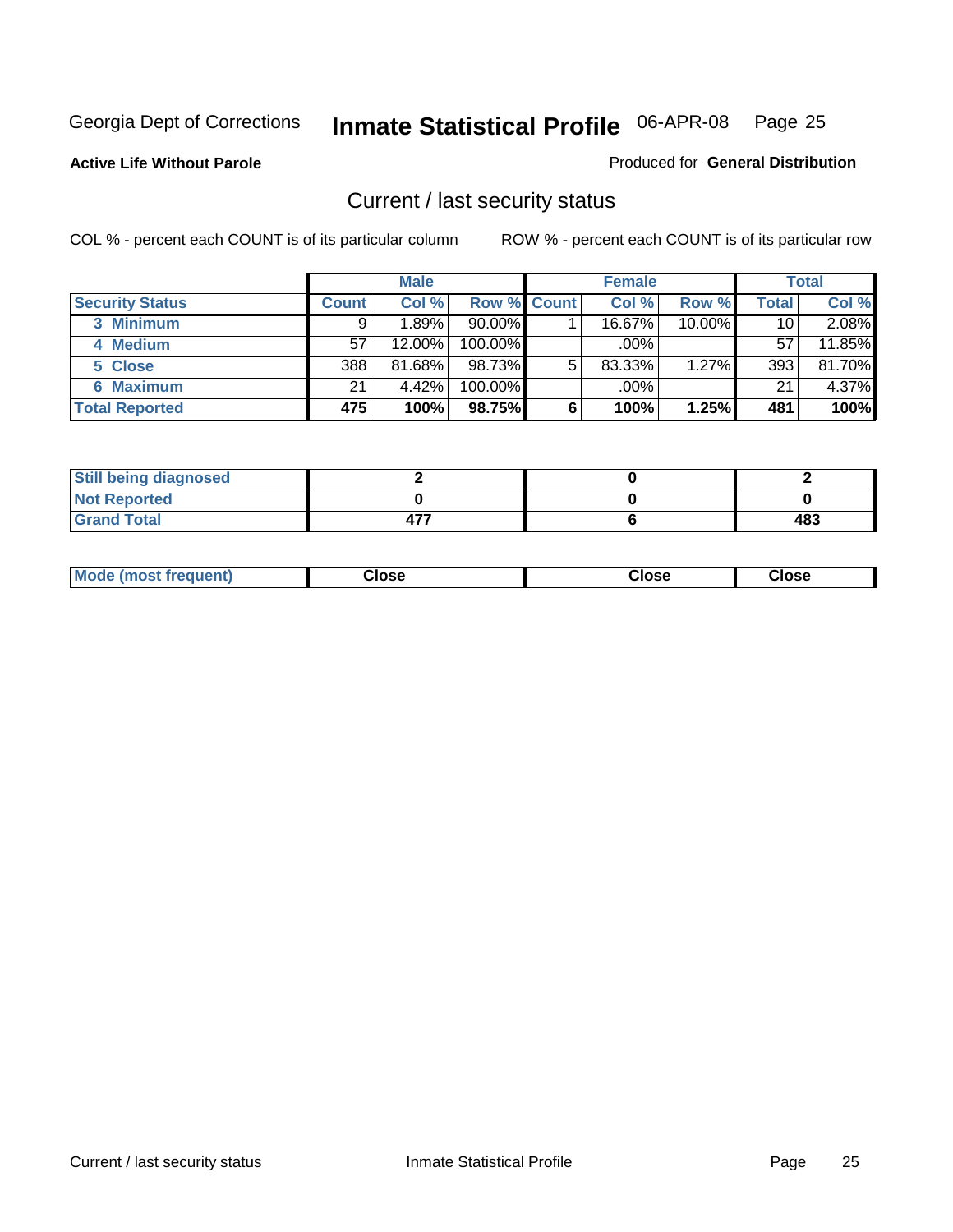**Active Life Without Parole** 

Produced for **General Distribution**

## Current / last type of institution

|                            |              | <b>Male</b> |                    | <b>Female</b> |        |       | Total   |
|----------------------------|--------------|-------------|--------------------|---------------|--------|-------|---------|
| <b>Type of Institution</b> | <b>Count</b> | Col%        | <b>Row % Count</b> | Col %         | Row %I | Total | Col %   |
| <b>State Prison</b>        | 477          | 100.00%」    | 98.76%             | $100.00\%$    | 1.24%  | 483   | 100.00% |
| <b>Total Reported</b>      | 477          | 100%        | 98.76%             | $100\%$       | 1.24%  | 483   | 100%    |

| <b>rted</b><br>. |              |     |
|------------------|--------------|-----|
| $\sim$           | $\mathbf{r}$ | 483 |
| ι υιαι           |              | - - |

|  | <b>Mode (most frequent)</b> | State Prison | <b>State Prison</b> | <b>State Prison</b> |
|--|-----------------------------|--------------|---------------------|---------------------|
|--|-----------------------------|--------------|---------------------|---------------------|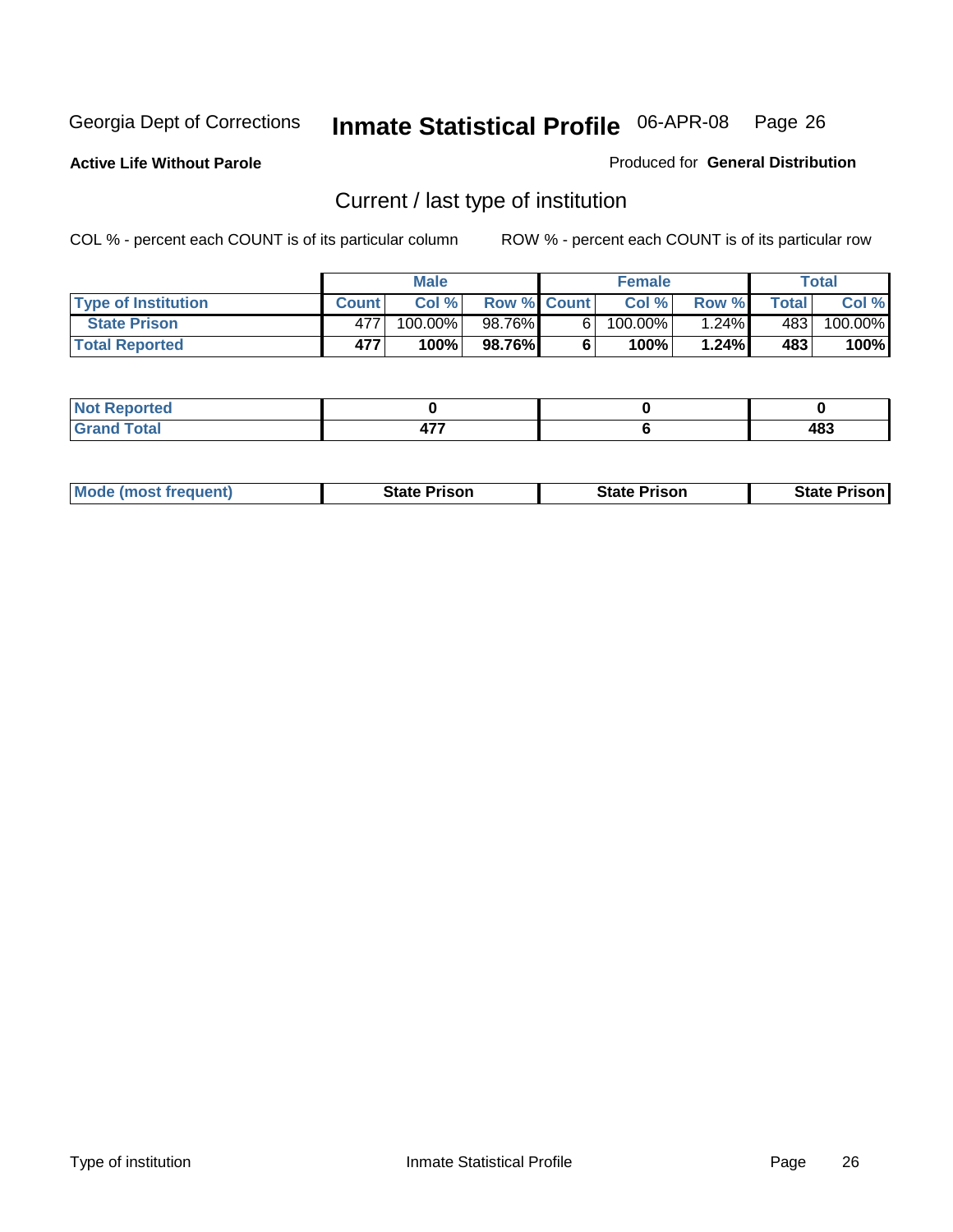**Active Life Without Parole** 

Produced for **General Distribution**

#### Institution type - transitional centers

|                                                  | <b>Male</b> |                    | <b>Female</b> |             | <b>Total</b> |
|--------------------------------------------------|-------------|--------------------|---------------|-------------|--------------|
| <b>Institution Type - Trans. Centers Count  </b> | Col %       | <b>Row % Count</b> | Col%          | Row % Total | Col %        |
| <b>Total Reported</b>                            |             |                    |               |             |              |

| rtea<br>20 NGL 2<br>  |  |  |
|-----------------------|--|--|
| into!<br>---<br>_____ |  |  |

| Mode (most frequent) | <b>Null</b> | <b>Null</b> | <b>Null</b> |
|----------------------|-------------|-------------|-------------|
|                      |             |             |             |
|                      |             |             |             |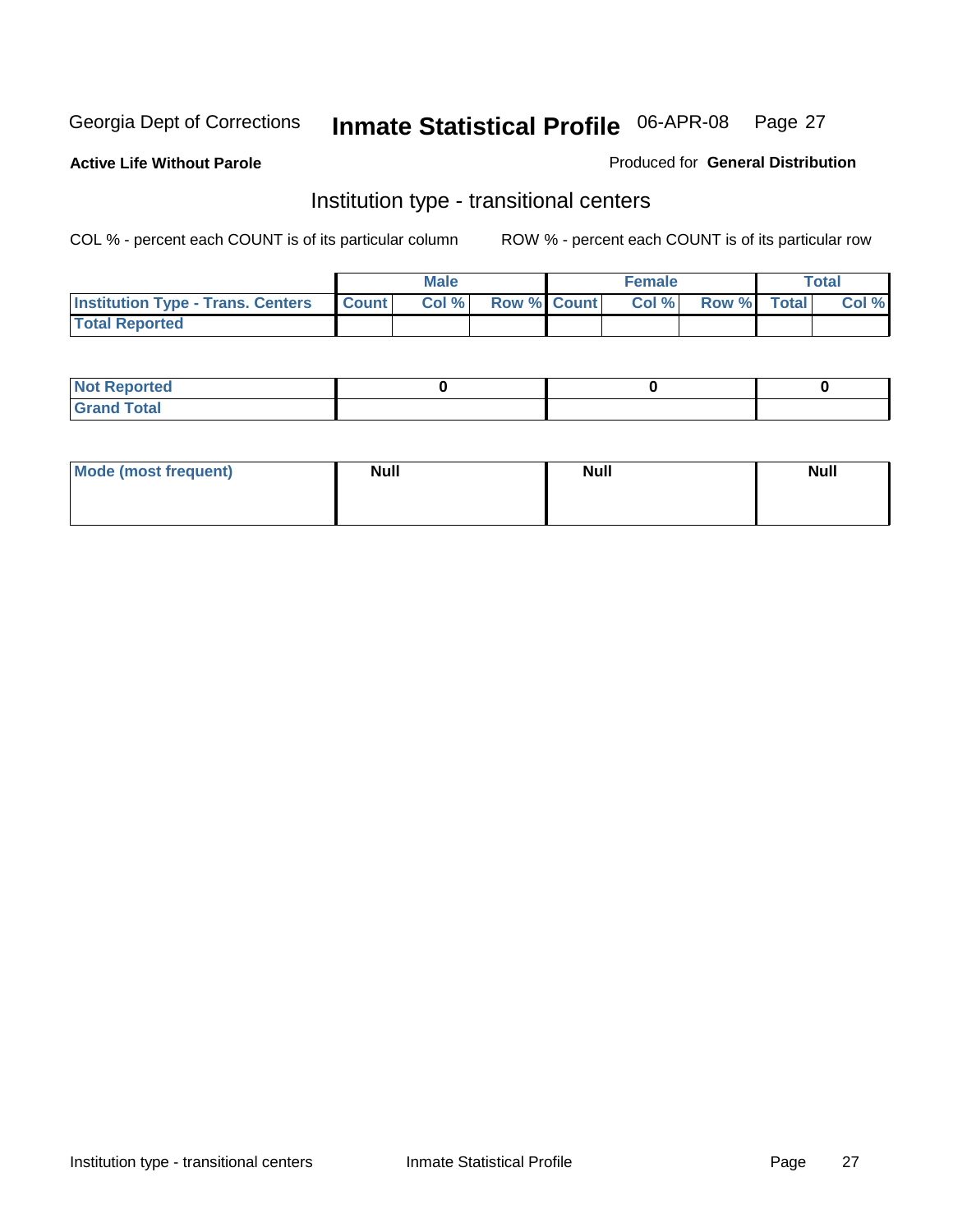**Active Life Without Parole** 

Produced for **General Distribution**

#### Institution type - mental hospitals

|                                                  | <b>Male</b> |                    | <b>Female</b> |                   | <b>Total</b> |
|--------------------------------------------------|-------------|--------------------|---------------|-------------------|--------------|
| <b>Institution Type - Mental Hospitals Count</b> | Col%        | <b>Row % Count</b> |               | Col % Row % Total | Col %        |
| <b>Total Reported</b>                            |             |                    |               |                   |              |

| <b>Not Reported</b> |  |  |
|---------------------|--|--|
| <b>Fotal</b><br>Cro |  |  |

| Mode (most frequent) | <b>Null</b> | <b>Null</b> | <b>Null</b> |
|----------------------|-------------|-------------|-------------|
|                      |             |             |             |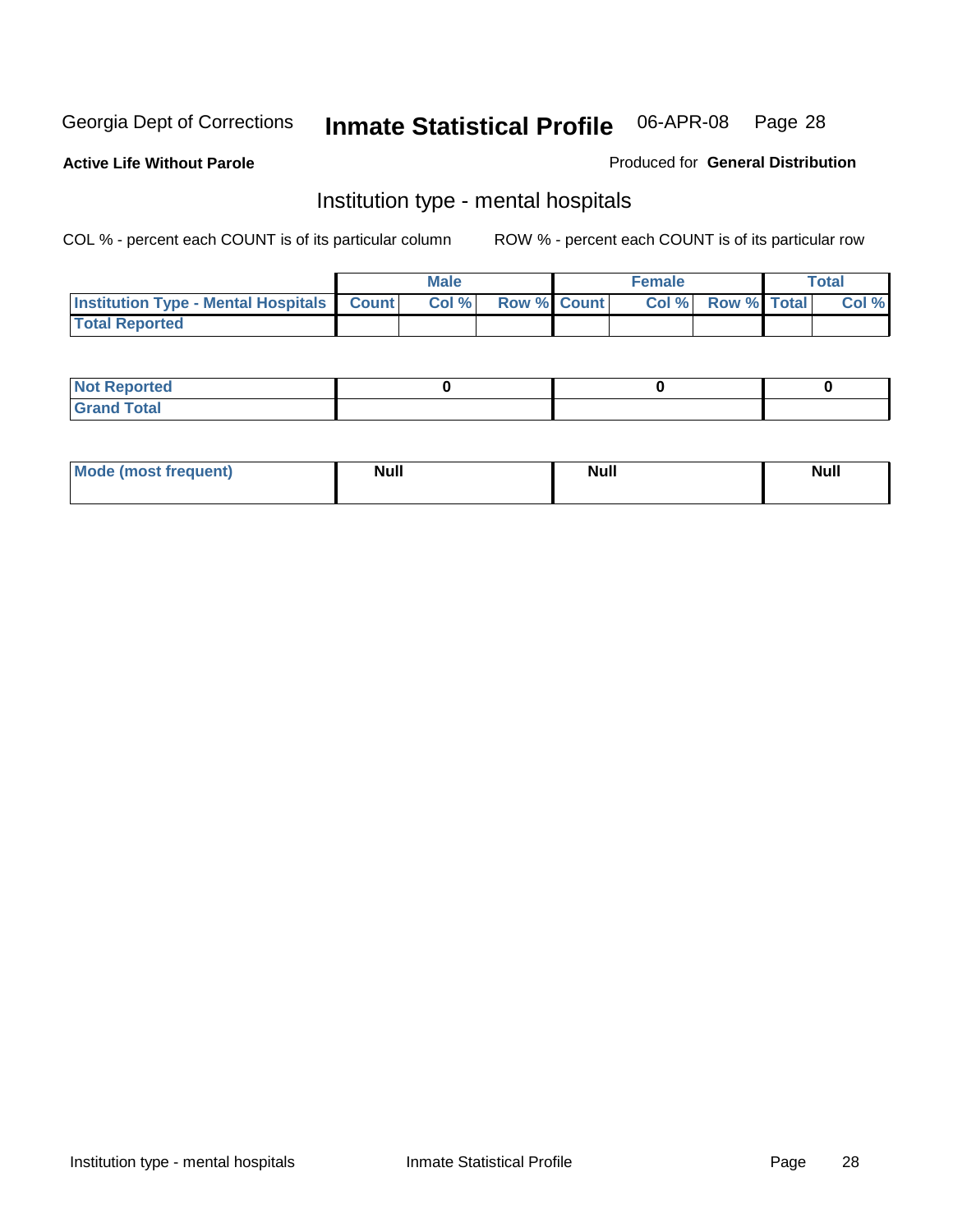**Active Life Without Parole** 

Produced for **General Distribution**

#### Institution type - county prisons

|                                                    | <b>Male</b> |                          | <b>Female</b> |       |              | Total |
|----------------------------------------------------|-------------|--------------------------|---------------|-------|--------------|-------|
| <b>Institution Type - County Prisons   Count  </b> | Col %       | <b>Row % Count Col %</b> |               | Row % | <b>Total</b> | Col % |
| <b>Total Reported</b>                              |             |                          |               |       |              |       |

| <b>Not</b><br><b>Reported</b> |  |  |
|-------------------------------|--|--|
| <b>Grand Total</b>            |  |  |

| <b>Mo</b><br>frequent) | NI. . II<br>1u 11 | <b>Moll</b> | <b>Null</b> |
|------------------------|-------------------|-------------|-------------|
|                        |                   |             |             |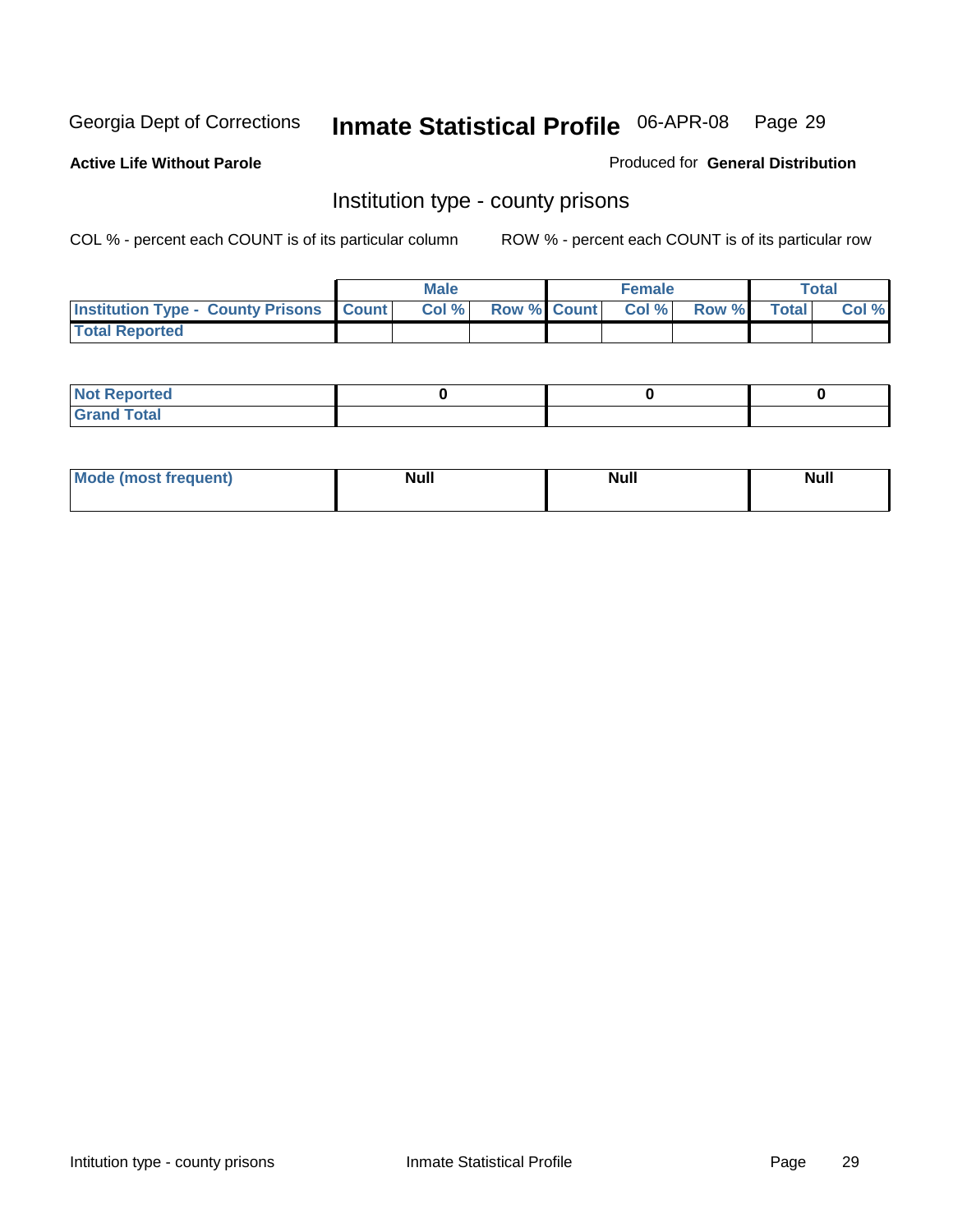**Active Life Without Parole** 

Produced for **General Distribution**

#### Institution type - state prisons

|     |                                         |                 | <b>Male</b> |         |              | <b>Female</b> |         | <b>Total</b>    |        |
|-----|-----------------------------------------|-----------------|-------------|---------|--------------|---------------|---------|-----------------|--------|
|     | <b>Institution Type - State Prisons</b> | <b>Count</b>    | Col %       | Row %   | <b>Count</b> | Col %         | Row %   | <b>Total</b>    | Col %  |
| 508 | <b>Arrendale State Prison</b>           |                 |             |         | 3            | 50.00%        | 100.00% | 3               | .62%   |
| 532 | <b>Augusta State Med.</b>               | 21              | 4.40%       | 100.00% |              |               |         | 21              | 4.35%  |
|     | <b>Prison</b>                           |                 |             |         |              |               |         |                 |        |
| 547 | <b>Calhoun State Prison</b>             | 5               | 1.05%       | 100.00% |              |               |         | 5               | 1.04%  |
| 523 | <b>Coastal State Prison</b>             | 6               | 1.26%       | 100.00% |              |               |         | 6               | 1.24%  |
| 521 | <b>Ga Diag &amp; Class Pris</b>         | 3               | .63%        | 100.00% |              |               |         | 3               | .62%   |
| 522 | <b>Ga Diag &amp; Class Pris-</b>        | 12              | 2.52%       | 100.00% |              |               |         | 12              | 2.48%  |
|     | <b>Perm</b>                             |                 |             |         |              |               |         |                 |        |
| 517 | <b>Ga State Prison</b>                  | 48              | 10.06%      | 100.00% |              |               |         | 48              | 9.94%  |
| 541 | <b>Hancock State Prison</b>             | 45              | 9.43%       | 100.00% |              |               |         | 45              | 9.32%  |
| 540 | <b>Hays State Prison</b>                | 43              | 9.01%       | 100.00% |              |               |         | 43              | 8.90%  |
| 549 | <b>Macon State Prison</b>               | $\overline{75}$ | 15.72%      | 100.00% |              |               |         | $\overline{75}$ | 15.53% |
| 519 | <b>Men'S State Prison</b>               |                 | .21%        | 100.00% |              |               |         |                 | .21%   |
| 505 | <b>Phillips State Prison</b>            | 24              | 5.03%       | 100.00% |              |               |         | 24              | 4.97%  |
| 557 | <b>Pulaski State Prison (W)</b>         |                 |             |         | 3            | 50.00%        | 100.00% | 3               | .62%   |
| 550 | <b>Smith State Prison</b>               | 34              | 7.13%       | 100.00% |              |               |         | 34              | 7.04%  |
| 542 | <b>Telfair State Prison</b>             | 67              | 14.05%      | 100.00% |              |               |         | 67              | 13.87% |
| 537 | <b>Valdosta State Prison</b>            | 43              | 9.01%       | 100.00% |              |               |         | 43              | 8.90%  |
| 501 | <b>Ware State Prison</b>                | 40              | 8.39%       | 100.00% |              |               |         | 40              | 8.28%  |
| 552 | <b>Washington Sp</b>                    | 9               | 1.89%       | 100.00% |              |               |         | 9               | 1.86%  |
| 546 | <b>Wilcox State Prison</b>              |                 | .21%        | 100.00% |              |               |         |                 | .21%   |
|     | <b>Total Reported</b>                   | 477             | 100%        | 98.76%  | 6            | 100%          | 1.24%   | 483             | 100%   |

| ---<br>тео         |                              |     |
|--------------------|------------------------------|-----|
| Contact:<br>$\sim$ | $\overline{a}$<br><b>TII</b> | 483 |

| Mode (most frequent) | 1549 Macon State Prison | <b>508 Arrendale State Prison</b> | 1549 Macon State<br>Prison |
|----------------------|-------------------------|-----------------------------------|----------------------------|
|----------------------|-------------------------|-----------------------------------|----------------------------|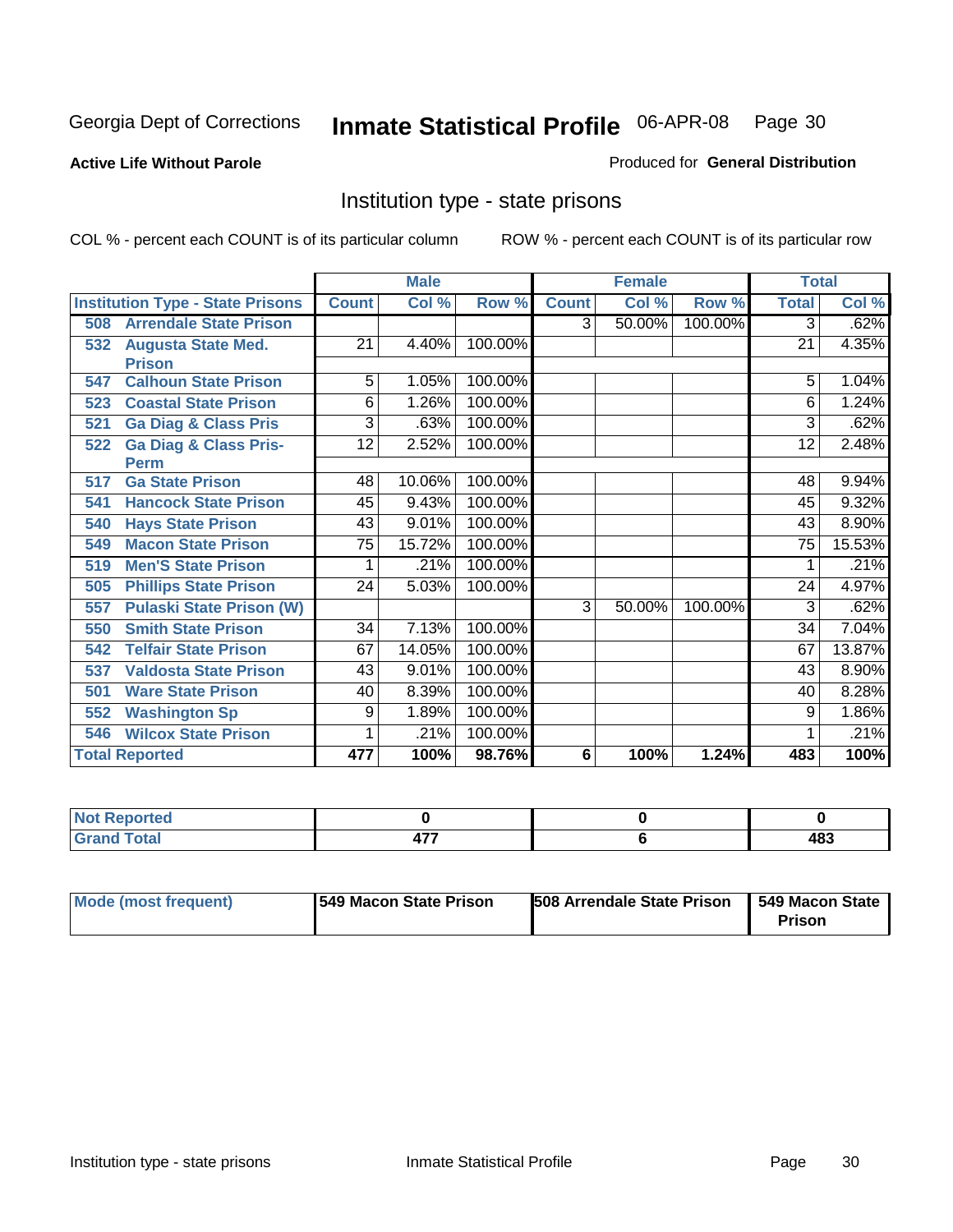**Active Life Without Parole** 

Produced for **General Distribution**

#### Institution type - private prisons

|                                                     | <b>Male</b> |                    | <b>Female</b> |             | Total |
|-----------------------------------------------------|-------------|--------------------|---------------|-------------|-------|
| <b>Institution Type - Private Prisons   Count  </b> | Col %       | <b>Row % Count</b> | Col %         | Row % Total | Col % |
| <b>Total Reported</b>                               |             |                    |               |             |       |

| <b>Not Reported</b>        |  |  |
|----------------------------|--|--|
| <b>otal</b><br>. Gror<br>. |  |  |

| Mode (most frequent) | <b>Null</b> | <b>Null</b> | <b>Null</b> |
|----------------------|-------------|-------------|-------------|
|                      |             |             |             |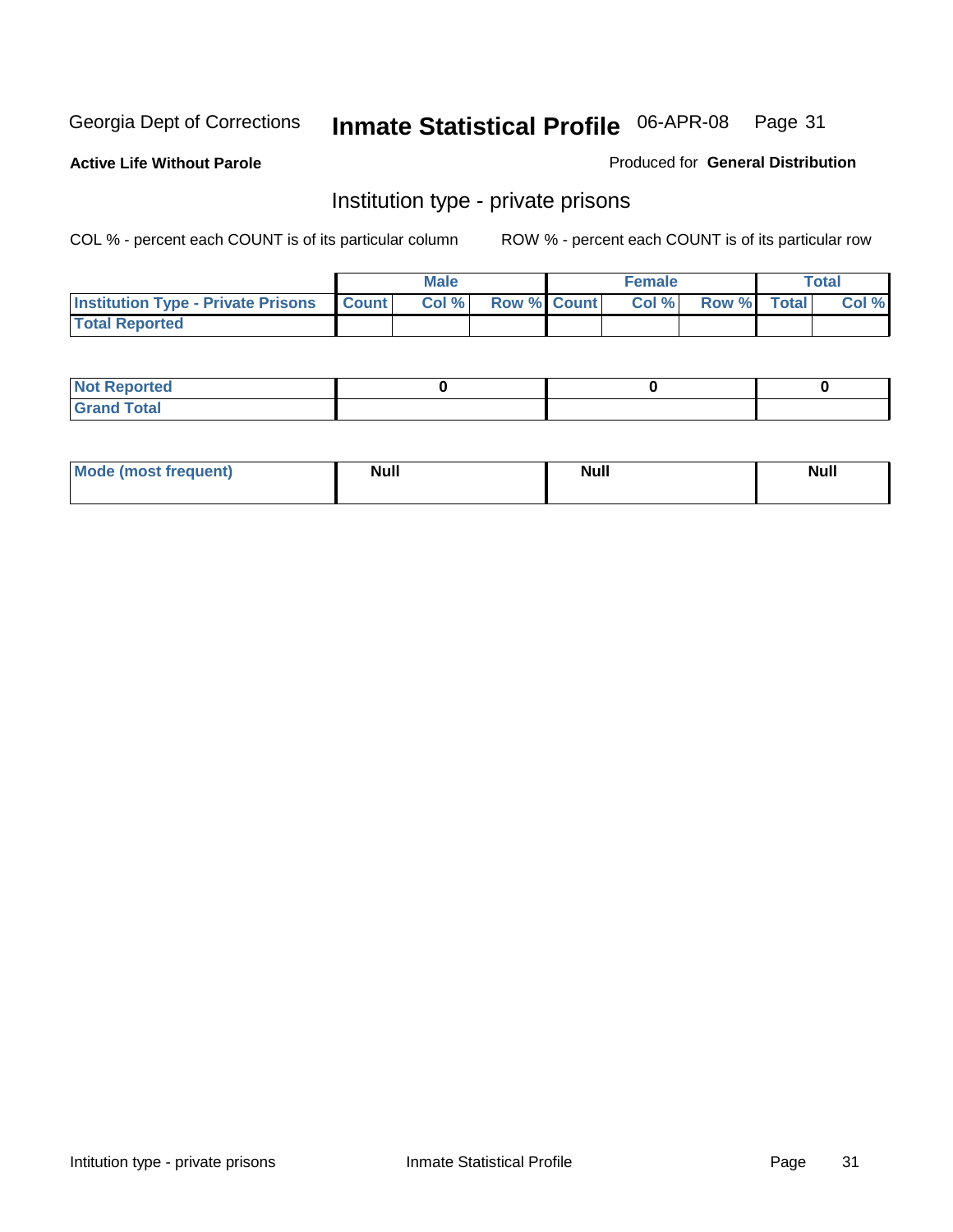**Active Life Without Parole** 

Produced for **General Distribution**

#### Institution type - prison annexes

|                                                | <b>Male</b> |              |                | <b>Female</b> |             | <b>Total</b> |
|------------------------------------------------|-------------|--------------|----------------|---------------|-------------|--------------|
| <b>Institution Type - Prison Annexes Count</b> | Col %       | <b>Row %</b> | <b>Count</b> Ⅰ | Col%          | Row % Total | Col %        |
| <b>Total Reported</b>                          |             |              |                |               |             |              |

| <b>Not</b><br><b>Reported</b>    |  |  |
|----------------------------------|--|--|
| <b>Total</b><br>Gran<br>$\sim$ . |  |  |

| Mode (most frequent) | <b>Null</b> | <b>Null</b> | <b>Null</b> |
|----------------------|-------------|-------------|-------------|
|                      |             |             |             |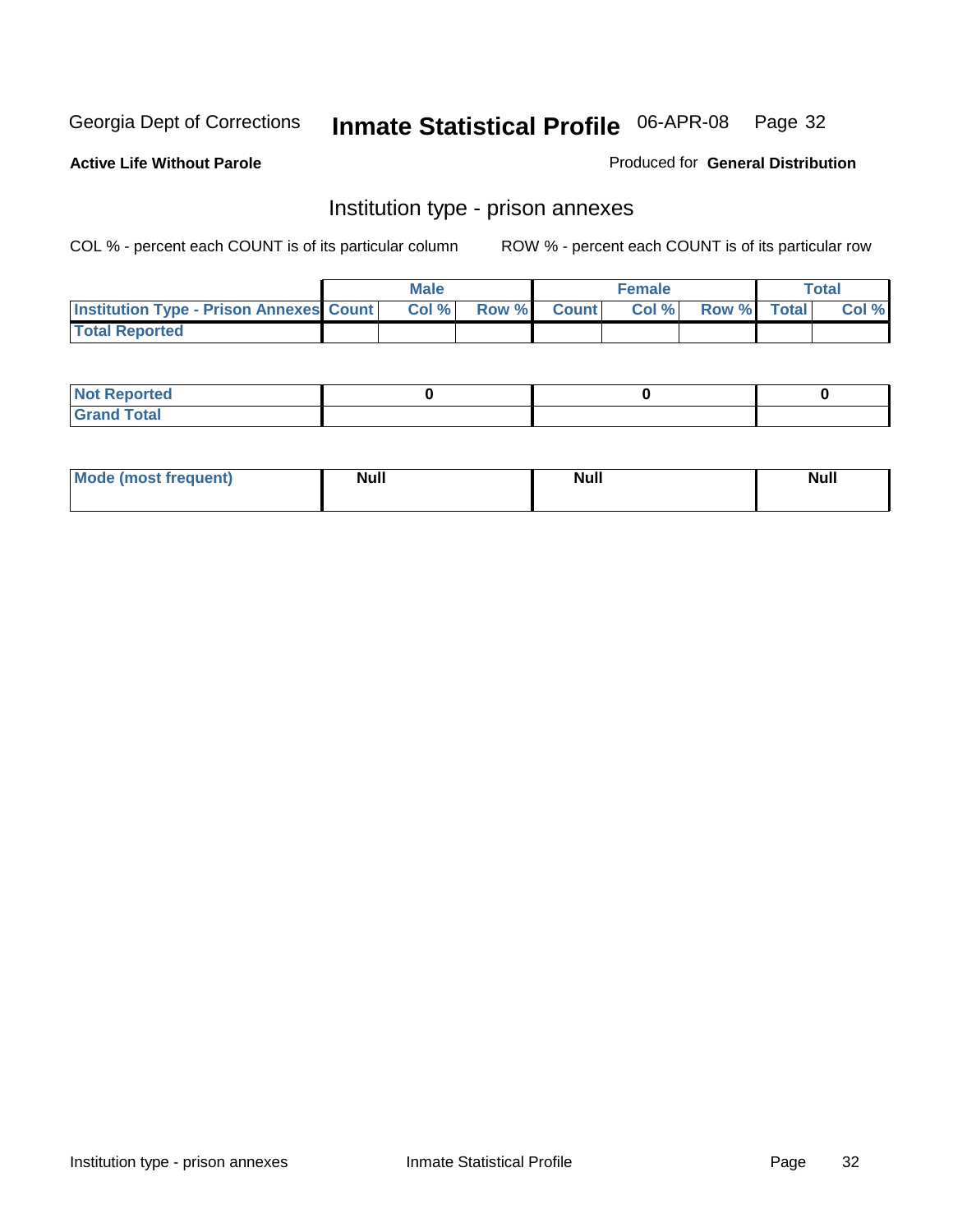**Active Life Without Parole** 

Produced for **General Distribution**

#### Institution type - pre-release centers

|                                                | <b>Male</b> |                    | <b>Female</b> |             | <b>Total</b> |
|------------------------------------------------|-------------|--------------------|---------------|-------------|--------------|
| <b>Institution Type - Prison Annexes Count</b> | Col %       | <b>Row % Count</b> | Col %         | Row % Total | Col %        |
| <b>Total Reported</b>                          |             |                    |               |             |              |

| <b>Not Reported</b>            |  |  |
|--------------------------------|--|--|
| <b>Total</b><br>Croi<br>$\sim$ |  |  |

| Mode (most frequent) | <b>Null</b> | <b>Null</b> | <b>Null</b> |
|----------------------|-------------|-------------|-------------|
|                      |             |             |             |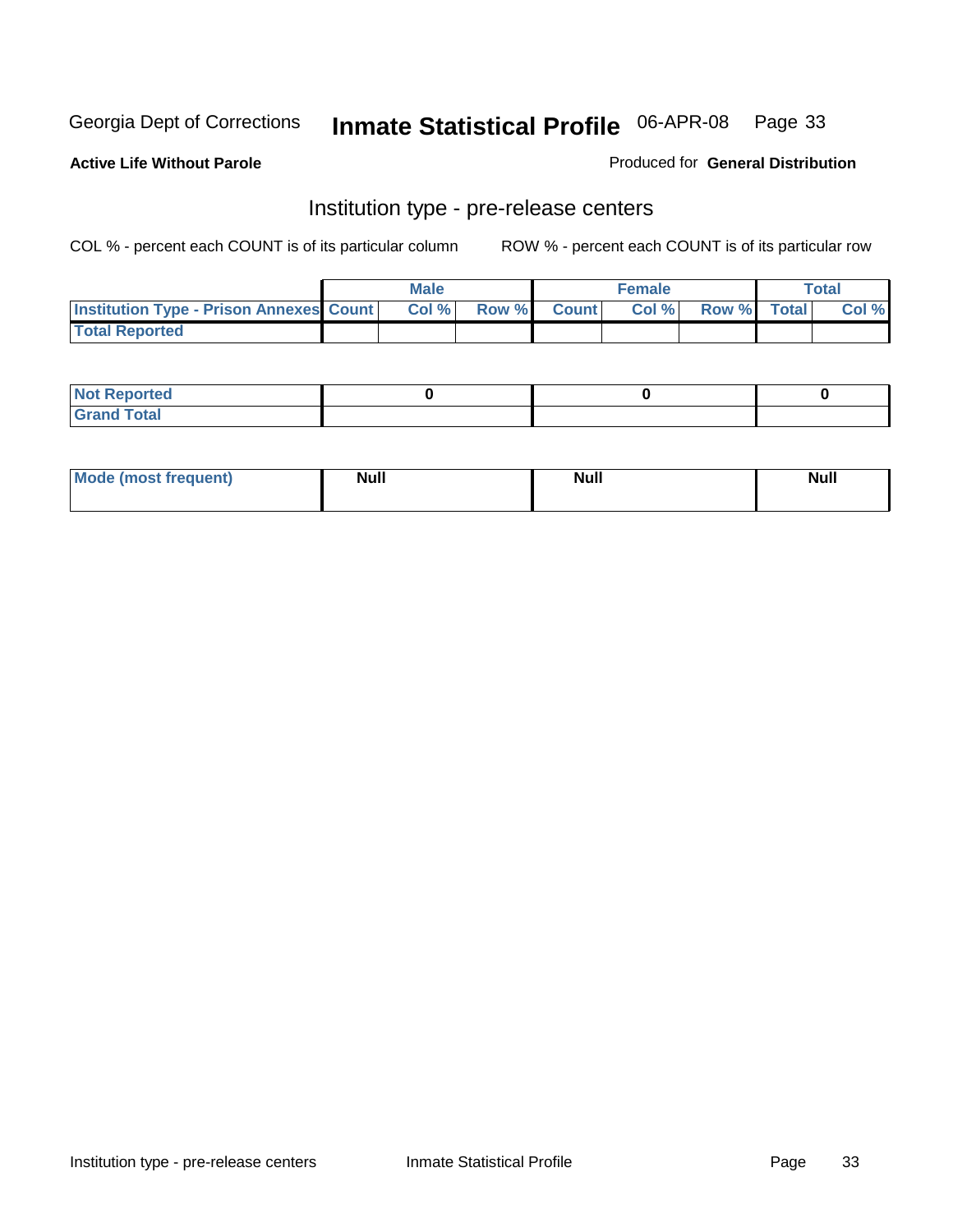**Active Life Without Parole** 

Produced for **General Distribution**

#### Institution type - inmate boot camp

|                                      |              | Male  |             | <b>Female</b> |             | <b>Total</b> |
|--------------------------------------|--------------|-------|-------------|---------------|-------------|--------------|
| <b>Institution Type - Boot Camps</b> | <b>Count</b> | Col % | Row % Count | Col%          | Row % Total | Col %        |
| <b>Total Rported</b>                 |              |       |             |               |             |              |

| <b>Not Reported</b>  |  |  |
|----------------------|--|--|
| <b>Total</b><br>Croy |  |  |

| Mode (most frequent) | <b>Null</b> | <b>Null</b> | <b>Null</b> |
|----------------------|-------------|-------------|-------------|
|                      |             |             |             |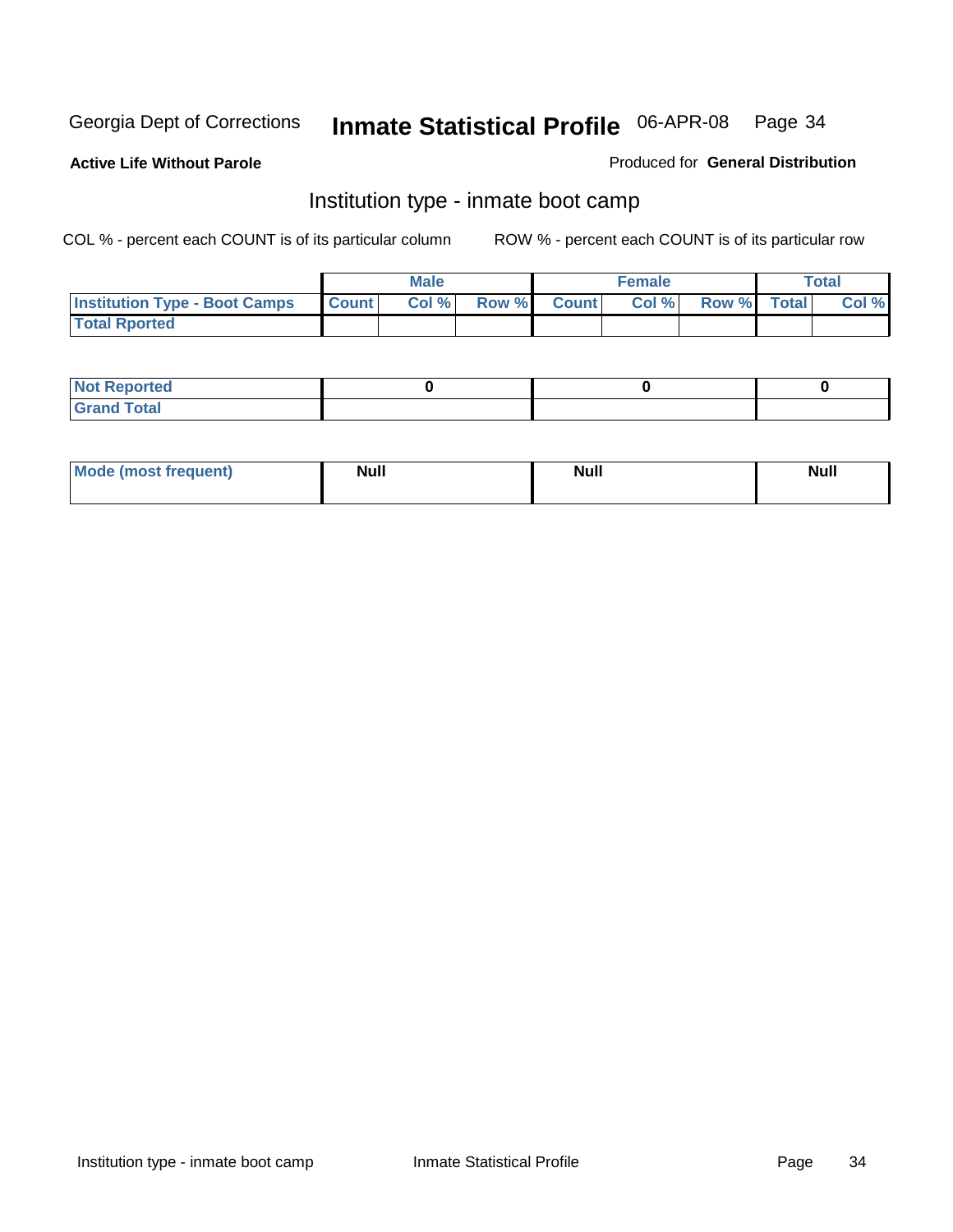**Active Life Without Parole** 

Produced for **General Distribution**

## Number of disciplinary reports

|                                       |              | <b>Male</b> |                    |   | <b>Female</b> |       |              | <b>Total</b> |
|---------------------------------------|--------------|-------------|--------------------|---|---------------|-------|--------------|--------------|
| <b>Number of Disciplinary Reports</b> | <b>Count</b> | Col %       | <b>Row % Count</b> |   | Col %         | Row % | <b>Total</b> | Col %        |
|                                       | 106          | 22.22%      | 98.15%             | 2 | 33.33%        | 1.85% | 108          | 22.36%       |
|                                       | 65           | 13.63%      | 100.00%            |   |               |       | 65           | 13.46%       |
|                                       | 32           | 6.71%       | 96.97%             |   | 16.67%        | 3.03% | 33           | 6.83%        |
| 3                                     | 38           | 7.97%       | 97.44%             |   | 16.67%        | 2.56% | 39           | 8.07%        |
|                                       | 31           | 6.50%       | 100.00%            |   |               |       | 31           | 6.42%        |
|                                       | 32           | 6.71%       | 100.00%            |   |               |       | 32           | 6.63%        |
| <b>More Than 5</b>                    | 173          | 36.27%      | 98.86%             | 2 | 33.33%        | 1.14% | 175          | 36.23%       |
| <b>Total Reported</b>                 | 477          | 100%        | 98.76%             | 6 | 100%          | 1.24% | 483          | 100%         |

| rted<br>N0 |     |     |
|------------|-----|-----|
| Total      | . . | 483 |

| Mean (average)       | 7.58 | 9.67 | 7.60 |
|----------------------|------|------|------|
| Median (middle)      |      | 2.J  |      |
| Mode (most frequent) |      |      |      |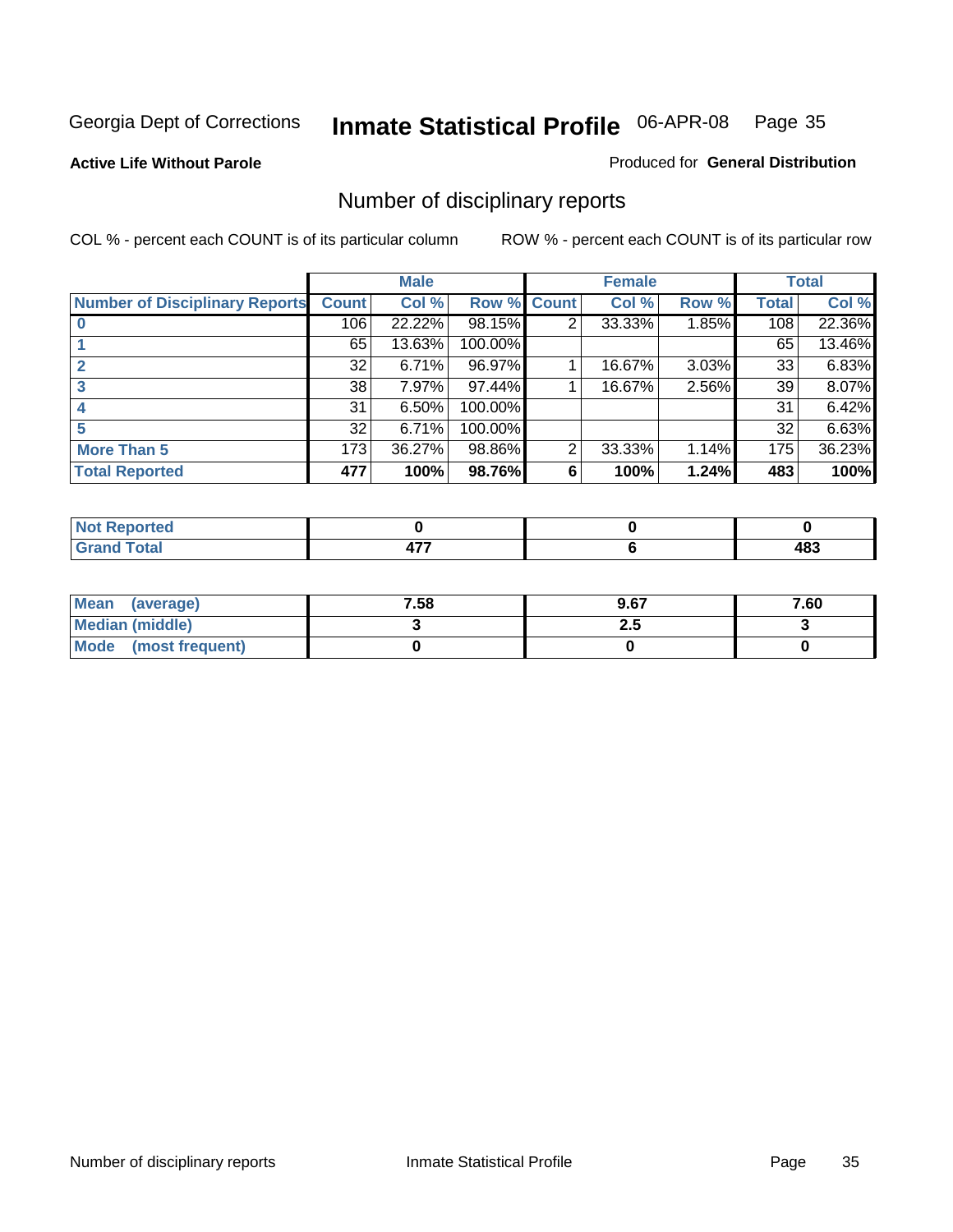#### **Active Life Without Parole**

#### Produced for **General Distribution**

#### Number of transfers

|                            |                 | <b>Male</b> |         |              | <b>Female</b> |       |              | <b>Total</b> |
|----------------------------|-----------------|-------------|---------|--------------|---------------|-------|--------------|--------------|
| <b>Number of Transfers</b> | Count l         | Col %       | Row %   | <b>Count</b> | Col %         | Row % | <b>Total</b> | Col %        |
|                            | 3               | 0.63%       | 100.00% |              |               |       | 3            | 0.62%        |
|                            | 118             | 24.74%      | 97.52%  | 3            | 50.00%        | 2.48% | 121          | 25.05%       |
|                            | 119             | 24.95%      | 97.54%  | 3            | 50.00%        | 2.46% | 122          | 25.26%       |
|                            | 87              | 18.24%      | 100.00% |              |               |       | 87           | 18.01%       |
|                            | 62              | 13.00%      | 100.00% |              |               |       | 62           | 12.84%       |
|                            | 29 <sub>1</sub> | 6.08%       | 100.00% |              |               |       | 29           | 6.00%        |
| <b>More Than 5</b>         | 59              | 12.37%      | 100.00% |              |               |       | 59           | 12.22%       |
| <b>Total Reported</b>      | 477             | 100%        | 98.76%  | 6            | 100%          | 1.24% | 483          | 100%         |

| N<br>TER.            |    |      |
|----------------------|----|------|
| $\sim$ 40            | -- | ים ו |
| $\sim$ $\sim$ $\sim$ |    | .    |

| Mean (average)       | 3.09 |   | 3.07 |
|----------------------|------|---|------|
| Median (middle)      |      | . |      |
| Mode (most frequent) |      |   |      |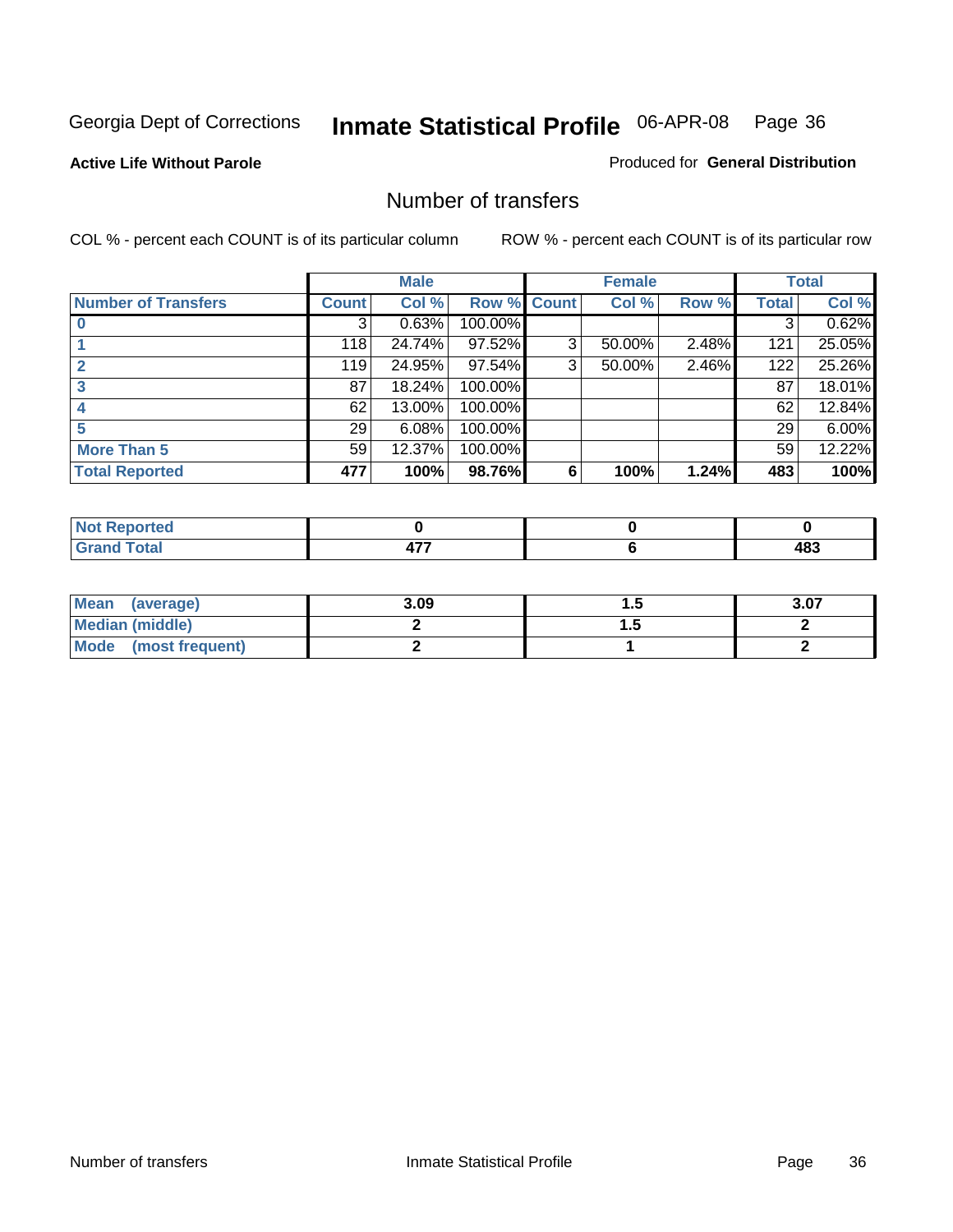**Active Life Without Parole** 

Produced for **General Distribution**

# Number of escapes

|                       |         | <b>Male</b> |             |   | <b>Female</b> |         |       | <b>Total</b> |
|-----------------------|---------|-------------|-------------|---|---------------|---------|-------|--------------|
| Number of Escapes     | Count l | Col %       | Row % Count |   | Col %         | Row %   | Total | Col %        |
|                       | 476     | 99.79%      | 98.76%      | 6 | $100.00\%$    | $.24\%$ | 482   | 99.79%       |
|                       |         | 0.21%       | 100.00%     |   |               |         |       | 0.21%        |
| <b>Total Reported</b> | 477     | 100%        | 98.76%      |   | 100%          | 1.24%   | 483   | 100%         |

| المتحافظ<br>prteol    |     |     |
|-----------------------|-----|-----|
| <b>otal</b><br>ulallu | . . | 483 |

| Mean (average)       |  |  |
|----------------------|--|--|
| Median (middle)      |  |  |
| Mode (most frequent) |  |  |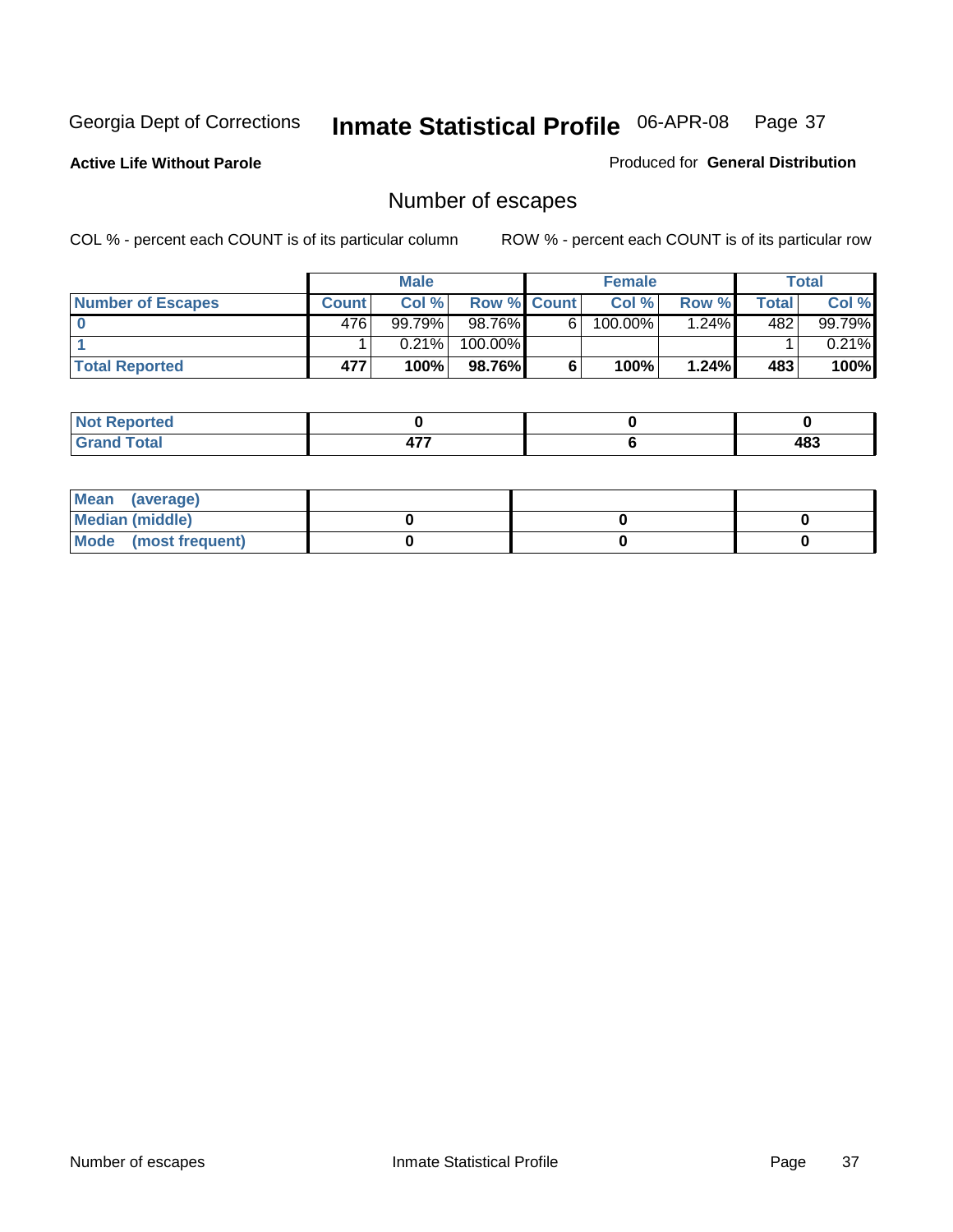**Active Life Without Parole** 

Produced for **General Distribution**

# Probable future release type

|                                         |              | <b>Male</b> |                    |   | <b>Female</b> |         | Total        |        |
|-----------------------------------------|--------------|-------------|--------------------|---|---------------|---------|--------------|--------|
| <b>Probable Future Release Type</b>     | <b>Count</b> | Col %       | <b>Row % Count</b> |   | Col%          | Row %   | <b>Total</b> | Col %  |
| <b>Paroled with probation to follow</b> |              | .42%        | 100.00%            |   | $.00\%$       | $.00\%$ |              | .41%   |
| Paroled w/o probation to follow         |              | $.21\%$     | $100.00\%$         |   | $.00\%$       | $.00\%$ |              | .21%   |
| Life, LWOP or death sentence            | 474          | $99.37\%$   | 98.75%             | 6 | 100.00%       | 1.25%   | 480          | 99.38% |
| <b>Total Reported</b>                   | 477          | 100%        | 98.76%             | 6 | 100%          | 1.24%   | 483          | 100%   |

| ______ | r 1 | ----<br>. | ៱៰៰<br>טז<br>__ |
|--------|-----|-----------|-----------------|

| Mode (most frequent) | Life, LWOP or death | Life, LWOP or death | Life, LWOP or death |
|----------------------|---------------------|---------------------|---------------------|
|----------------------|---------------------|---------------------|---------------------|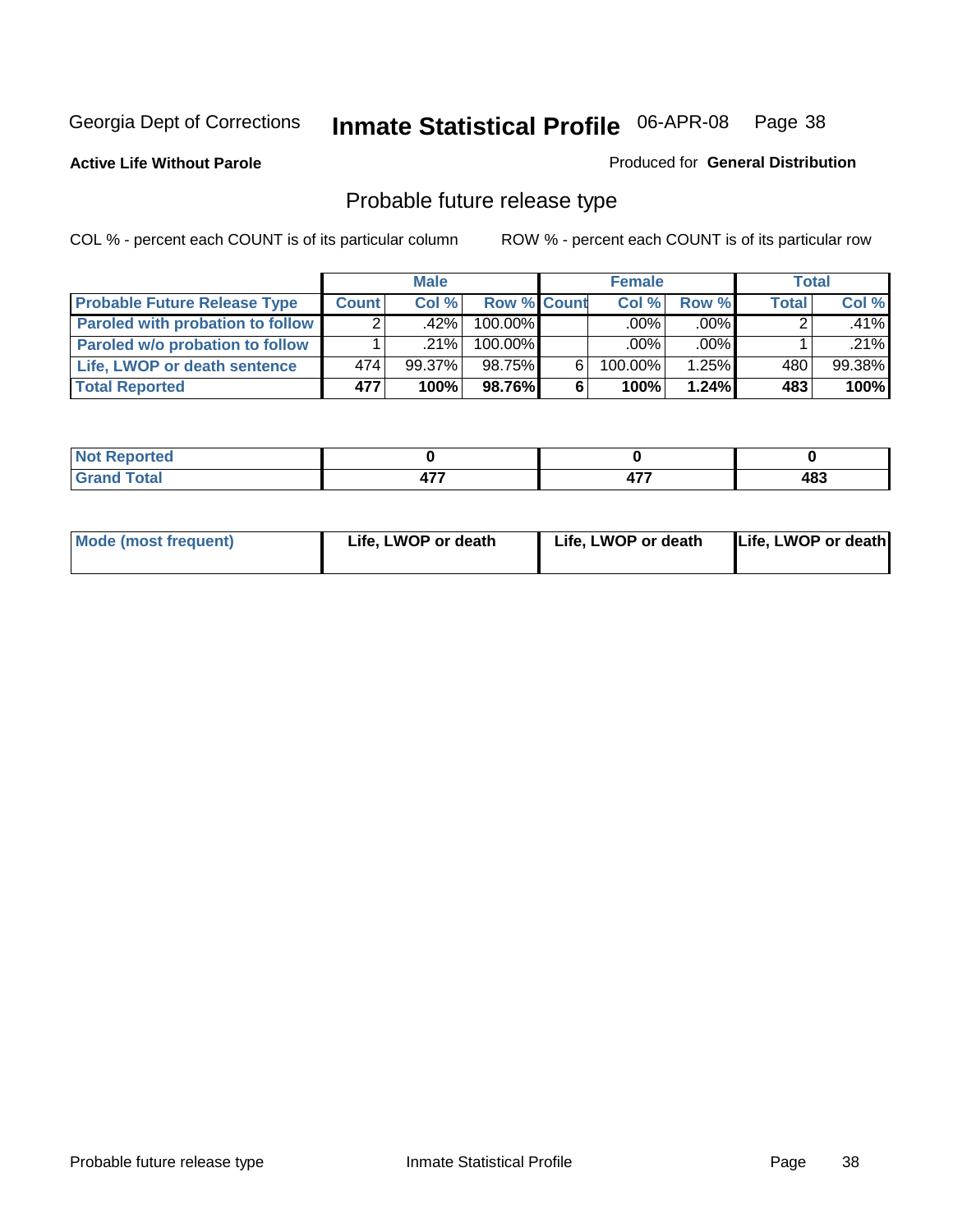**Active Life Without Parole** 

Produced for **General Distribution**

### Actual release type

|                            |              | <b>Male</b> |                    | <b>Female</b> |        |       | Total |
|----------------------------|--------------|-------------|--------------------|---------------|--------|-------|-------|
| <b>Actual Release Type</b> | <b>Count</b> | Col %       | <b>Row % Count</b> | Col %         | Row %I | Total | Col % |
| <b>Total Reported</b>      |              | $\%$        | %                  | %             | %      |       | %     |

| <b>Still Active</b> | ר ד<br>47. | 483 |
|---------------------|------------|-----|
| <b>Not Reported</b> |            |     |
| <b>Grand Total</b>  | 477        | 483 |

| M<br>_____<br>_____ | NI | Null | $\cdots$ |
|---------------------|----|------|----------|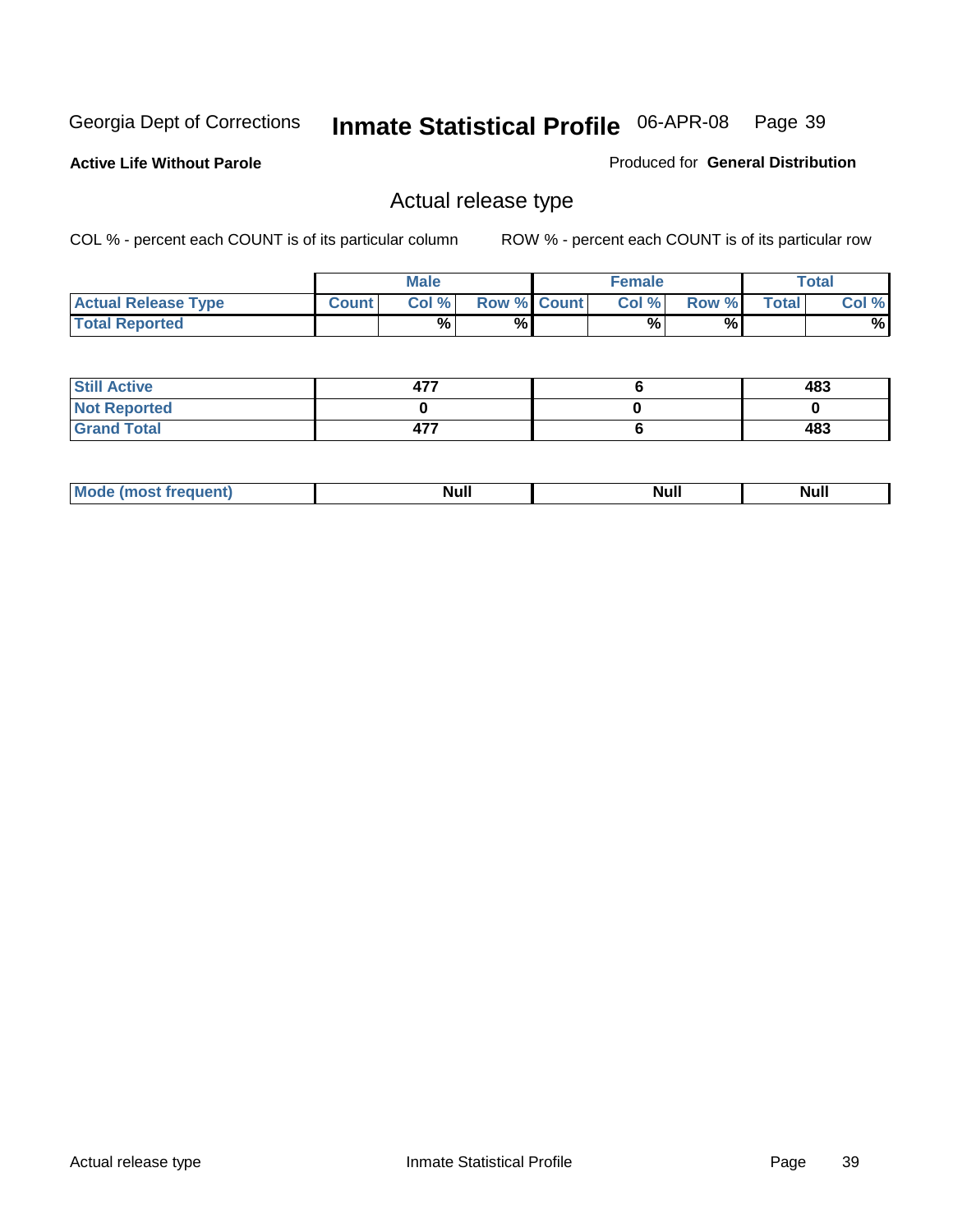#### **Active Life Without Parole**

#### Produced for **General Distribution**

### Time served in current (or last) institution

|                            |              | <b>Male</b> |         |                | <b>Female</b> |        |              | <b>Total</b> |
|----------------------------|--------------|-------------|---------|----------------|---------------|--------|--------------|--------------|
| <b>Time In Institution</b> | <b>Count</b> | Col %       | Row %   | <b>Count</b>   | Col %         | Row %  | <b>Total</b> | Col %        |
| 0 to 3 months              | 60           | 12.58%      | 100.00% |                |               |        | 60           | 12.42%       |
| 3.01 to 6 months           | 40           | 8.39%       | 100.00% |                |               |        | 40           | 8.28%        |
| 6.01 to 9 months           | 31           | 6.50%       | 100.00% |                |               |        | 31           | 6.42%        |
| 9.01 to 12 months          | 19           | 3.98%       | 100.00% |                |               |        | 19           | 3.93%        |
| 12.01 to 18 months         | 48           | 10.06%      | 100.00% |                |               |        | 48           | 9.94%        |
| 18.01 to 24 months         | 46           | 9.64%       | 97.87%  | 1              | 16.67%        | 2.13%  | 47           | 9.73%        |
| 2.01 to 3 years            | 64           | 13.42%      | 96.97%  | $\overline{2}$ | 33.33%        | 3.03%  | 66           | 13.66%       |
| 3.01 to 4 years            | 40           | 8.39%       | 95.24%  | $\overline{2}$ | 33.33%        | 4.76%  | 42           | 8.70%        |
| 4.01 to 5 years            | 25           | 5.24%       | 100.00% |                |               |        | 25           | 5.18%        |
| $5.01$ to 6 years          | 39           | 8.18%       | 100.00% |                |               |        | 39           | 8.07%        |
| 6.01 to 7 years            | 24           | 5.03%       | 100.00% |                |               |        | 24           | 4.97%        |
| $7.01$ to 8 years          | 15           | 3.14%       | 100.00% |                |               |        | 15           | 3.11%        |
| 8.01 to 9 years            | 6            | 1.26%       | 100.00% |                |               |        | 6            | 1.24%        |
| 9.01 to 10 years           | 8            | 1.68%       | 88.89%  | 1              | 16.67%        | 11.11% | 9            | 1.86%        |
| Over 10 years              | 12           | 2.52%       | 100.00% |                |               |        | 12           | 2.48%        |
| <b>Total Reported</b>      | 477          | 100%        | 98.76%  | 6              | 100%          | 1.24%  | 483          | 100%         |

| <b>Not Reported</b> |                 |            |
|---------------------|-----------------|------------|
| <b>Total</b>        | $\rightarrow -$ | ៱៰៰<br>10J |

| <b>Mean</b><br>(average) | 34 months | 49 months | 34 months |  |
|--------------------------|-----------|-----------|-----------|--|
| Median (middle)          | 24 months | 37 months | 24 months |  |
| Mode (most frequent)     | 0 months  | 2 months  | months    |  |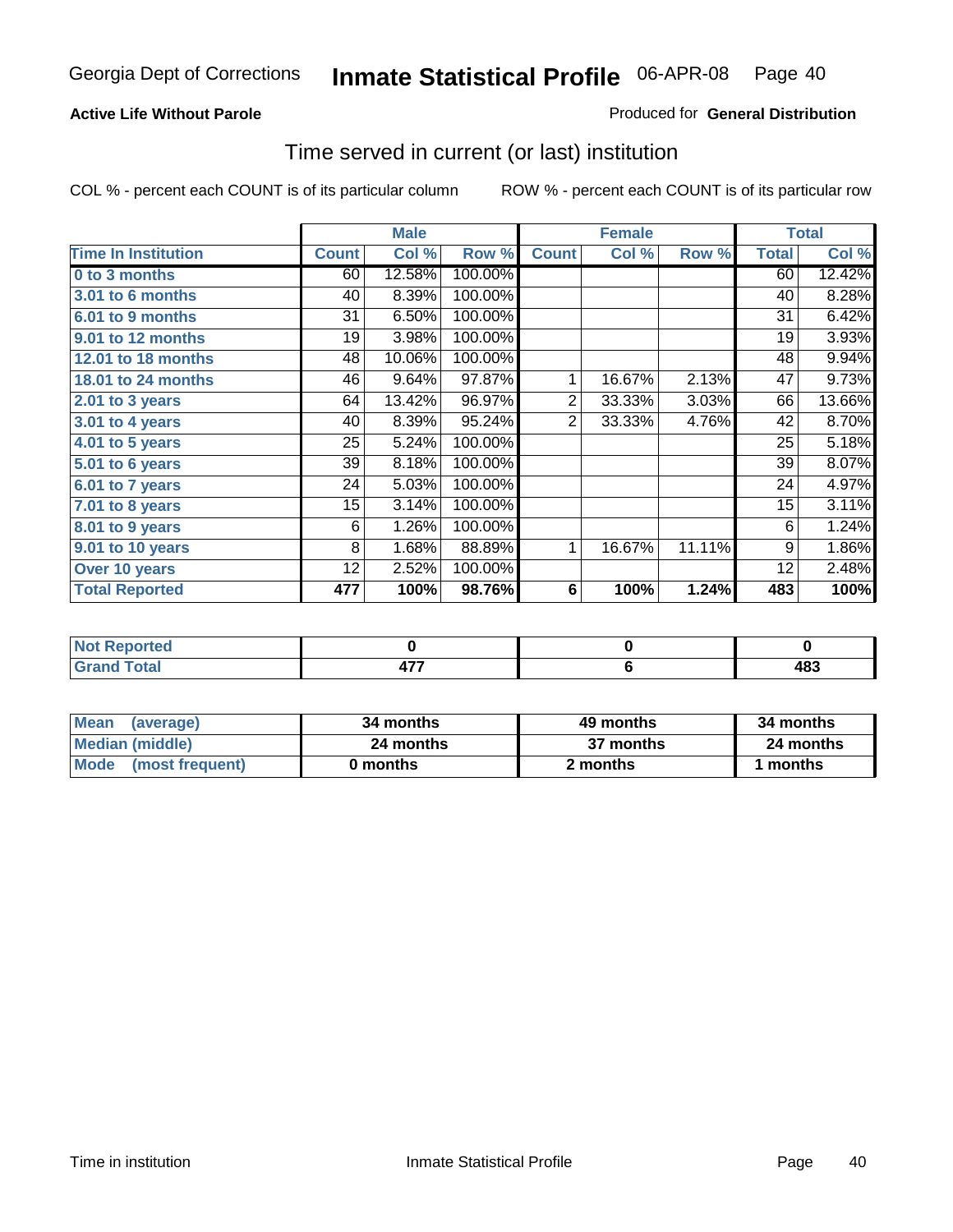**Active Life Without Parole** 

Produced for **General Distribution**

### Highest grade level attained

|                              |                 | <b>Male</b> |         |                | <b>Female</b> |       |                 | <b>Total</b> |
|------------------------------|-----------------|-------------|---------|----------------|---------------|-------|-----------------|--------------|
| <b>Grade Level</b>           | <b>Count</b>    | Col %       | Row %   | <b>Count</b>   | Col %         | Row % | <b>Total</b>    | Col %        |
| <b>Grade 1</b>               | 1               | 0.22%       | 100.00% |                |               |       | 1               | 0.21%        |
| <b>Grade 4</b>               | 3               | 0.65%       | 100.00% |                |               |       | $\overline{3}$  | 0.64%        |
| Grade 5                      | 4               | 0.86%       | 100.00% |                |               |       | 4               | 0.85%        |
| Grade 6                      | 8               | 1.72%       | 100.00% |                |               |       | 8               | 1.70%        |
| <b>Grade 7</b>               | 18              | 3.88%       | 100.00% |                |               |       | $\overline{18}$ | 3.83%        |
| <b>Grade 8</b>               | 46              | 9.91%       | 100.00% |                |               |       | 46              | 9.79%        |
| <b>Grade 9</b>               | 63              | 13.58%      | 98.44%  | 1              | 16.67%        | 1.56% | 64              | 13.62%       |
| Grade 10                     | $\overline{96}$ | 20.69%      | 98.97%  | 1              | 16.67%        | 1.03% | $\overline{97}$ | 20.64%       |
| Grade 11                     | 68              | 14.66%      | 97.14%  | $\overline{2}$ | 33.33%        | 2.86% | 70              | 14.89%       |
| <b>Grade 12 or GED</b>       | 76              | 16.38%      | 98.70%  | 1              | 16.67%        | 1.30% | 77              | 16.38%       |
| <b>Some tech school</b>      | 12              | 2.59%       | 100.00% |                |               |       | 12              | 2.55%        |
| <b>Completed tech school</b> | 13              | 2.80%       | 100.00% |                |               |       | 13              | 2.77%        |
| College, 1 year              | 16              | 3.45%       | 100.00% |                |               |       | 16              | 3.40%        |
| College, 2 year              | 18              | 3.88%       | 94.74%  | 1              | 16.67%        | 5.26% | 19              | 4.04%        |
| College, 3 year              | 7               | 1.51%       | 100.00% |                |               |       | 7               | 1.49%        |
| <b>Bachelor's degree</b>     | 9               | 1.94%       | 100.00% |                |               |       | 9               | 1.91%        |
| <b>Master's degree</b>       | 3               | 0.65%       | 100.00% |                |               |       | $\overline{3}$  | 0.64%        |
| Ph.D. degree                 | 1               | 0.22%       | 100.00% |                |               |       | 1               | 0.21%        |
| Law degree                   | $\overline{2}$  | 0.43%       | 100.00% |                |               |       | $\overline{2}$  | 0.43%        |
| <b>Total Reported</b>        | 464             | 100%        | 98.72%  | 6              | 100.0%        | 1.28% | 470             | 100%         |

| i Alban<br>المناسب<br>rtea<br>NI.<br>. | . . | .           |
|----------------------------------------|-----|-------------|
| $T \sim 4 \times 1$<br><b>C.A.A</b>    | .   | , 00<br>40ა |

| <b>Mean</b><br>(average)       | 10.61    | 11.17    | 10.62    |
|--------------------------------|----------|----------|----------|
| Median (middle)                | Grade 10 | Grade 11 | Grade 10 |
| <b>Mode</b><br>(most frequent) | Grade 10 | Grade 11 | Grade 10 |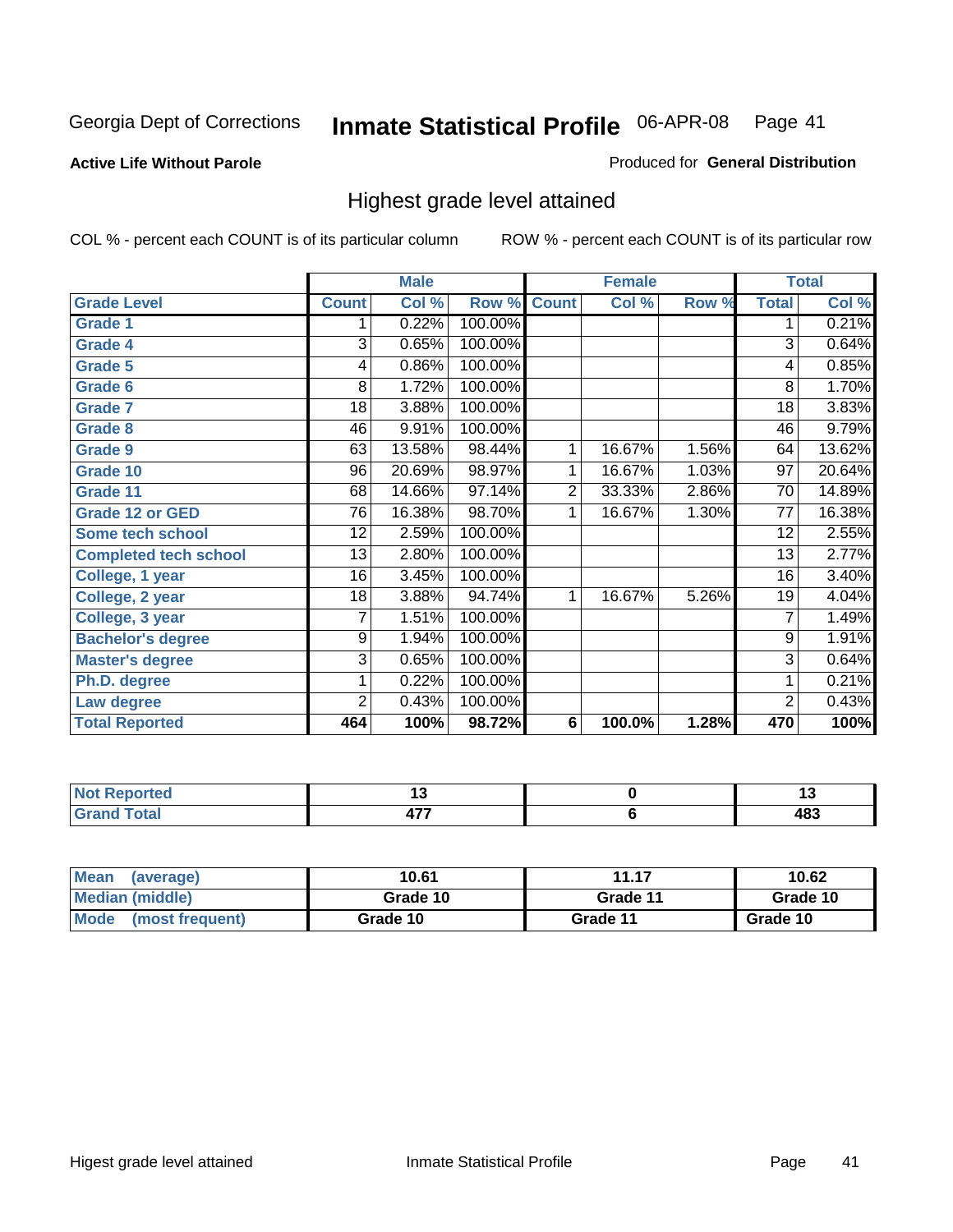#### **Active Life Without Parole**

#### Produced for **General Distribution**

### Culture fair IQ scores

|                       |              | <b>Male</b> |             |   | <b>Female</b> |          |              | <b>Total</b> |
|-----------------------|--------------|-------------|-------------|---|---------------|----------|--------------|--------------|
| <b>IQ Scores</b>      | <b>Count</b> | Col %       | Row % Count |   | Col %         | Row %    | <b>Total</b> | Col %        |
| $60 - 69$             | 19           | 4.53%       | 100.00%     |   |               |          | 19           | 4.47%        |
| $70 - 79$             | 32           | 7.64%       | 100.00%     |   |               |          | 32           | 7.53%        |
| $80 - 89$             | 65           | 15.51%      | 98.48%      |   | 16.67%        | $1.52\%$ | 66           | 15.53%       |
| $90 - 99$             | 68           | 16.23%      | 97.14%      | 2 | 33.33%        | 2.86%    | 70           | 16.47%       |
| $100 - 109$           | 119          | 28.40%      | 99.17%      |   | 16.67%        | 0.83%    | 120          | 28.24%       |
| $110 - 119$           | 95           | 22.67%      | 98.96%      |   | 16.67%        | 1.04%    | 96           | 22.59%       |
| $120 - 129$           | 21           | 5.01%       | 95.45%      |   | 16.67%        | 4.55%    | 22           | 5.18%        |
| <b>Total Reported</b> | 419          | 100%        | 98.59%      | 6 | 100.0%        | 1.41%    | 425          | 100.0%       |

| <b>Not Reported</b>         | 55  | 55  |
|-----------------------------|-----|-----|
| <b>Not Valid (under 60)</b> |     |     |
| <b>Grand Total</b>          | 177 | 483 |

| <b>Mean</b><br>(average) | 99  | 104 | 99  |
|--------------------------|-----|-----|-----|
| Median (middle)          | 102 | 99  | 102 |
| Mode (most frequent)     | 105 | 96  | 105 |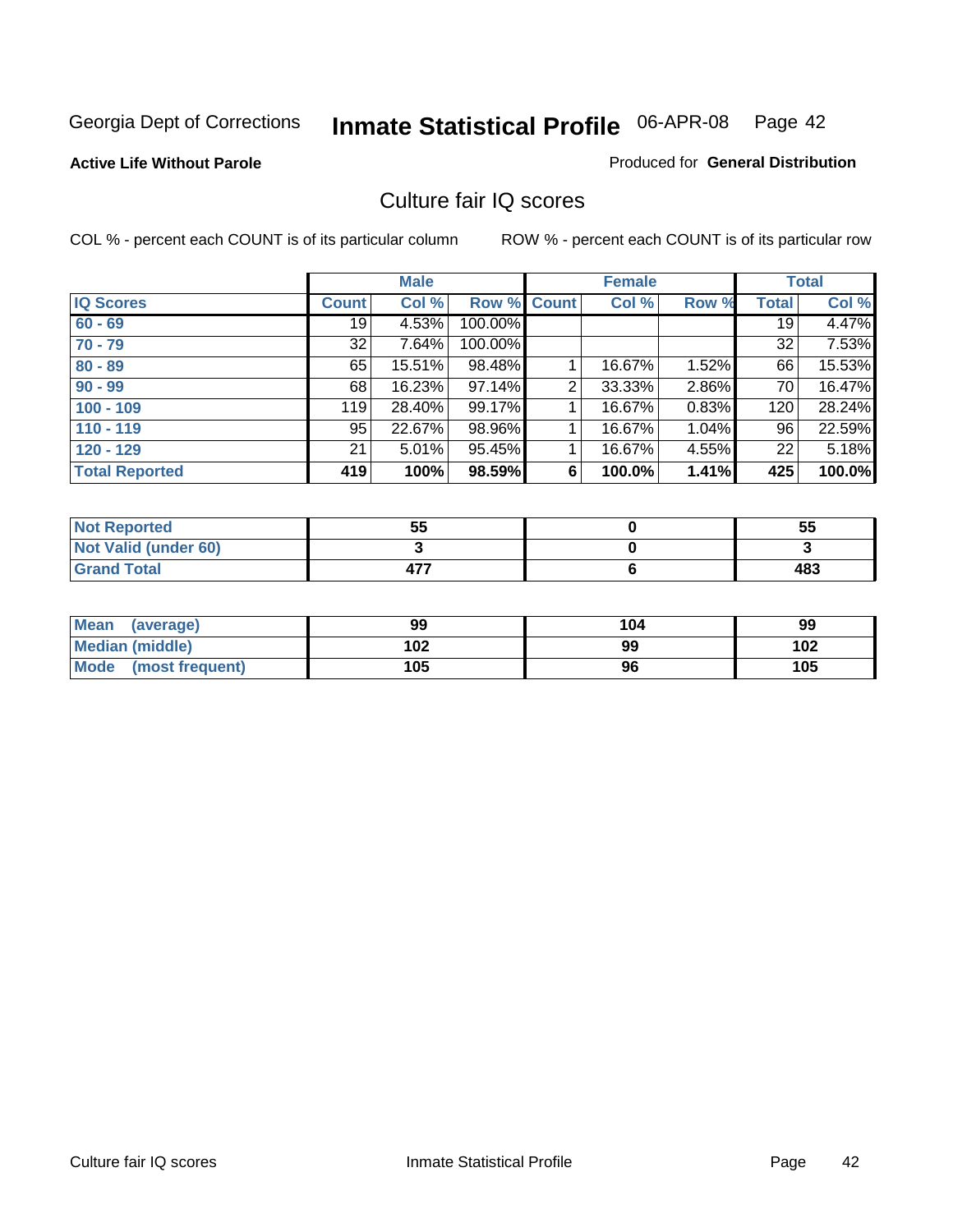#### **Active Life Without Parole**

#### Produced for **General Distribution**

# Wide Range Achievement Test (WRAT) reading score

COL % - percent each COUNT is of its particular column ROW % - percent each COUNT is of its particular row

 **6**

|                           |                 | <b>Male</b> |         |                | <b>Female</b> |       |                 | <b>Total</b> |
|---------------------------|-----------------|-------------|---------|----------------|---------------|-------|-----------------|--------------|
| <b>WRAT Reading Score</b> | <b>Count</b>    | Col %       | Row %   | <b>Count</b>   | Col %         | Row % | <b>Total</b>    | Col %        |
| 0.1 to 0.9                | 8               | 1.87%       | 100.00% |                |               |       | 8               | 1.85%        |
| 1.0 to 1.9                | 14              | 3.28%       | 100.00% |                |               |       | 14              | 3.23%        |
| 2.0 to 2.9                | 25              | 5.85%       | 96.15%  | 1              | 16.67%        | 3.85% | 26              | 6.00%        |
| 3.0 to 3.9                | 22              | 5.15%       | 100.00% |                |               |       | 22              | 5.08%        |
| 4.0 to 4.9                | 35              | 8.20%       | 100.00% |                |               |       | 35              | 8.08%        |
| 5.0 to 5.9                | 45              | 10.54%      | 97.83%  | 1              | 16.67%        | 2.17% | 46              | 10.62%       |
| 6.0 to 6.9                | 37              | 8.67%       | 100.00% |                |               |       | 37              | 8.55%        |
| 7.0 to 7.9                | 17              | 3.98%       | 100.00% |                |               |       | 17              | 3.93%        |
| 8.0 to 8.9                | $\overline{32}$ | 7.49%       | 100.00% |                |               |       | $\overline{32}$ | 7.39%        |
| 9.0 to 9.9                | 36              | 8.43%       | 97.30%  | 1              | 16.67%        | 2.70% | 37              | 8.55%        |
| 10.0 to 10.9              | 11              | 2.58%       | 100.00% |                |               |       | 11              | 2.54%        |
| 11.0 to 11.9              | 24              | 5.62%       | 100.00% |                |               |       | 24              | 5.54%        |
| 12.0 to 12.9              | 71              | 16.63%      | 100.00% |                |               |       | 71              | 16.40%       |
| 13                        | 50              | 11.71%      | 94.34%  | $\overline{3}$ | 50.00%        | 5.66% | 53              | 12.24%       |
| <b>Total Reported</b>     | 427             | 100%        | 98.61%  | 6              | 100.0%        | 1.39% | 433             | 100%         |
|                           |                 |             |         |                |               |       |                 |              |
| <b>Not Reported</b>       |                 | 50          |         |                | $\bf{0}$      |       |                 | 50           |

| <b>Mean</b><br>(average)       | 8.16       | 9.35     | 0. I I     |
|--------------------------------|------------|----------|------------|
| Median (middle)                | י ה<br>o.z | 111<br>. | о о<br>o.z |
| <b>Mode</b><br>(most frequent) | 12.8       | IJ       | ט ו        |

 **477**

 **Grand Total**

 **483**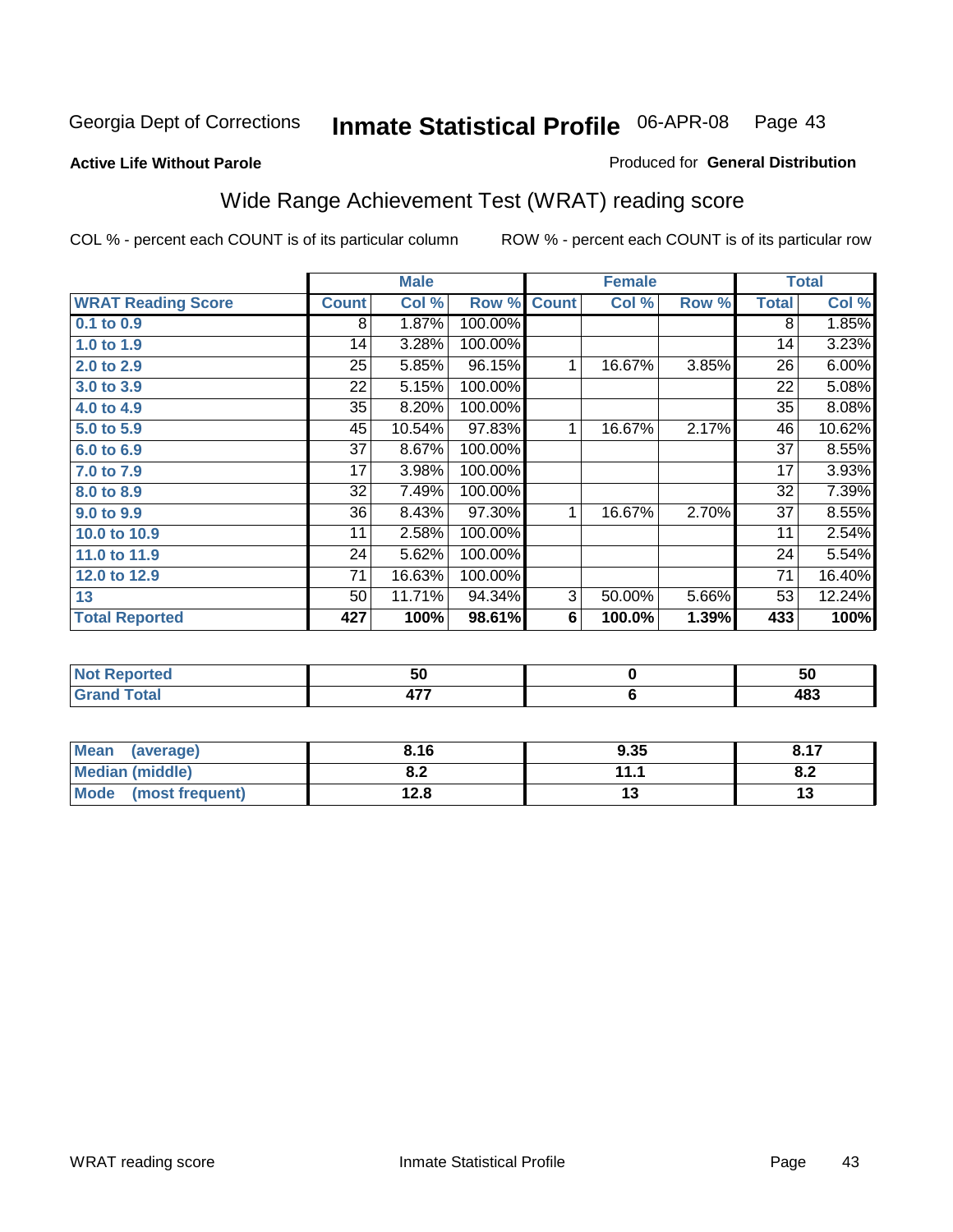**Active Life Without Parole** 

#### Produced for **General Distribution**

# Wide Range Achievement Test (WRAT) math score

|                              |                | <b>Male</b> |         |              | <b>Female</b> |        |                | <b>Total</b> |
|------------------------------|----------------|-------------|---------|--------------|---------------|--------|----------------|--------------|
| <b>WRAT Mathematic Score</b> | <b>Count</b>   | Col %       | Row %   | <b>Count</b> | Col %         | Row %  | <b>Total</b>   | Col %        |
| $0.1$ to $0.9$               | $\overline{2}$ | 0.47%       | 100.00% |              |               |        | $\overline{2}$ | 0.46%        |
| 1.0 to 1.9                   | 4              | 0.94%       | 100.00% |              |               |        | 4              | 0.92%        |
| 2.0 to 2.9                   | 16             | 3.75%       | 100.00% |              |               |        | 16             | 3.70%        |
| 3.0 to 3.9                   | 31             | 7.26%       | 100.00% |              |               |        | 31             | 7.16%        |
| 4.0 to 4.9                   | 43             | 10.07%      | 97.73%  | 1            | 16.67%        | 2.27%  | 44             | 10.16%       |
| 5.0 to 5.9                   | 52             | 12.18%      | 100.00% |              |               |        | 52             | 12.01%       |
| 6.0 to 6.9                   | 93             | 21.78%      | 100.00% |              |               |        | 93             | 21.48%       |
| 7.0 to 7.9                   | 58             | 13.58%      | 98.31%  | 1            | 16.67%        | 1.69%  | 59             | 13.63%       |
| 8.0 to 8.9                   | 27             | 6.32%       | 96.43%  | 1            | 16.67%        | 3.57%  | 28             | 6.47%        |
| 9.0 to 9.9                   | 44             | 10.30%      | 95.65%  | 2            | 33.33%        | 4.35%  | 46             | 10.62%       |
| 10.0 to 10.9                 | 26             | 6.09%       | 100.00% |              |               |        | 26             | 6.00%        |
| 11.0 to 11.9                 | 14             | 3.28%       | 100.00% |              |               |        | 14             | 3.23%        |
| 12.0 to 12.9                 | 9              | 2.11%       | 100.00% |              |               |        | 9              | 2.08%        |
| 13                           | 8              | 1.87%       | 88.89%  | 1            | 16.67%        | 11.11% | 9              | 2.08%        |
| <b>Total Reported</b>        | 427            | 100%        | 98.61%  | 6            | 100.0%        | 1.39%  | 433            | 100%         |
|                              |                |             |         |              |               |        |                |              |
|                              |                |             |         |              |               |        |                |              |

| .       | - -<br>ວບ | ้วน |
|---------|-----------|-----|
| --      | ---       | ,,, |
| _______ | .         | 40ა |

| <b>Mean</b><br>(average)       | 6.99 | 0.77<br>O.1. | 7.02 |
|--------------------------------|------|--------------|------|
| <b>Median (middle)</b>         | 6.9  | <b>v.i</b>   | 6.9  |
| <b>Mode</b><br>(most frequent) | 6.9  | .c           | 6.9  |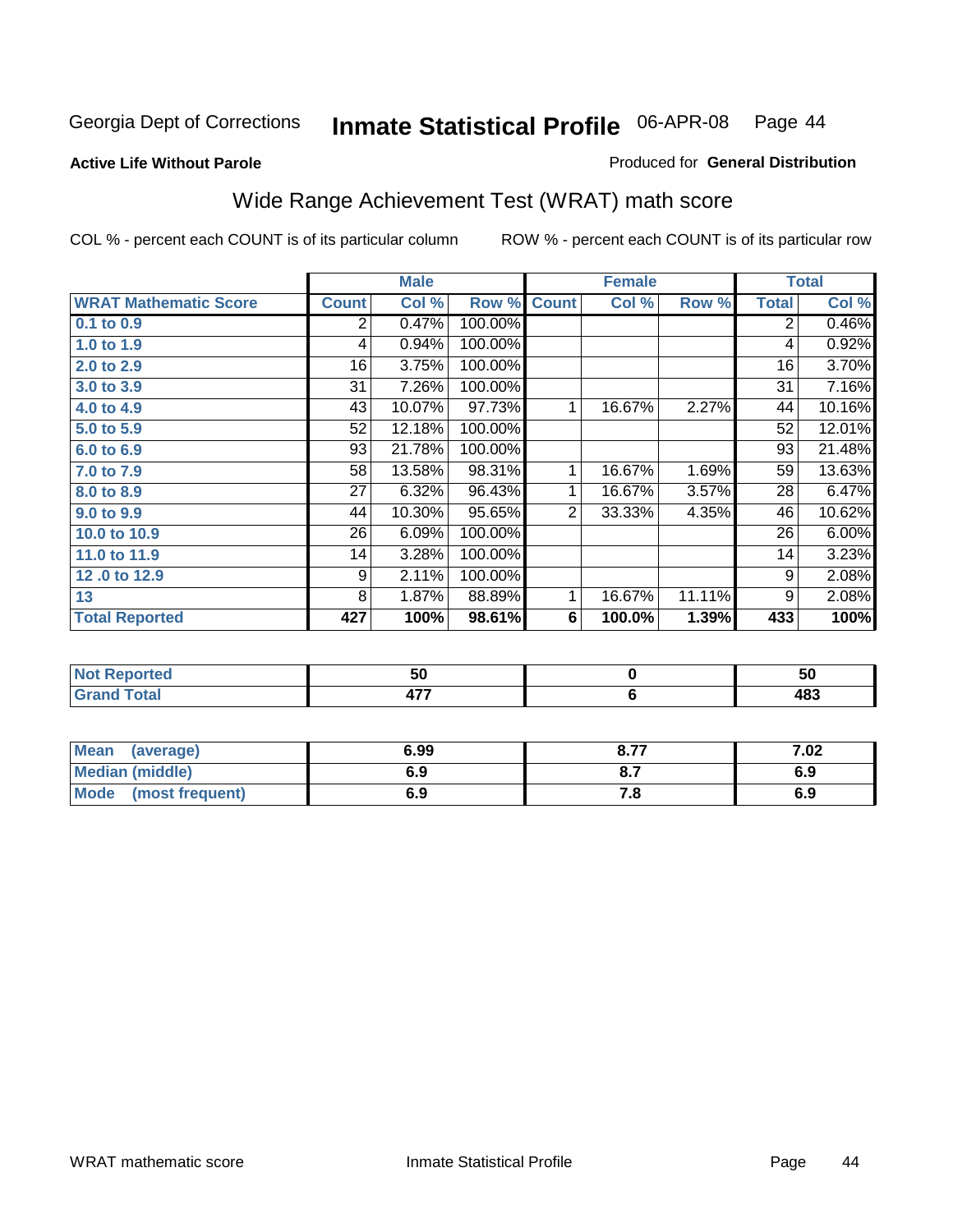Page 45

#### **Active Life Without Parole**

#### Produced for **General Distribution**

# Wide Range Achievement Test (WRAT) spelling score

|                            |              | <b>Male</b> |         |                | <b>Female</b> |       | <b>Total</b> |        |
|----------------------------|--------------|-------------|---------|----------------|---------------|-------|--------------|--------|
| <b>WRAT Spelling Score</b> | <b>Count</b> | Col %       | Row %   | <b>Count</b>   | Col %         | Row % | <b>Total</b> | Col %  |
| $0.1$ to $0.9$             | 4            | 0.94%       | 100.00% |                |               |       | 4            | 0.93%  |
| 1.0 to 1.9                 | 18           | 4.23%       | 100.00% |                |               |       | 18           | 4.17%  |
| 2.0 to 2.9                 | 36           | 8.45%       | 100.00% |                |               |       | 36           | 8.33%  |
| 3.0 to 3.9                 | 24           | 5.63%       | 100.00% |                |               |       | 24           | 5.56%  |
| 4.0 to 4.9                 | 41           | 9.62%       | 97.62%  | 1              | 16.67%        | 2.38% | 42           | 9.72%  |
| 5.0 to 5.9                 | 40           | 9.39%       | 100.00% |                |               |       | 40           | 9.26%  |
| 6.0 to 6.9                 | 49           | 11.50%      | 98.00%  | 1              | 16.67%        | 2.00% | 50           | 11.57% |
| 7.0 to 7.9                 | 35           | 8.22%       | 100.00% |                |               |       | 35           | 8.10%  |
| 8.0 to 8.9                 | 34           | 7.98%       | 100.00% |                |               |       | 34           | 7.87%  |
| 9.0 to 9.9                 | 35           | 8.22%       | 100.00% |                |               |       | 35           | 8.10%  |
| 10.0 to 10.9               | 27           | 6.34%       | 100.00% |                |               |       | 27           | 6.25%  |
| 11.0 to 11.9               | 24           | 5.63%       | 96.00%  | 1              | 16.67%        | 4.00% | 25           | 5.79%  |
| 12.0 to 12.9               | 33           | 7.75%       | 94.29%  | $\overline{2}$ | 33.33%        | 5.71% | 35           | 8.10%  |
| 13                         | 26           | 6.10%       | 96.30%  | 1              | 16.67%        | 3.70% | 27           | 6.25%  |
| <b>Total Reported</b>      | 426          | 100%        | 98.61%  | 6              | 100.0%        | 1.39% | 432          | 100%   |
|                            |              |             |         |                |               |       |              |        |
| <b>Not Reported</b>        |              | 51          |         |                | $\pmb{0}$     |       |              | 51     |
| <b>Grand Total</b>         |              | 477         |         |                | $\bf 6$       |       |              | 483    |

| Mean<br>(average)              | 7.30 | 9.9  | 7.34 |
|--------------------------------|------|------|------|
| <b>Median (middle)</b>         | . ت  | 11.8 | .    |
| <b>Mode</b><br>(most frequent) | ช.ว  | 12.3 | ၓ.ͻ  |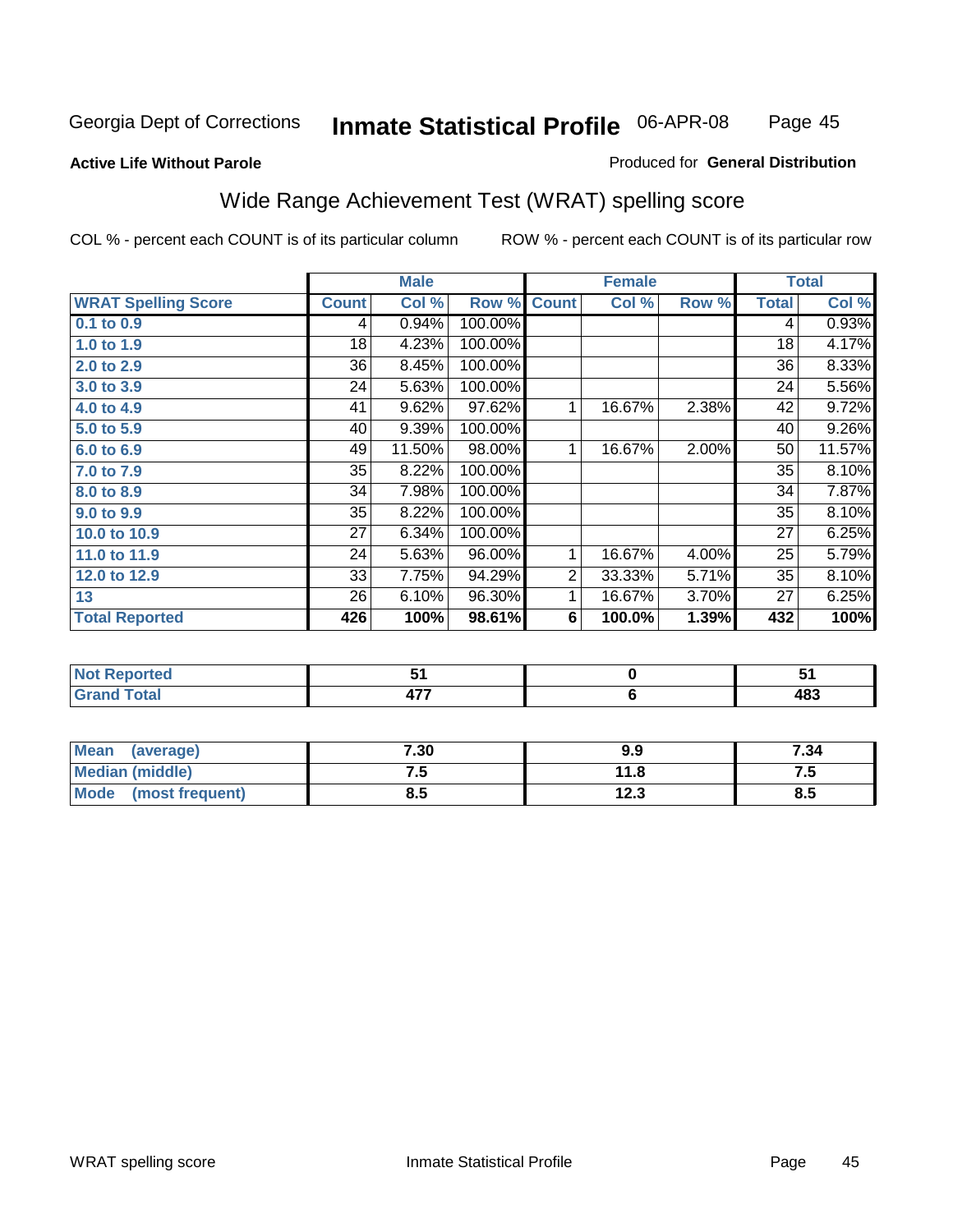#### **Active Life Without Parole**

#### Produced for **General Distribution**

### Scope of substance abuse - summary

|                        |                  | <b>Male</b> |            |              | <b>Female</b> |          |              | <b>Total</b> |
|------------------------|------------------|-------------|------------|--------------|---------------|----------|--------------|--------------|
| <b>Substance Abuse</b> | <b>Count</b>     | Col %       | Row %      | <b>Count</b> | Col %         | Row %    | <b>Total</b> | Col %        |
| <b>None</b>            | 157              | 32.91%      | 98.13%     | ◠            | $50.00\%$     | $1.88\%$ | 160          | 33.13%       |
| Drugs only             | 184 <sub>1</sub> | 38.57%      | $99.46\%$  |              | 16.67%        | 0.54%    | 185          | 38.30%       |
| <b>Alcohol only</b>    | 33               | 6.92%       | $100.00\%$ |              |               |          | 33           | $6.83\%$     |
| Drugs and alcohol      | 103              | 21.59%      | $98.10\%$  | ◠            | 33.33%        | 1.90%    | 105          | 21.74%       |
| <b>Total Reported</b>  | 477              | 100%        | 98.76%     | 6            | 100%          | 1.24%    | 483          | 100%         |

| <b>Reported</b><br>    |  |            |
|------------------------|--|------------|
| <b>Total</b><br>$\sim$ |  | 483<br>- - |

|  | Mode<br>ונוצוווי | Druas onlv | None | only<br>Pruas . |
|--|------------------|------------|------|-----------------|
|--|------------------|------------|------|-----------------|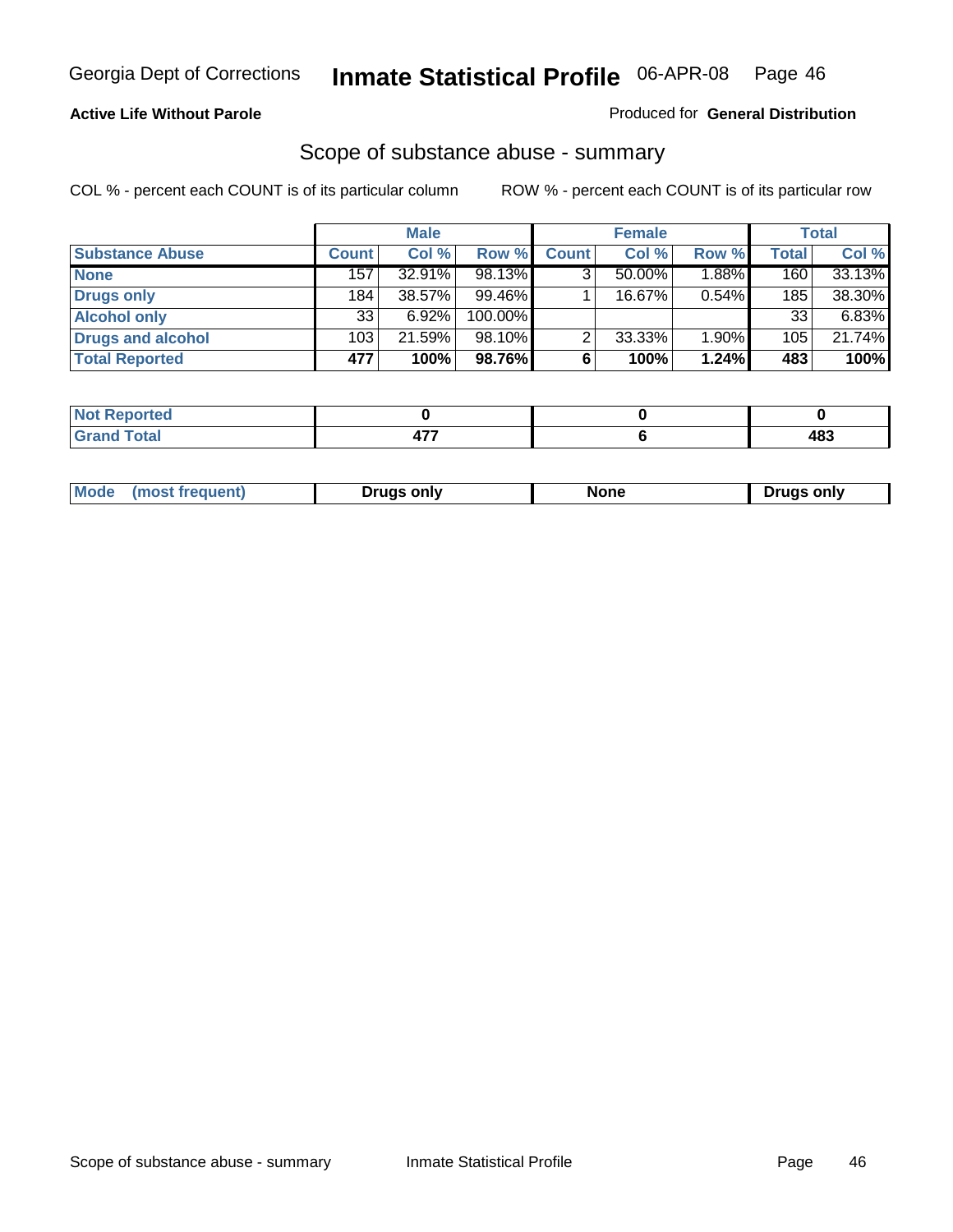#### **Active Life Without Parole**

#### Produced for **General Distribution**

### Scope of substance abuse - detail

|                                         |              | <b>Male</b> |         |              | <b>Female</b> |       |                | <b>Total</b> |
|-----------------------------------------|--------------|-------------|---------|--------------|---------------|-------|----------------|--------------|
| <b>Substance Abuse</b>                  | <b>Count</b> | Col %       | Row %   | <b>Count</b> | Col %         | Row % | <b>Total</b>   | Col %        |
| No drug or alcohol problems             | 157          | 32.91%      | 98.13%  | 3            | 50.00%        | 1.88% | 160            | 33.13%       |
| <b>Drug addiction but no alcohol</b>    | 3            | 0.63%       | 100.00% |              |               |       | 3              | 0.62%        |
| <b>Drug addiction and alcohol</b>       | 3            | 0.63%       | 100.00% |              |               |       | 3              | 0.62%        |
| abuse                                   |              |             |         |              |               |       |                |              |
| <b>Drug addiction and alcoholism</b>    | 2            | 0.42%       | 100.00% |              |               |       | $\overline{2}$ | 0.41%        |
| No drug problem but alcohol             | 27           | 5.66%       | 100.00% |              |               |       | 27             | 5.59%        |
| abuse                                   |              |             |         |              |               |       |                |              |
| No drug problem but alcoholism          | 6            | 1.26%       | 100.00% |              |               |       | 6              | 1.24%        |
| Drug experiment but no alcohol          | 108          | 22.64%      | 99.08%  |              | 16.67%        | 0.92% | 109            | 22.57%       |
| <b>Drug experiment &amp; alcohol</b>    | 14           | 2.94%       | 100.00% |              |               |       | 14             | 2.90%        |
| abuse                                   |              |             |         |              |               |       |                |              |
| <b>Drug experiment &amp; alcoholism</b> | 8            | 1.68%       | 100.00% |              |               |       | 8              | 1.66%        |
| Drug abuse but no alcohol               | 73           | 15.30%      | 100.00% |              |               |       | 73             | 15.11%       |
| Drug abuse and alcohol abuse            | 63           | 13.21%      | 98.44%  |              | 16.67%        | 1.56% | 64             | 13.25%       |
| <b>Drug abuse and alcoholism</b>        | 13           | 2.73%       | 92.86%  |              | 16.67%        | 7.14% | 14             | 2.90%        |
| <b>Total Reported</b>                   | 477          | 100%        | 98.76%  | 6            | 100%          | 1.24% | 483            | 100%         |

| ∣Not Reported          |                     |     |
|------------------------|---------------------|-----|
| <b>Total</b><br>$\sim$ | ----<br>- <b>11</b> | 483 |

| Mode (most frequent) | No drug or alcohol problems No drug or alcohol problems No drug or alcohol |          |
|----------------------|----------------------------------------------------------------------------|----------|
|                      |                                                                            | problems |
|                      |                                                                            |          |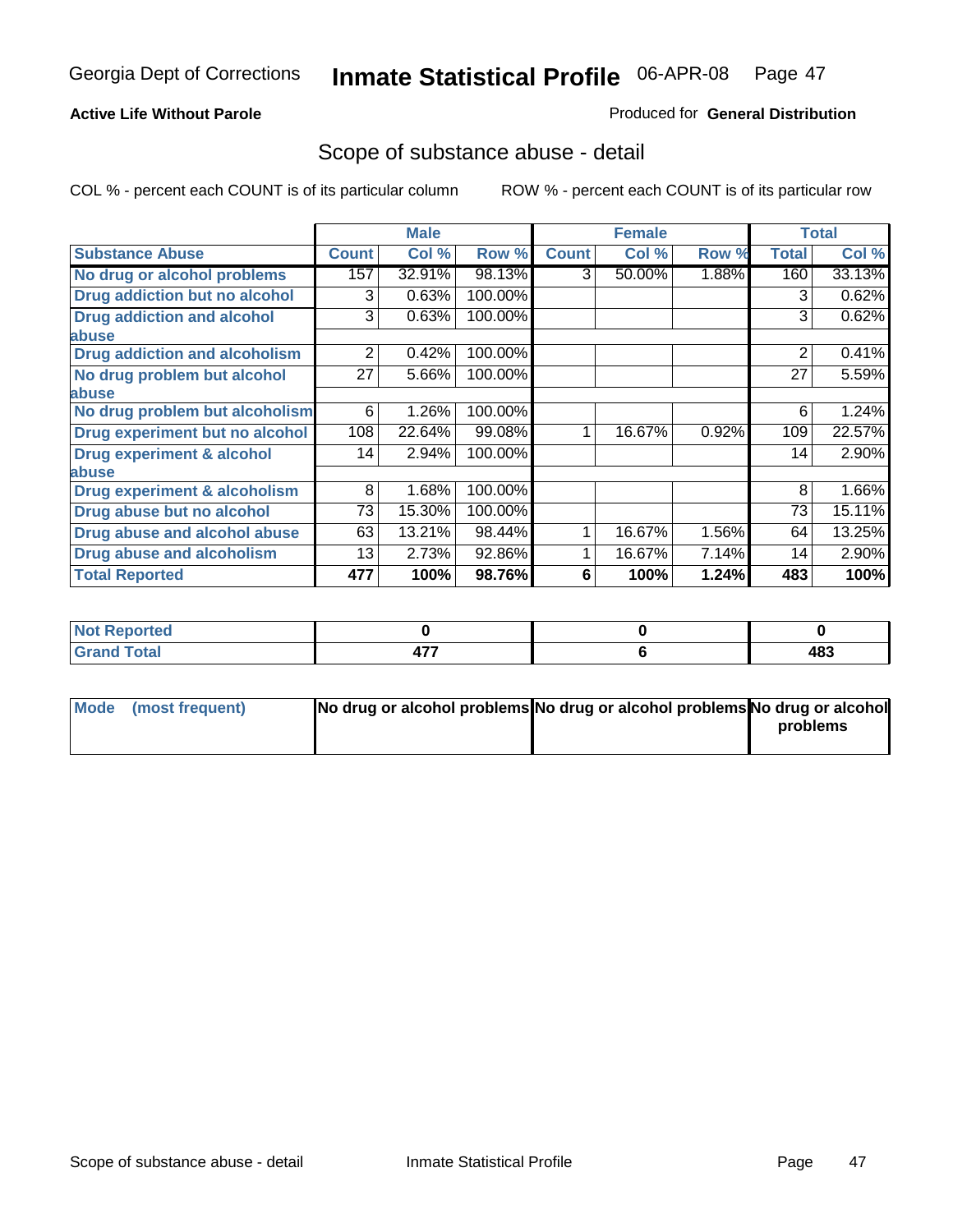#### **Active Life Without Parole**

#### Produced for **General Distribution**

### Current / last mental health treatment level

|                                    |              | <b>Male</b> |         |              | <b>Female</b> |          |              | <b>Total</b> |
|------------------------------------|--------------|-------------|---------|--------------|---------------|----------|--------------|--------------|
| <b>Mental Health Treatment Lev</b> | <b>Count</b> | Col %       | Row %   | <b>Count</b> | Col %         | Row %    | <b>Total</b> | Col %        |
| 1 No problem at current time       | 73           | 40.33%      | 98.65%  |              | 20.00%        | $1.35\%$ | 74           | 39.78%       |
| 2 Receiving outpatient             | 76           | 41.99%      | 95.00%  | 4            | 80.00%        | 5.00%    | 80           | 43.01%       |
| treatment                          |              |             |         |              |               |          |              |              |
| 3 Inpatient, moderate              | 26           | 14.36%      | 100.00% |              |               |          | 26           | 13.98%       |
| treatment                          |              |             |         |              |               |          |              |              |
| 4 Inpatient, intensive             | 6            | 3.31%       | 100.00% |              |               |          | 6            | 3.23%        |
| treatment                          |              |             |         |              |               |          |              |              |
| <b>Total Evaluated</b>             | 181          | 100%        | 97.31%  | 5            | 100%          | 2.69%    | 186          | 100%         |

| Never had MH evaluation | 296 | 207<br>291 |
|-------------------------|-----|------------|
| Total                   |     | 100<br>שי  |

| <b>Median (middle)</b>         | <b>Receiving outpatient</b><br>treatment | <b>Receiving outpatient</b><br>treatment | <b>Receiving</b><br>outpatient<br>treatment |
|--------------------------------|------------------------------------------|------------------------------------------|---------------------------------------------|
| <b>Mode</b><br>(most frequent) | <b>Receiving outpatient</b><br>treatment | <b>Receiving outpatient</b><br>treatment | Receiving<br>outpatient<br>treatment        |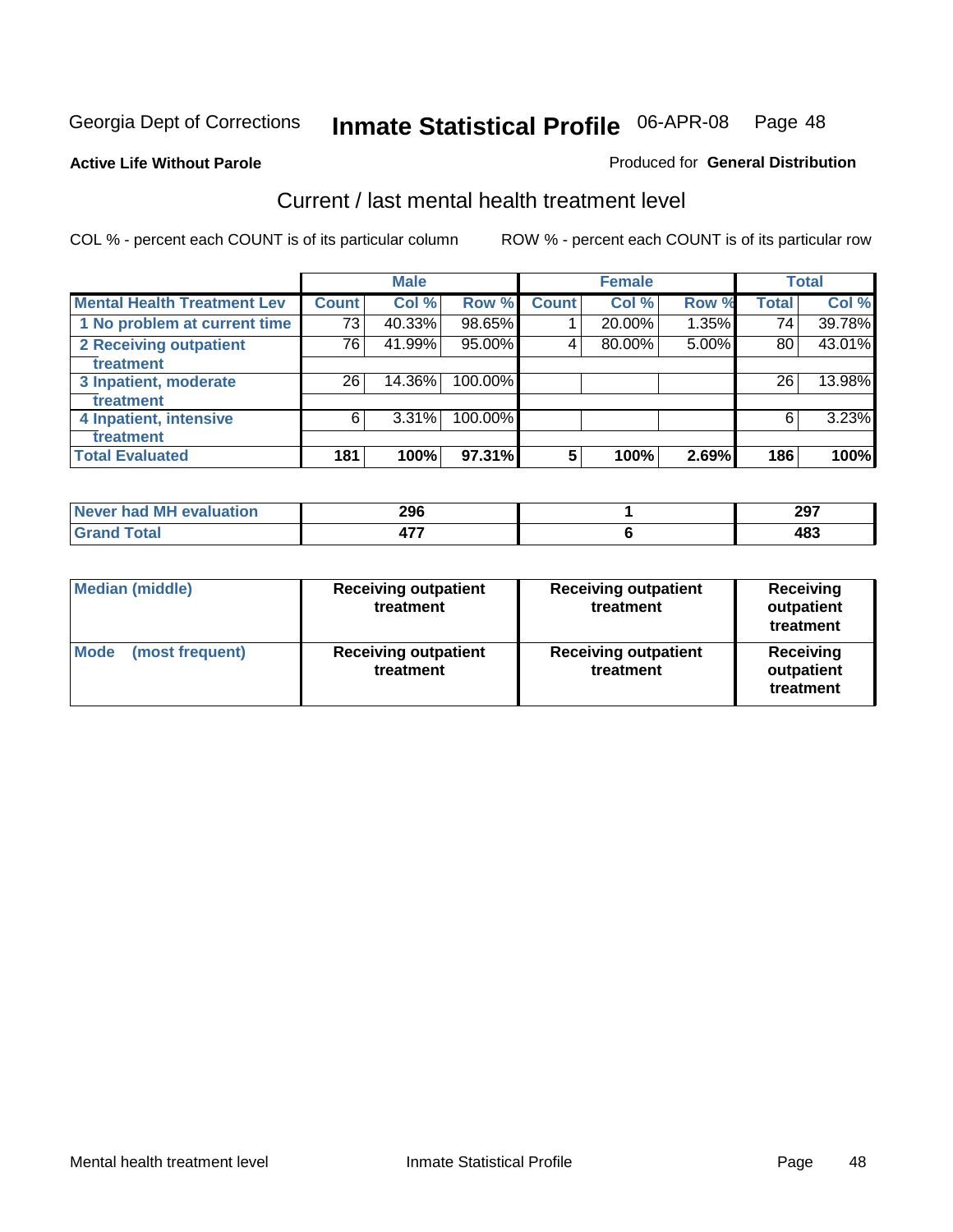### **Active Life Without Parole**

### Produced for **General Distribution**

# PULHESDWIT medical scale - 'P' overall condition ('P'hysical)

|                                   |                 | <b>Male</b> |             |   | <b>Female</b> |       |              | <b>Total</b> |
|-----------------------------------|-----------------|-------------|-------------|---|---------------|-------|--------------|--------------|
| 'P' Overall Condition             | Count l         | Col %       | Row % Count |   | Col %         | Row % | <b>Total</b> | Col %        |
| 1 No medical illness              | 319             | 67.16%      | 99.07%      | ົ | 50.00%        | 0.93% | 322          | 66.94%       |
| 2 Well-controlled chronic illness | 97 <sup>1</sup> | 20.42%      | 97.00%      | 3 | 50.00%        | 3.00% | 100          | 20.79%       |
| 3 Poorly-controlled chronic       | 58              | 12.21%      | 100.00%     |   |               |       | 58           | 12.06%       |
| <b>illness</b>                    |                 |             |             |   |               |       |              |              |
| 4 Significant problems requiring  |                 | $0.21\%$    | 100.00%     |   |               |       |              | 0.21%        |
| special housing                   |                 |             |             |   |               |       |              |              |
| <b>Total Reported</b>             | 475             | 100%        | 98.75%      |   | 100%          | 1.25% | 481          | 100%         |

| Not Reported |                      |            |
|--------------|----------------------|------------|
| <b>otal</b>  | ----<br>$\mathbf{r}$ | 102<br>40ა |

| Mode (most frequent) |  | 1 No medical illness | 2 Well-controlled chronic<br>illness | 1 No medical<br>illness |
|----------------------|--|----------------------|--------------------------------------|-------------------------|
|----------------------|--|----------------------|--------------------------------------|-------------------------|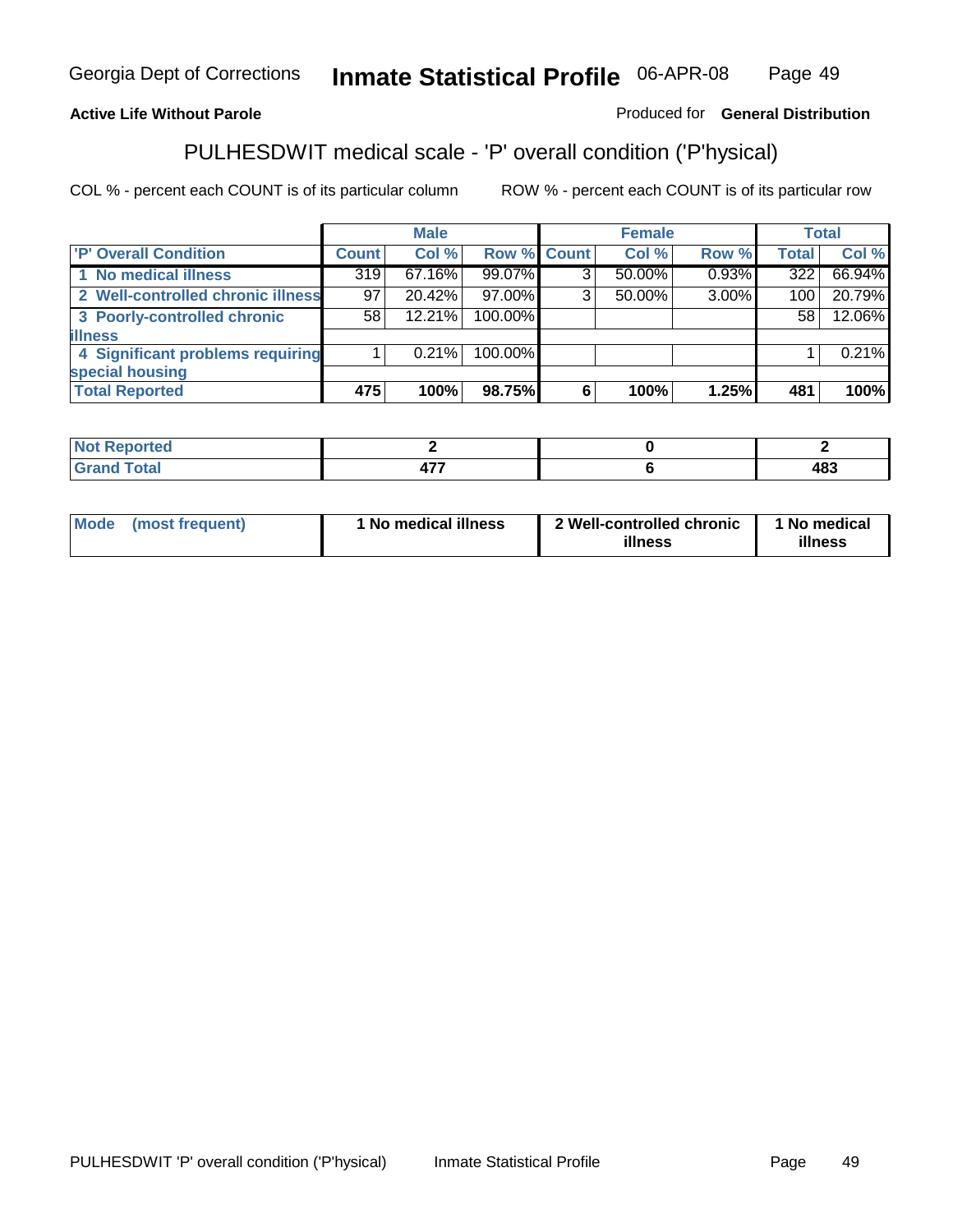### **Active Life Without Parole**

Produced for **General Distribution**

# PULHESDWIT medical scale - 'U' upper body

|                              |                    | <b>Male</b> |         |              | <b>Female</b> |       |              | <b>Total</b> |
|------------------------------|--------------------|-------------|---------|--------------|---------------|-------|--------------|--------------|
| <b>U' Upper Body</b>         | Count <sup>1</sup> | Col %       | Row %   | <b>Count</b> | Col %         | Row % | <b>Total</b> | Col %        |
| 1 Upper bones, joints,       | 458                | 96.42%      | 98.71%  | 6            | 100.00%       | 1.29% | 464          | 96.47%       |
| muscles all OK               |                    |             |         |              |               |       |              |              |
| 2 One or both arms minimally | 10                 | 2.11%       | 100.00% |              |               |       | 10           | 2.08%        |
| limited                      |                    |             |         |              |               |       |              |              |
| 3 One or both arms           | 6                  | 1.26%       | 100.00% |              |               |       | 6            | 1.25%        |
| moderately limited           |                    |             |         |              |               |       |              |              |
| 4 One arm disabled,          |                    | 0.21%       | 100.00% |              |               |       |              | 0.21%        |
| paralyzed, or amputated      |                    |             |         |              |               |       |              |              |
| <b>Total Reported</b>        | 475                | 100%        | 98.75%  | 6            | 100%          | 1.25% | 481          | 100.0%       |

| <b>Not</b><br>Reported<br>$\sim$ |                |     |
|----------------------------------|----------------|-----|
| <b>Total</b>                     | $\overline{a}$ | 483 |

|  | Mode (most frequent) | 1 Upper bones, joints,<br>muscles all OK | 1 Upper bones, joints,<br>muscles all OK | 1 Upper bones,<br>joints, muscles all<br>OK |
|--|----------------------|------------------------------------------|------------------------------------------|---------------------------------------------|
|--|----------------------|------------------------------------------|------------------------------------------|---------------------------------------------|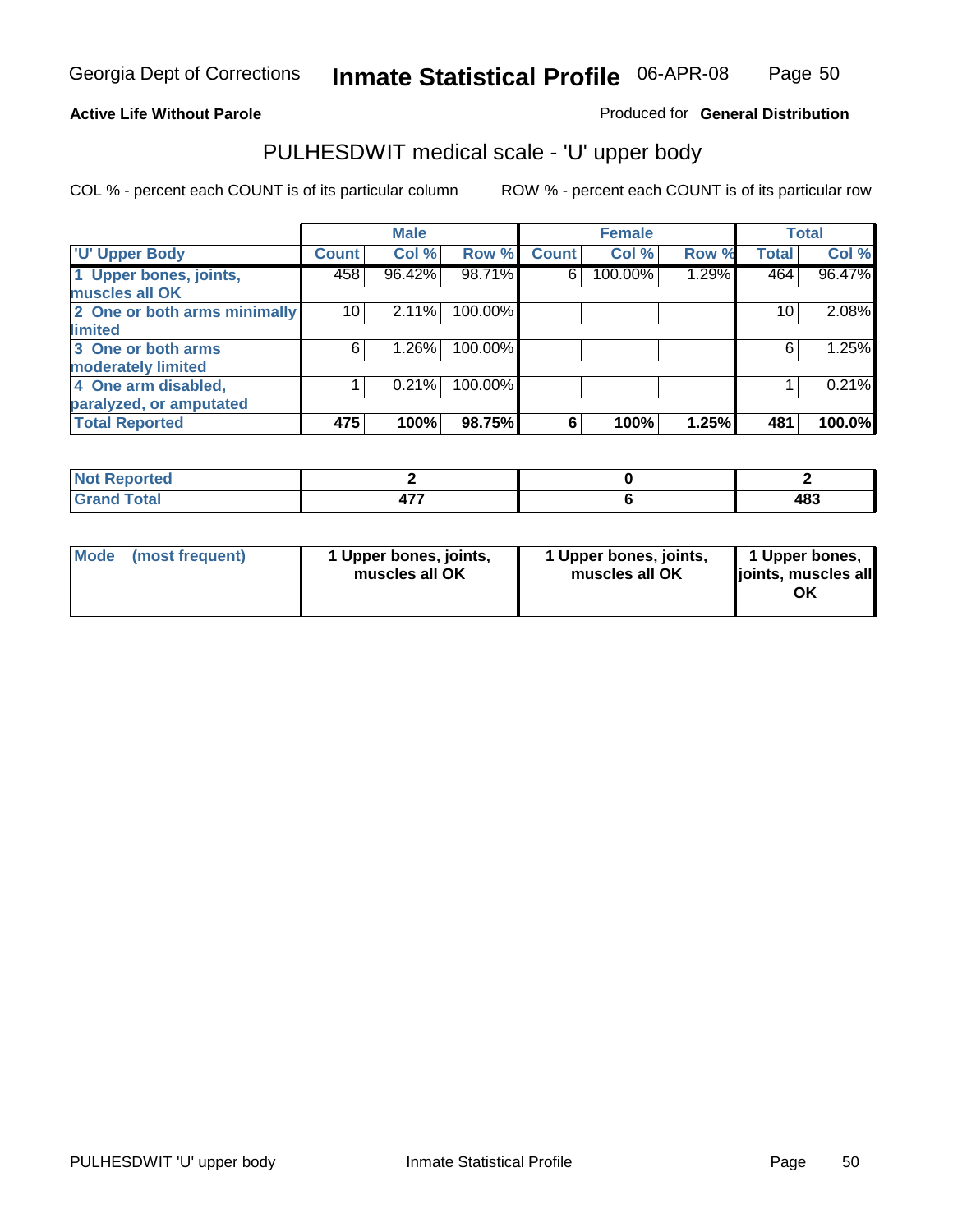#### **Active Life Without Parole**

#### Produced for **General Distribution**

### PULHESDWIT medical scale - 'L' lower body

|                                |                | <b>Male</b> |           |              | <b>Female</b> |       |              | <b>Total</b> |
|--------------------------------|----------------|-------------|-----------|--------------|---------------|-------|--------------|--------------|
| 'L' Lower Body                 | <b>Count</b>   | Col %       | Row %     | <b>Count</b> | Col %         | Row % | <b>Total</b> | Col %        |
| 1 Lower bones, joints,         | 427            | 89.89%      | 98.84%    | 5            | 83.33%        | 1.16% | 432          | 89.81%       |
| muscles all OK                 |                |             |           |              |               |       |              |              |
| 2 One or both legs minimally   | 38             | $8.00\%$    | $97.44\%$ |              | 16.67%        | 2.56% | 39           | 8.11%        |
| limited                        |                |             |           |              |               |       |              |              |
| 3 One or both legs             | 8              | 1.68%       | 100.00%   |              |               |       | 8            | 1.66%        |
| moderately limited             |                |             |           |              |               |       |              |              |
| 4 One leg disabled, paralyzed, | $\overline{2}$ | 0.42%       | 100.00%   |              |               |       | 2            | 0.42%        |
| or amputated                   |                |             |           |              |               |       |              |              |
| <b>Total Reported</b>          | 475            | 100%        | 98.75%    | 6            | 100%          | 1.25% | 481          | 100%         |

| <b>rted</b><br>N                     |                     |     |
|--------------------------------------|---------------------|-----|
| $f \wedge f \wedge f$<br>ι υιαι<br>. | $\overline{a}$<br>. | 483 |

|  | Mode (most frequent) | 1 Lower bones, joints,<br>muscles all OK | 1 Lower bones, joints,<br>muscles all OK | 1 Lower bones,<br>joints, muscles all<br>OK |
|--|----------------------|------------------------------------------|------------------------------------------|---------------------------------------------|
|--|----------------------|------------------------------------------|------------------------------------------|---------------------------------------------|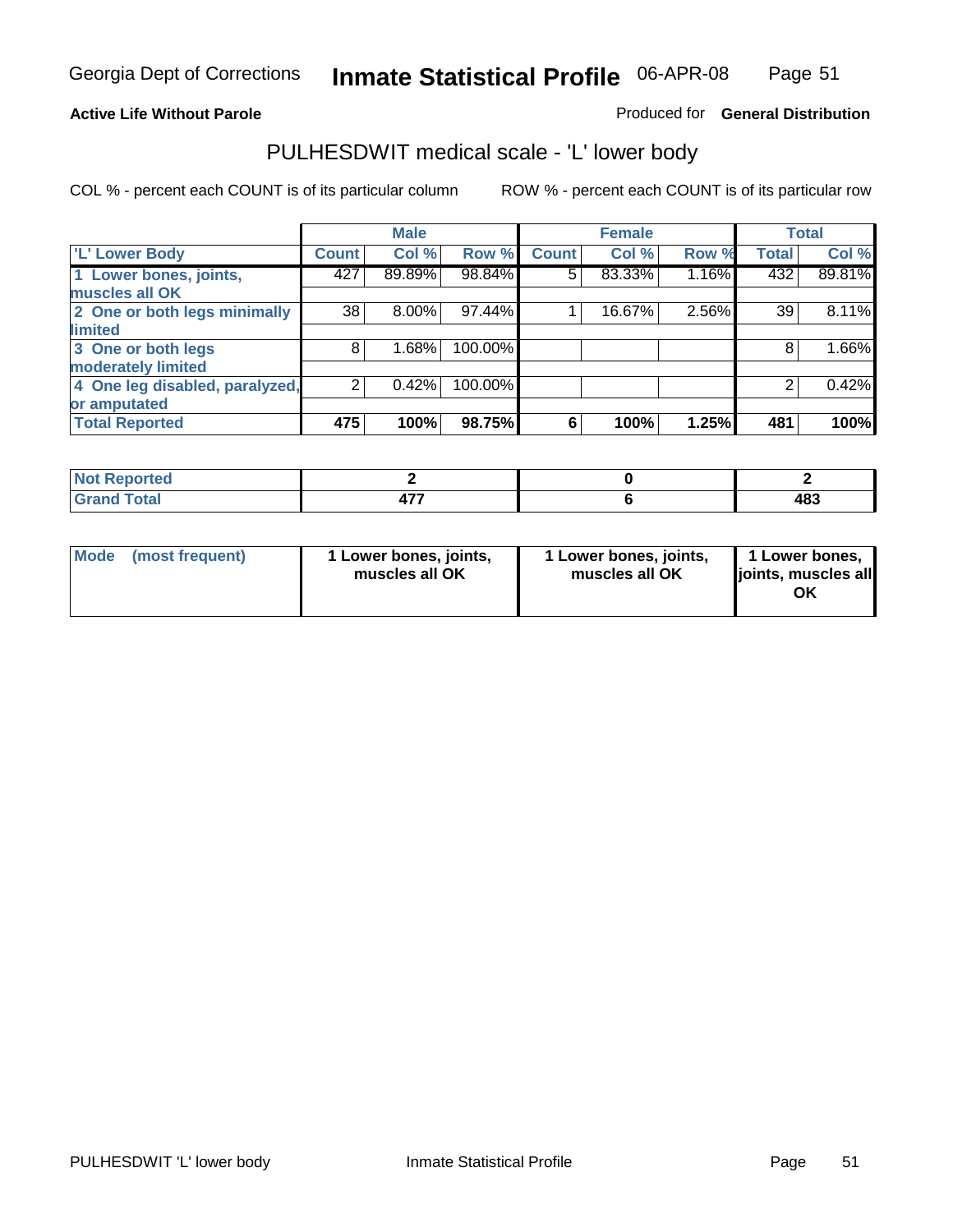#### **Active Life Without Parole**

Produced for **General Distribution**

### PULHESDWIT medical scale - 'H' hearing

|                                |              | <b>Male</b> |             | <b>Female</b> |            |       | Total        |         |
|--------------------------------|--------------|-------------|-------------|---------------|------------|-------|--------------|---------|
| 'H' Hearing                    | <b>Count</b> | Col%        | Row % Count |               | Col%       | Row % | <b>Total</b> | Col %   |
| 1 Normal hearing both ears     | 474          | $99.79\%$   | 98.75%      | 6             | $100.00\%$ | 1.25% | 480          | 99.79%  |
| 2 Some loss in one ear with    |              | $0.21\%$    | 100.00%     |               |            |       |              | 0.21%   |
| other OK, or mild loss in both |              |             |             |               |            |       |              |         |
| <b>Total Reported</b>          | 475          | 100%        | 98.75%      | 6             | 100%       | 1.25% | 481          | $100\%$ |

| orted<br>NI. |       |            |
|--------------|-------|------------|
| 'ota.        | $  -$ | 102<br>40ა |

| Mode (most frequent) | 1 Normal hearing both ears 1 Normal hearing both ears 1 Normal hearing | both ears |
|----------------------|------------------------------------------------------------------------|-----------|
|                      |                                                                        |           |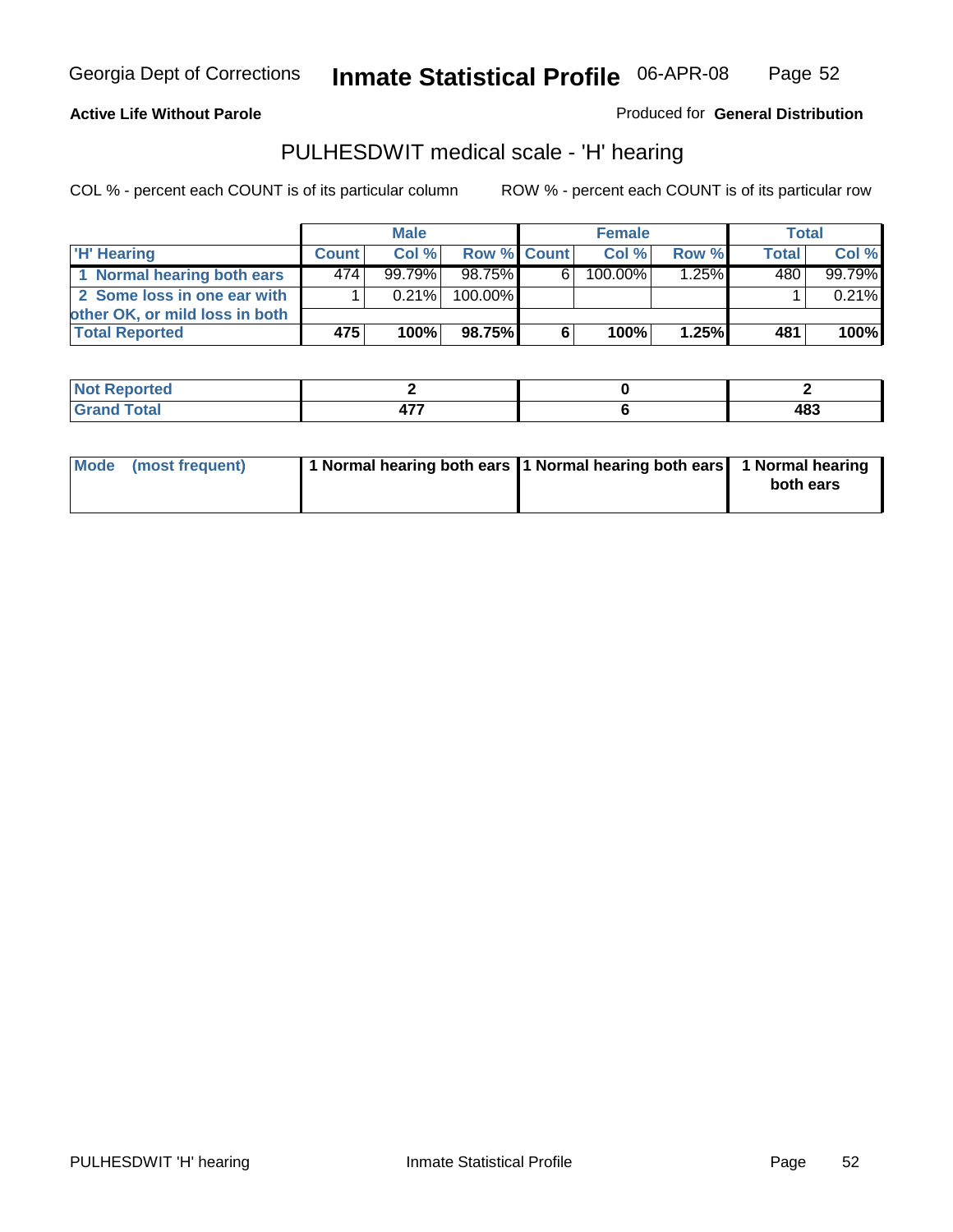### Page 53

#### **Active Life Without Parole**

#### Produced for **General Distribution**

### PULHESDWIT medical scale - 'E' vision

|                                 |              | <b>Male</b> |                    |   | <b>Female</b> |       |              | <b>Total</b> |
|---------------------------------|--------------|-------------|--------------------|---|---------------|-------|--------------|--------------|
| 'E' Vision                      | <b>Count</b> | Col %       | <b>Row % Count</b> |   | Col %         | Row % | <b>Total</b> | Col %        |
| 1 Correctable to 20/40 in both  | 397          | 83.58%      | 99.00%             | 4 | 66.67%        | 1.00% | 401          | 83.37%       |
| eyes                            |              |             |                    |   |               |       |              |              |
| 2 Correctable to 20/70 in one   | 71           | 14.95%      | 97.26%             | 2 | 33.33%        | 2.74% | 73           | 15.18%       |
| eye, may be blind in other      |              |             |                    |   |               |       |              |              |
| 3 Correctable to 20/200 in one  | 5            | 1.05%       | 100.00%            |   |               |       | 5            | 1.04%        |
| eye, may be blind in other      |              |             |                    |   |               |       |              |              |
| 4 One eye not correctable to    |              | 0.21%       | 100.00%            |   |               |       |              | 0.21%        |
| 20/200, other may be blind      |              |             |                    |   |               |       |              |              |
| 5 Blind in both eyes, requiring |              | 0.21%       | 100.00%            |   |               |       |              | 0.21%        |
| special housing                 |              |             |                    |   |               |       |              |              |
| <b>Total Reported</b>           | 475          | 100%        | 98.75%             | 6 | 100%          | 1.25% | 481          | 100.0%       |

| ντιεα<br>$\cdots$   |     |     |
|---------------------|-----|-----|
| $^{\sim}$<br>------ | --- | 483 |

| <b>Mode</b>     | 1 Correctable to 20/40 in | 1 Correctable to 20/40 in   1 Correctable to | 20/40 in both eyes |
|-----------------|---------------------------|----------------------------------------------|--------------------|
| (most frequent) | both eyes                 | both eves                                    |                    |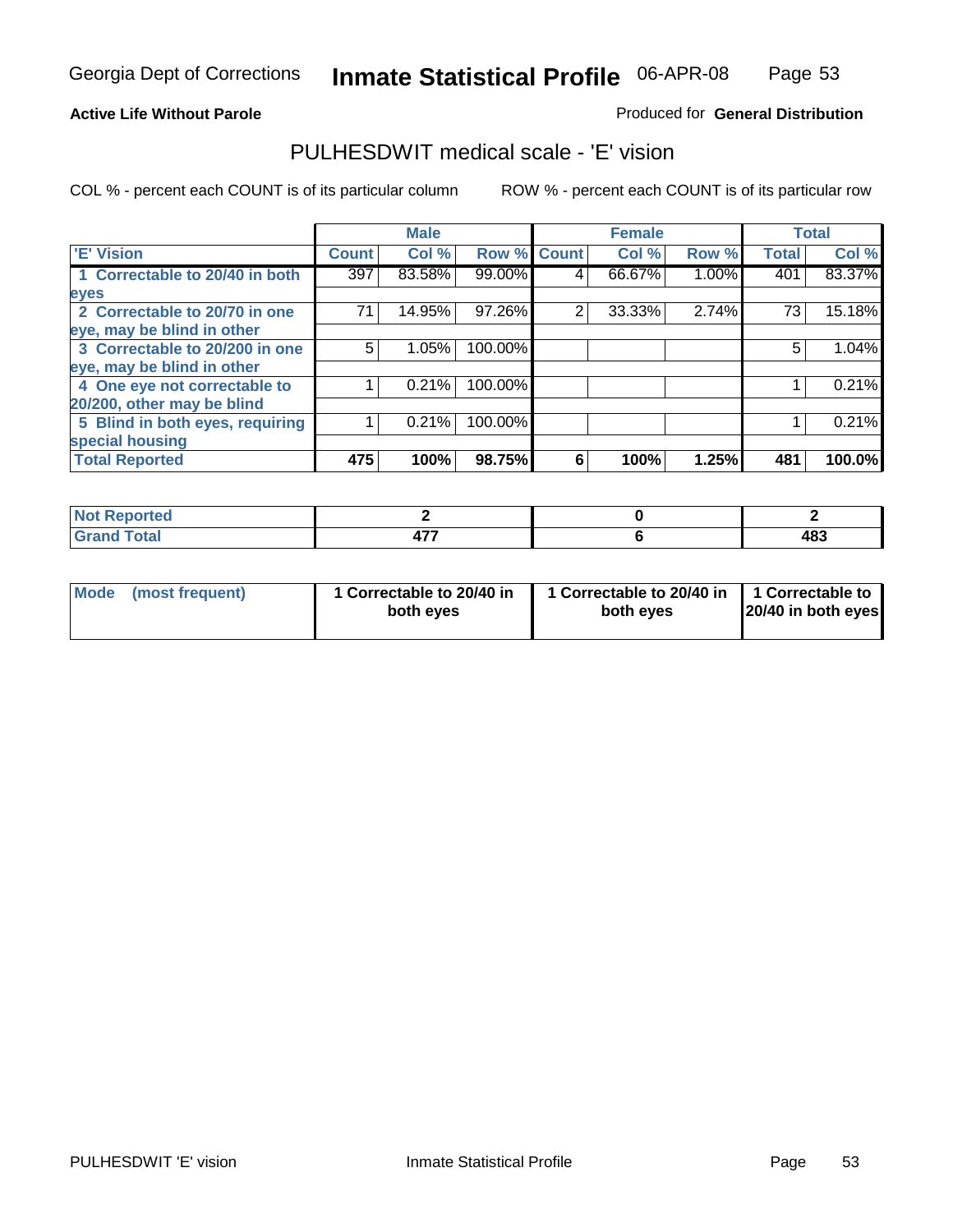#### **Active Life Without Parole**

### Produced for **General Distribution**

### PULHESDWIT medical scale - 'S' pSychiatric

|                                |              | <b>Male</b> |             |   | <b>Female</b> |       |              | <b>Total</b> |
|--------------------------------|--------------|-------------|-------------|---|---------------|-------|--------------|--------------|
| 'S' pSychiatric                | <b>Count</b> | Col %       | Row % Count |   | Col %         | Row % | <b>Total</b> | Col %        |
| 1 No impairment or disorders   | 366          | 78.71%      | 99.46%      | 2 | 33.33%        | 0.54% | 368          | 78.13%       |
| 2 Stable, or in remission, or  | 81           | 17.42%      | 95.29%      | 4 | 66.67%        | 4.71% | 85           | 18.05%       |
| mild impairment or retardation |              |             |             |   |               |       |              |              |
| 3 Requires moderate inpatient  | 15           | 3.23%       | 100.00%     |   |               |       | 15           | 3.18%        |
| treatment                      |              |             |             |   |               |       |              |              |
| 4 Requires intensive inpatient | 3            | 0.65%       | 100.00%     |   |               |       |              | 0.64%        |
| treatment                      |              |             |             |   |               |       |              |              |
| <b>Total Reported</b>          | 465          | 100%        | 98.73%      | 6 | 100%          | 1.27% | 471          | 100%         |

| المناسب<br>prted<br>.<br>. | . .                                  |                      |
|----------------------------|--------------------------------------|----------------------|
| <b>otal</b><br>$-1$ - $-1$ | $\overline{\phantom{a}}$<br>. .<br>. | $AB^{\sigma}$<br>10, |

| Mode (most frequent) | 1 No impairment or disorders 2 Stable, or in remission, 11 No impairment or |                       |           |
|----------------------|-----------------------------------------------------------------------------|-----------------------|-----------|
|                      |                                                                             | or mild impairment or | disorders |
|                      |                                                                             | retardation           |           |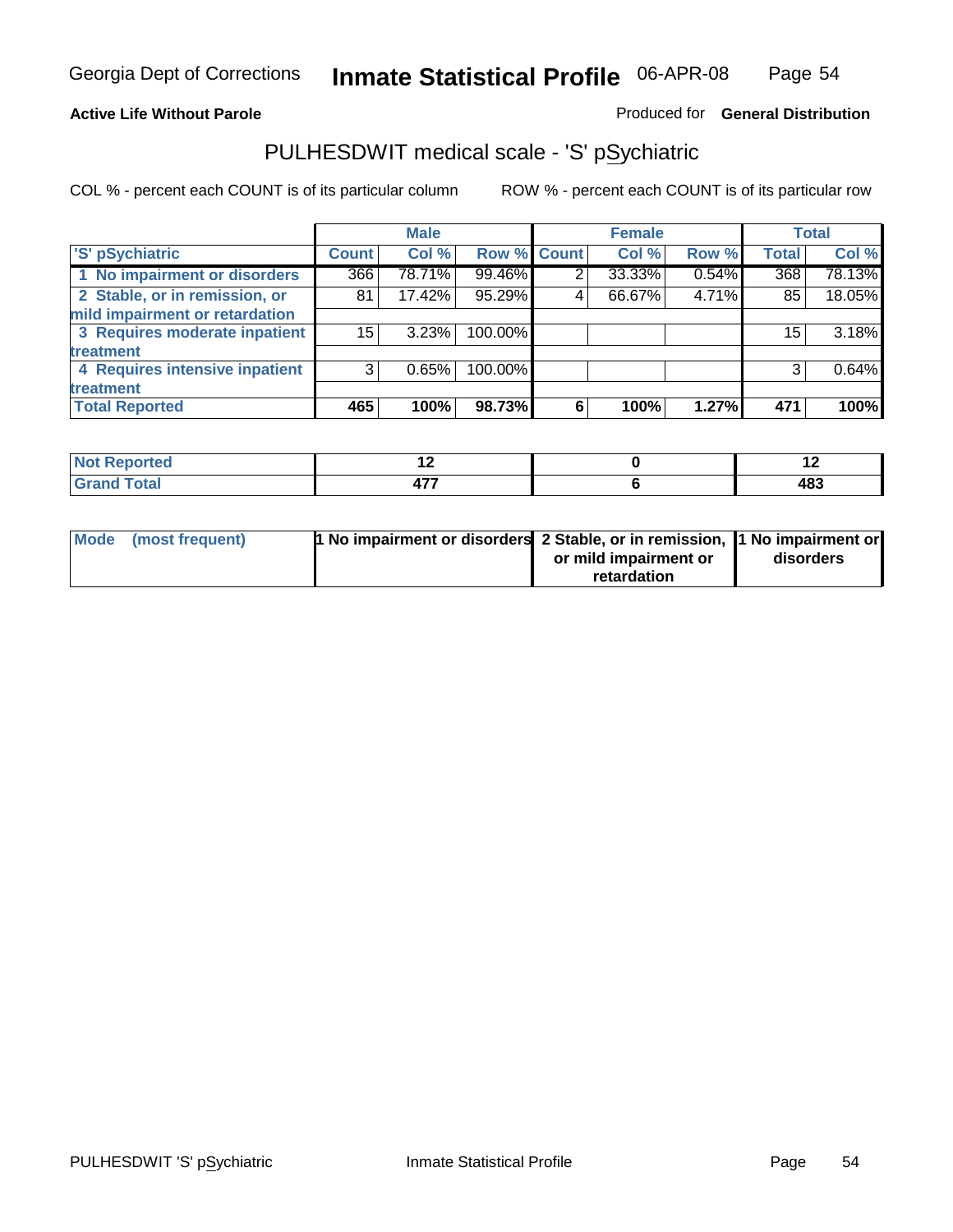Page 55

#### **Active Life Without Parole**

Produced for **General Distribution**

### PULHESDWIT medical scale - 'D' dental

|                                 |       | <b>Male</b> |             |   | <b>Female</b> |          |              | <b>Total</b> |
|---------------------------------|-------|-------------|-------------|---|---------------|----------|--------------|--------------|
| <b>D'</b> Dental                | Count | Col %       | Row % Count |   | Col %         | Row %    | <b>Total</b> | Col %        |
| 1 Minimal routine dental health | 212   | 45.89%      | 98.15%      |   | 66.67%        | 1.85%    | 216          | 46.15%       |
| <b>needs</b>                    |       |             |             |   |               |          |              |              |
| 2 Moderate cavities and/or      | 210   | 45.45%      | 99.06%      |   | 33.33%        | $0.94\%$ | 212          | 45.30%       |
| gum disease                     |       |             |             |   |               |          |              |              |
| 3 Extensive gum disease         | 40    | $8.66\%$    | 100.00%     |   |               |          | 40           | 8.55%        |
| and/or widespread decay         |       |             |             |   |               |          |              |              |
| <b>Total Reported</b>           | 462   | 100%        | 98.72%      | 6 | 100%          | 1.28%    | 468          | 100%         |

| <b>rted</b><br>N          | י י<br>$\sim$ |     |
|---------------------------|---------------|-----|
| $\sim$ $\sim$ $\sim$<br>. | 177<br>477    | 483 |

| Mode (most frequent) | <b>Minimal routine dental</b><br>health needs | 1 Minimal routine dental<br>health needs | 1 Minimal routine<br>dental health<br>needs |
|----------------------|-----------------------------------------------|------------------------------------------|---------------------------------------------|
|----------------------|-----------------------------------------------|------------------------------------------|---------------------------------------------|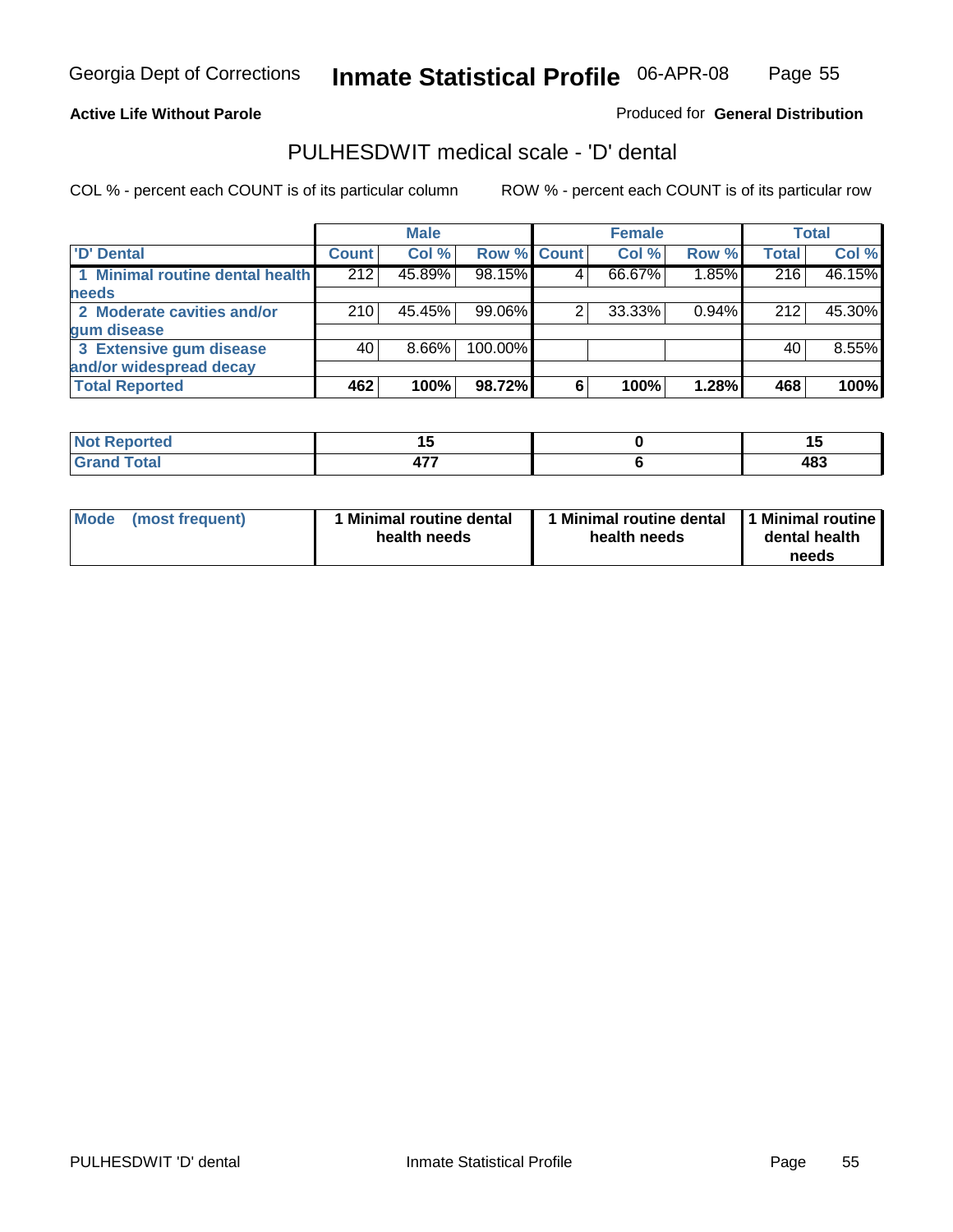### **Active Life Without Parole**

### Produced for **General Distribution**

### PULHESDWIT medical scale - 'W' work ability

|                                 |              | <b>Male</b> |             |   | <b>Female</b> |       |                 | <b>Total</b> |
|---------------------------------|--------------|-------------|-------------|---|---------------|-------|-----------------|--------------|
| <b>W' work ability</b>          | <b>Count</b> | Col %       | Row % Count |   | Col %         | Row % | <b>Total</b>    | Col %        |
| 1 Unrestricted work or activity | 374          | 78.74%      | 98.68%      | 5 | 83.33%        | 1.32% | 379             | 78.79%       |
| 2 Minor restrictions on type of | 78           | 16.42%      | 98.73%      |   | 16.67%        | 1.27% | 79              | 16.42%       |
| <b>work</b>                     |              |             |             |   |               |       |                 |              |
| 3 Moderate restrictions on type | 14           | 2.95%       | 100.00%     |   |               |       | 14 <sub>1</sub> | 2.91%        |
| of work                         |              |             |             |   |               |       |                 |              |
| 4 Major restrictions on type of | 9            | 1.89%       | 100.00%     |   |               |       | 9               | 1.87%        |
| <b>work</b>                     |              |             |             |   |               |       |                 |              |
| <b>Total Reported</b>           | 475          | 100%        | 98.75%      | 6 | 100%          | 1.25% | 481             | 100%         |

| <b>eported</b><br>. |                        |     |
|---------------------|------------------------|-----|
| <b>fotal</b><br>--  | $\overline{a}$<br>$ -$ | 483 |

| Mode            | 1 Unrestricted work or | 1 Unrestricted work or | 1 Unrestricted   |
|-----------------|------------------------|------------------------|------------------|
| (most frequent) | activity               | activity               | work or activity |
|                 |                        |                        |                  |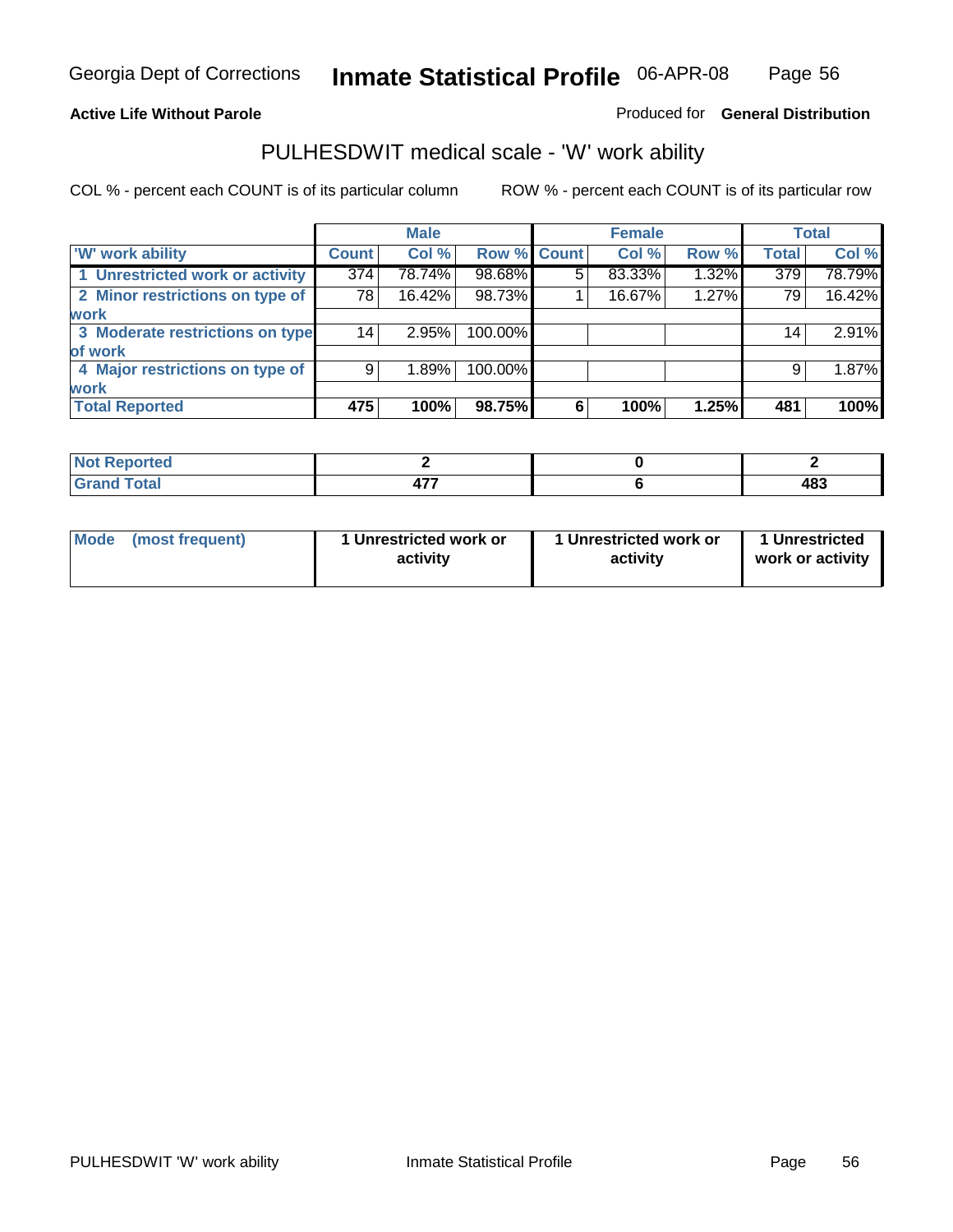#### **Active Life Without Parole**

#### Produced for **General Distribution**

### PULHESDWIT medical scale - 'I' impairment

|                                 |              | <b>Male</b> |                    |   | <b>Female</b> |          |              | <b>Total</b> |
|---------------------------------|--------------|-------------|--------------------|---|---------------|----------|--------------|--------------|
| <b>T' Impairment</b>            | <b>Count</b> | Col %       | <b>Row % Count</b> |   | Col %         | Row %    | <b>Total</b> | Col %        |
| 1 No impairments or             | 471          | 99.16%      | 98.74%             | 6 | 100.00%       | $1.26\%$ | 477          | 99.17%       |
| disabilities                    |              |             |                    |   |               |          |              |              |
| 2 Wheelchair-bound but          |              | 0.21%       | 100.00%            |   |               |          |              | 0.21%        |
| otherwise OK                    |              |             |                    |   |               |          |              |              |
| 4 Needs moderate Assisted       |              | 0.21%       | 100.00%            |   |               |          |              | 0.21%        |
| Living (level II)               |              |             |                    |   |               |          |              |              |
| <b>5 Needs maximal Assisted</b> | າ            | 0.42%       | 100.00%            |   |               |          |              | 0.42%        |
| <b>Living (level III)</b>       |              |             |                    |   |               |          |              |              |
| <b>Total Reported</b>           | 475          | 100%        | 98.75%             | 6 | 100%          | 1.25%    | 481          | 100.0%       |

| Not Reported         |             |            |
|----------------------|-------------|------------|
| <b>Total</b><br>Grar | ---<br>TI . | 402<br>יט- |

| <b>Mode</b> | (most frequent) | 1 No impairments or<br>disabilities | 1 No impairments or<br>disabilities | 1 No impairments<br>or disabilities |
|-------------|-----------------|-------------------------------------|-------------------------------------|-------------------------------------|
|-------------|-----------------|-------------------------------------|-------------------------------------|-------------------------------------|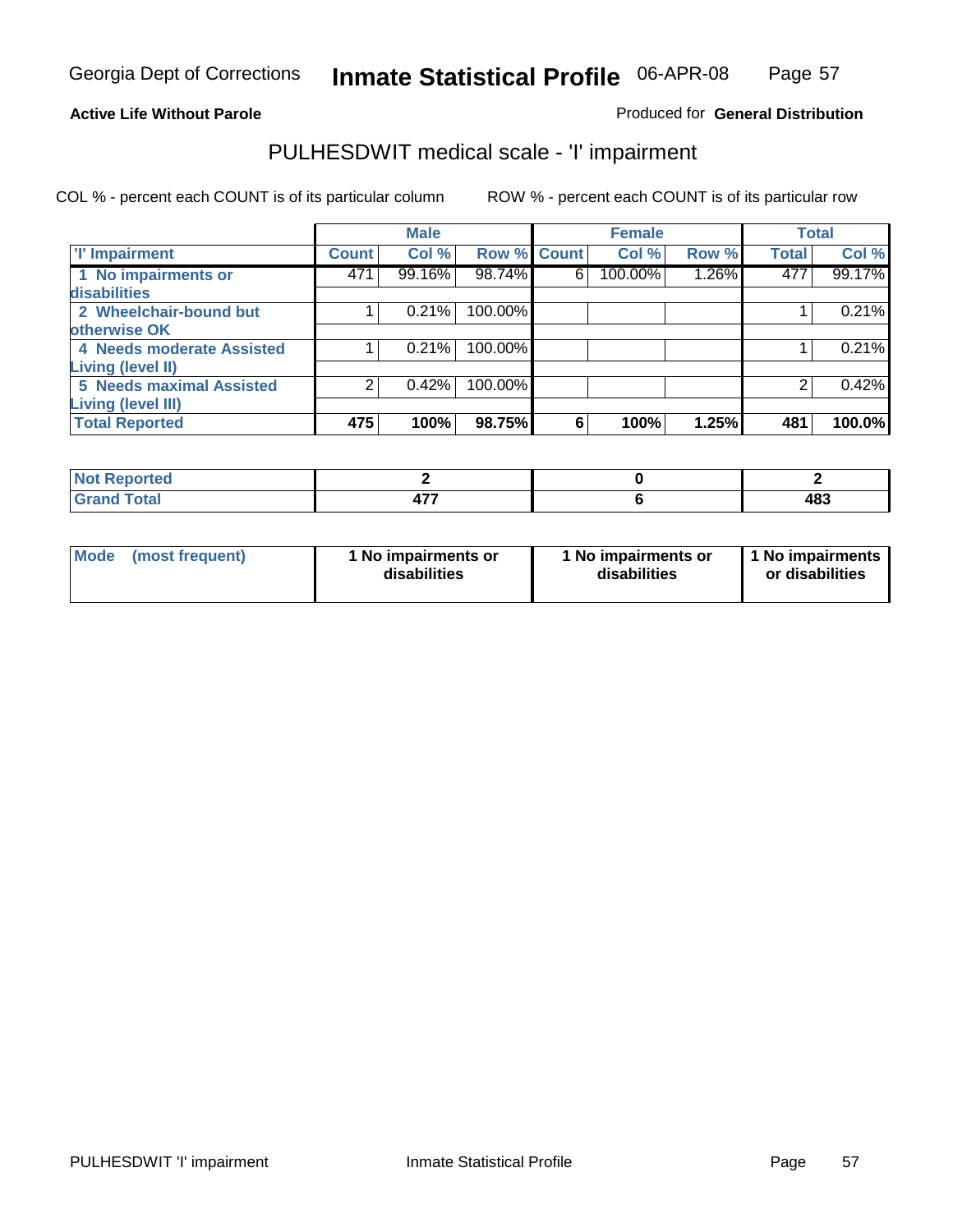#### **Inmate Statistical Profile** 06-APR-08 Page Page 58

### **Active Life Without Parole Produced fo Seneral Distribution**

### PULHESDWIT medical scale - 'T' transportability

|                              |              | <b>Male</b> |                    |   | <b>Female</b> |       |              | <b>Total</b> |
|------------------------------|--------------|-------------|--------------------|---|---------------|-------|--------------|--------------|
| <b>T' Transportability</b>   | <b>Count</b> | Col %       | <b>Row % Count</b> |   | Col %         | Row % | <b>Total</b> | Col %        |
| 1 Can be transported in any  | 473          | 99.58%      | 98.75%             | 6 | 100.00%       | 1.25% | 479          | 99.58%       |
| ordinary approved vehicle    |              |             |                    |   |               |       |              |              |
| 2 Wheelchair-bound, not      |              | 0.21%       | 100.00%            |   |               |       |              | 0.21%        |
| needing special vehicle      |              |             |                    |   |               |       |              |              |
| 3 Wheelchair-bound, requires |              | 0.21%       | 100.00%            |   |               |       |              | 0.21%        |
| special vehicle              |              |             |                    |   |               |       |              |              |
| <b>Total Reported</b>        | 475          | 100%        | 98.75%             | 6 | 100%          | 1.25% | 481          | 100%         |

| <b>Reported</b><br>NOT<br>         |      |                     |
|------------------------------------|------|---------------------|
| <b>otal</b><br>$\sim$ 0.000 $\sim$ | ---- | 10 C<br>70c<br>$ -$ |

| Mode (most frequent) | 1 Can be transported in any 1 Can be transported in any | ordinary approved vehicle   ordinary approved vehicle   transported in any | 1 Can be<br>  ordinary approved  <br>vehicle |
|----------------------|---------------------------------------------------------|----------------------------------------------------------------------------|----------------------------------------------|
|----------------------|---------------------------------------------------------|----------------------------------------------------------------------------|----------------------------------------------|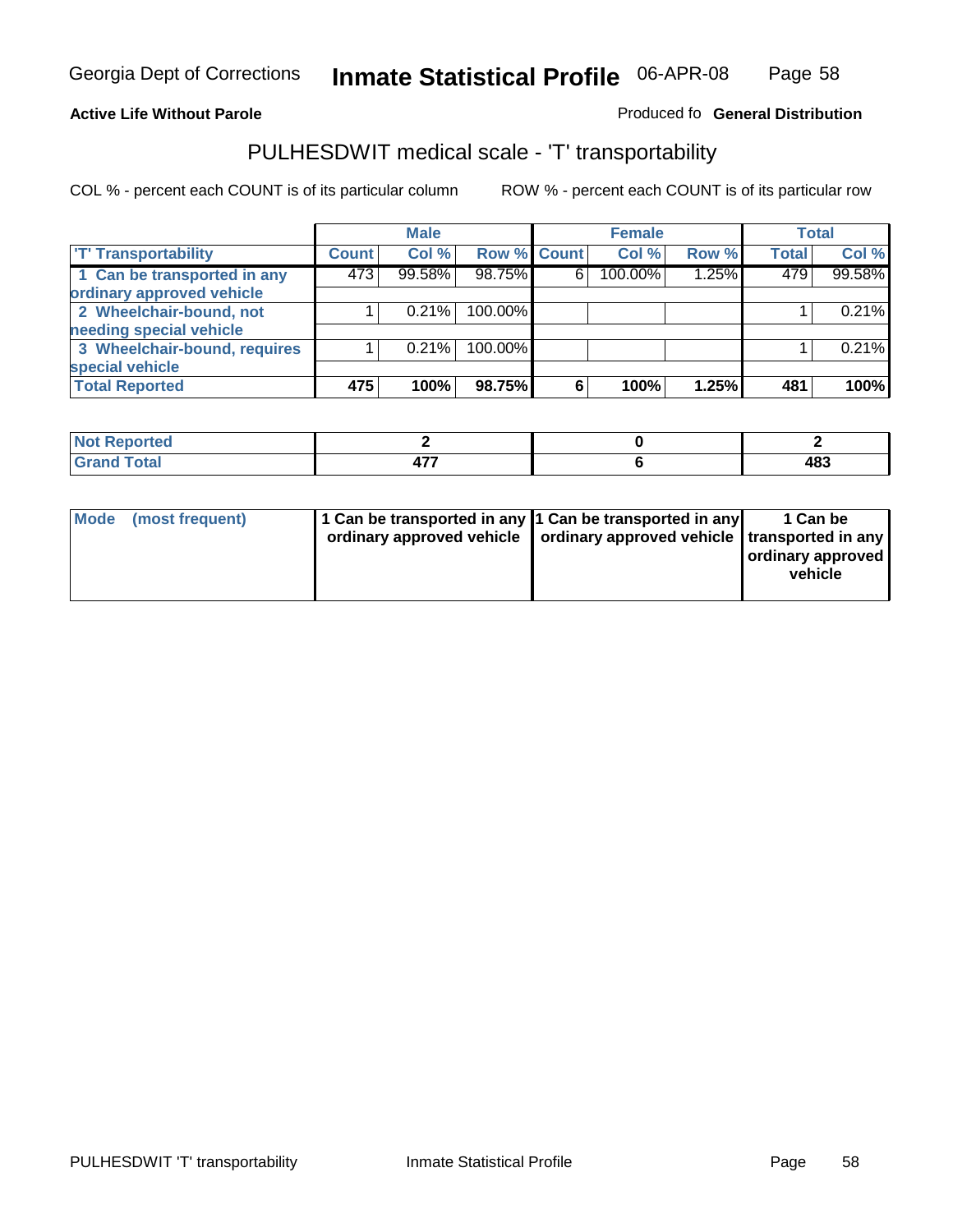#### **Active Life Without Parole**

#### Produced for **General Distribution**

### Criminality in family, self-reported

|                              |                  | <b>Male</b> |        |                | <b>Female</b> |          |              | Total  |
|------------------------------|------------------|-------------|--------|----------------|---------------|----------|--------------|--------|
| <b>Criminality In Family</b> | <b>Count</b>     | Col %       | Row %  | <b>Count</b>   | Col %         | Row %    | <b>Total</b> | Col %  |
| Yes, criminality in family   | 143              | 30.23%      | 97.95% | 3              | 50.00%        | $2.05\%$ | 146          | 30.48% |
| No criminality in family     | 330              | 69.77%      | 99.10% | 3 <sub>1</sub> | 50.00%        | $0.90\%$ | 333          | 69.52% |
| <b>Total Reported</b>        | 473 <sup>1</sup> | 100%        | 98.75% | 6              | 100%          | 1.25%    | 479          | 100%   |

| ported<br><b>NOT</b><br><b>IJCI</b> |     |     |
|-------------------------------------|-----|-----|
| $\sim$<br>Gran<br>-----             | --- | 483 |

| Mode (most frequent) |  | No criminality in family | Yes, criminality in family | No criminality in<br>family |
|----------------------|--|--------------------------|----------------------------|-----------------------------|
|----------------------|--|--------------------------|----------------------------|-----------------------------|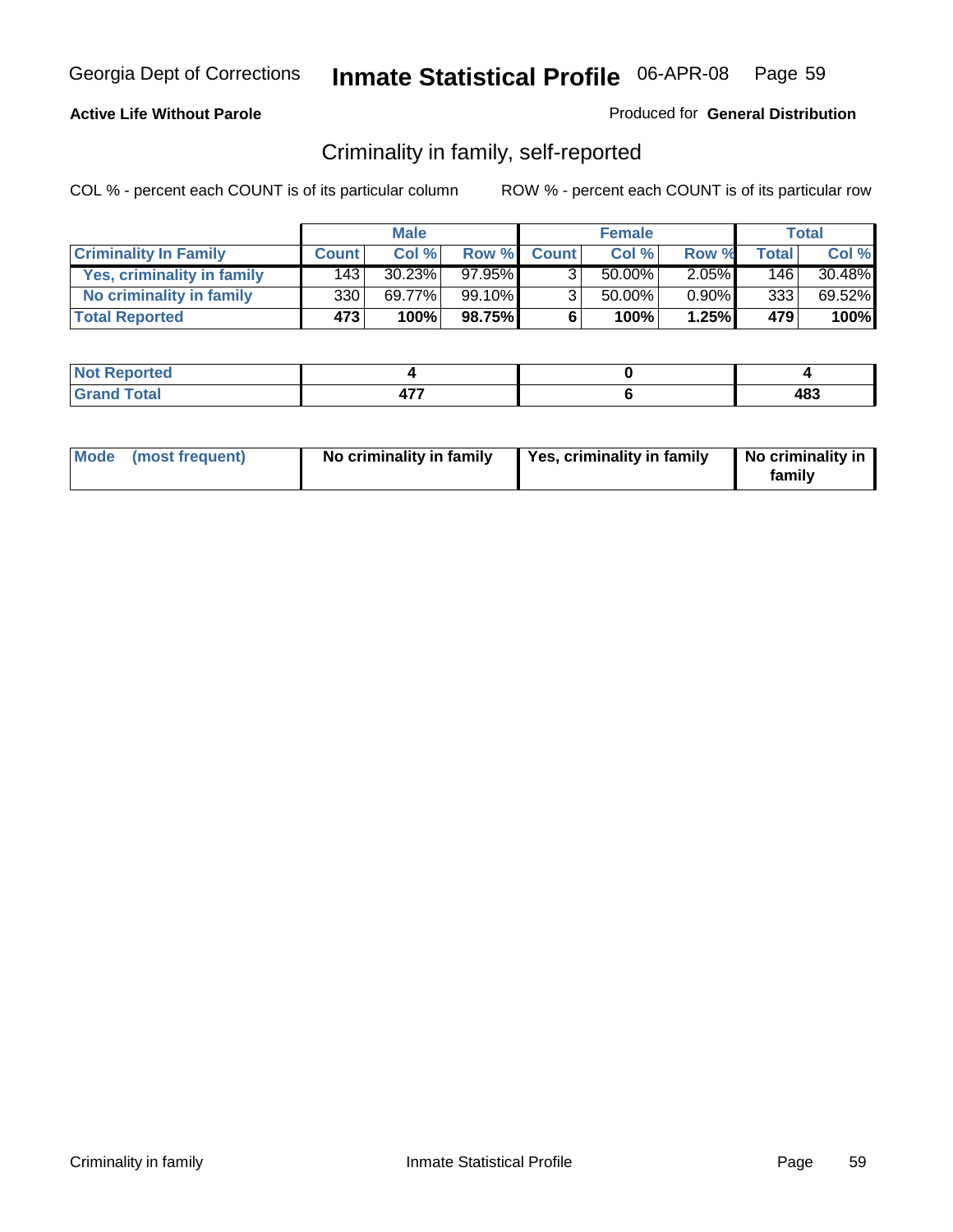#### **Active Life Without Parole**

#### Produced for **General Distribution**

### Alcoholism in family, self-reported

|                             |              | <b>Male</b> |        |              | <b>Female</b> |          |       | Total  |
|-----------------------------|--------------|-------------|--------|--------------|---------------|----------|-------|--------|
| <b>Alcoholism In Family</b> | <b>Count</b> | Col %       | Row %  | <b>Count</b> | Col %         | Row %    | Total | Col %  |
| Yes, alcoholism in family   | 94           | 19.87%      | 98.95% |              | 16.67%        | $1.05\%$ | 95    | 19.83% |
| No alcoholism in family     | 379          | 80.13%      | 98.70% | 5            | 83.33%        | $1.30\%$ | 384   | 80.17% |
| <b>Total Reported</b>       | 473          | 100%        | 98.75% | 6            | 100%          | 1.25%    | 479   | 100%   |

| oorted<br><b>NOT</b><br><b>IJCI</b> |                |            |
|-------------------------------------|----------------|------------|
| <b>c</b> otal<br>Gran<br>$\sim$     | $\overline{a}$ | 102<br>≖∪⊽ |

|  | Mode (most frequent) | No alcoholism in family | No alcoholism in family | No alcoholism in<br>familv |
|--|----------------------|-------------------------|-------------------------|----------------------------|
|--|----------------------|-------------------------|-------------------------|----------------------------|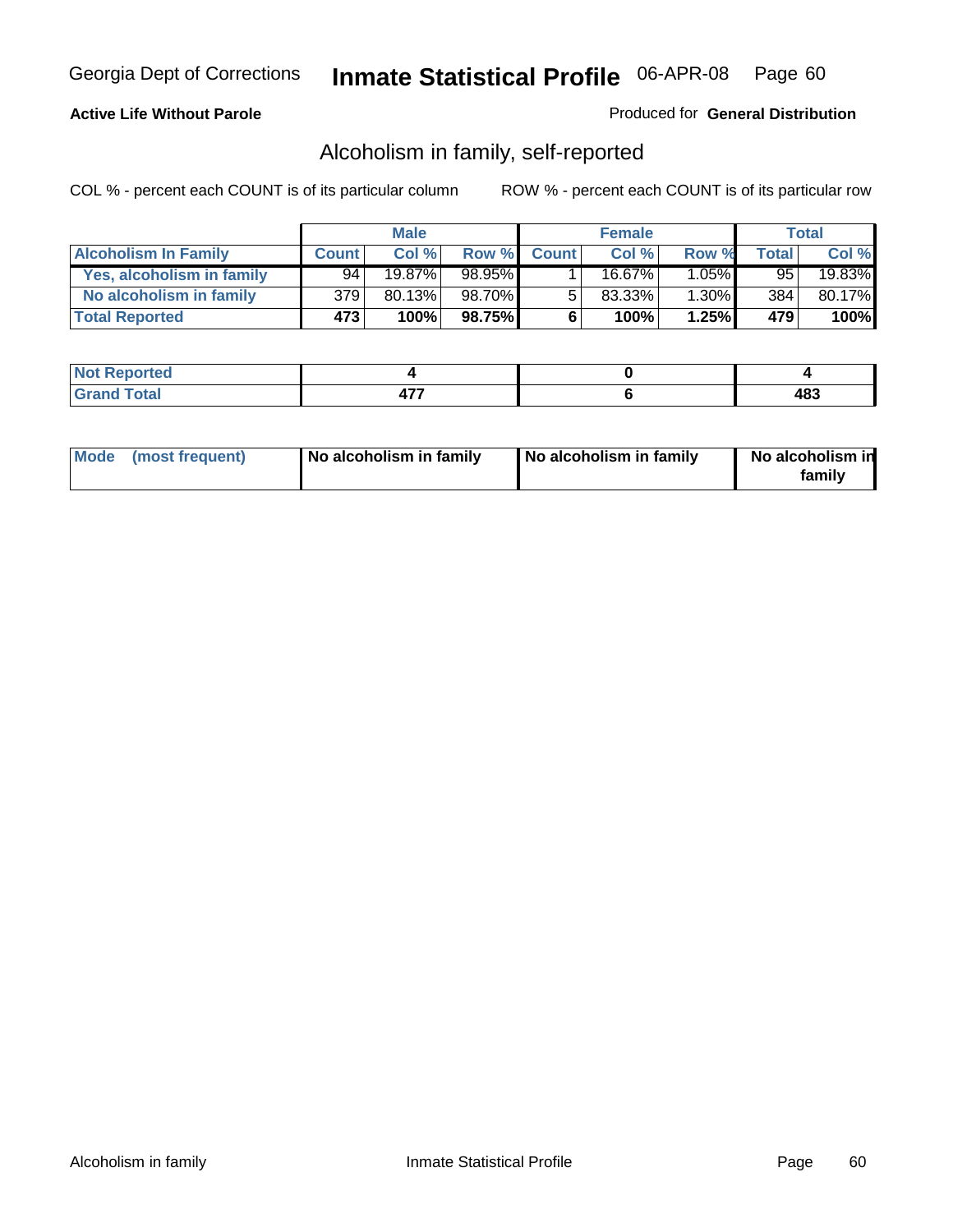#### **Active Life Without Parole**

Produced for **General Distribution**

### Drug abuse in family, self-reported

|                           |              | <b>Male</b>            |           |              | <b>Female</b> |          |       | <b>Total</b> |
|---------------------------|--------------|------------------------|-----------|--------------|---------------|----------|-------|--------------|
| Drug Abuse In Family      | <b>Count</b> | Col %                  | Row %     | <b>Count</b> | Col %         | Row %    | Total | Col %        |
| Yes, drug abuse in family | 55           | $11.\overline{63\%}$ i | 96.49%    |              | 33.33%        | $3.51\%$ | 57    | 11.90%       |
| No drug abuse in family   | 418'         | 88.37%                 | $99.05\%$ | 4            | 66.67%        | $0.95\%$ | 422   | 88.10%       |
| <b>Total Reported</b>     | 473          | 100%                   | 98.75%    | 6            | 100%          | 1.25%    | 479   | 100%         |

| oorted<br><b>NOT</b><br><b>IJCI</b> |                |            |
|-------------------------------------|----------------|------------|
| <b>Total</b><br>Gran<br>$\sim$      | $\overline{a}$ | 102<br>≖∪⊽ |

|  | Mode (most frequent) | No drug abuse in family | No drug abuse in family | No drug abuse in<br>family |
|--|----------------------|-------------------------|-------------------------|----------------------------|
|--|----------------------|-------------------------|-------------------------|----------------------------|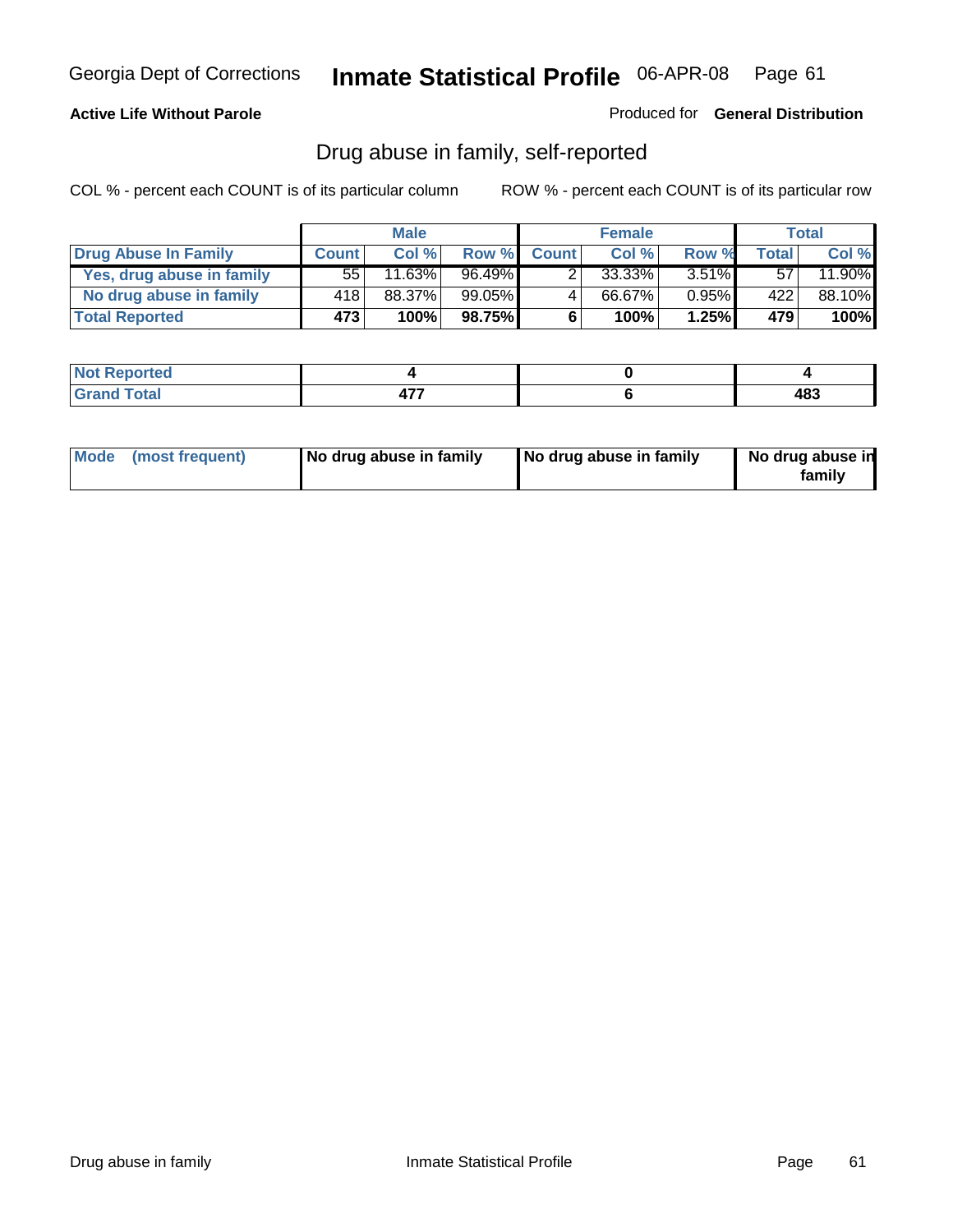#### **Active Life Without Parole**

#### Produced for **General Distribution**

### Subjected to frequent beatings, self-reported

|                            |              | <b>Male</b> |           |              | <b>Female</b> |       |              | Total  |
|----------------------------|--------------|-------------|-----------|--------------|---------------|-------|--------------|--------|
| <b>Frequent beatings</b>   | <b>Count</b> | Col%        | Row %     | <b>Count</b> | Col%          | Row % | <b>Total</b> | Col %  |
| Yes, subjected to frequent | 28           | 5.92%       | $96.55\%$ |              | $16.67\%$     | 3.45% | 29           | 6.05%  |
| beatings                   |              |             |           |              |               |       |              |        |
| Not subjected to frequent  | 445          | 94.08%      | 98.89%    | 5            | 83.33%        | 1.11% | 450          | 93.95% |
| beatings                   |              |             |           |              |               |       |              |        |
| <b>Total Reported</b>      | 473          | 100%        | 98.75%    | 6            | 100%          | 1.25% | 479          | 100%   |

| <b>Not Reported</b>   |     |     |
|-----------------------|-----|-----|
| Total<br>Cror<br>υιαι | --- | ៱៰៰ |

| Mode<br>(most frequent) | beatings | Not subjected to frequent | Not subjected to frequent<br>beatings | Not subjected to<br><b>frequent beatings</b> |
|-------------------------|----------|---------------------------|---------------------------------------|----------------------------------------------|
|                         |          |                           |                                       |                                              |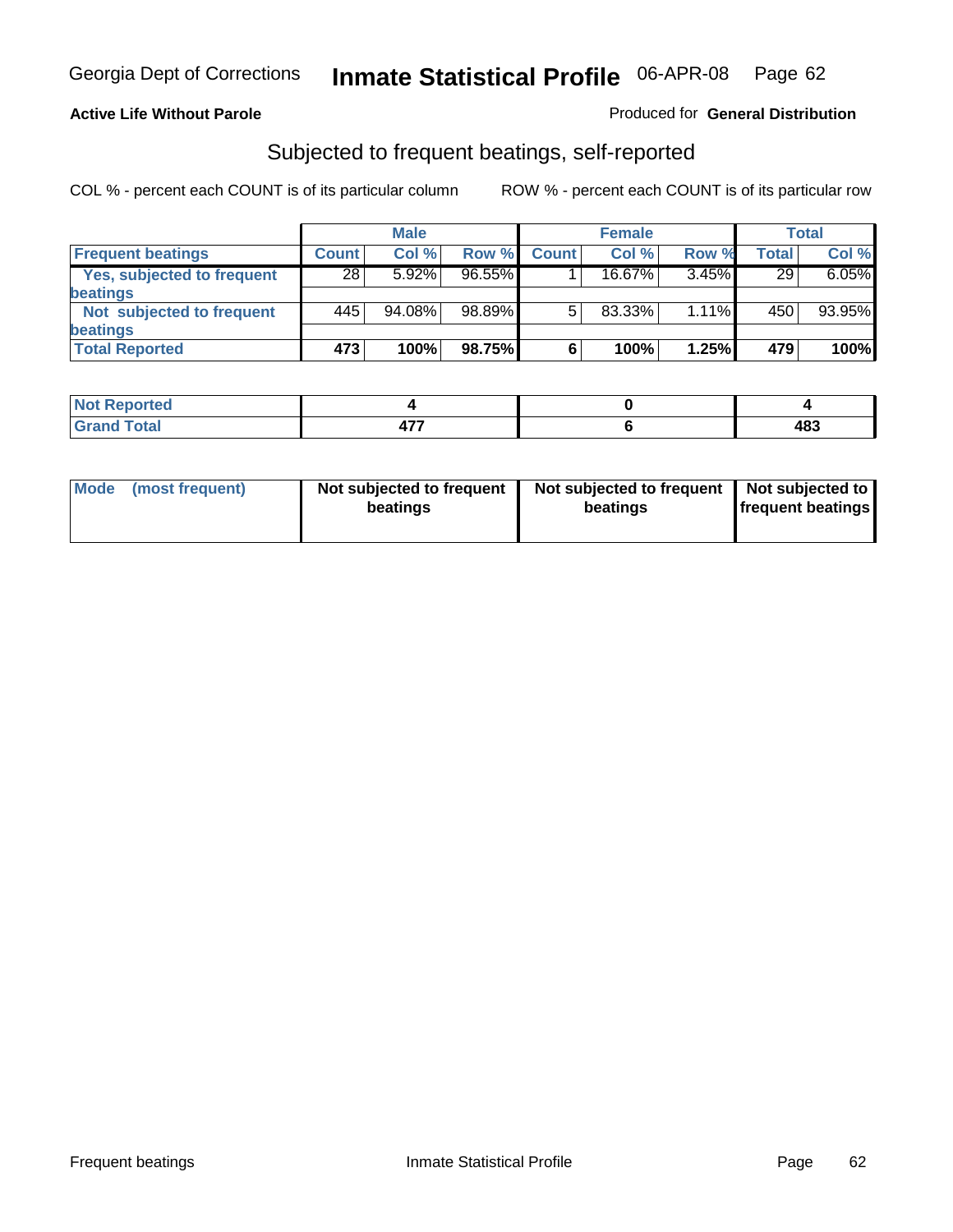#### **Active Life Without Parole**

#### Produced for **General Distribution**

### Father absent during inmate's childhood

|                           |              | <b>Male</b> |          |              | <b>Female</b> |          |       | Total  |
|---------------------------|--------------|-------------|----------|--------------|---------------|----------|-------|--------|
| <b>Father Absent</b>      | <b>Count</b> | Col%        | Row %    | <b>Count</b> | Col %         | Row %    | Total | Col %  |
| Yes, father was absent    | 235          | 49.68%      | 99.16% ∎ |              | 33.33%        | $0.84\%$ | 237   | 49.48% |
| No, father was not absent | 238          | 50.32%      | 98.35%   | 4            | 66.67%        | $1.65\%$ | 242   | 50.52% |
| <b>Total Reported</b>     | 473          | 100%        | 98.75%I  | 6            | 100%          | 1.25%    | 479′  | 100%   |

| <b>Not Reported</b>   |     |     |
|-----------------------|-----|-----|
| <b>Total</b><br>Grant | --- | 483 |

| Mode (most frequent) |  | 「No, father was not absent ┃No, father was not absent ┃No, father was not | absent |
|----------------------|--|---------------------------------------------------------------------------|--------|
|----------------------|--|---------------------------------------------------------------------------|--------|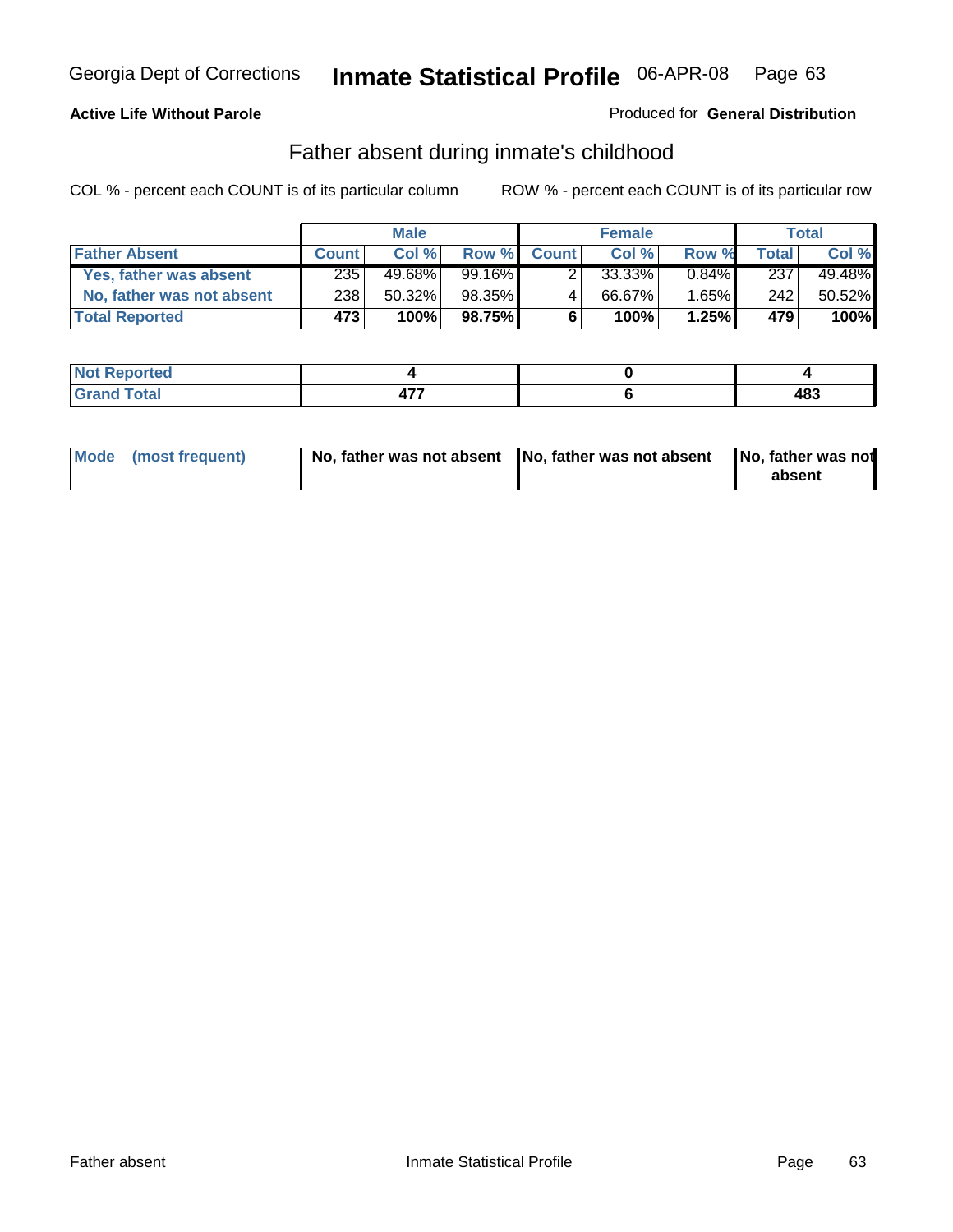#### **Active Life Without Parole**

#### Produced for **General Distribution**

# Mother absent during inmate's childhood

|                           |              | <b>Male</b> |        |              | <b>Female</b> |          |       | Total  |
|---------------------------|--------------|-------------|--------|--------------|---------------|----------|-------|--------|
| <b>Mother Absent</b>      | <b>Count</b> | Col %       | Row %  | <b>Count</b> | Col %         | Row %    | Total | Col %  |
| Yes, mother was absent    | 68 I         | 14.38%      | 98.55% |              | 16.67%        | $1.45\%$ | 69    | 14.41% |
| No, mother was not absent | 405          | 85.62%      | 98.78% | 5            | $83.33\%$     | 1.22%    | 410   | 85.59% |
| <b>Total Reported</b>     | 473'         | 100%        | 98.75% | 6            | 100%          | $1.25\%$ | 479   | 100%   |

| <b>Not Reported</b>   |     |     |
|-----------------------|-----|-----|
| <b>Total</b><br>Grant | --- | 483 |

| Mode (most frequent) | No, mother was not absent $\vert$ No, mother was not absent $\vert$ No, mother was | not absent |
|----------------------|------------------------------------------------------------------------------------|------------|
|                      |                                                                                    |            |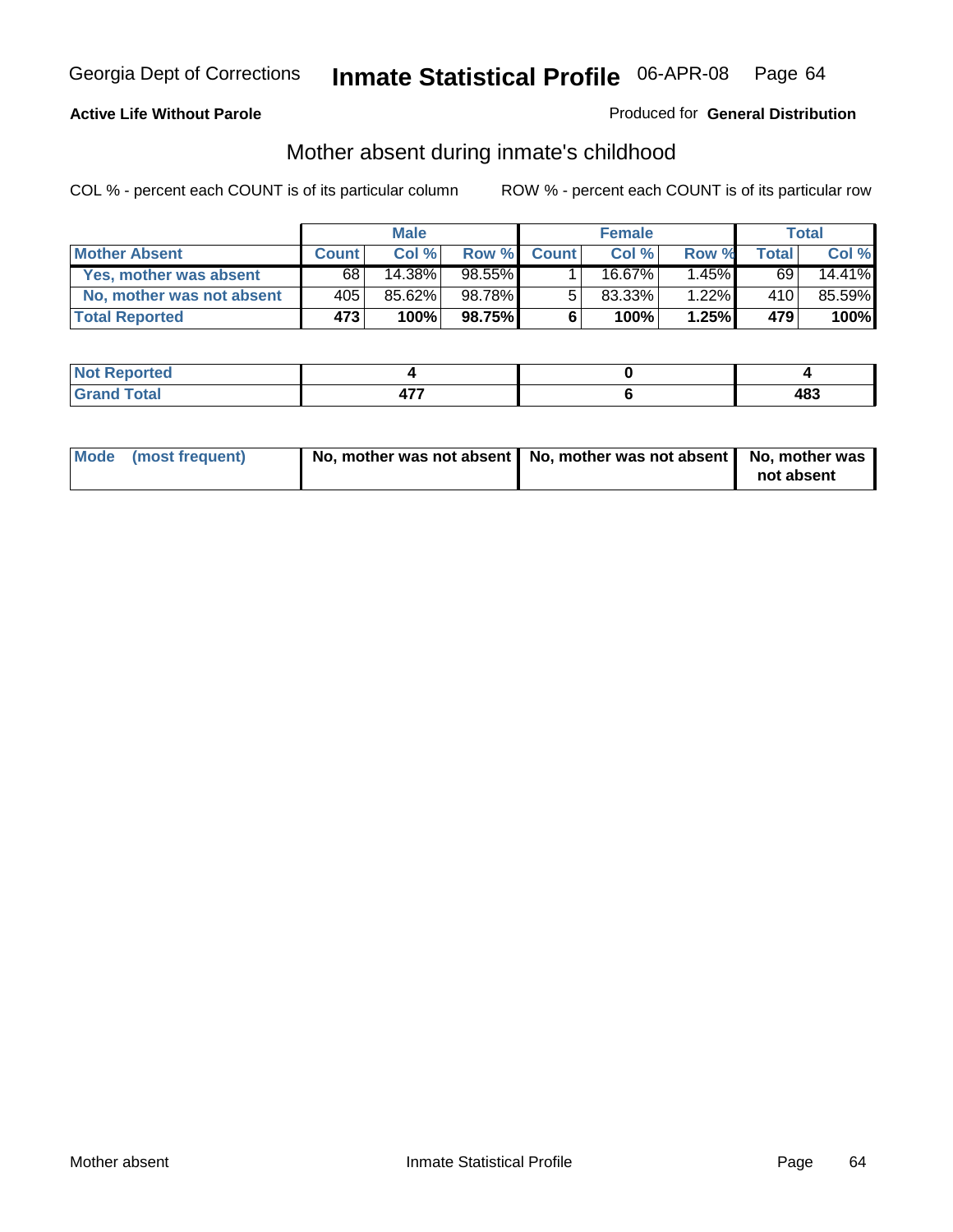**Active Life Without Parole** 

#### Produced for **General Distribution**

# Number of prior Georgia incarcerations

|                                |              | <b>Male</b> |         |              | <b>Female</b> |       |       | <b>Total</b> |
|--------------------------------|--------------|-------------|---------|--------------|---------------|-------|-------|--------------|
| Num of Prior GA Incarcerations | <b>Count</b> | Col %       | Row %   | <b>Count</b> | Col %         | Row % | Total | Col %        |
|                                | 221          | 46.33%      | 97.36%  | 6            | 100.00%       | 2.64% | 227   | 47.00%       |
|                                | 98           | 20.55%      | 100.00% |              |               |       | 98    | 20.29%       |
|                                | 60           | 12.58%      | 100.00% |              |               |       | 60    | 12.42%       |
|                                | 48           | 10.06%      | 100.00% |              |               |       | 48    | 9.94%        |
|                                | 26           | 5.45%       | 100.00% |              |               |       | 26    | 5.38%        |
|                                | 12           | 2.52%       | 100.00% |              |               |       | 12    | 2.48%        |
| <b>More Than 5</b>             | 12           | 2.52%       | 100.00% |              |               |       | 12    | 2.48%        |
| <b>Total Reported</b>          | 477          | 100%        | 98.76%  | 6            | 100%          | 1.24% | 483   | 100%         |

| .<br>тео<br>w |   |            |
|---------------|---|------------|
| $\sim$        | . | 100<br>40J |

| Mean (average)       | 28. ا | .26 |
|----------------------|-------|-----|
| Median (middle)      |       |     |
| Mode (most frequent) |       |     |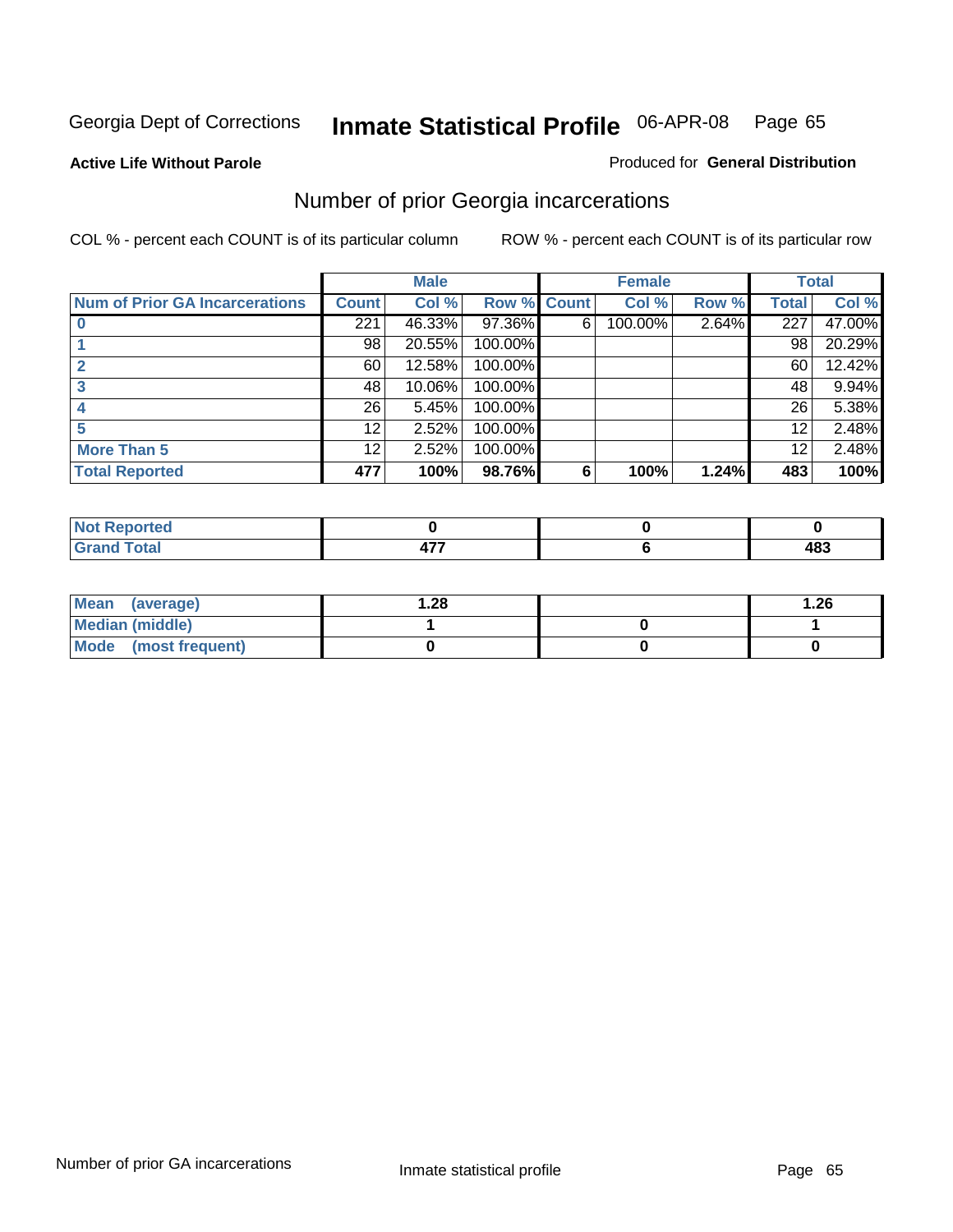**Active Life Without Parole** 

Produced for **General Distribution**

### Prison sentence in years

COL % - percent each COUNT is of its particular column ROW % - percent each COUNT is of its particular row

|                                 | <b>Male</b> |            |                    | <b>Female</b> |            |       | Total |         |
|---------------------------------|-------------|------------|--------------------|---------------|------------|-------|-------|---------|
| <b>Prison Sentence In Years</b> | Count       | Col %1     | <b>Row % Count</b> |               | Col %      | Row % | Total | Col %   |
| <b>Life Without Parole</b>      |             | $100.00\%$ | 98.76%             |               | $100.00\%$ | .24%  | 483'  | 100.00% |
| <b>Total Reported</b>           | 477         | 100%       | 98.76%             |               | 100%       | 1.24% | 483   | 100%    |

| <b>eported</b>                   |     |     |
|----------------------------------|-----|-----|
| <b>Total</b><br>$\mathbf{v}$ and | --- | 483 |

#### **Determinate (numeric) sentences only**

|--|

**All sentences (including determinate), with life, life without parole, and death sentences figured at 45 years**

| Me:<br>апет<br>.<br>᠇<br>$\sim$ | -- | т.<br>$\sim$ |
|---------------------------------|----|--------------|
|---------------------------------|----|--------------|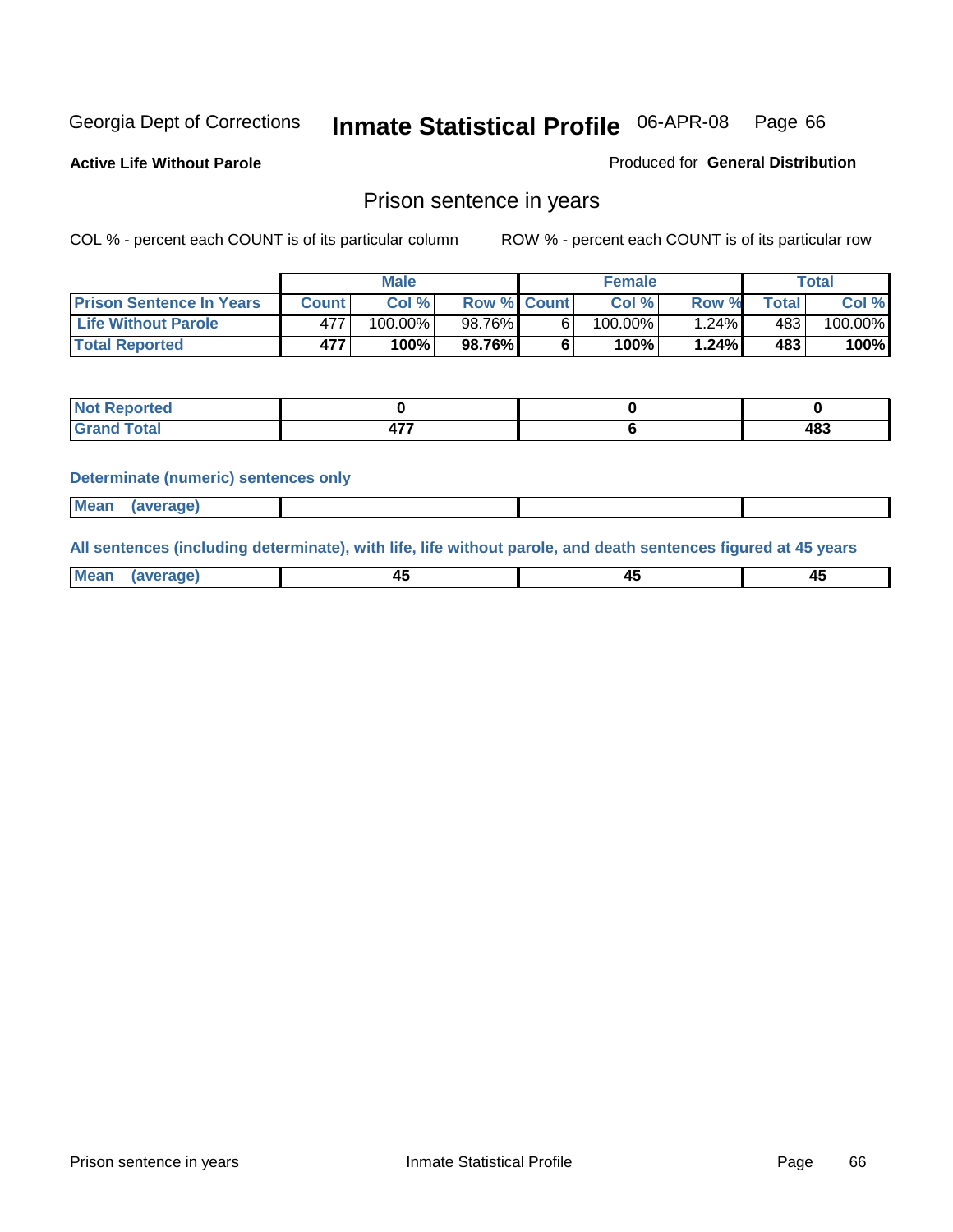#### **Active Life Without Parole**

#### Produced for **General Distribution**

# Primary offense, broken out into felonies vs misdemeanors

|                                  | <b>Male</b>  |         |                    | <b>Female</b> |         |          | Total        |                       |
|----------------------------------|--------------|---------|--------------------|---------------|---------|----------|--------------|-----------------------|
| <b>Felonies and Misdemeanors</b> | <b>Count</b> | Col%    | <b>Row % Count</b> |               | Col%    | Row %    | <b>Total</b> | Col %                 |
| <b>Felonies</b>                  | 477          | 100.00% | 98.76%             | 61            | 100.00% | $1.24\%$ | 483          | $100.\overline{00\%}$ |
| <b>Total Reported</b>            | 477          | 100%    | 98.76%I            |               | 100%    | 1.24%    | 483          | 100%                  |

| <b>Not</b><br><b>Reported</b><br>$\sim$                |                          |                     |     |
|--------------------------------------------------------|--------------------------|---------------------|-----|
| $f$ otal<br>Gran<br>uai<br>$\mathbf{v}$ . $\mathbf{u}$ | $\overline{\phantom{a}}$ | $\mathbf{r}$<br>. . | 483 |

| M<br>$\cdots$<br>пю.<br>. | nies<br>. | . |
|---------------------------|-----------|---|
|---------------------------|-----------|---|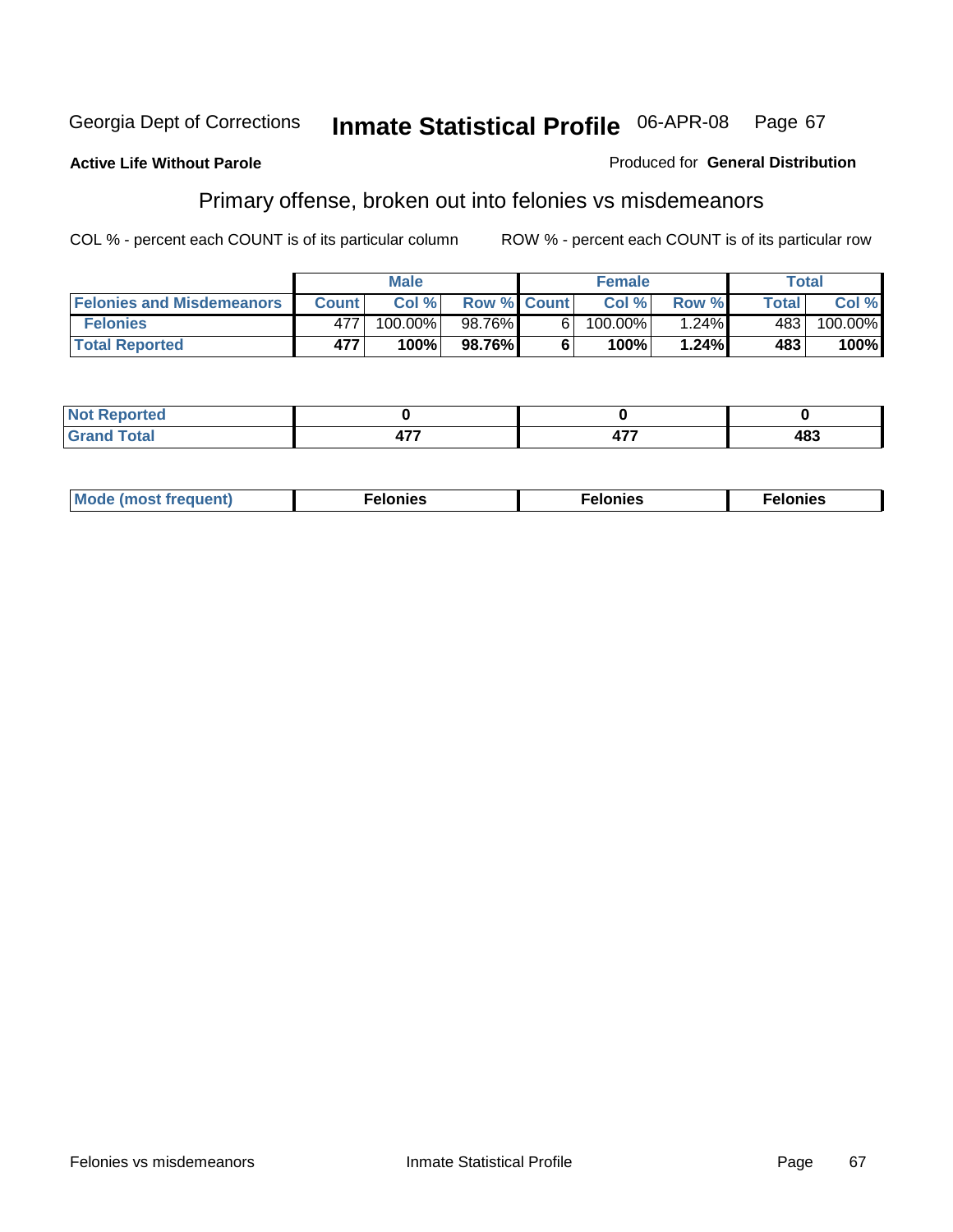#### **Active Life Without Parole**

#### Produced for **General Distribution**

### Primary offense, broken out into six broad crime categories

|                         | <b>Male</b>     |        |                    | <b>Female</b> |         |       | <b>Total</b> |        |
|-------------------------|-----------------|--------|--------------------|---------------|---------|-------|--------------|--------|
| <b>Crime Categories</b> | <b>Count</b>    | Col %  | <b>Row % Count</b> |               | Col %   | Row % | <b>Total</b> | Col %  |
| <b>Violent</b>          | 396             | 83.02% | 98.51%             | 6             | 100.00% | 1.49% | 402          | 83.23% |
| <b>Sex Crime</b><br>2   | 68              | 14.26% | 100.00%            |               | .00%    |       | 68           | 14.08% |
| 3<br><b>Property</b>    | 2               | .42%   | 100.00%            |               | .00%    |       |              | .41%   |
| <b>Drug</b><br>4        | 10 <sub>1</sub> | 2.10%  | 100.00%            |               | .00%    |       | 10           | 2.07%  |
| <b>Other</b><br>6       |                 | .21%   | 100.00%            |               | .00%    |       |              | .21%   |
| <b>Total Reported</b>   | 477             | 100%   | 98.76%             | 6             | 100%    | 1.24% | 483          | 100%   |

| Reported<br>$\sim$             |           |     |
|--------------------------------|-----------|-----|
| <b>Total</b><br><b>U</b> ldliu | ---<br>т. | 483 |

| Mo | n n | winlor" | ılen' |
|----|-----|---------|-------|
|    |     |         |       |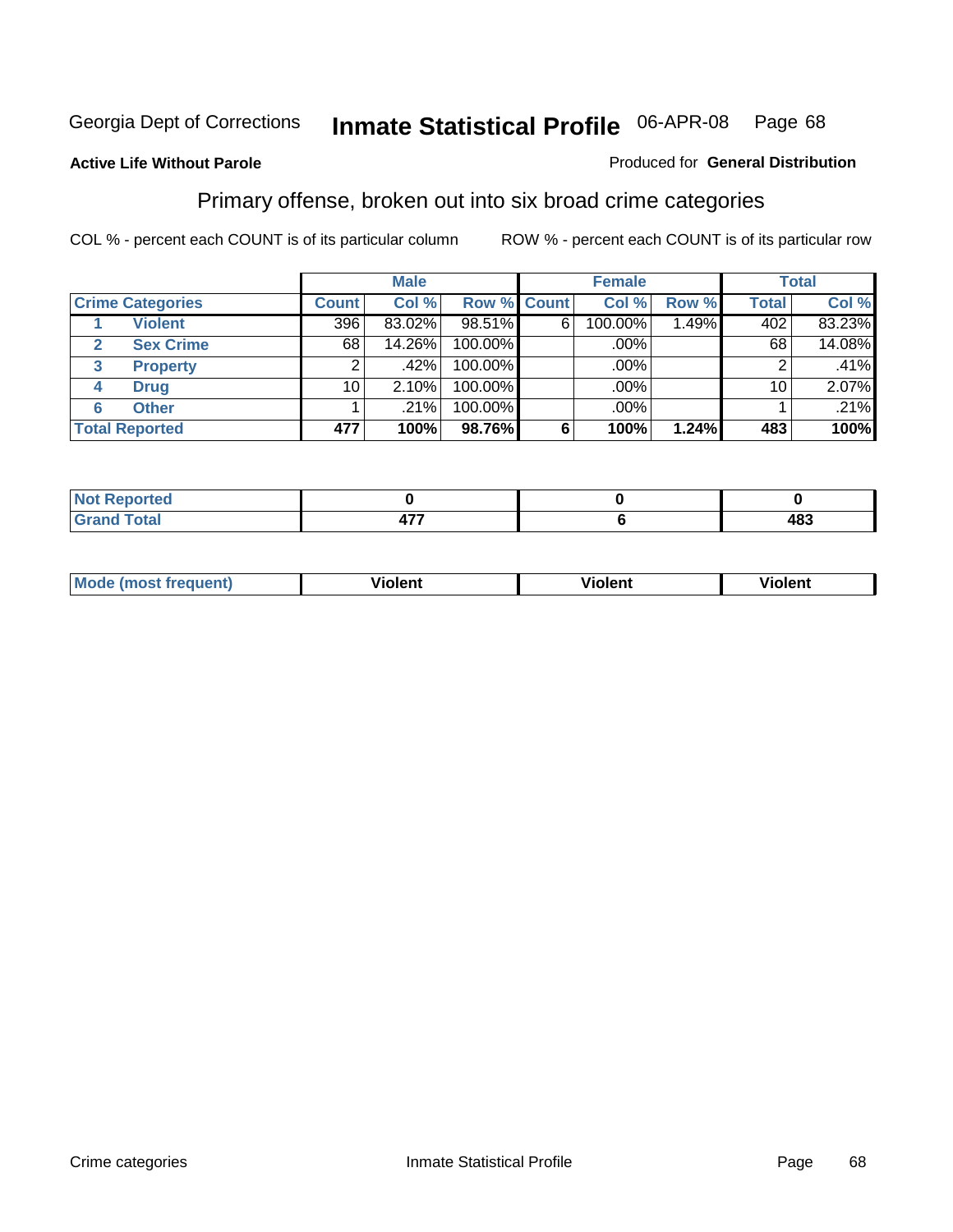#### **Active Life Without Parole**

#### Produced for **General Distribution**

# Primary offense, detailed offense code

|      |                                 |              | <b>Male</b> |         |              | <b>Female</b> |       |                | <b>Total</b> |
|------|---------------------------------|--------------|-------------|---------|--------------|---------------|-------|----------------|--------------|
|      | <b>Primary Offense</b>          | <b>Count</b> | Col %       | Row %   | <b>Count</b> | Col %         | Row % | <b>Total</b>   | Col %        |
| 1101 | <b>Murder</b>                   | 273          | 57.23%      | 97.85%  | 6            | 100.00%       | 2.15% | 279            | 57.76%       |
| 1311 | <b>Kidnapping</b>               | 57           | 11.95%      | 100.00% |              |               |       | 57             | 11.80%       |
| 1601 | <b>Burglary</b>                 | 2            | .42%        | 100.00% |              |               |       | $\overline{2}$ | .41%         |
| 1902 | <b>Armed Robbery</b>            | 65           | 13.63%      | 100.00% |              |               |       | 65             | 13.46%       |
| 1911 | <b>Hijacking Motor Vehicle</b>  |              | .21%        | 100.00% |              |               |       |                | .21%         |
| 2001 | Rape                            | 49           | 10.27%      | 100.00% |              |               |       | 49             | 10.14%       |
| 2003 | <b>Aggrav Sodomy</b>            | 3            | .63%        | 100.00% |              |               |       | 3              | .62%         |
| 2009 | <b>Aggrav Sexual Battery</b>    | 4            | .84%        | 100.00% |              |               |       | 4              | .83%         |
| 2019 | <b>Child Molestation</b>        | 3            | .63%        | 100.00% |              |               |       | 3              | .62%         |
| 2021 | <b>Aggrav Child Molestation</b> | 9            | 1.89%       | 100.00% |              |               |       | 9              | 1.86%        |
| 2912 | <b>Poss Of Certain</b>          |              | .21%        | 100.00% |              |               |       |                | .21%         |
|      | <b>Weapons</b>                  |              |             |         |              |               |       |                |              |
| 4012 | <b>Viol Ga Cntrl Sbst Act</b>   |              | .21%        | 100.00% |              |               |       |                | .21%         |
| 4018 | <b>S/D Cont Sub School</b>      |              | .21%        | 100.00% |              |               |       |                | .21%         |
| 4021 | <b>S/D Cocaine</b>              | 3            | .63%        | 100.00% |              |               |       | 3              | .62%         |
| 4022 | <b>Poss Of Cocaine</b>          | 4            | .84%        | 100.00% |              |               |       | 4              | .83%         |
| 4134 | <b>Att/Consprcy Commt</b>       | 1            | .21%        | 100.00% |              |               |       |                | .21%         |
|      | C/S/Of                          |              |             |         |              |               |       |                |              |
|      | <b>Total Rported</b>            | 477          | 100%        | 98.76%  | 6            | 100%          | 1.24% | 483            | 100%         |

| <b>Not Reported</b> |                |     |
|---------------------|----------------|-----|
| <b>Total</b>        | 4<br><b>TI</b> | 483 |

| Mode (most frequent) | 1101 Murder | 1101 Murder | 1101 Murder |
|----------------------|-------------|-------------|-------------|
|----------------------|-------------|-------------|-------------|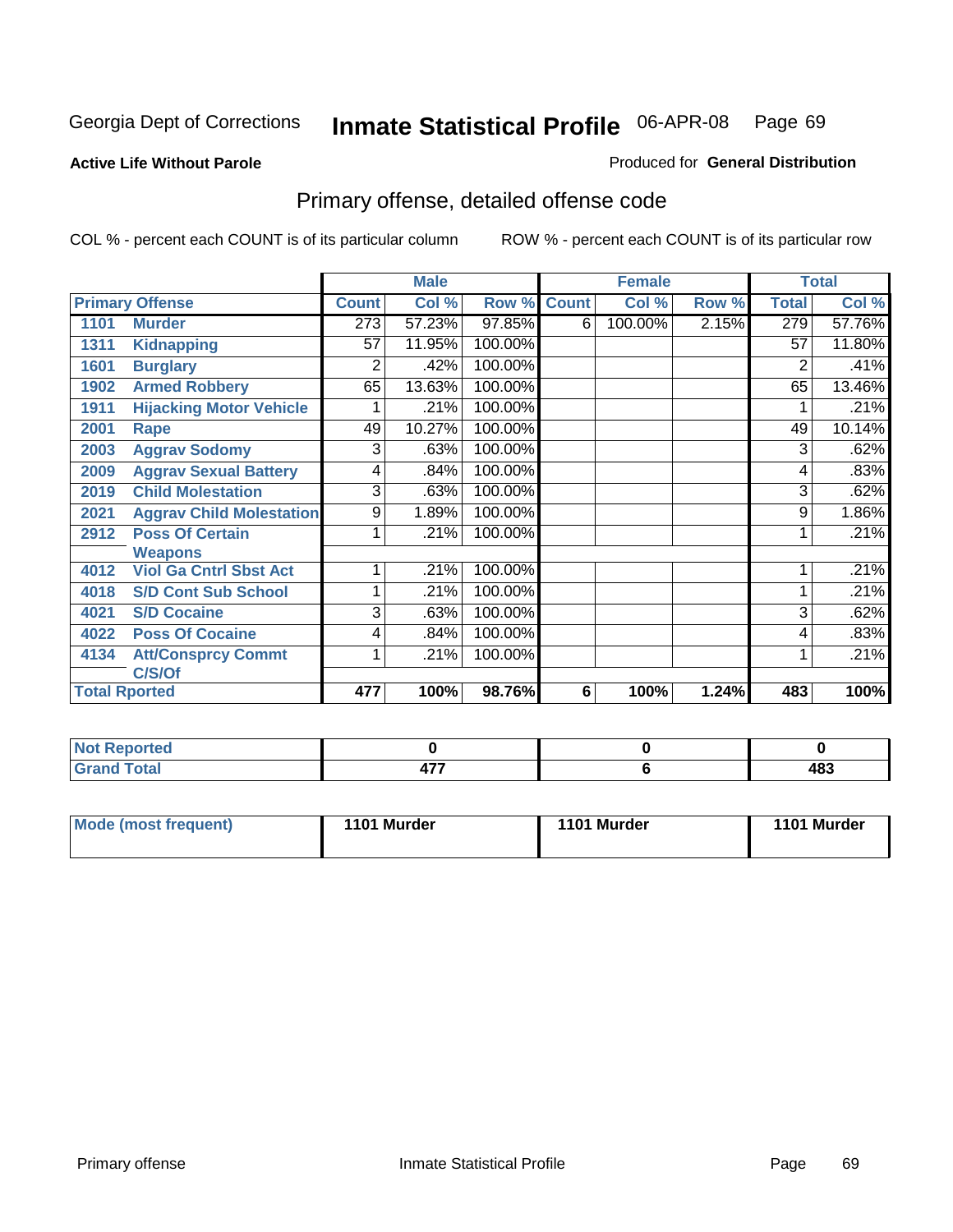#### **Active Life Without Parole**

### Produced for **General Distribution**

# County of conviction of primary offense

|                         |                             |                           | <b>Male</b> |             |   | <b>Female</b> |       |                 | <b>Total</b> |
|-------------------------|-----------------------------|---------------------------|-------------|-------------|---|---------------|-------|-----------------|--------------|
|                         | <b>County of Conviction</b> | <b>Count</b>              | Col %       | Row % Count |   | Col %         | Row % | <b>Total</b>    | Col %        |
| 1                       | <b>Appling</b>              | $\overline{2}$            | .42%        | 100.00%     |   |               |       | $\overline{2}$  | .41%         |
| $\overline{2}$          | <b>Atkinson</b>             | 1                         | .21%        | 100.00%     |   |               |       | 1               | .21%         |
| $\overline{\mathbf{3}}$ | <b>Bacon</b>                | $\mathbf{1}$              | .21%        | 100.00%     |   |               |       | 1               | .21%         |
| 5                       | <b>Baldwin</b>              | $\overline{6}$            | 1.26%       | 100.00%     |   |               |       | 6               | 1.24%        |
| 6                       | <b>Banks</b>                | 1                         | .21%        | 100.00%     |   |               |       | 1               | .21%         |
| $\overline{7}$          | <b>Barrow</b>               | $\overline{3}$            | .63%        | 100.00%     |   |               |       | $\overline{3}$  | .62%         |
| 8                       | <b>Bartow</b>               | $\overline{2}$            | .42%        | 100.00%     |   |               |       | $\overline{2}$  | .41%         |
| 9                       | <b>Ben Hill</b>             | $\overline{\overline{3}}$ | .63%        | 100.00%     |   |               |       | $\overline{3}$  | .62%         |
| 10                      | <b>Berrien</b>              | 1                         | .21%        | 100.00%     |   |               |       | 1               | .21%         |
| 11                      | <b>Bibb</b>                 | $\overline{15}$           | 3.14%       | 100.00%     |   |               |       | $\overline{15}$ | 3.11%        |
| 12                      | <b>Bleckley</b>             | 1                         | .21%        | 100.00%     |   |               |       | 1               | .21%         |
| 13                      | <b>Brantley</b>             | 1                         | .21%        | 100.00%     |   |               |       | 1               | .21%         |
| 14                      | <b>Brooks</b>               | 1                         | .21%        | 100.00%     |   |               |       | 1               | .21%         |
| 16                      | <b>Bulloch</b>              | $\overline{3}$            | .63%        | 100.00%     |   |               |       | $\overline{3}$  | .62%         |
| 17                      | <b>Burke</b>                | $\overline{6}$            | 1.26%       | 100.00%     |   |               |       | $\overline{6}$  | 1.24%        |
| 18                      | <b>Butts</b>                | $\overline{3}$            | .63%        | 100.00%     |   |               |       | $\overline{3}$  | .62%         |
| 20                      | <b>Camden</b>               | $\overline{2}$            | .42%        | 100.00%     |   |               |       | $\overline{2}$  | .41%         |
| 22                      | <b>Carroll</b>              | $\overline{2}$            | .42%        | 100.00%     |   |               |       | $\overline{2}$  | .41%         |
| 23                      | <b>Catoosa</b>              | 1                         | .21%        | 100.00%     |   |               |       | 1               | .21%         |
| 24                      | <b>Charlton</b>             | 1                         | .21%        | 100.00%     |   |               |       | 1               | .21%         |
| 25                      | <b>Chatham</b>              | $\overline{22}$           | 4.61%       | 100.00%     |   |               |       | $\overline{22}$ | 4.55%        |
| 28                      | <b>Cherokee</b>             | $\overline{2}$            | .42%        | 100.00%     |   |               |       | $\overline{2}$  | .41%         |
| 29                      | <b>Clarke</b>               | $\overline{12}$           | 2.52%       | 100.00%     |   |               |       | $\overline{12}$ | 2.48%        |
| 31                      | <b>Clayton</b>              | $\overline{16}$           | 3.35%       | 100.00%     |   |               |       | $\overline{16}$ | 3.31%        |
| 33                      | <b>Cobb</b>                 | 14                        | 2.94%       | 100.00%     |   |               |       | 14              | 2.90%        |
| 34                      | <b>Coffee</b>               | 4                         | .84%        | 100.00%     |   |               |       | 4               | .83%         |
| 35                      | <b>Colquitt</b>             | $\overline{3}$            | .63%        | 100.00%     |   |               |       | $\overline{3}$  | .62%         |
| 36                      | <b>Columbia</b>             | $\overline{5}$            | 1.05%       | 100.00%     |   |               |       | $\overline{5}$  | 1.04%        |
| 37                      | <b>Cook</b>                 | $\overline{3}$            | .63%        | 100.00%     |   |               |       | $\overline{3}$  | .62%         |
| 38                      | <b>Coweta</b>               | $\overline{2}$            | .42%        | 100.00%     |   |               |       | $\overline{2}$  | .41%         |
| 40                      | <b>Crisp</b>                | 1                         | .21%        | 100.00%     |   |               |       | 1               | .21%         |
| 41                      | <b>Dade</b>                 | 1                         | .21%        | 100.00%     |   |               |       | 1               | .21%         |
| 43                      | <b>Decatur</b>              | $\overline{2}$            | .42%        | 100.00%     |   |               |       | $\overline{2}$  | .41%         |
| 44                      | <b>Dekalb</b>               | $\overline{39}$           | 8.18%       | 97.50%      | 1 | 16.67%        | 2.50% | $\overline{40}$ | 8.28%        |
| 45                      | <b>Dodge</b>                | 1                         | .21%        | 100.00%     |   |               |       | 1               | .21%         |
| 46                      | <b>Dooly</b>                | $\overline{2}$            | .42%        | 100.00%     |   |               |       | $\overline{2}$  | .41%         |
| 47                      | <b>Dougherty</b>            | $\overline{17}$           | 3.56%       | 100.00%     |   |               |       | $\overline{17}$ | 3.52%        |
| 48                      | <b>Douglas</b>              | $\overline{13}$           | 2.73%       | 92.86%      | 1 | 16.67%        | 7.14% | $\overline{14}$ | 2.90%        |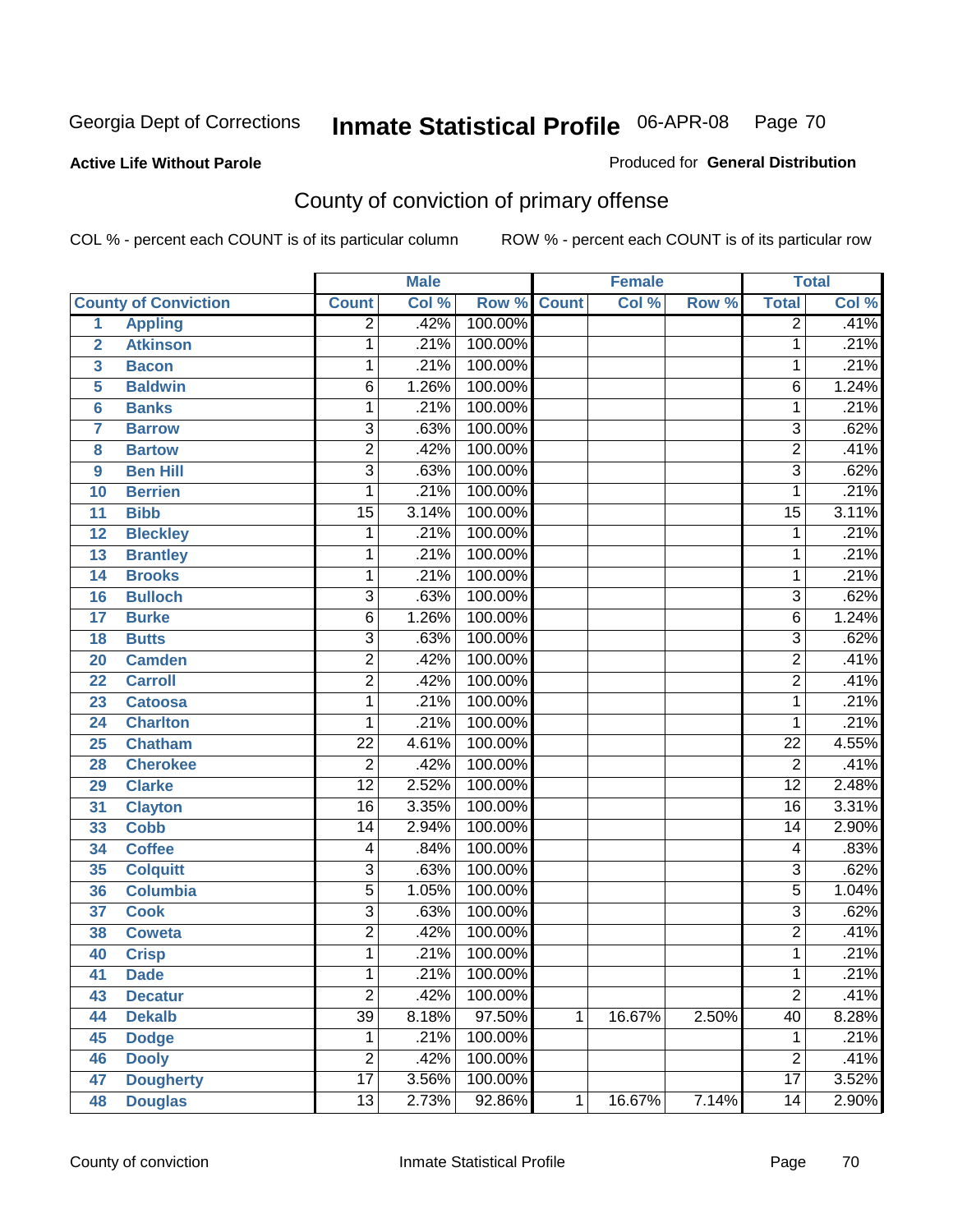**Active Life Without Parole** 

Produced for **General Distribution**

# County of conviction of primary offense

|     |                             |                         | <b>Male</b> |             |   | <b>Female</b> |        |                 | <b>Total</b>               |
|-----|-----------------------------|-------------------------|-------------|-------------|---|---------------|--------|-----------------|----------------------------|
|     | <b>County of Conviction</b> | <b>Count</b>            | Col %       | Row % Count |   | Col %         | Row %  | <b>Total</b>    | $\overline{\text{Col }\%}$ |
| 49  | <b>Early</b>                | 1                       | .21%        | 100.00%     |   |               |        | $\overline{1}$  | .21%                       |
| 51  | <b>Effingham</b>            | $\overline{2}$          | .42%        | 100.00%     |   |               |        | $\overline{2}$  | .41%                       |
| 52  | <b>Elbert</b>               | $\overline{2}$          | .42%        | 100.00%     |   |               |        | $\overline{2}$  | .41%                       |
| 53  | <b>Emanuel</b>              | 1                       | .21%        | 100.00%     |   |               |        | 1               | .21%                       |
| 56  | <b>Fayette</b>              | 4                       | .84%        | 100.00%     |   |               |        | 4               | .83%                       |
| 57  | <b>Floyd</b>                | 4                       | .84%        | 100.00%     |   |               |        | 4               | .83%                       |
| 58  | <b>Forsyth</b>              | 1                       | .21%        | 100.00%     |   |               |        | 1               | .21%                       |
| 59  | <b>Franklin</b>             | 1                       | .21%        | 100.00%     |   |               |        | 1               | .21%                       |
| 60  | <b>Fulton</b>               | 48                      | 10.06%      | 100.00%     |   |               |        | 48              | 9.94%                      |
| 61  | <b>Gilmer</b>               | 1                       | .21%        | 100.00%     |   |               |        | 1               | .21%                       |
| 63  | <b>Glynn</b>                | $\overline{12}$         | 2.52%       | 100.00%     |   |               |        | $\overline{12}$ | 2.48%                      |
| 65  | <b>Grady</b>                | 1                       | .21%        | 100.00%     |   |               |        | $\mathbf 1$     | .21%                       |
| 66  | <b>Greene</b>               | 1                       | .21%        | 100.00%     |   |               |        | $\mathbf{1}$    | .21%                       |
| 67  | <b>Gwinnett</b>             | $\overline{7}$          | 1.47%       | 100.00%     |   |               |        | $\overline{7}$  | 1.45%                      |
| 68  | <b>Habersham</b>            | $\overline{2}$          | .42%        | 100.00%     |   |               |        | $\overline{2}$  | .41%                       |
| 69  | <b>Hall</b>                 | 7                       | 1.47%       | 100.00%     |   |               |        | $\overline{7}$  | 1.45%                      |
| 72  | <b>Harris</b>               | 1                       | .21%        | 100.00%     |   |               |        | 1               | .21%                       |
| 73  | <b>Hart</b>                 | $\overline{\mathbf{4}}$ | .84%        | 100.00%     |   |               |        | 4               | .83%                       |
| 75  | <b>Henry</b>                | $\overline{10}$         | 2.10%       | 100.00%     |   |               |        | $\overline{10}$ | 2.07%                      |
| 76  | <b>Houston</b>              | 6                       | 1.26%       | 100.00%     |   |               |        | 6               | 1.24%                      |
| 78  | <b>Jackson</b>              | $\overline{8}$          | 1.68%       | 100.00%     |   |               |        | 8               | 1.66%                      |
| 79  | <b>Jasper</b>               | 1                       | .21%        | 100.00%     |   |               |        | 1               | .21%                       |
| 80  | <b>Jeff Davis</b>           | 1                       | .21%        | 100.00%     |   |               |        | 1               | .21%                       |
| 81  | <b>Jefferson</b>            | 1                       | .21%        | 100.00%     |   |               |        | 1               | .21%                       |
| 84  | <b>Jones</b>                | 1                       | .21%        | 100.00%     |   |               |        | 1               | .21%                       |
| 87  | <b>Laurens</b>              | $\overline{2}$          | .42%        | 100.00%     |   |               |        | $\overline{2}$  | .41%                       |
| 88  | Lee                         | 1                       | .21%        | 100.00%     |   |               |        | $\mathbf 1$     | .21%                       |
| 89  | <b>Liberty</b>              | $\overline{5}$          | 1.05%       | 100.00%     |   |               |        | 5               | 1.04%                      |
| 91  | Long                        | $\overline{3}$          | .63%        | 100.00%     |   |               |        | $\overline{3}$  | .62%                       |
| 92  | <b>Lowndes</b>              | 4                       | .84%        | 100.00%     |   |               |        | 4               | .83%                       |
| 95  | <b>Madison</b>              | 1                       | .21%        | 100.00%     |   |               |        | 1               | .21%                       |
| 96  | <b>Marion</b>               | 1                       | .21%        | 100.00%     |   |               |        | 1               | .21%                       |
| 98  | <b>Mcintosh</b>             | 1                       | .21%        | 100.00%     |   |               |        | $\overline{1}$  | .21%                       |
| 100 | <b>Miller</b>               | 1                       | .21%        | 100.00%     |   |               |        | $\mathbf{1}$    | .21%                       |
| 102 | <b>Monroe</b>               | $\overline{3}$          | .63%        | 100.00%     |   |               |        | $\overline{3}$  | .62%                       |
| 106 | <b>Muscogee</b>             | $\overline{16}$         | 3.35%       | 100.00%     |   |               |        | 16              | 3.31%                      |
| 107 | <b>Newton</b>               | 4                       | .84%        | 80.00%      | 1 | 16.67%        | 20.00% | $\overline{5}$  | 1.04%                      |
| 109 | <b>Oglethorpe</b>           | 1                       | .21%        | 100.00%     |   |               |        | $\mathbf{1}$    | .21%                       |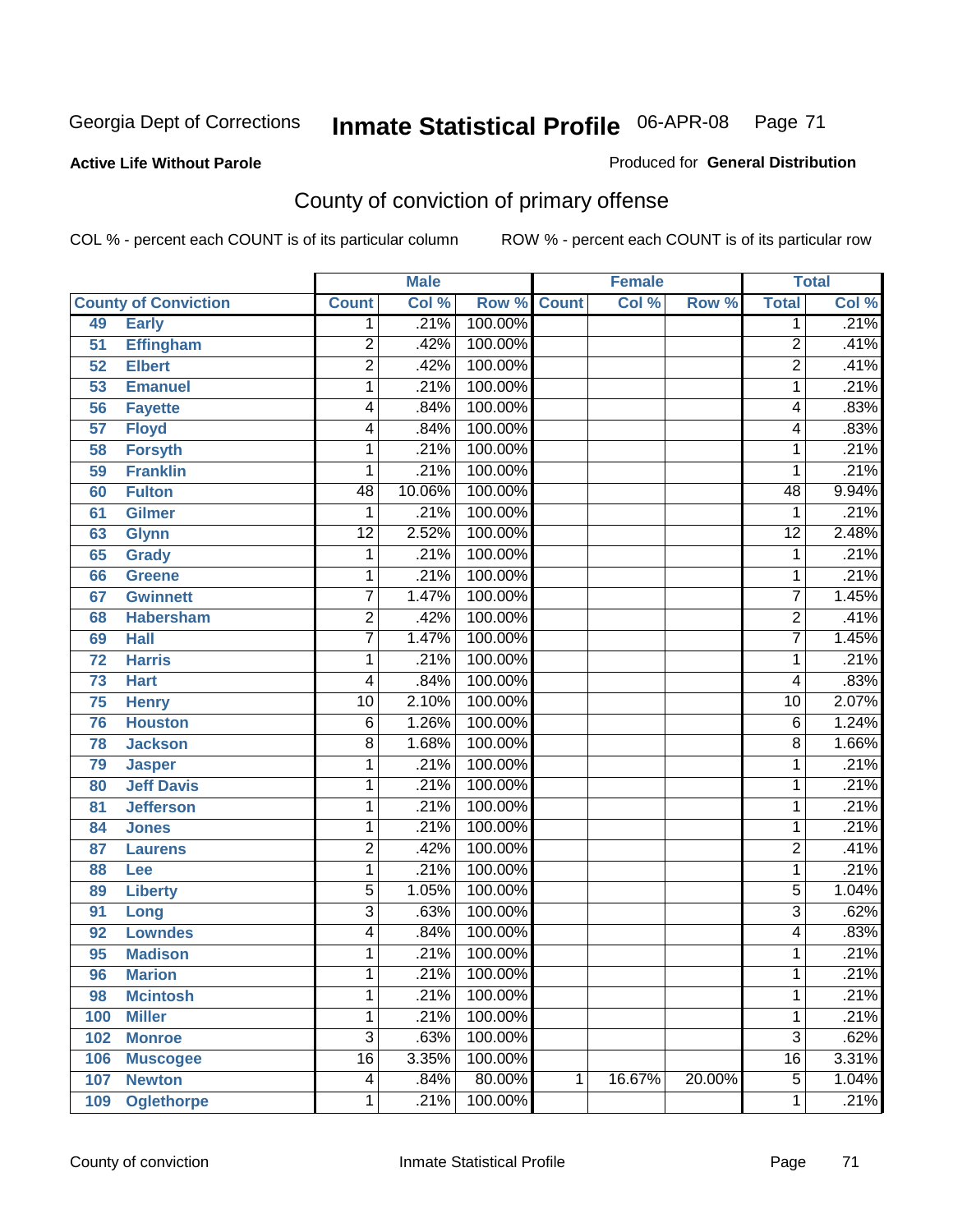#### **Active Life Without Parole**

### Produced for **General Distribution**

# County of conviction of primary offense

|                                 |                 | <b>Male</b> |                    |                | <b>Female</b> |        |                | <b>Total</b>               |
|---------------------------------|-----------------|-------------|--------------------|----------------|---------------|--------|----------------|----------------------------|
| <b>County of Conviction</b>     | <b>Count</b>    | Col %       | <b>Row % Count</b> |                | Col %         | Row %  | <b>Total</b>   | $\overline{\text{Col }^9}$ |
| <b>Paulding</b><br>110          | 1.              | .21%        | 100.00%            |                |               |        | 1              | .21%                       |
| <b>Pierce</b><br>113            | $\overline{3}$  | .63%        | 100.00%            |                |               |        | $\overline{3}$ | .62%                       |
| <b>Pike</b><br>114              | $\overline{3}$  | .63%        | 75.00%             | 1              | 16.67%        | 25.00% | 4              | .83%                       |
| $\overline{115}$<br><b>Polk</b> | 1               | .21%        | 100.00%            |                |               |        | 1              | .21%                       |
| 116<br><b>Pulaski</b>           | 1               | .21%        | 100.00%            |                |               |        | 1              | .21%                       |
| 117<br><b>Putnam</b>            | 4               | .84%        | 100.00%            |                |               |        | 4              | .83%                       |
| 119<br><b>Rabun</b>             | 1               | .21%        | 100.00%            |                |               |        | 1              | .21%                       |
| <b>Randolph</b><br>120          | 1               | .21%        | 100.00%            |                |               |        | 1              | .21%                       |
| <b>Richmond</b><br>121          | $\overline{22}$ | 4.61%       | 95.65%             | 1              | 16.67%        | 4.35%  | 23             | 4.76%                      |
| <b>Rockdale</b><br>122          | $\overline{4}$  | .84%        | 100.00%            |                |               |        | $\overline{4}$ | .83%                       |
| <b>Spalding</b><br>126          | $\overline{5}$  | 1.05%       | 100.00%            |                |               |        | 5              | 1.04%                      |
| <b>Stephens</b><br>127          | $\overline{2}$  | .42%        | 100.00%            |                |               |        | $\overline{2}$ | .41%                       |
| 129<br><b>Sumter</b>            | $\overline{1}$  | .21%        | 100.00%            |                |               |        | 1              | .21%                       |
| <b>Tattnall</b><br>132          | 1               | .21%        | 100.00%            |                |               |        | 1              | .21%                       |
| <b>Terrell</b><br>135           | 1               | .21%        | 100.00%            |                |               |        | 1              | .21%                       |
| 136<br><b>Thomas</b>            | $\overline{3}$  | .63%        | 100.00%            |                |               |        | $\overline{3}$ | .62%                       |
| <b>Tift</b><br>137              | $\overline{3}$  | .63%        | 100.00%            |                |               |        | $\overline{3}$ | .62%                       |
| <b>Toombs</b><br>138            | $\overline{3}$  | .63%        | 100.00%            |                |               |        | $\overline{3}$ | .62%                       |
| 139<br><b>Towns</b>             | 1               | .21%        | 100.00%            |                |               |        | 1              | .21%                       |
| 141<br><b>Troup</b>             | 1               | .21%        | 100.00%            |                |               |        | 1              | .21%                       |
| <b>Union</b><br>144             | 1               | .21%        | 100.00%            |                |               |        | 1              | .21%                       |
| 145<br><b>Upson</b>             | $\overline{2}$  | .42%        | 100.00%            |                |               |        | $\overline{2}$ | .41%                       |
| <b>Walker</b><br>146            | $\overline{3}$  | .63%        | 75.00%             | 1              | 16.67%        | 25.00% | 4              | .83%                       |
| <b>Walton</b><br>147            | $\overline{3}$  | .63%        | 100.00%            |                |               |        | $\overline{3}$ | .62%                       |
| <b>Ware</b><br>148              | $\overline{9}$  | 1.89%       | 100.00%            |                |               |        | $\overline{9}$ | 1.86%                      |
| <b>Washington</b><br>150        | $\overline{2}$  | .42%        | 100.00%            |                |               |        | $\overline{2}$ | .41%                       |
| 151<br><b>Wayne</b>             | $\overline{2}$  | .42%        | 100.00%            |                |               |        | $\overline{2}$ | .41%                       |
| 155<br><b>Whitfield</b>         | $\overline{6}$  | 1.26%       | 100.00%            |                |               |        | $\overline{6}$ | 1.24%                      |
| <b>Wilkes</b><br>157            | 1               | .21%        | 100.00%            |                |               |        | 1              | .21%                       |
| <b>Total Rported</b>            | 477             | 100%        | 98.76%             | $6\phantom{1}$ | 100%          | 1.24%  | 483            | 100%                       |

| leu<br>. |          |            |
|----------|----------|------------|
| _____    | ---<br>. | ៱៱៱<br>40J |

|  | M |  | Malkar | ultoı |
|--|---|--|--------|-------|
|--|---|--|--------|-------|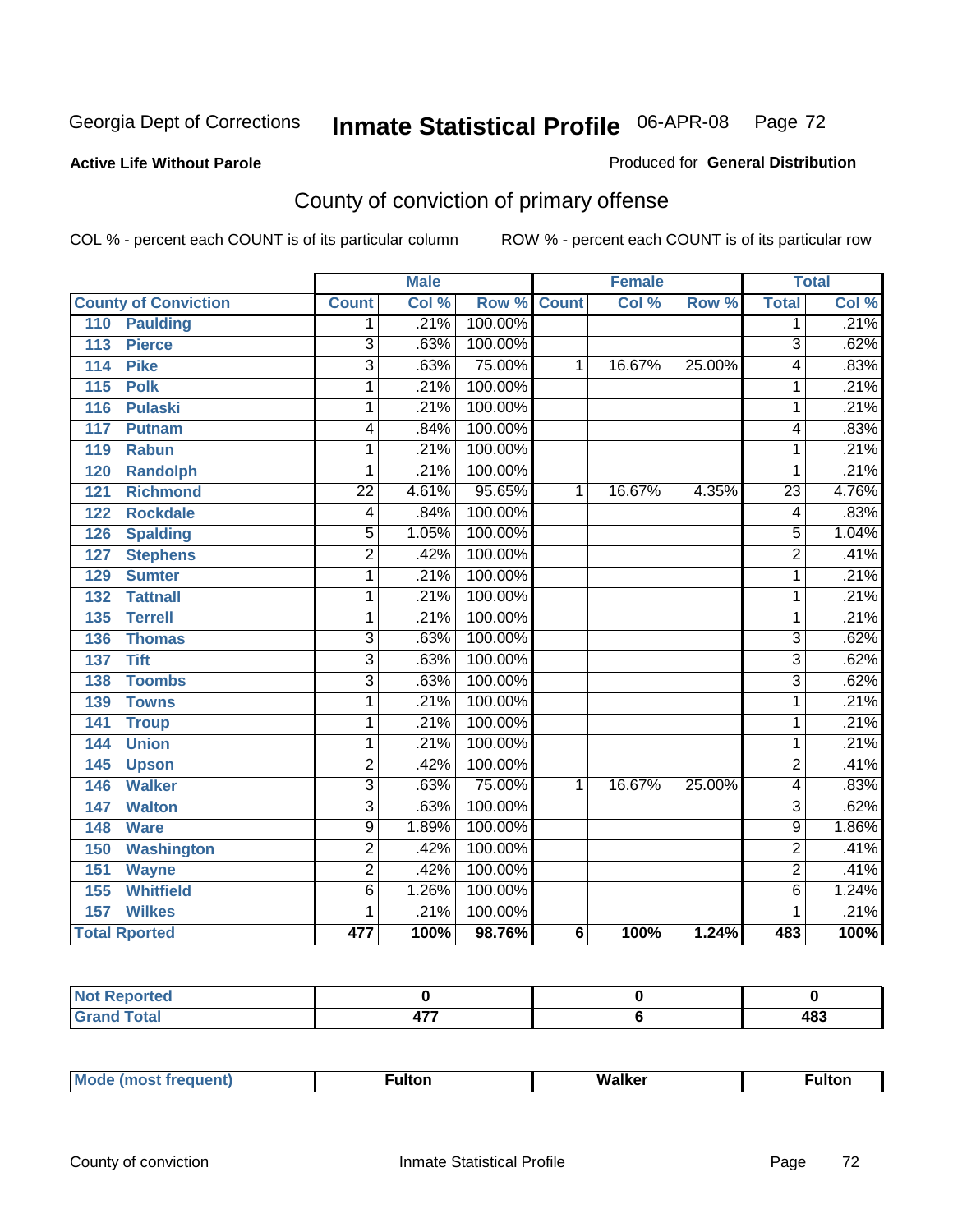**Active Life Without Parole** 

Produced for **General Distribution**

# Circuit of conviction of primary offense

|                         |                                 |                 | <b>Male</b> |             |   | <b>Female</b> |        |                 | <b>Total</b> |
|-------------------------|---------------------------------|-----------------|-------------|-------------|---|---------------|--------|-----------------|--------------|
|                         | <b>Circuit of Conviction</b>    | <b>Count</b>    | Col %       | Row % Count |   | Col %         | Row %  | <b>Total</b>    | Col %        |
| $\overline{1}$          | <b>Alapaha Circuit</b>          | 5               | 1.05%       | 100.00%     |   |               |        | $\overline{5}$  | 1.04%        |
| $\overline{2}$          | <b>Alcovy Circuit</b>           | 7               | 1.47%       | 87.50%      | 1 | 16.67%        | 12.50% | $\overline{8}$  | 1.66%        |
| $\overline{\mathbf{3}}$ | <b>Atlanta Circuit</b>          | $\overline{48}$ | 10.06%      | 100.00%     |   |               |        | $\overline{48}$ | 9.94%        |
| 4                       | <b>Atlantic Circuit</b>         | 10              | 2.10%       | 100.00%     |   |               |        | 10              | 2.07%        |
| 5                       | <b>Augusta Circuit</b>          | $\overline{33}$ | 6.92%       | 97.06%      | 1 | 16.67%        | 2.94%  | $\overline{34}$ | 7.04%        |
| $6\phantom{a}$          | <b>Blue Ridge Circuit</b>       | $\overline{2}$  | .42%        | 100.00%     |   |               |        | $\overline{2}$  | .41%         |
| 7                       | <b>Brunswick Circuit</b>        | $\overline{19}$ | 3.98%       | 100.00%     |   |               |        | $\overline{19}$ | 3.93%        |
| 8                       | <b>Chattahoochee Circuit</b>    | 18              | 3.77%       | 100.00%     |   |               |        | 18              | 3.73%        |
| $\boldsymbol{9}$        | <b>Cherokee Circuit</b>         | $\overline{2}$  | .42%        | 100.00%     |   |               |        | $\overline{2}$  | .41%         |
| 10                      | <b>Clayton Circuit</b>          | $\overline{16}$ | 3.35%       | 100.00%     |   |               |        | $\overline{16}$ | 3.31%        |
| 11                      | <b>Cobb Circuit</b>             | $\overline{14}$ | 2.94%       | 100.00%     |   |               |        | 14              | 2.90%        |
| 12                      | <b>Conasauga Circuit</b>        | 6               | 1.26%       | 100.00%     |   |               |        | $\,6$           | 1.24%        |
| 13                      | <b>Cordele Circuit</b>          | $\overline{6}$  | 1.26%       | 100.00%     |   |               |        | 6               | 1.24%        |
| 14                      | <b>Coweta Circuit</b>           | $\overline{5}$  | 1.05%       | 100.00%     |   |               |        | $\overline{5}$  | 1.04%        |
| 15                      | <b>Dougherty Circuit</b>        | $\overline{17}$ | 3.56%       | 100.00%     |   |               |        | $\overline{17}$ | 3.52%        |
| 16                      | <b>Dublin Circuit</b>           | $\overline{2}$  | .42%        | 100.00%     |   |               |        | $\overline{2}$  | .41%         |
| 17                      | <b>Eastern Circuit</b>          | $\overline{22}$ | 4.61%       | 100.00%     |   |               |        | $\overline{22}$ | 4.55%        |
| 18                      | <b>Flint Circuit</b>            | $\overline{10}$ | 2.10%       | 100.00%     |   |               |        | 10              | 2.07%        |
| 19                      | <b>Griffin Circuit</b>          | 14              | 2.94%       | 93.33%      | 1 | 16.67%        | 6.67%  | $\overline{15}$ | 3.11%        |
| 20                      | <b>Gwinnett Circuit</b>         | 7               | 1.47%       | 100.00%     |   |               |        | 7               | 1.45%        |
| 21                      | <b>Houston Circuit</b>          | $\overline{6}$  | 1.26%       | 100.00%     |   |               |        | 6               | 1.24%        |
| 22                      | <b>Lookout Mountain Circuit</b> | $\overline{5}$  | 1.05%       | 83.33%      | 1 | 16.67%        | 16.67% | $\overline{6}$  | 1.24%        |
| 23                      | <b>Macon Circuit</b>            | $\overline{15}$ | 3.14%       | 100.00%     |   |               |        | $\overline{15}$ | 3.11%        |
| 24                      | <b>Middle Circuit</b>           | 7               | 1.47%       | 100.00%     |   |               |        | 7               | 1.45%        |
| 25                      | <b>Mountain Circuit</b>         | $\overline{5}$  | 1.05%       | 100.00%     |   |               |        | 5               | 1.04%        |
| 26                      | <b>Northeastern Circuit</b>     | 7               | 1.47%       | 100.00%     |   |               |        | $\overline{7}$  | 1.45%        |
| 27                      | <b>Northern Circuit</b>         | $\overline{9}$  | 1.89%       | 100.00%     |   |               |        | 9               | 1.86%        |
| 28                      | <b>Ocmulgee Circuit</b>         | $\overline{13}$ | 2.73%       | 100.00%     |   |               |        | $\overline{13}$ | 2.69%        |
| 29                      | <b>Oconee Circuit</b>           | $\overline{3}$  | .63%        | 100.00%     |   |               |        | $\overline{3}$  | .62%         |
| 30                      | <b>Ogeechee Circuit</b>         | 5               | 1.05%       | 100.00%     |   |               |        | 5               | 1.04%        |
| 31                      | <b>Pataula Circuit</b>          | $\overline{4}$  | .84%        | 100.00%     |   |               |        | 4               | .83%         |
| 32                      | <b>Piedmont Circuit</b>         | 12              | 2.52%       | 100.00%     |   |               |        | 12              | 2.48%        |
| 33                      | <b>Rome Circuit</b>             | $\overline{4}$  | .84%        | 100.00%     |   |               |        | 4               | .83%         |
| 34                      | <b>South Georgia Circuit</b>    | $\overline{3}$  | .63%        | 100.00%     |   |               |        | $\overline{3}$  | .62%         |
| 35                      | <b>Southern Circuit</b>         | $\overline{11}$ | 2.31%       | 100.00%     |   |               |        | $\overline{11}$ | 2.28%        |
| 36                      | <b>Southwestern Circuit</b>     | 2               | .42%        | 100.00%     |   |               |        | $\overline{2}$  | .41%         |
| 37                      | <b>Stone Mountain Circuit</b>   | $\overline{39}$ | 8.18%       | 97.50%      | 1 | 16.67%        | 2.50%  | 40              | 8.28%        |
| 38                      | <b>Tallapoosa Circuit</b>       | $\mathbf{1}$    | .21%        | 100.00%     |   |               |        | $\mathbf{1}$    | .21%         |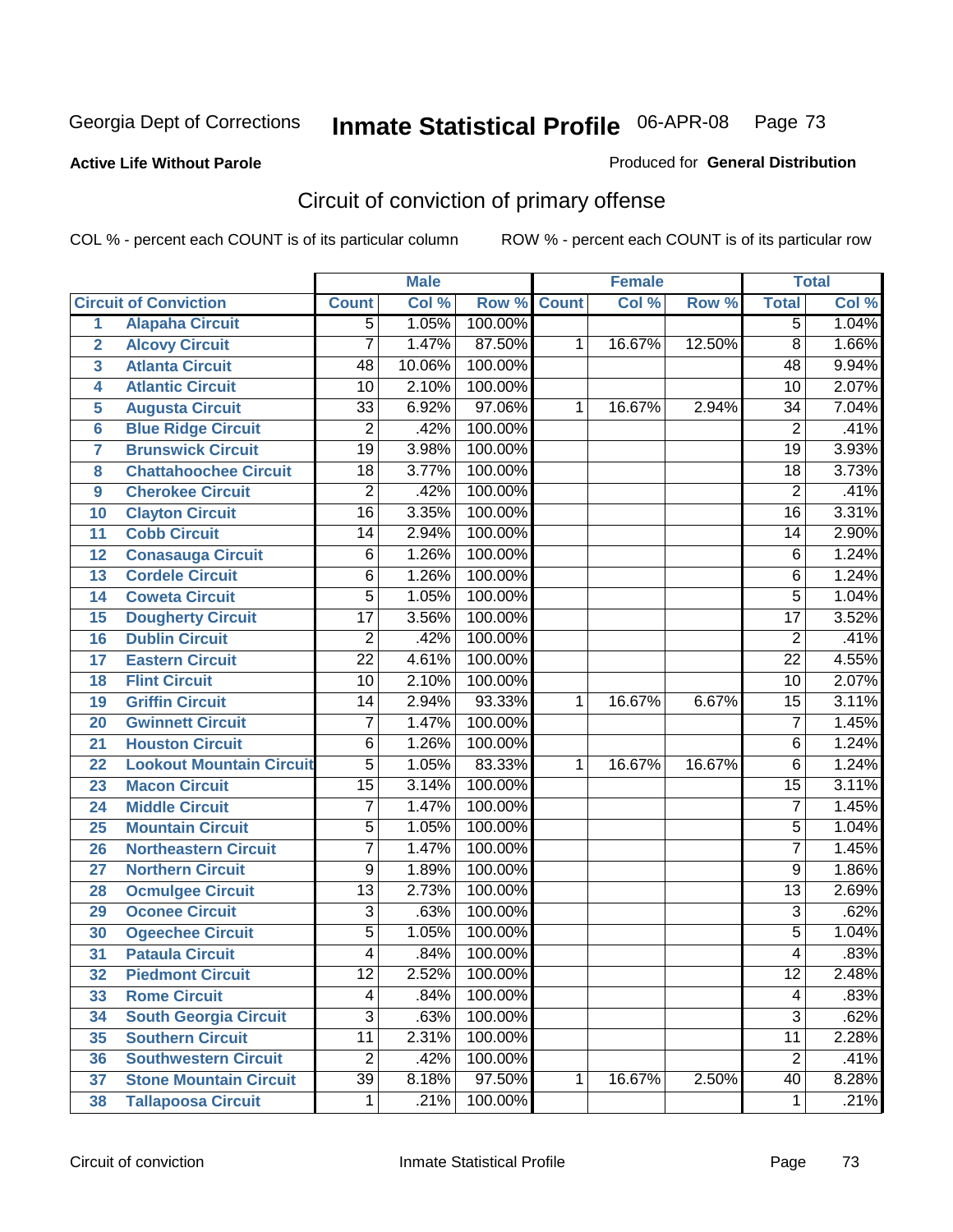**Active Life Without Parole** 

Produced for **General Distribution**

# Circuit of conviction of primary offense

|    |                              |              | <b>Male</b> |             |   | <b>Female</b> |       |              | <b>Total</b> |
|----|------------------------------|--------------|-------------|-------------|---|---------------|-------|--------------|--------------|
|    | <b>Circuit of Conviction</b> | <b>Count</b> | Col %       | Row % Count |   | Col %         | Row % | <b>Total</b> | Col %        |
| 39 | <b>Tifton Circuit</b>        | 3            | .63%        | 100.00%     |   |               |       | 3            | .62%         |
| 40 | <b>Toombs Circuit</b>        |              | .21%        | 100.00%     |   |               |       |              | .21%         |
| 41 | <b>Waycross Circuit</b>      | 19           | 3.98%       | 100.00%     |   |               |       | 19           | 3.93%        |
| 42 | <b>Western Circuit</b>       | 12           | 2.52%       | 100.00%     |   |               |       | 12           | 2.48%        |
| 43 | <b>Rockdale Circuit</b>      | 4            | .84%        | 100.00%     |   |               |       | 4            | .83%         |
| 44 | <b>Douglas Circuit</b>       | 13           | 2.73%       | 92.86%      |   | 16.67%        | 7.14% | 14           | 2.90%        |
| 45 | <b>Appalachian Circuit</b>   |              | .21%        | 100.00%     |   |               |       |              | .21%         |
| 46 | <b>Enotah Circuit</b>        | 2            | .42%        | 100.00%     |   |               |       | 2            | .41%         |
| 47 | <b>Bell-Forsyth Circuit</b>  |              | .21%        | 100.00%     |   |               |       |              | .21%         |
| 48 | <b>Towaliga Circuit</b>      | 6            | 1.26%       | 100.00%     |   |               |       | 6            | 1.24%        |
| 49 | <b>Paulding Circuit</b>      |              | .21%        | 100.00%     |   |               |       |              | .21%         |
|    | <b>Total Rported</b>         | 477          | 100%        | 98.76%      | 6 | 100%          | 1.24% | 483          | 100%         |

| rted<br>NI.                  |                                    |            |
|------------------------------|------------------------------------|------------|
| $\sim$<br>υιαι<br><b>VIU</b> | $\rightarrow -$<br><br><b>TI</b> . | 10O<br>4оә |

| īМ<br>----<br>taın<br>----<br>514<br>MOL<br>нс |
|------------------------------------------------|
|------------------------------------------------|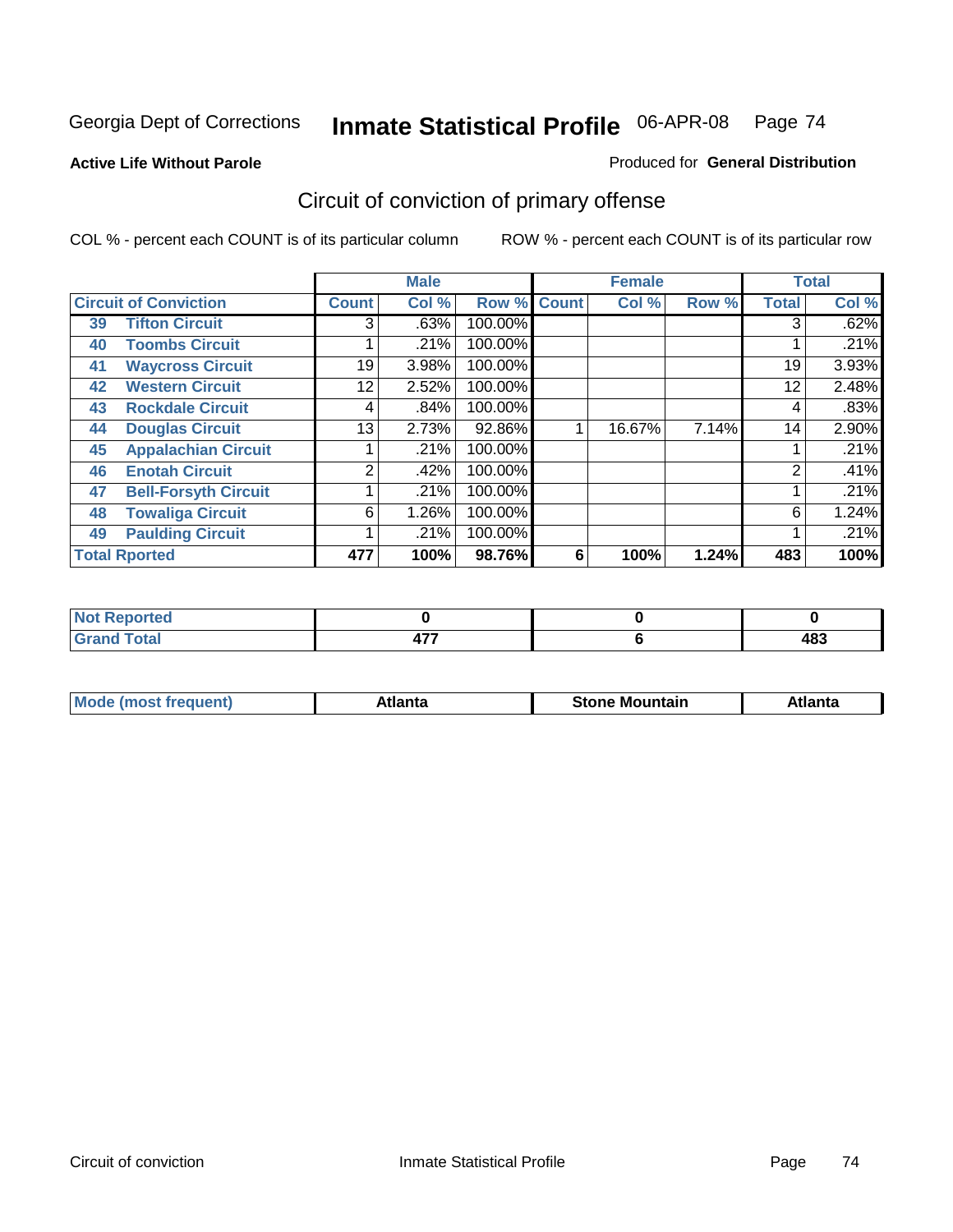#### **Active Life Without Parole**

#### Produced for **General Distribution**

### Years served (jail + prison) in this incarceration

|                       |                 | <b>Male</b> |         |              | <b>Female</b> |       |                 | <b>Total</b> |
|-----------------------|-----------------|-------------|---------|--------------|---------------|-------|-----------------|--------------|
| <b>Years Served</b>   | <b>Count</b>    | Col %       | Row %   | <b>Count</b> | Col %         | Row % | <b>Total</b>    | Col %        |
| Less than one year    | 7               | 1.48%       | 100.00% |              |               |       | 7               | 1.46%        |
| 1 to 1.99 years       | $\overline{11}$ | 2.32%       | 100.00% |              |               |       | $\overline{11}$ | 2.29%        |
| 2 to 2.99 years       | 17              | 3.59%       | 100.00% |              |               |       | $\overline{17}$ | 3.54%        |
| 3 to 3.99 years       | $\overline{29}$ | 6.12%       | 100.00% |              |               |       | $\overline{29}$ | 6.04%        |
| 4 to 4.99 years       | $\overline{24}$ | 5.06%       | 100.00% |              |               |       | $\overline{24}$ | 5.00%        |
| 5 to 5.99 years       | $\overline{43}$ | 9.07%       | 91.49%  | 4            | 66.67%        | 8.51% | 47              | 9.79%        |
| 6 to 6.99 years       | $\overline{36}$ | 7.59%       | 100.00% |              |               |       | $\overline{36}$ | 7.50%        |
| 7 to 7.99 years       | 45              | 9.49%       | 100.00% |              |               |       | 45              | 9.38%        |
| 8 to 8.99 years       | 41              | 8.65%       | 100.00% |              |               |       | $\overline{41}$ | 8.54%        |
| 9 to 9.99 years       | $\overline{32}$ | 6.75%       | 96.97%  | 1            | 16.67%        | 3.03% | $\overline{33}$ | 6.88%        |
| 10 to 10.99 years     | 48              | 10.13%      | 97.96%  | 1            | 16.67%        | 2.04% | 49              | 10.21%       |
| 11 to 11.99 years     | $\overline{46}$ | 9.70%       | 100.00% |              |               |       | $\overline{46}$ | 9.58%        |
| 12 to 12.99 years     | 24              | 5.06%       | 100.00% |              |               |       | 24              | 5.00%        |
| 13 to 13.99 years     | $\overline{21}$ | 4.43%       | 100.00% |              |               |       | $\overline{21}$ | 4.38%        |
| 14 to 14.99 years     | $\overline{22}$ | 4.64%       | 100.00% |              |               |       | $\overline{22}$ | 4.58%        |
| 15 to 15.99 years     | $\overline{6}$  | 1.27%       | 100.00% |              |               |       | $\overline{6}$  | 1.25%        |
| 16 to 16.99 years     | $\overline{6}$  | 1.27%       | 100.00% |              |               |       | $\overline{6}$  | 1.25%        |
| 17 to 17.99 years     | $\overline{1}$  | 0.21%       | 100.00% |              |               |       | $\overline{1}$  | 0.21%        |
| 18 to 18.99 years     | $\overline{3}$  | 0.63%       | 100.00% |              |               |       | $\overline{3}$  | 0.63%        |
| 19 to 19.99 years     | $\overline{3}$  | 0.63%       | 100.00% |              |               |       | $\overline{3}$  | 0.63%        |
| 20 to 20.99 years     | 1               | 0.21%       | 100.00% |              |               |       | 1               | 0.21%        |
| 21 to 21.99 years     | 2               | 0.42%       | 100.00% |              |               |       | $\overline{2}$  | 0.42%        |
| 24 to 24.99 years     | 1               | 0.21%       | 100.00% |              |               |       | 1               | 0.21%        |
| 27 to 27.99 years     | 1               | 0.21%       | 100.00% |              |               |       | 1               | 0.21%        |
| 29 to 29.99 years     | 1               | 0.21%       | 100.00% |              |               |       | $\mathbf 1$     | 0.21%        |
| Thirty + years        | $\overline{3}$  | 0.63%       | 100.00% |              |               |       | $\overline{3}$  | 0.63%        |
| <b>Total Reported</b> | 474             | 100%        | 98.75%  | 6            | 100%          | 1.25% | 480             | 100.0%       |

| <b>Not Reported</b>            |                   |                 |                   |
|--------------------------------|-------------------|-----------------|-------------------|
| <b>Grand Total</b>             | 477               |                 | 483               |
|                                |                   |                 |                   |
| <b>Mean</b><br>(average)       | 8.91              | 7.08            | 8.88              |
| <b>Median (middle)</b>         | 8.465             | 5.73            | 8.445             |
| <b>Mode</b><br>(most frequent) | 11 to 11.99 years | 5 to 5.99 years | 11 to 11.99 years |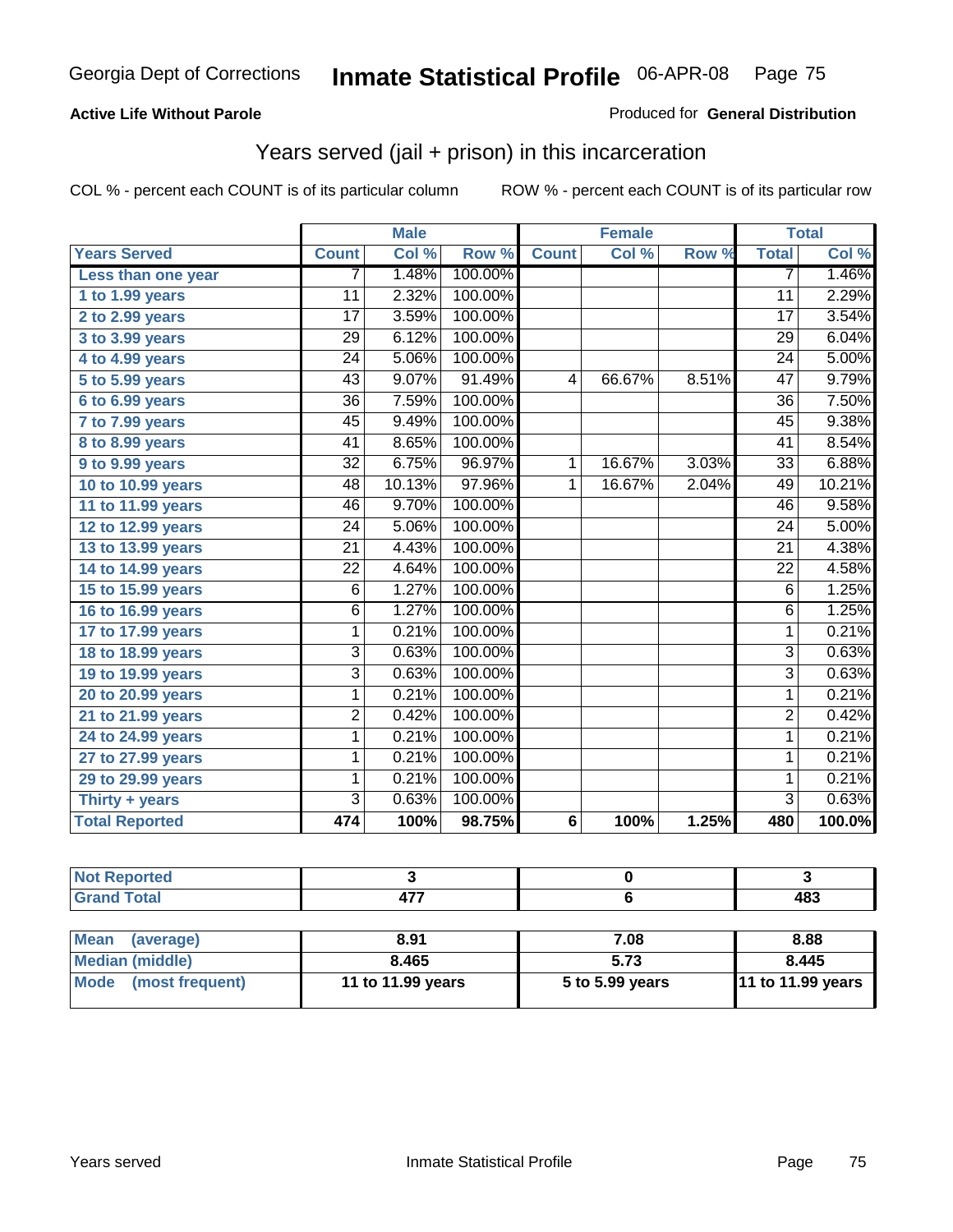#### **Active Life Without Parole**

Produced for **General Distribution**

### Results of most recent HIV tests

|                         |              | <b>Male</b> |         |              | <b>Female</b> |       |       | Total  |
|-------------------------|--------------|-------------|---------|--------------|---------------|-------|-------|--------|
| <b>HIV Test Results</b> | <b>Count</b> | Col %       | Row %   | <b>Count</b> | Col %         | Row % | Total | Col %  |
| <b>Positive</b>         |              | $0.84\%$    | 100.00% |              |               |       |       | 0.83%  |
| <b>Negative</b>         | 471          | $99.16\%$   | 98.74%  |              | 100.00%       | 1.26% | 477   | 99.17% |
| <b>Total Reported</b>   | 475          | 100%        | 98.75%  |              | 100%          | 1.25% | 481   | 100%   |

| <b>Not Reported</b> |            |     |
|---------------------|------------|-----|
| <b>Total</b>        | --<br>$ -$ | 483 |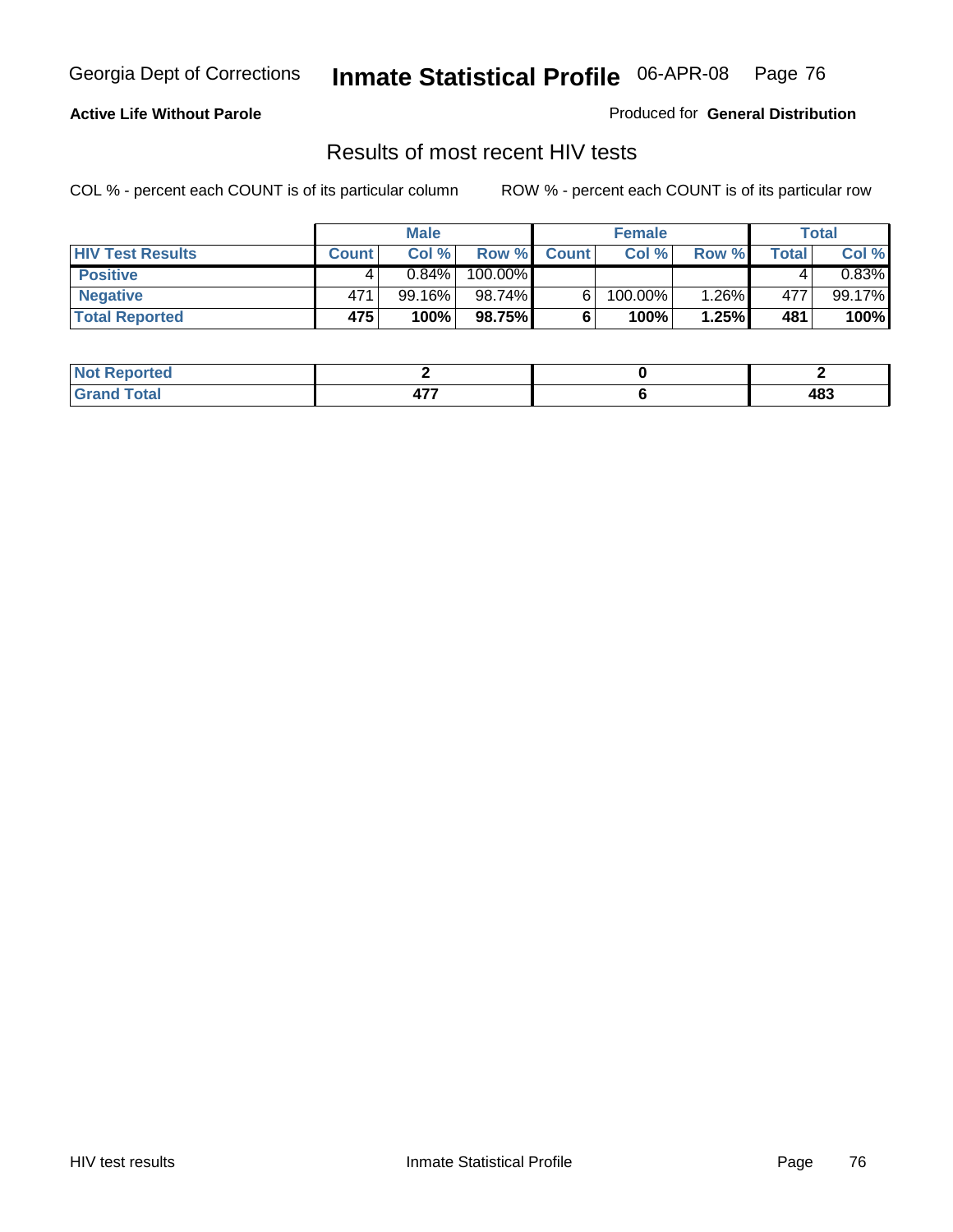#### **Active Life Without Parole**

#### Produced for **General Distribution**

### Results of most recent tuberculosis test

|                                  |              | <b>Male</b> |         |              | <b>Female</b> |       |       | Total    |
|----------------------------------|--------------|-------------|---------|--------------|---------------|-------|-------|----------|
| <b>Tuberculosis Test Results</b> | <b>Count</b> | Col%        | Row %   | <b>Count</b> | Col%          | Row % | Total | Col %    |
| <b>Positive on current test</b>  | 22           | $4.66\%$    | 100.00% |              |               |       | 22    | $4.60\%$ |
| <b>Positive on previous test</b> | 96           | $20.34\%$   | 100.00% |              |               |       | 96    | 20.08%   |
| <b>Negative</b>                  | 354          | 75.00%      | 98.33%  | 6.           | 100.00%       | 1.67% | 360   | 75.31%   |
| <b>Total Reported</b>            | 472          | 100%        | 98.74%  | 6            | 100%          | 1.26% | 478   | 100%     |

| <b>Not</b><br>. Reported |     |     |
|--------------------------|-----|-----|
| <b>Total</b>             | --- | 483 |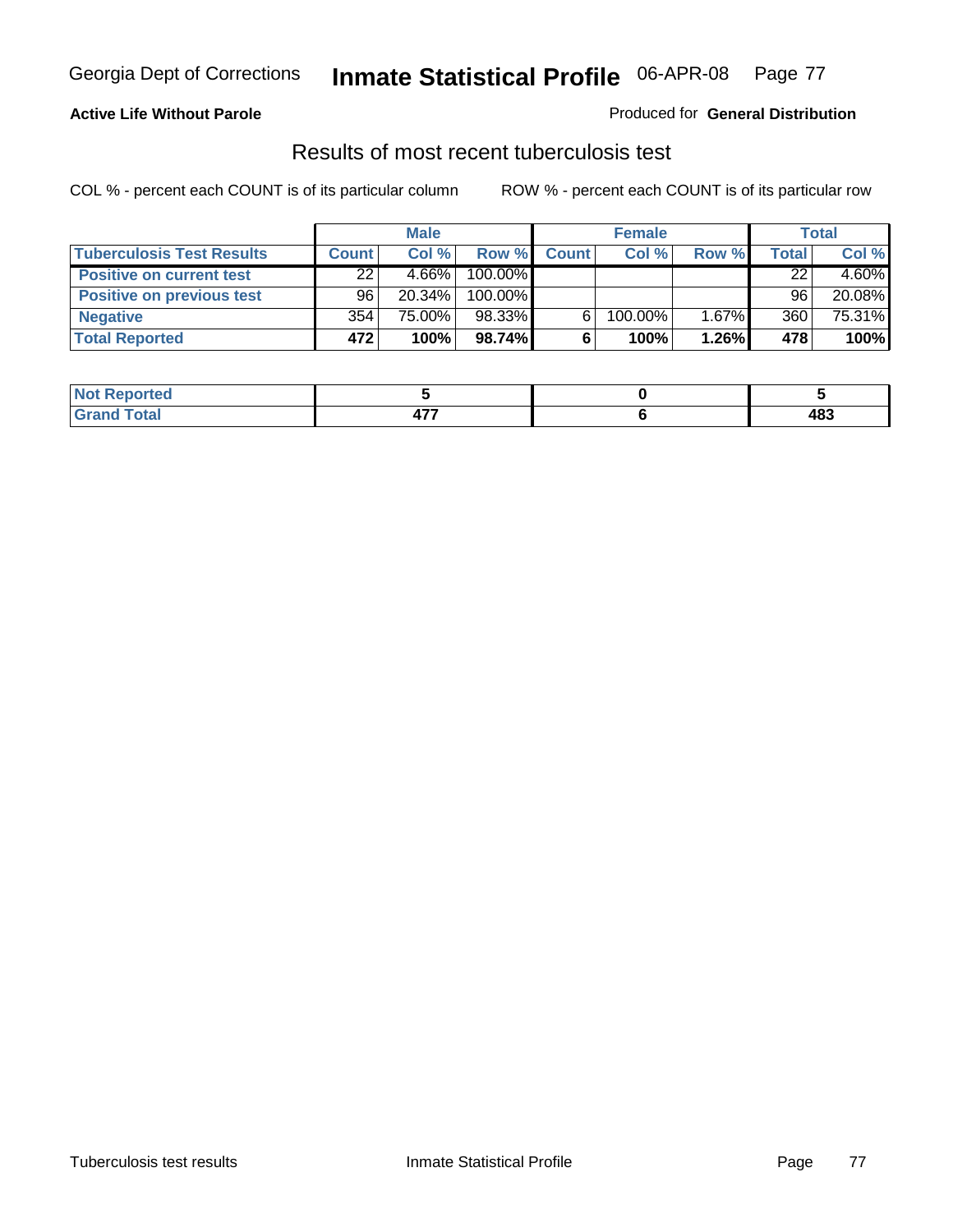#### **Active Life Without Parole**

Produced for **General Distribution**

### Results of most recent syphilis test

|                                 |              | <b>Male</b> |         |              | <b>Female</b> |       |       | Total     |
|---------------------------------|--------------|-------------|---------|--------------|---------------|-------|-------|-----------|
| <b>Syphilis Test Results</b>    | <b>Count</b> | Col %       | Row %   | <b>Count</b> | Col %         | Row % | Total | Col %     |
| <b>Positive on current test</b> | 14           | $2.98\%$    | 100.00% |              |               |       | 14    | $2.94\%$  |
| <b>Negative</b>                 | 456          | $97.02\%$   | 98.70%  |              | 100.00%       | 1.30% | 462   | $97.06\%$ |
| <b>Total Reported</b>           | <b>470</b>   | 100%        | 98.74%  |              | 100%          | 1.26% | 476   | 100%      |

| <b>Not Reported</b> |   |     |
|---------------------|---|-----|
| <b>Grand Total</b>  | . | 483 |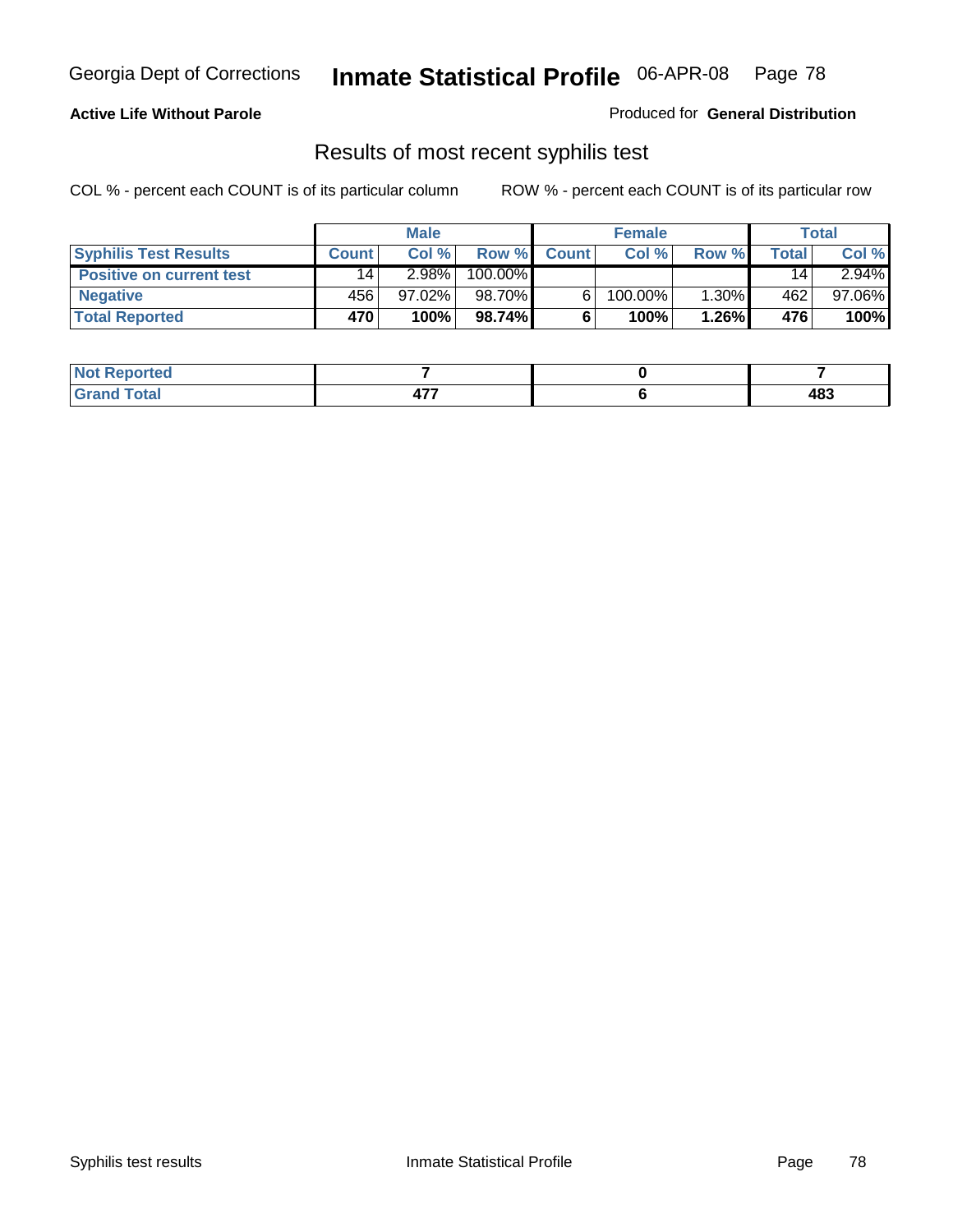#### **Active Life Without Parole**

Produced for **General Distribution**

### Results of most recent Hepatitis-C test

|                                 | <b>Male</b>  |           |         | <b>Female</b> |         |           | Total |        |
|---------------------------------|--------------|-----------|---------|---------------|---------|-----------|-------|--------|
| <b>Hepatitis-C Test Results</b> | <b>Count</b> | Col %     | Row %   | <b>Count</b>  | Col %   | Row %     | Total | Col %  |
| <b>Positive on current test</b> |              | $50.00\%$ | 100.00% |               |         |           |       | 40.00% |
| <b>Negative</b>                 |              | $50.00\%$ | 66.67%  |               | 100.00% | 33.33%    |       | 60.00% |
| <b>Total Reported</b>           |              | 100%      | 80.00%I |               | 100%    | $20.00\%$ |       | 100%   |

| <b>Not Reported</b> | $\rightarrow$<br>41 J | ---<br>41 O |
|---------------------|-----------------------|-------------|
| <b>Total</b>        | .<br><u>тı.</u>       | 483         |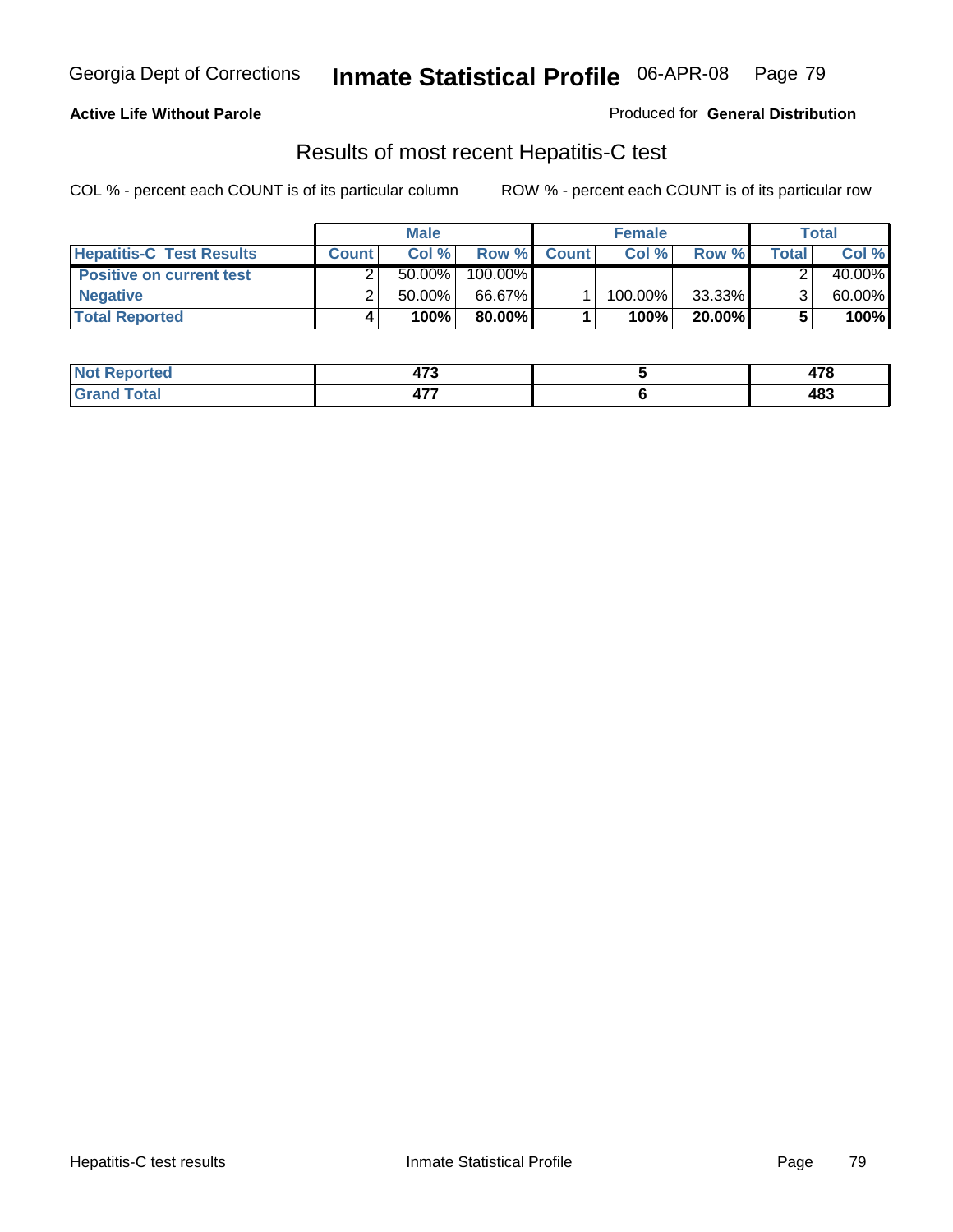#### **Active Life Without Parole**

Produced for **General Distribution**

### Results of most recent pregnancy test

|                               | <b>Male</b>  |      |          | <b>Female</b> |            |         | <b>Total</b> |         |
|-------------------------------|--------------|------|----------|---------------|------------|---------|--------------|---------|
| <b>Pregnancy Test Results</b> | <b>Count</b> | Col% | Row %    | <b>Count</b>  | Col %      | Row %   | Total        | Col %   |
| <b>Negative</b>               |              |      |          |               | $100.00\%$ | 100.00% |              | 100.00% |
| <b>Total Reported</b>         |              | $\%$ | $0.00\%$ |               | 100%।      | 100.00% |              | 100%    |

| <b>eported</b> | ---<br>$ -$       | $\overline{a}$<br><b>TII</b> |
|----------------|-------------------|------------------------------|
| 'otal<br>_____ | ---<br><u>тı.</u> | 483                          |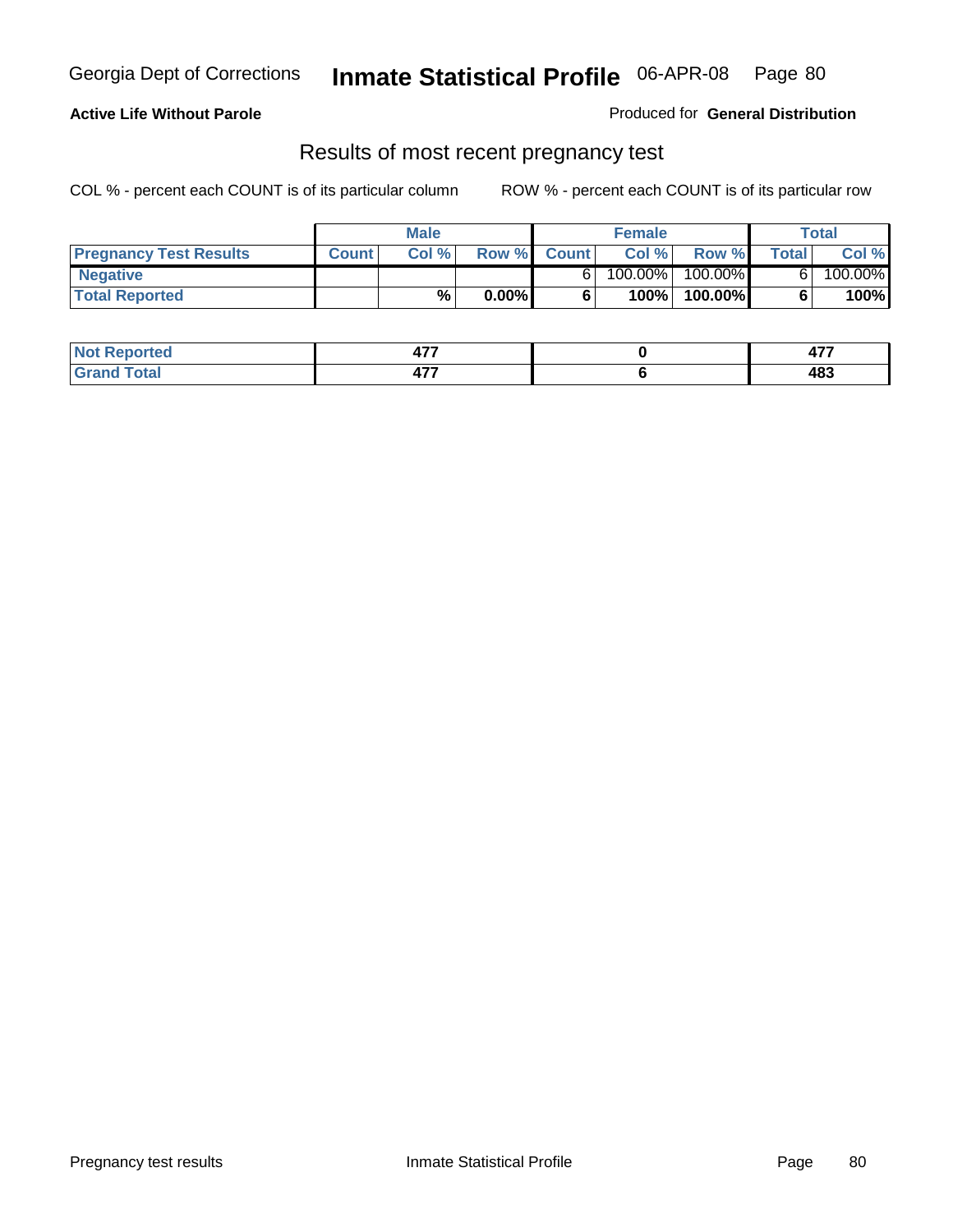#### **Active Life Without Parole**

Produced for **General Distribution**

### Results of most recent diabetes test

|                                 | <b>Male</b>  |            |                  | <b>Female</b> |       |          | Total |         |
|---------------------------------|--------------|------------|------------------|---------------|-------|----------|-------|---------|
| <b>Diabetes Test Results</b>    | <b>Count</b> | Col %      | Row % Count      |               | Col % | Row %    | Total | Col %   |
| <b>Positive on current test</b> |              | $100.00\%$ | 100.00% <b>I</b> |               |       |          |       | 100.00% |
| <b>Total Reported</b>           |              | $100\%$    | 100.00%          |               | %     | $0.00\%$ |       | 100%    |

| orted        | $\rightarrow -$<br>- 1 J | 481<br>$ -$ |
|--------------|--------------------------|-------------|
| <b>Total</b> | ---<br>TI 1              | 483         |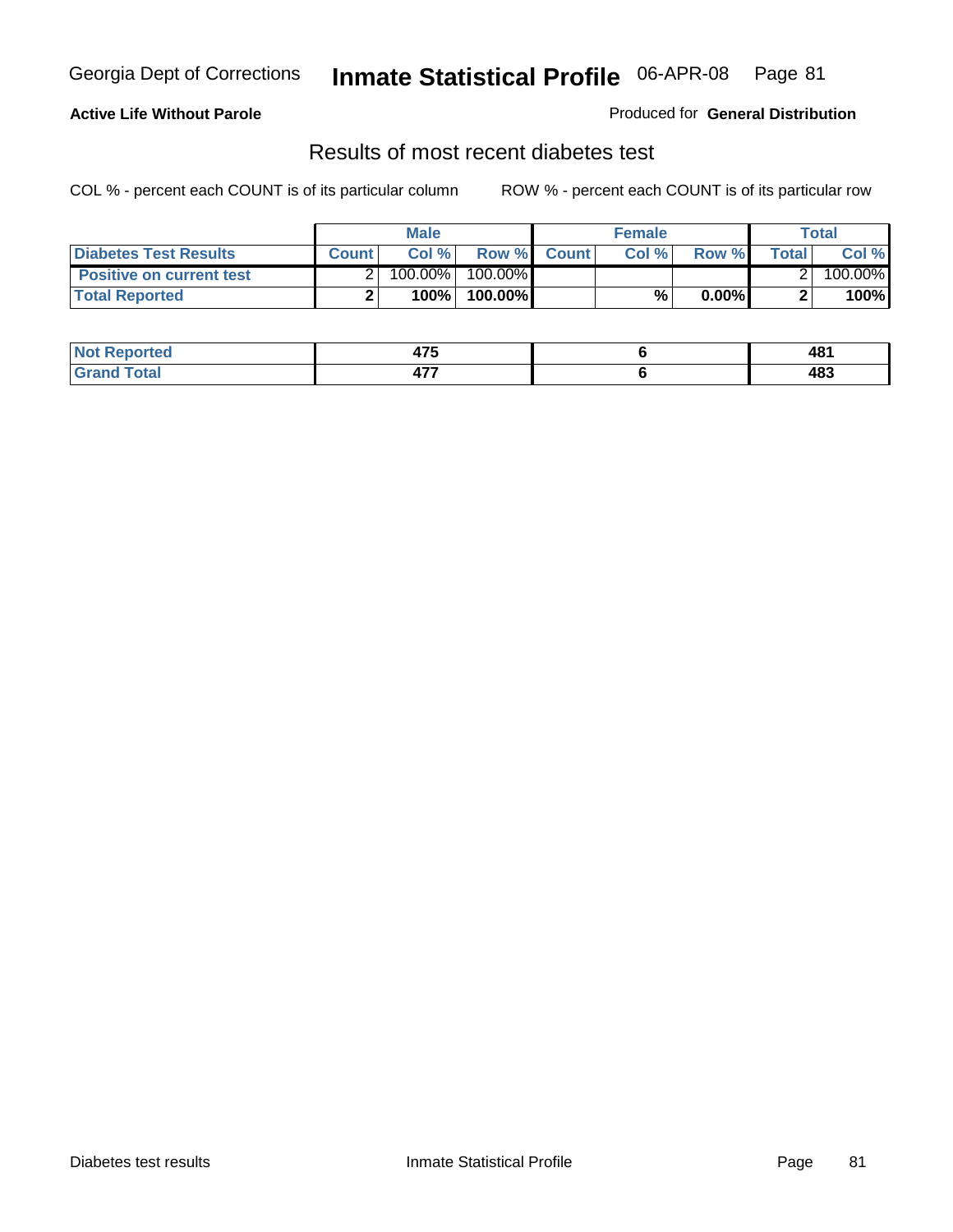#### **Active Life Without Parole**

#### Produced for **General Distribution**

### Results of most recent hypertension test

|                                  |              | <b>Male</b> |            |             | <b>Female</b> |          |        | Total   |
|----------------------------------|--------------|-------------|------------|-------------|---------------|----------|--------|---------|
| <b>Hypertension Test Results</b> | <b>Count</b> | Col %       |            | Row % Count | Col%          | Row %    | Totall | Col %   |
| <b>Positive on current test</b>  |              | 100.00%     | $100.00\%$ |             |               |          |        | 100.00% |
| <b>Total Reported</b>            |              | 100%        | 100.00%    |             | %,            | $0.00\%$ |        | 100%    |

| <b>Reported</b>      | 17N<br>47 V      | $\rightarrow$<br>-c |
|----------------------|------------------|---------------------|
| <b>otal</b><br>_____ | ---<br><u>т.</u> | 483                 |